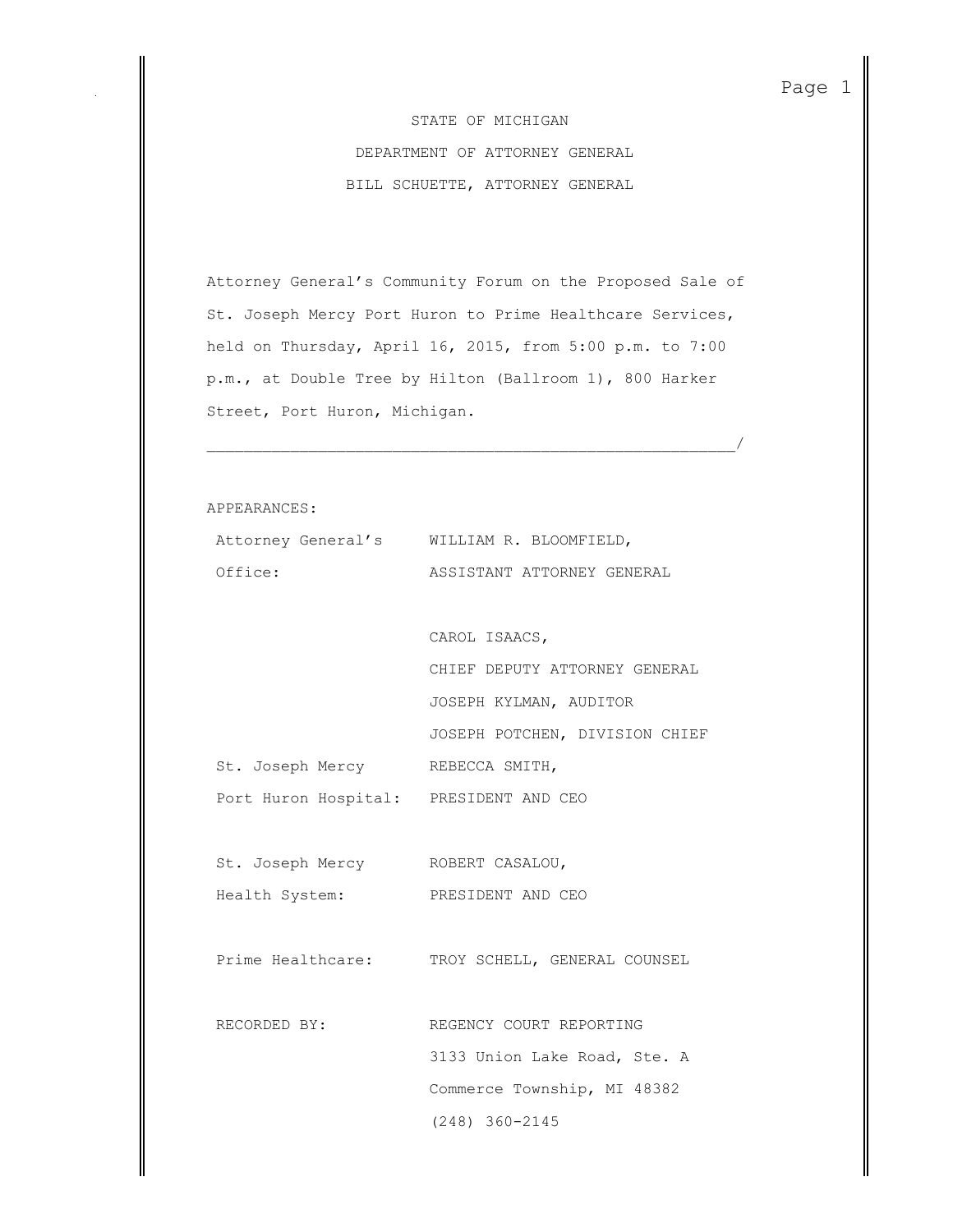|                  |                                      | Page 2                       |
|------------------|--------------------------------------|------------------------------|
| $\mathbbm{1}$    | TABLE OF CONTENTS                    |                              |
| $\sqrt{2}$       |                                      | $\ensuremath{\mathsf{PAGE}}$ |
| $\mathsf 3$      | Community Forum for Attorney General | 03                           |
| $\sqrt{4}$       |                                      |                              |
| $\mathsf S$      |                                      |                              |
| $\epsilon$       |                                      |                              |
| $\boldsymbol{7}$ |                                      |                              |
| $\,8\,$          |                                      |                              |
| $\mathsf 9$      |                                      |                              |
| $1\,0$           |                                      |                              |
| $11\,$           |                                      |                              |
| $12\,$           |                                      |                              |
| $13\,$           |                                      |                              |
| $1\,4$           |                                      |                              |
| $1\,5$           |                                      |                              |
| $1\,6$           |                                      |                              |
| $17\,$           |                                      |                              |
| $1\,8$           |                                      |                              |
| 19               |                                      |                              |
| $20$             |                                      |                              |
| $2\sqrt{1}$      |                                      |                              |
| $2\sqrt{2}$      |                                      |                              |
| 23               |                                      |                              |
| $2\sqrt{4}$      |                                      |                              |
| 25               |                                      |                              |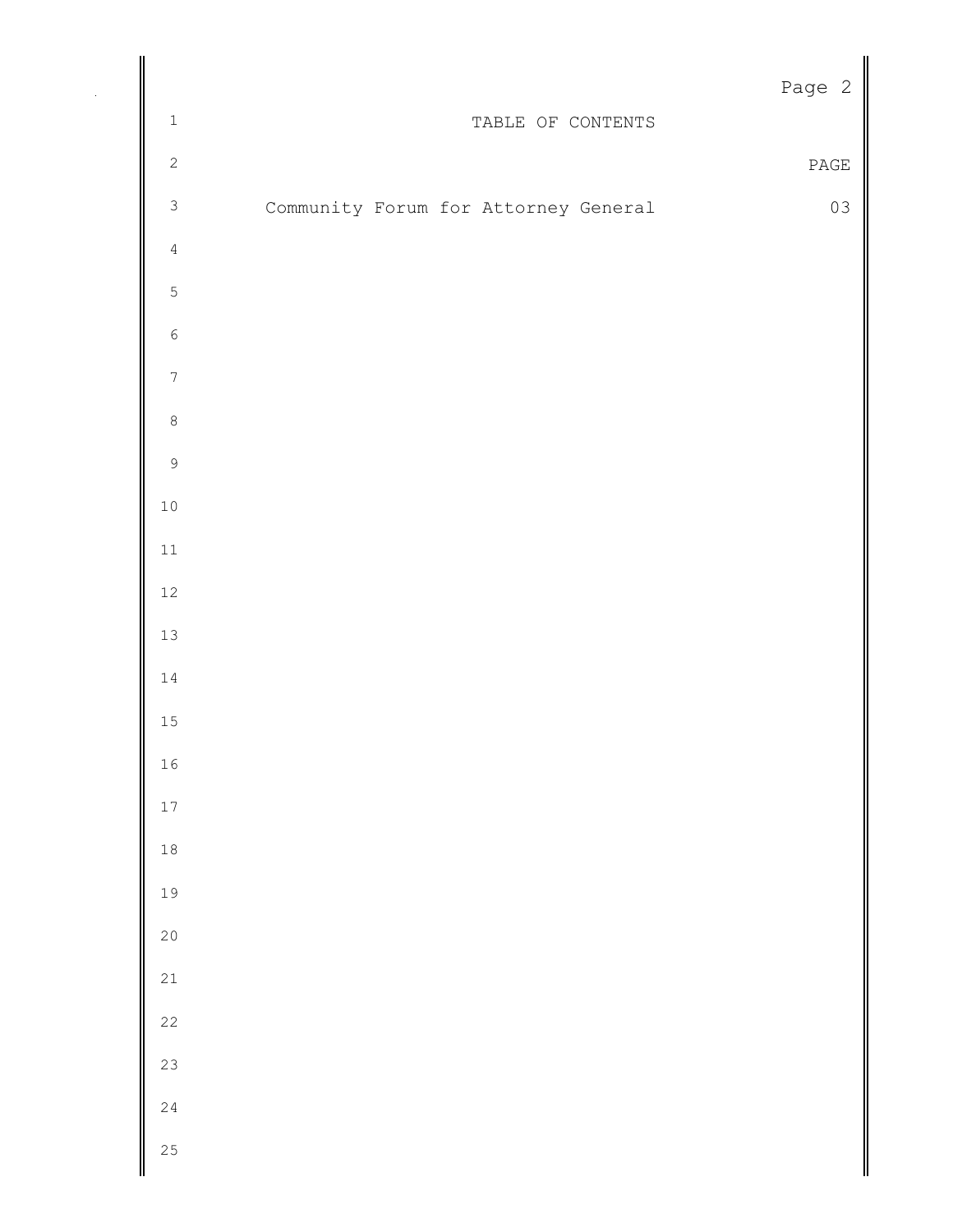Page 3 Port Huron, Michigan Thursday, April 16, 2015 - 5:02 p.m.  $\star \star \star \star \star \star$  MS. ISAACS: Thank you for coming this evening. I welcome you to the Attorney General's Community Forum on the proposed sale of St. Joseph Mercy Port Huron to Prime Healthcare Services. I want to introduce the people at the table. We are all from the Attorney General's Office except the person at the very end. I am the Chief Deputy Attorney General representing the Attorney General tonight. Immediately to my right is Joe Kylman, who is the Auditor for the Department of Attorney General. To my left is Will Bloomfield; he is our attorney in charge of charitable trust and transactions. To his left is Joe Potchen, and he is one of our Division Chiefs who runs the Corporate Oversight Division within the Department of Attorney General. I just want to talk about how this is going to happen tonight. We have a full room and that's excellent, thank you all for coming. We know

 that you could be somewhere else tonight. This demonstrates how important this issue is to you. We have advertised this in our agenda for two hours. We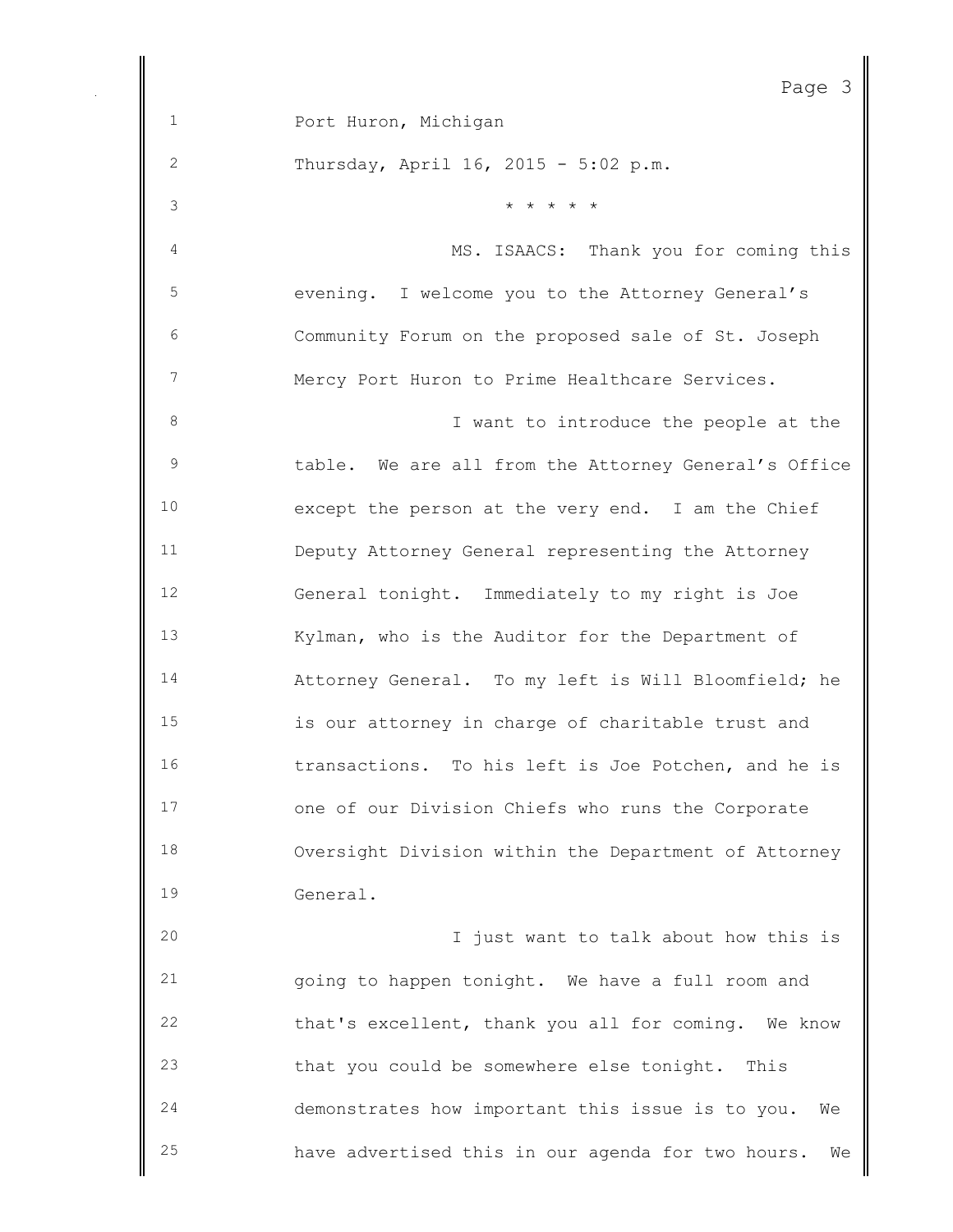have counted the people who want to speak tonight, and we are going to have to limit testimony to two minutes. We are timing that; unfortunately, we have 4 to. We have a few speakers at the beginning and we're going to try and keep those comments brief. But to go over the agenda again and to inform you about why we're here, it is the following: 8 On November 20th, 2014, for-profit Prime Healthcare Services agreed to purchase nonprofit St. Joseph Mercy Hospital, a subsidiary of Trinity Health. The Asset Purchase Agreement and other transaction documents may be viewed at the Attorney General's website. And if you don't have 14 that from your agenda, I can get that website to you. Because the Attorney General protects charitable assets under Michigan law, Trinity Health and Prime have made the Attorney General's review a condition of sale. And when we review a sale, we always allow the community the opportunity to comment. Your ability to comment is not limited to tonight. You may also submit comments to us in writing and we will be happy to receive those after this forum. The community forum tonight will: 1) provide the public with an overview of the proposed

sale; 2) outline the Attorney General's review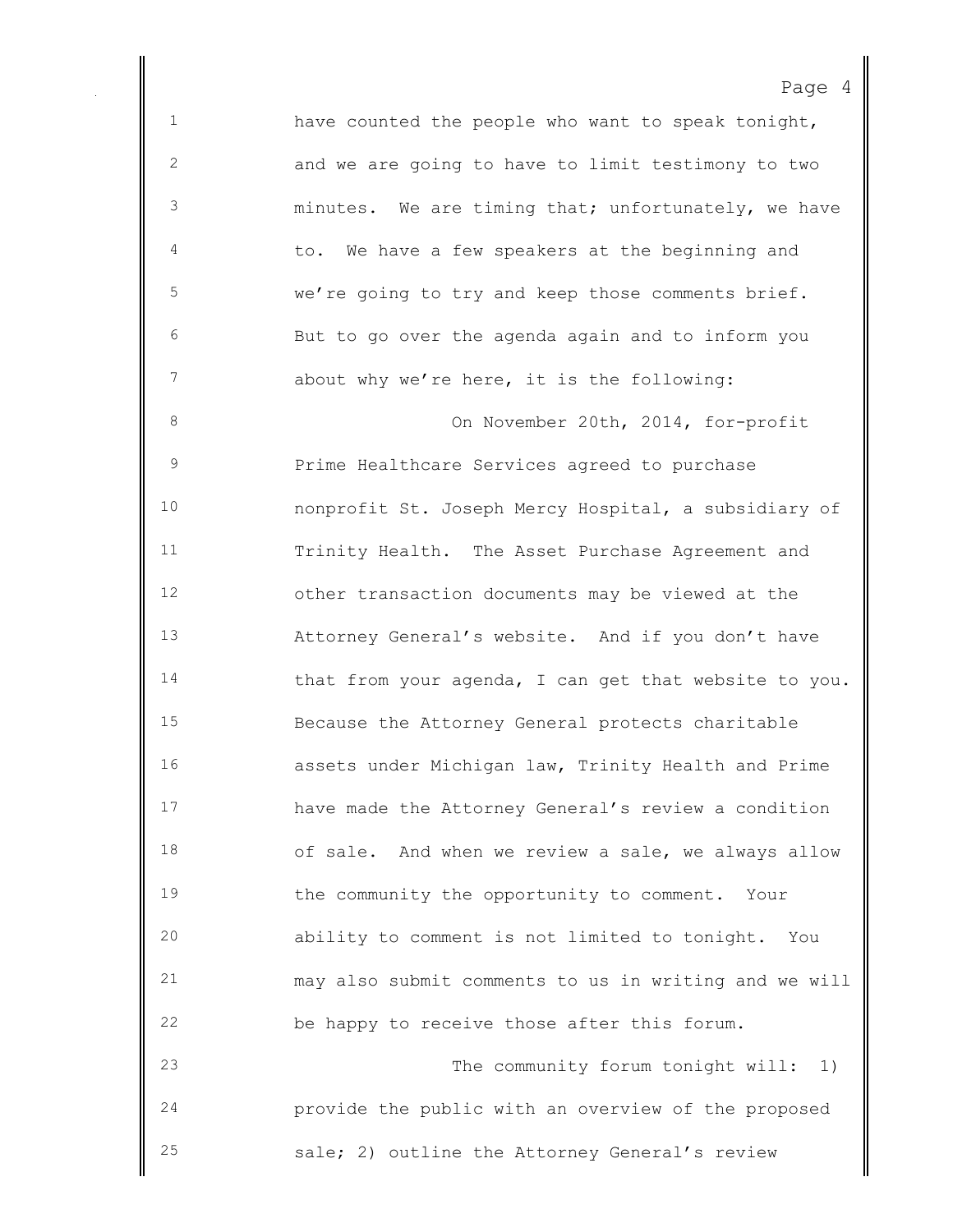Page 5 process; and most importantly, provide the public an opportunity to comment and submit questions. Tonight, we have representatives from Trinity Health and Prime, and we will allow them to begin, make a short presentation. We are going to begin with Rebecca Smith, President and CEO of St. Joseph Mercy Port Huron. We are then going to go to 8 Rob Casalou, Regional CEO and President of St. Joe Mercy Health System. And then, representing Prime is Troy Schell, their General Counsel. So, we'll start with Rebecca Smith, please. MS. SMITH: Thank you, and good evening. And as you've heard, my name is Rebecca Smith and I am the President and CEO of St. Joseph Mercy Port Huron. And on behalf of the hospital, the Board of Trustees and Trinity Health, we would like to welcome you all for coming this evening and participating in this public forum. We would also like to thank the Attorney General and staff for hosting the town hall community forum with us 21 tonight. 22 As we said, we're going to be limiting the comments in terms of time. And Gesilla (ph), who has the computer up here with the timer, will be

raising her hand when there are 30 seconds left, so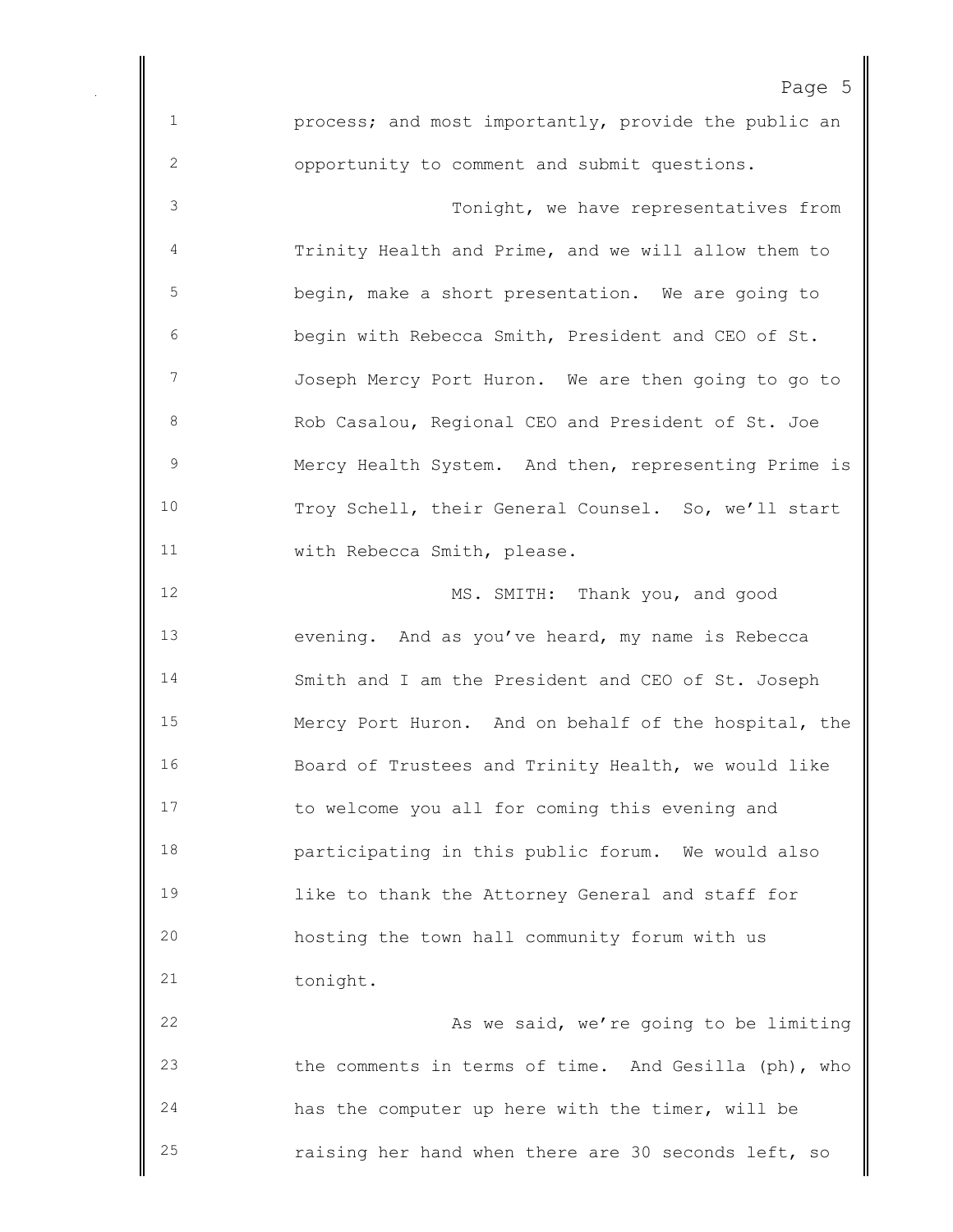1 that you know that your time is coming to an end. And before I get started with the local impact of this acquisition, I am going to turn it over to Rob Casalou, who is the President and CEO of St. Joseph Health Southeastern Michigan, Trinity Health. MR. CASALOU: Thank you, Becky, and thank you all for being here. I would also like to express appreciation to all involved in your time and interest in the matter. And most importantly, I would like to thank the dedicated staff and physicians who continue to make St. Joseph Mercy Port Huron the (inaudible) and community hospital it is today. Over the past 20 years, the hospital has confronted a number of financial challenges and there's a pressing need to address health reform 17 through clinical remuneration, efficiencies, improved financial performance, and the achievement of a sustainable health care delivery system. And over the years, Trinity Health has invested many millions of dollars in St. Joseph Mercy Port Huron to assist in meeting the challenges Becky had mentioned and,

Page 6

 however, it became increasingly apparent that St. Joseph Mercy Port Huron and the community it serves would be better served by partnering with another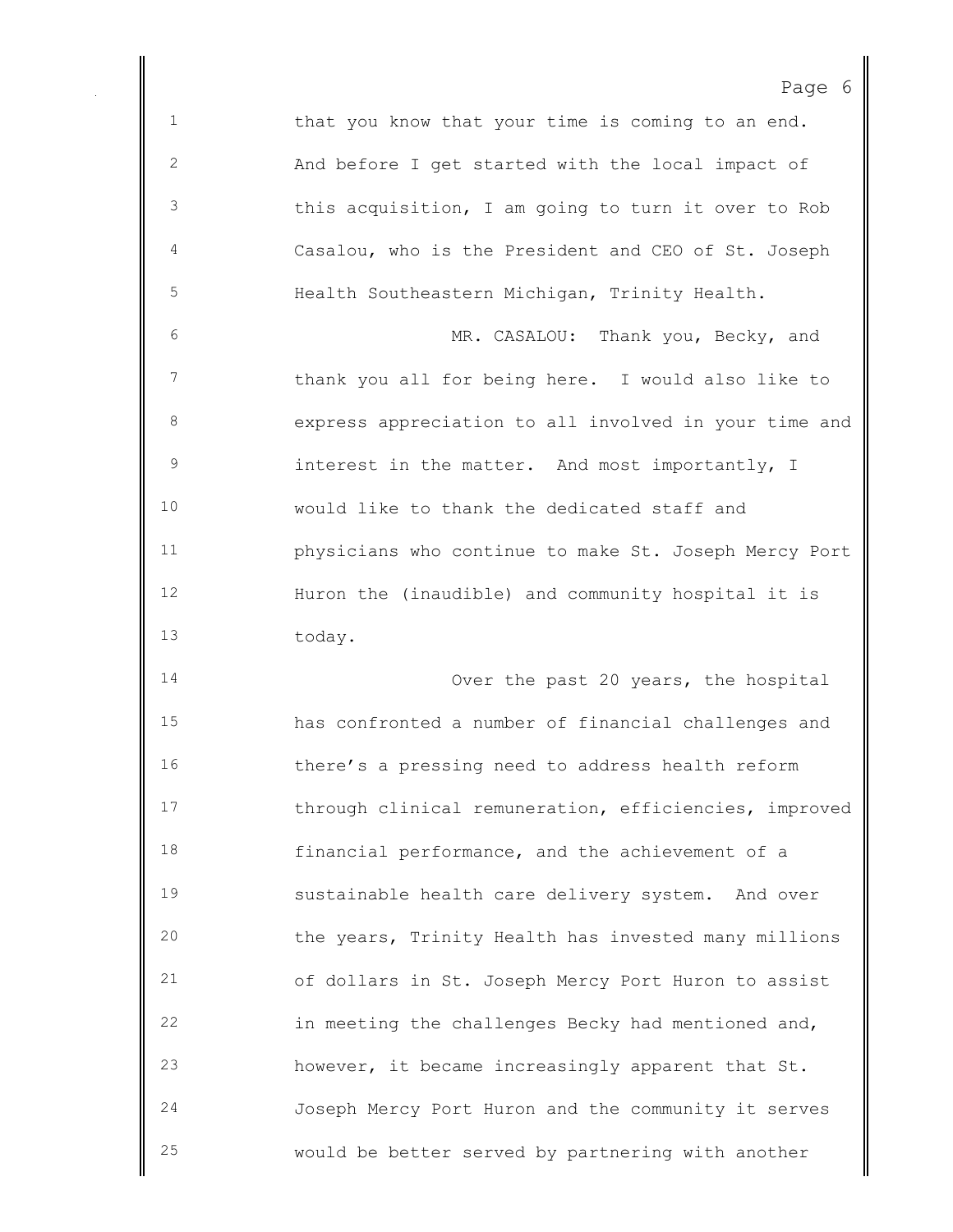health system. After a number of unsuccessful efforts to identify an affiliation partner, Trinity Health was intrigued upon being contacted by Prime Healthcare and its interest in acquiring St. Joseph Mercy Port Huron. That expression of interest led to preliminary discussions, due diligence, and a mission discern process by Trinity Health to ensure that a transaction with Prime would be consistent with its mission and the needs of their community. The mission discernment process included Becky and other members of the community to ensure that the decision had proper balance and input. After careful consideration, Trinity

 Health and St. Joseph Mercy Health System determined that the sale of the hospital through Prime would be in the best interest of the patients, employees, and communities served by St. Joseph Mercy Port Huron. We concluded that the sale would place St. Joseph Mercy Port Huron and its patients in a stewardship of a strong national provider with proven quality, and an impressive success record of enabling financially distressed hospitals to thrive and meet the health care needs of their community.

 There have been questions raised about the proceeds from the sale of the hospital. There

#### Page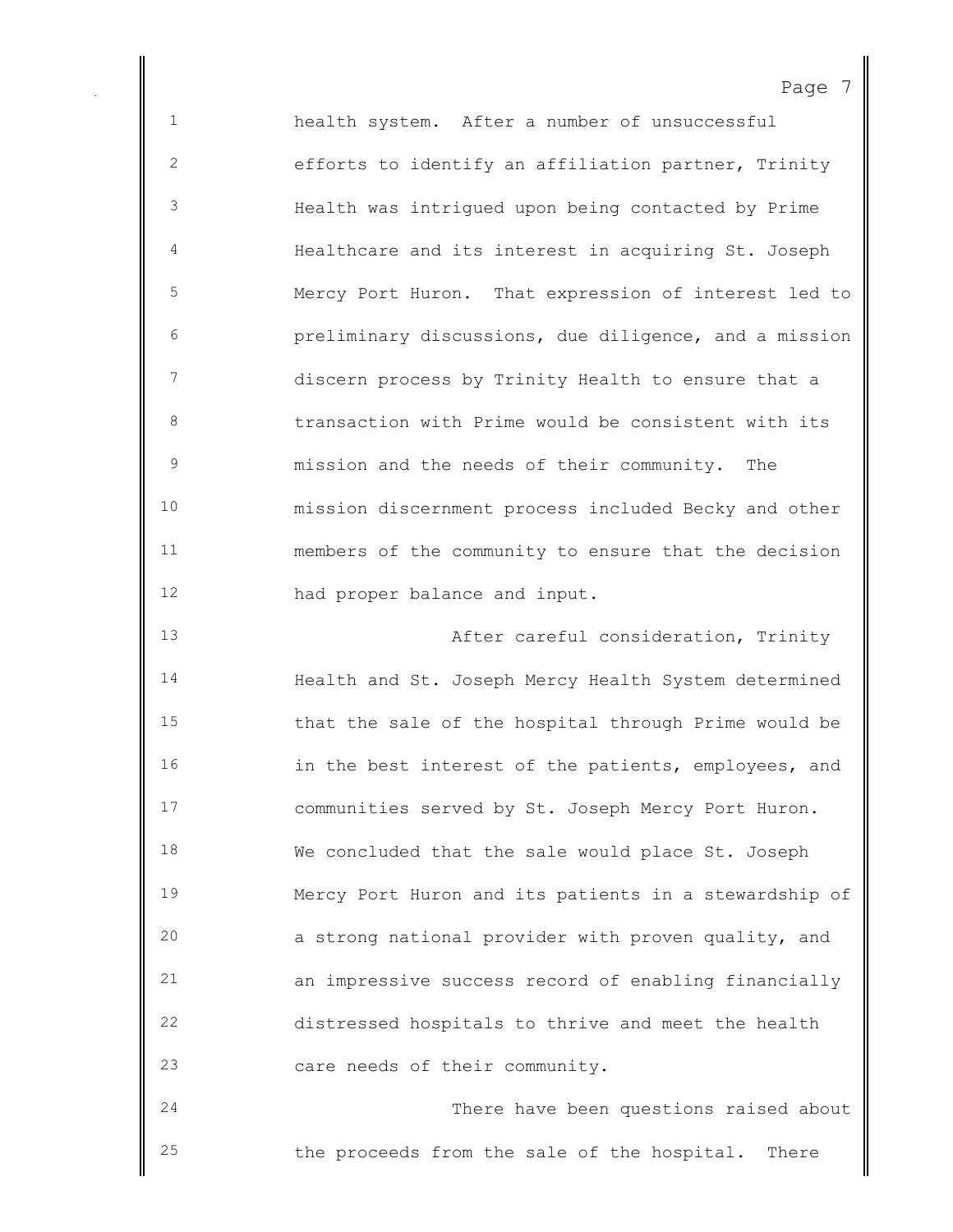will simply be no net sale proceeds left following the close, once the financial obligations of St. Joseph Mercy Port Huron are satisfied. With this in mind, they negotiated significant wholesale benefits to Prime, for the hospital, the employees, and the community. Much thoughtful attention was given in the course of discussions with Prime to ensure that 8 the terms of the parties' agreements would ensure the hospital's health and mission in the community is preserved and the needs strengthened, and that it enables the hospital under Prime's leadership to continue to serve the community. Again, thank you for your time.

Page 8

 MS. SMITH: In August of 1954, the Religious Sisters of Mercy began providing quality and compassionate faith-based health care to the residents of St. Clair County and surrounding areas. Many in this room have been provided with that care, or perhaps you and your loved ones have been the recipients of that care over the last six decades. Wherever the case, to serve at this hospital has meant a great deal and has touched lives of almost everybody in this community and in this room. Many of you in the room may have read

the Asset Purchase Agreement signed by St. Joseph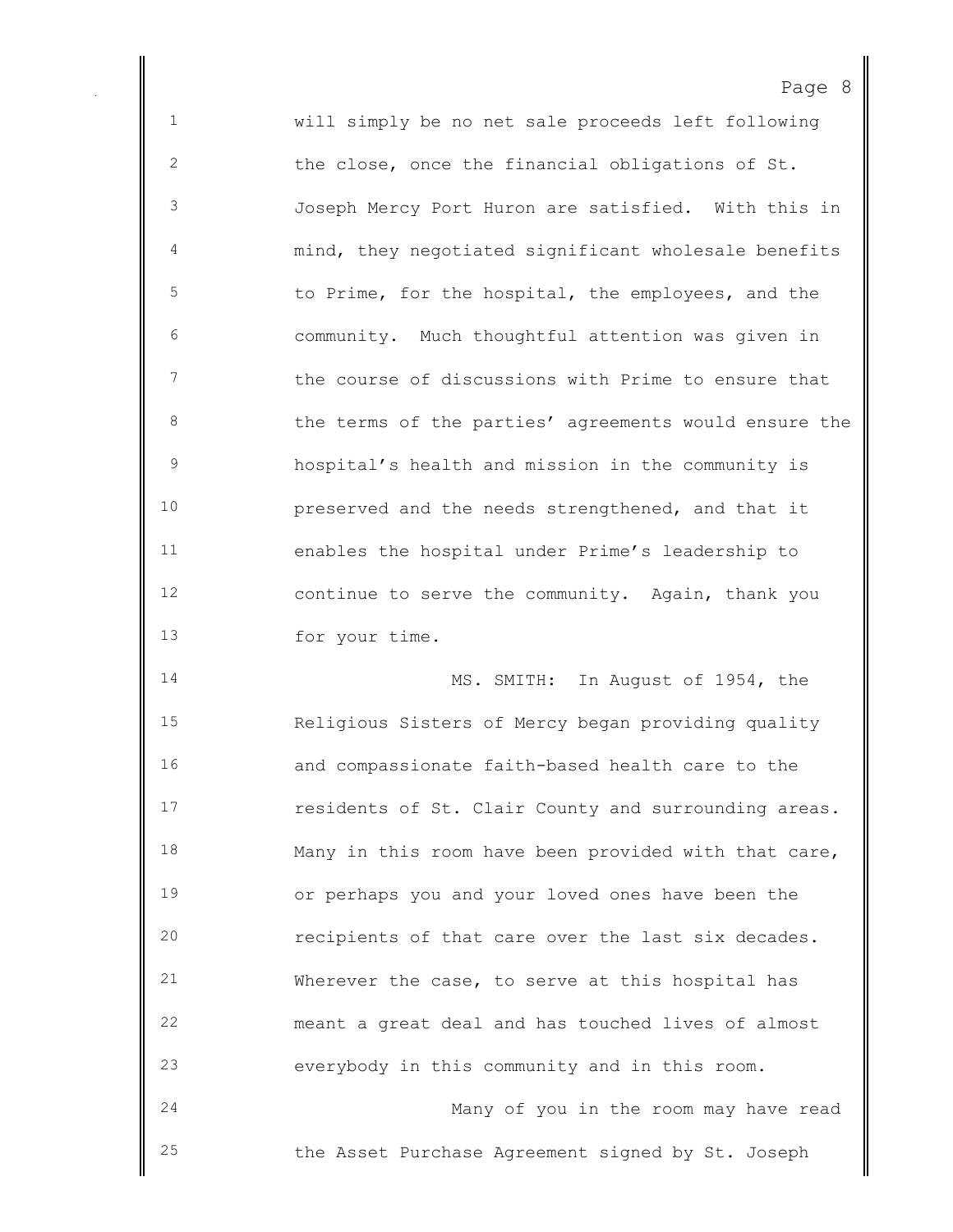Mercy Health System and Prime Healthcare, which is the reason we are here tonight. For those of you who have, I would venture to say you would be hard- pressed to find something in the document that does anything other than benefit our organization and community. We will likely hear various comments from the audience tonight speaking to the terms and commitments by Prime outlined in the document. For 9 those of you who have not, I'd like to highlight some of those terms. Prime Healthcare is committed to operating the hospital as an acute care hospital with a full functioning emergency room for a minimum of five years. They have committed to retaining substantially the same staffing with comparable salary and benefits that we've known in the Trinity System. They have committed to investing 20 million dollars within three years to upgrade the facility and equipment. We have already seen a commitment to enhanced care. On a recent visit, the Prime staff recommended an increase in the number of staff dedicated to our quality department and patient satisfaction services. Outside of the hospital walls, Prime

has committed to at least the same level of community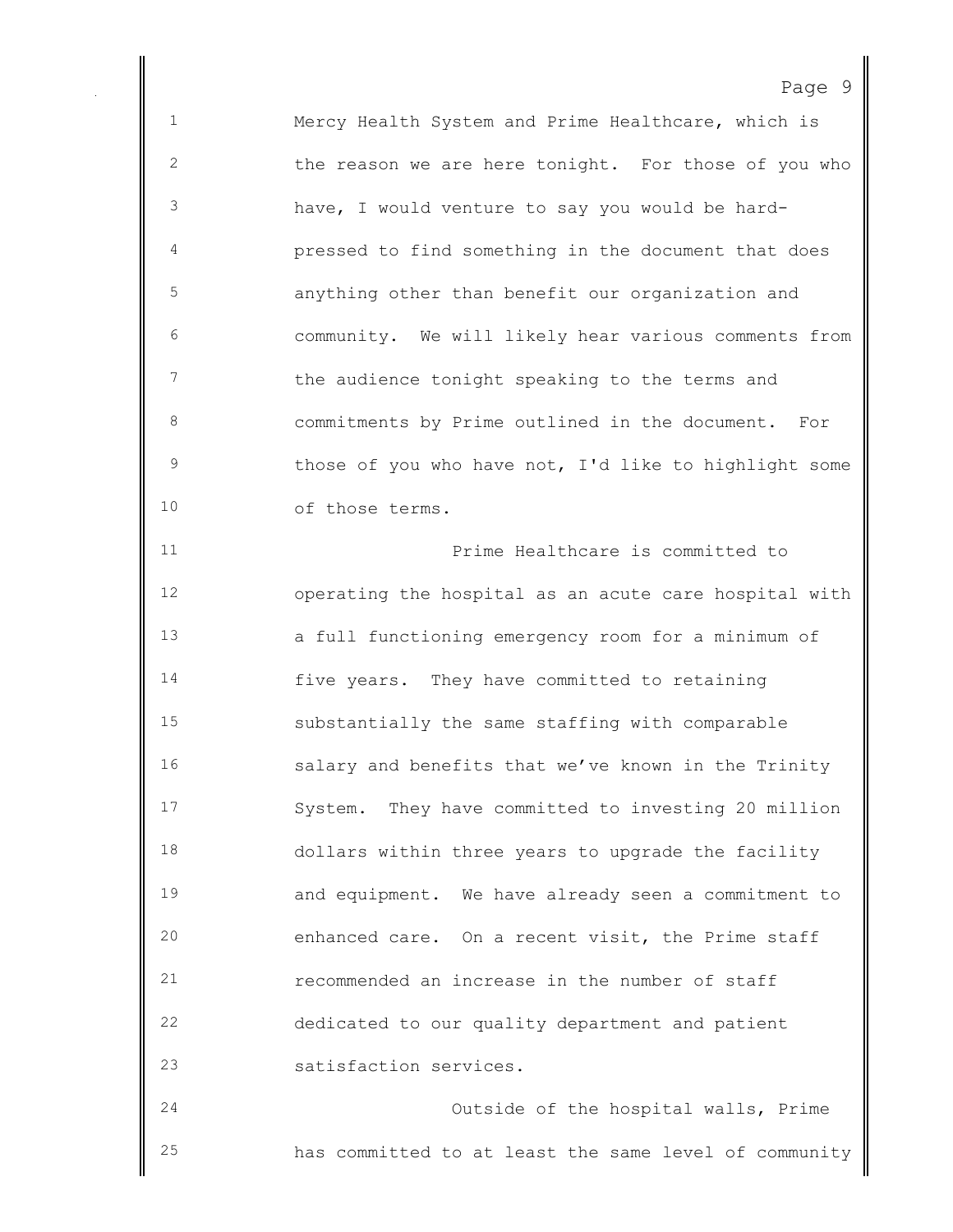benefit we have provided in the past, including maintaining the operations of the Peoples' Clinic, which is our free clinic of the underserved, and to show their support to that charity ongoing, donated \$10,000 to the clinic at a recent fundraiser.

 Approximately one year ago Dr. Reddy and his staff came to Port Huron, at that time he asked me basically three questions: What were the barriers, the challenges we faced in order to move to the next level in health care? What did I believe is important to our employees? And what did I think the medical staff needed to provide quality service at our hospital? I held back very little. Among many things, I mentioned we needed new radiation therapy equipment, the TrueBeam Accelerator is considered 16 state of the art among radiation therapy equipment. 17 I told Dr. Reddy this is what we wanted to purchase, because people in small towns should have the same access to the same high quality equipment and treatments as those in larger organizations and communities. And Dr. Reddy without a moment's pause responded, "Of course you should." Today, we are excited to say we are

 planning installation of that TrueBeam radiation equipment. And upon the finalization of the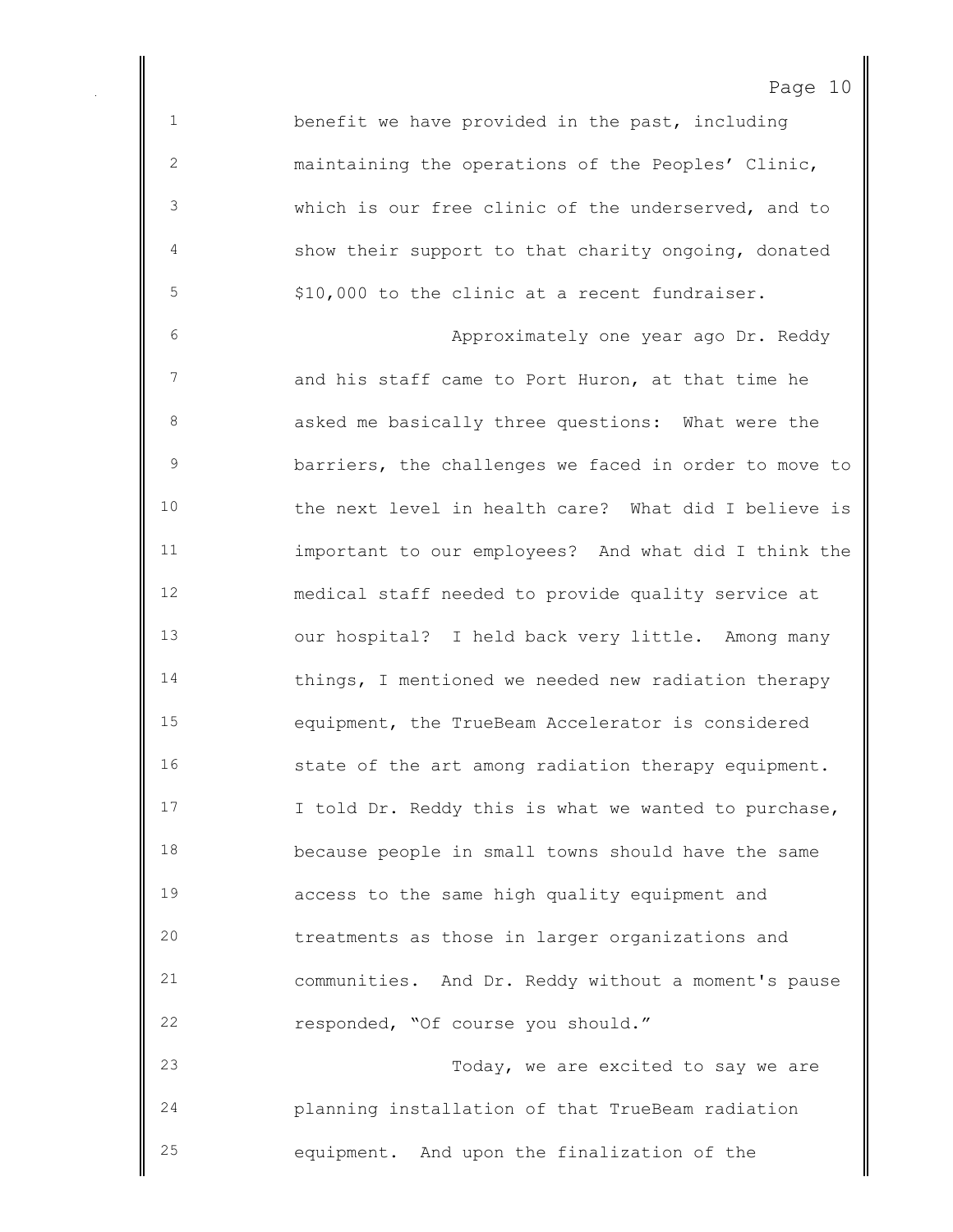acquisition, we will be providing the highest quality of radiation therapy services available right here in St. Clair County.

 This hospital staff has done an amazing job caring for you, our community. We have reached nation satisfaction scores and quality scores 7 that outrank several hospitals in the area, nation, and the state. In 2013, 94 hospitals in the state of Michigan participated in the value-based purchasing program by CMS. Of those 94 hospitals, this hospital ranked 11th. So, sacrificing patient care has never been an option at St. Joseph Mercy Port Huron, but we don't want to be 11th. Prime Healthcare has been noted three times to be among the top 15 health systems in the nation, and 27 times their hospitals have been named the top 100 hospital, not in the state, but in the country. In 1994, Mercy Hospital was a top 100 hospital. I had the honor of working at this top 100 hospital, and I'm excited to think that I would do it once again.

 Hospitals and health care organizations, both large and small, are all facing the same challenges. We're trying to provide quality care in a cost-effective manner. To do this, Trinity Health has -- a more integrated model in its six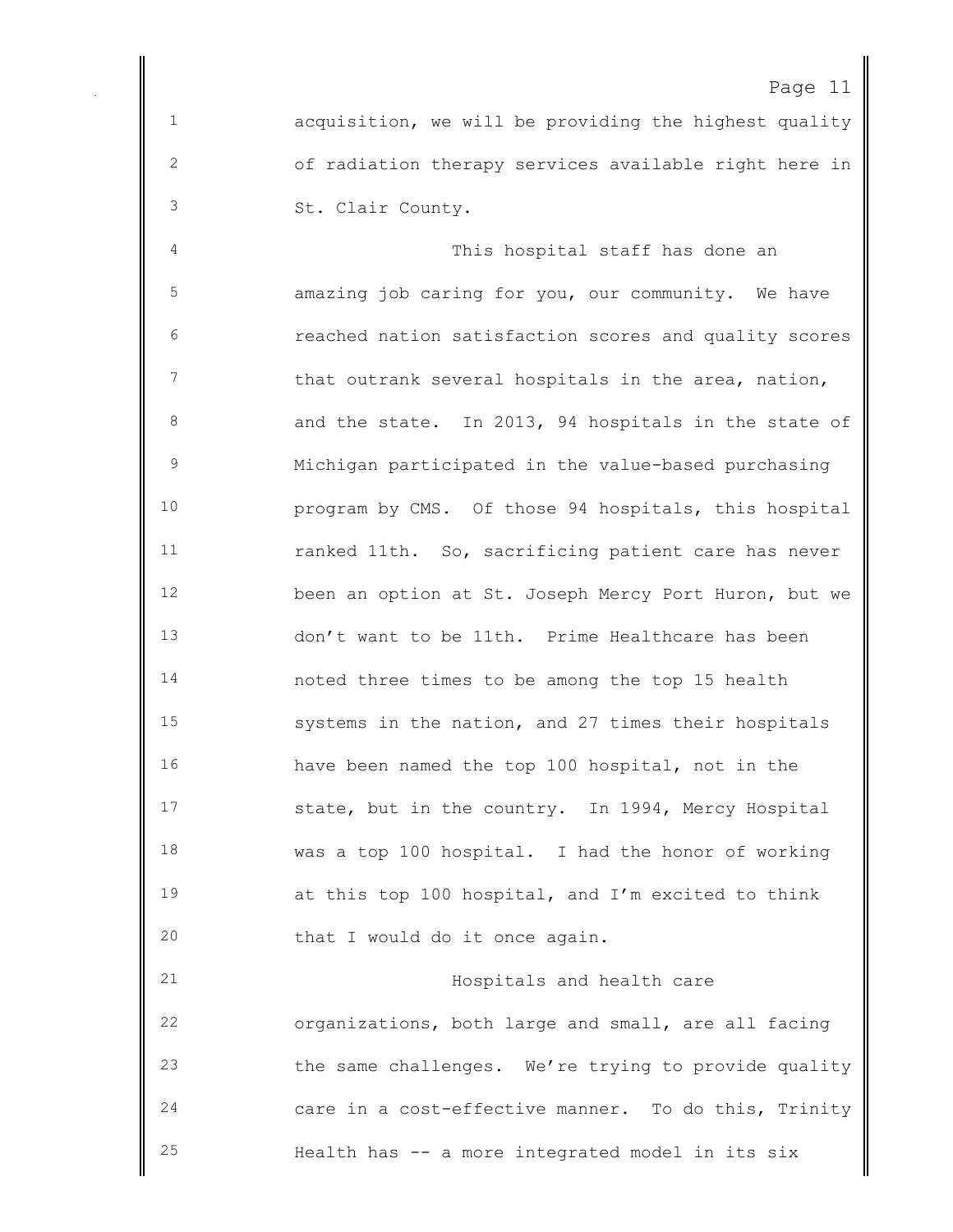southeastern Michigan hospitals, one of which is Port Huron. Geographically, Port Huron is approximately 60 to 75 minutes from its closest sister hospital, and approximately two hours from Ann Arbor, posing challenges to that model. Resources then, being unable to integrate this model, take away from the investments that can be made in those communities, families just like you and me. The first sign of success is when all involved have something to gain. The southeast Michigan region of Trinity Health by what I just described will win. Our hospital staff and patients, with the injection of capital and support, will win. 14 Our community, by investments in quality care, equipment, jobs, and services, charity care, and taxes, will win. Prime Healthcare, who will have the opportunity to work with some of the most dedicated and compassionate people you will ever meet, will

win.

 And so tonight we thank you for participating in this historical event of which you, your grandchildren, and children may benefit. Thank you.

 MR. SCHELL: Good evening. My name is Troy Schell, I am General Counsel for Prime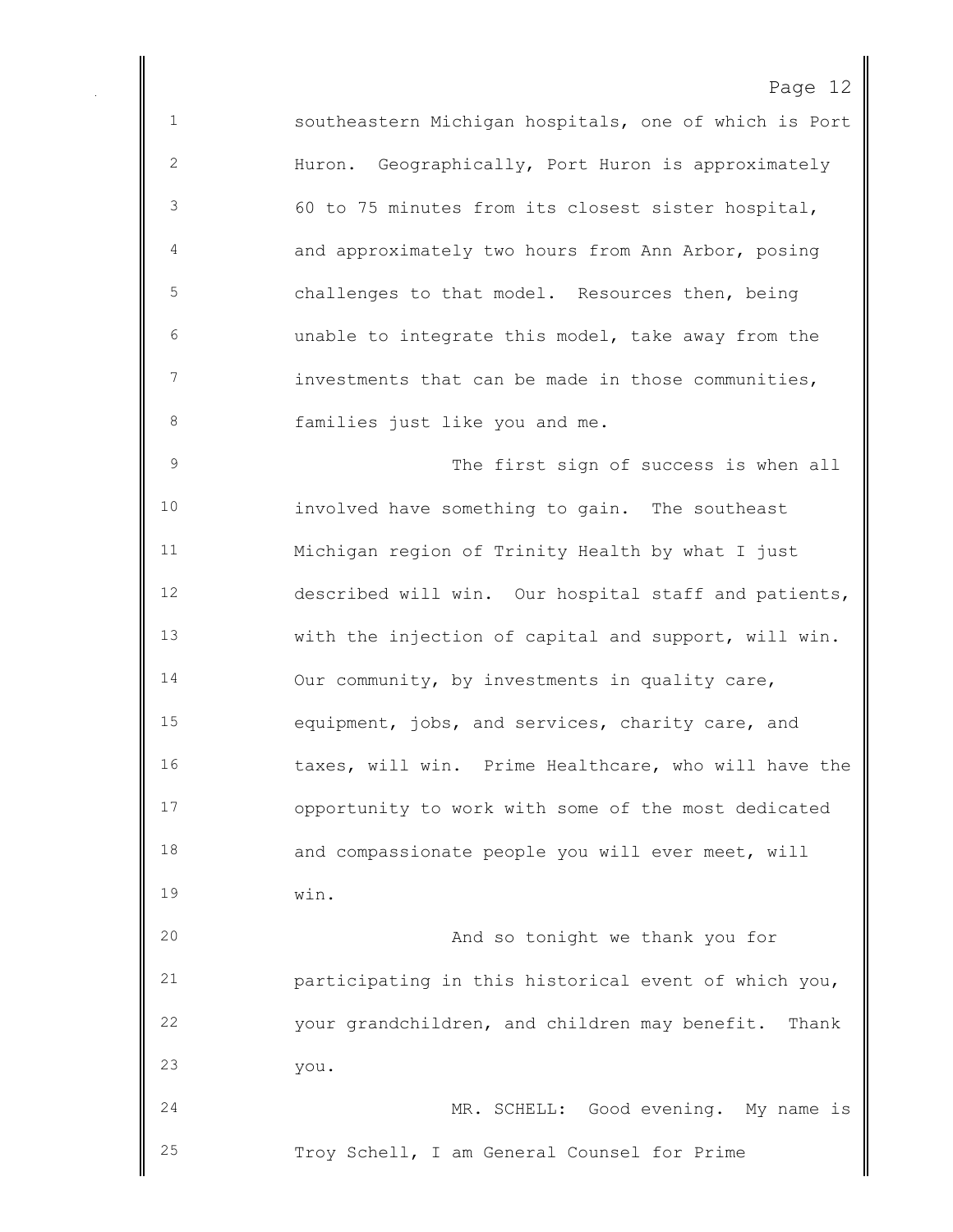Healthcare, and I want to thank all of you for coming tonight. This is a wonderful group to hear about Prime Healthcare and this transaction. I want to thank the Attorney General's Office for having us today. I want to do two things today: I want 7 to tell you about Prime Healthcare, a lot of you might not know about us, and I want to tell you about the deal. There is a lot of us in here, so I want to be brief. And for a lawyer, that is saying something. So, Prime Healthcare, we -- Prime Healthcare Services is located in Ontario, California. We have 27 hospitals over seven states. We -- we range from south California all the way to Rhode Island. We acquired Garden City Hospital in Michigan last year, where we had the same process with Garden City. And as most of you will hear later 19 tonight, we made certain promises to the Garden City community, and the promises were kept. Our tenet in buying hospitals is we believe in a community hospital. We believe that communities deserve top-quality health care no matter where they reside. We have seen over the years in our -- in our experience nationwide, hospitals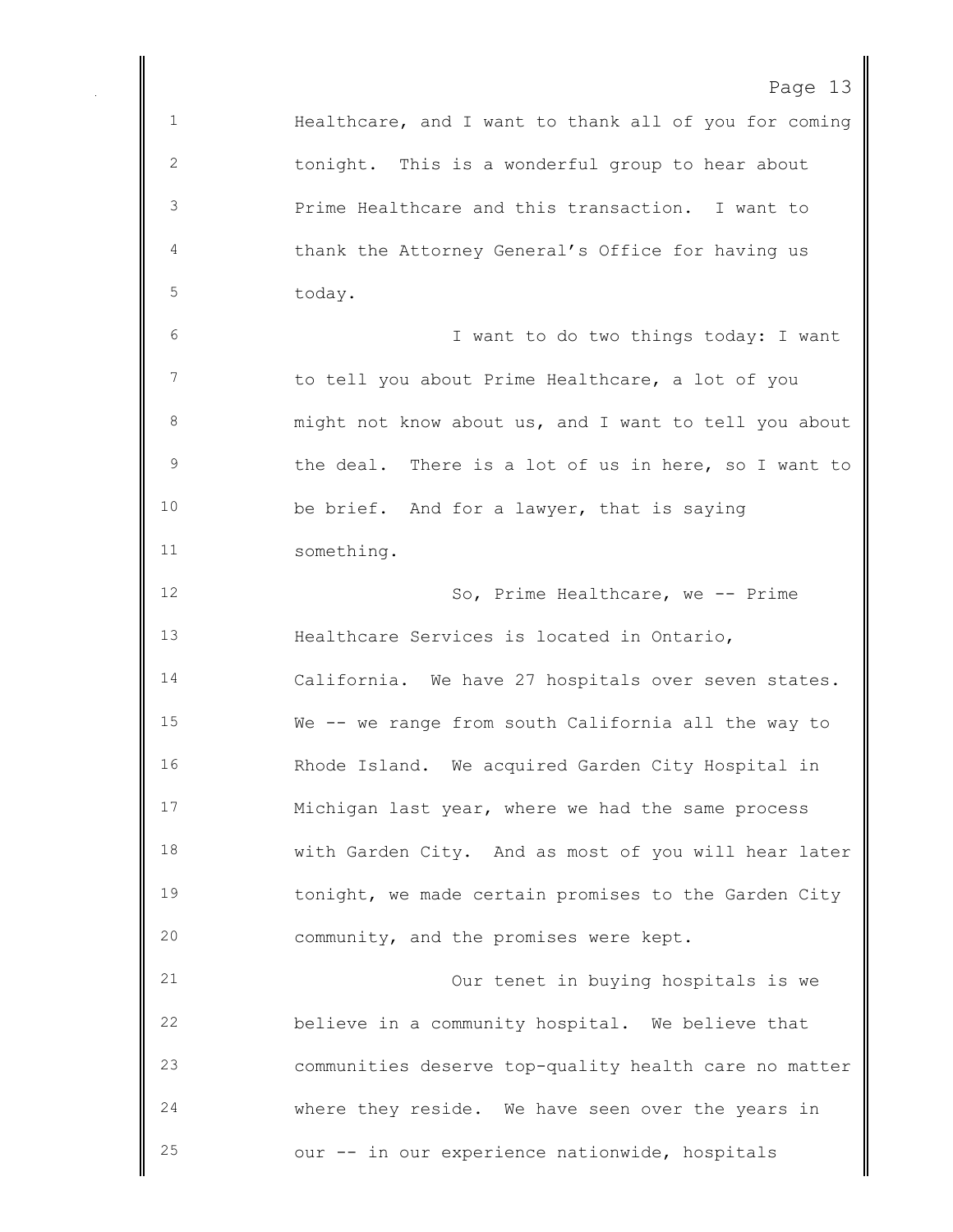closing all over the country, especially in our home base, in Los Angeles, and frankly we find that unacceptable. So, we have created a mission to save hospitals, save jobs, and save lives, and this is something very, very important to us, and we take it very seriously. And when we do a transaction, we are true to our word and we keep our commitments. 8 We build hospitals based on three basic tenets: quality, charity, and investment. Our quality is second to none. I will take some umbrage with -- with Rebecca's commenting; that we just got new awards. Instead of 27 top titles as a top 100 hospital, we have been named a top 100 hospital 33 14 times now in the last few years, six times alone this year. We are a top 15 system in 2012, a top 15 system in 2013 by Truven Analytics. There is no for- profit system in the country that can have similar accolades. We were also a top 10 system in 2009. We 19 -- everything that we do is based upon quality, based upon clinical criteria. We want to make sure that this hospital is not only the hospital of necessity, but the hospital of choice in this community. We take that very, very seriously. And we have also acquired several faith-based hospitals over the last

several years, ranging from St. Mary's in Reno to --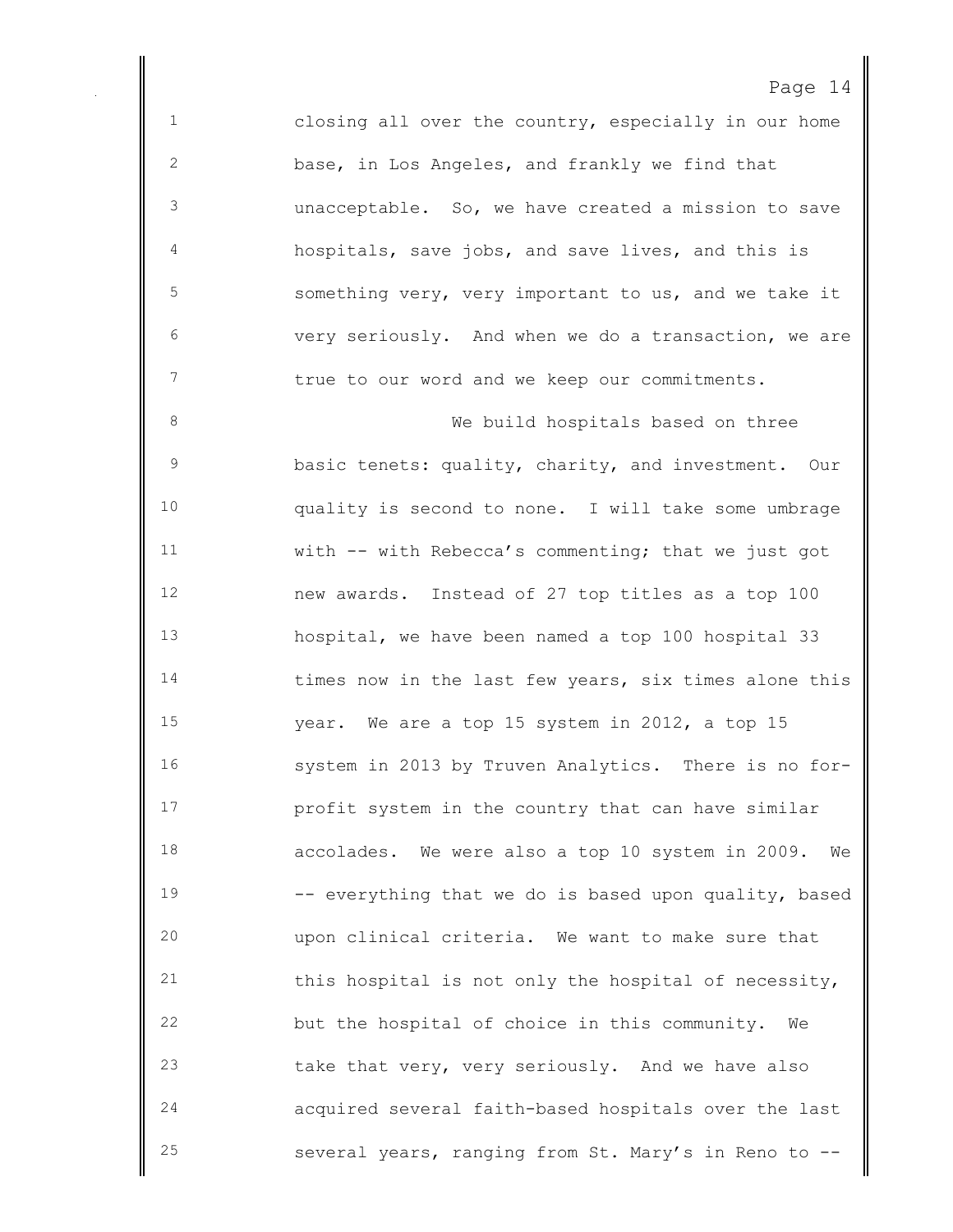Page 15 to a sister, two hospitals in Jameson, Missouri, two hospitals in Kansas City, Kansas, that are part of Ascension, as well as Sisters of Charity. Depending upon the -- on the request, we adhere to certain ERDs as the buyer -- as the buyer -- or rather, the seller wants. We are understanding of the faith-based mission and we respect it. 8 With respect to charity, our charity care is as good or better than any non-for-profit hospital that you will come across. Since 2007, we provided 2 billion dollars in charity care. In 2013 alone, we provided over 700 million dollars. 13 And the other thing that we do is, in addition to Prime Healthcare Services, we have a separate hospital system called Prime Healthcare Foundation, which is a 501(c)(3) public charity, which each year Prime Healthcare Services donates one of those hospitals debt-free to a foundation, to give back to the community. And actually, in Los Angeles we've had these hearings where we bought a hospital, not for-profit, turned it for-profit, and then gave it back to the charity eventually later. It's a really remarkable, remarkable story that we do. The profit foundation has over 800 million dollars' in assets with no debt.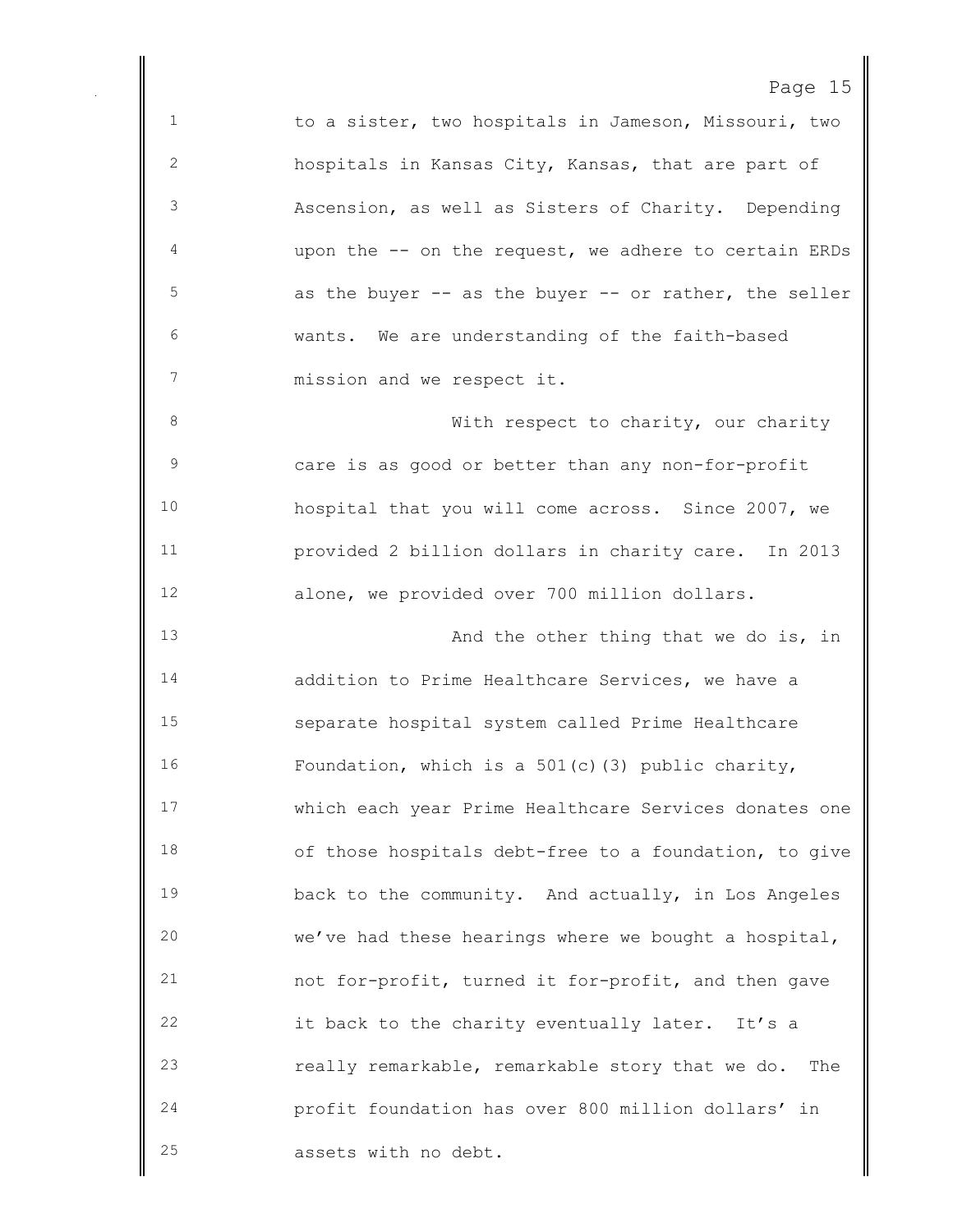1 The last thing that we do is invest; we invest in both the facility and we invest in the community. We have spent over 700 million dollars in the last several years on investing in hospitals ranging from expansion to the emergency departments, new wings, new technology, new IT. There is nothing that we won't do to continue the growth of a hospital. And we also become good corporate citizens; we will become a member of this community. We will invest back in this community. We want to be -- we want you to look upon Prime just as you look upon Trinity. These are good people. They are different -- they're from California, so we got to be careful, but -- but they -- but they are good people and it matters. 16 So, here is what we've committed to 17 this deal, and Rebecca has mentioned that these hospitals are going to stay open, we guarantee five years, but let me just be perfectly blunt: we've never closed a hospital, we've never sold a hospital, and we've never shut down a service line. We are in the business of operating hospitals. We're going to maintain substan -- substantially all of the employees; we're going to invest 20 million dollars

in the next three years at this facility; we're going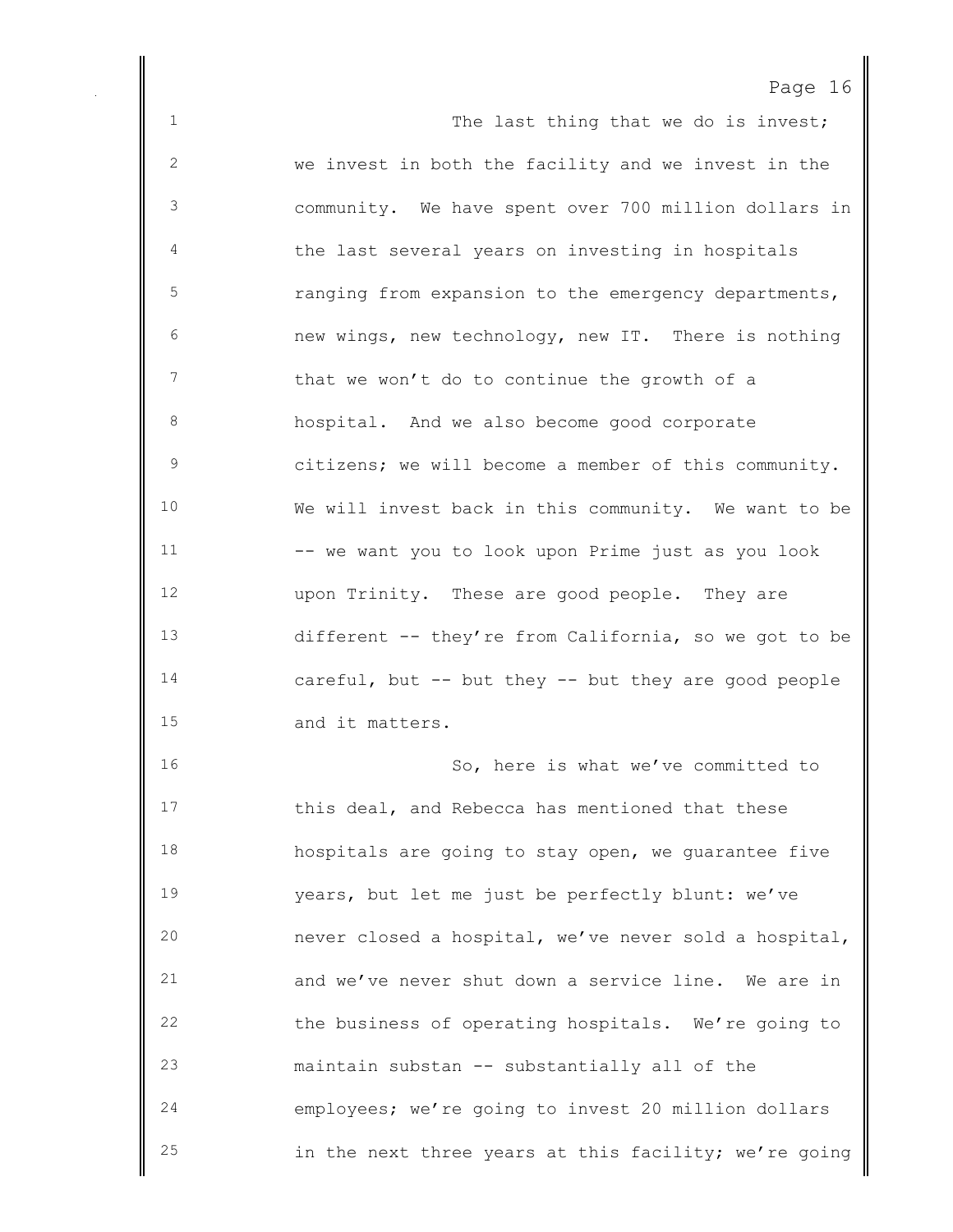Page 17 1 to maintain the charity here, policy, at or better levels. So, on that note, I want to thank all of you very much for coming. We look forward to your comments and we look forward to being -- to being members of this community. Thank you. MS. ISAACS: Thank you. And before we begin with Will Bloomfield, having to do with charitable trust, I see people standing and I feel bad. I see some empty chairs; if people would like to sit (inaudible) hand at an empty chair. I don't know if we can have more chairs brought in, but this is a two-hour hearing and I'm feeling badly for you 14 to stand that long. Okay. Here, I have Will Bloomfield who will continue this. MR. BLOOMFIELD: Under Michigan law, the Attorney General protects the interests of the indefinite and uncertain beneficiaries of the charity, that is, the public. Any asset held for a charitable purpose, such as a hospital, is a charitable asset. The Attorney General oversees and protects charitable assets in a number of ways. He registers charitable trusts, registers charitable solicitors, and he reviews dissolutions, mergers, and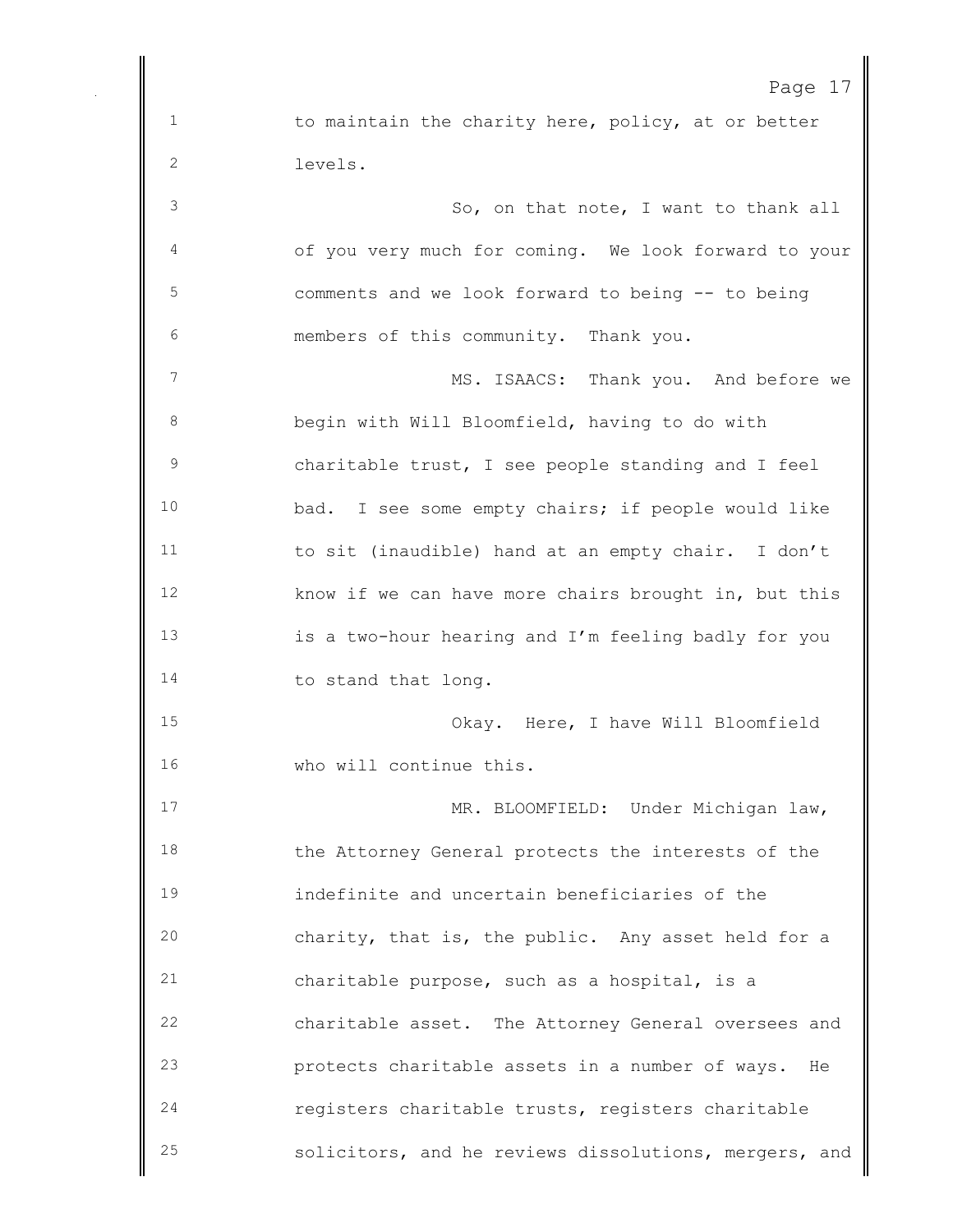charitable asset sales, such as this one.

 Some basic rules for governing charitable assets are: assets held by a charity must be used for charitable purposes. Charitable property may be sold for fair market value, but it may not be diverted for private benefit. Gifts denoted with a specific or a distributed purpose must be used consistent with that purpose. Trustees, directors, officers, and others, who exercise control over charitable assets, owe their organizations and beneficiaries fiduciary duties of loyalty and care. Charitable trustees break these rules if they ignore or/and divert assets for private benefit, or sell assets below fair market value. So, Michigan law authorizes the Attorney General to address the wrongs of charitable trustees by investigating wrongs and representing charitable interests in court. **Recognizing the Attorney General's**  authority, Trinity Health and Prime have conditioned the sale on the receipt of the Attorney General's approval. What is the Attorney General's review process? The Attorney General will only approve the sale following a thorough and independent review. Overall, the Attorney General's review considers the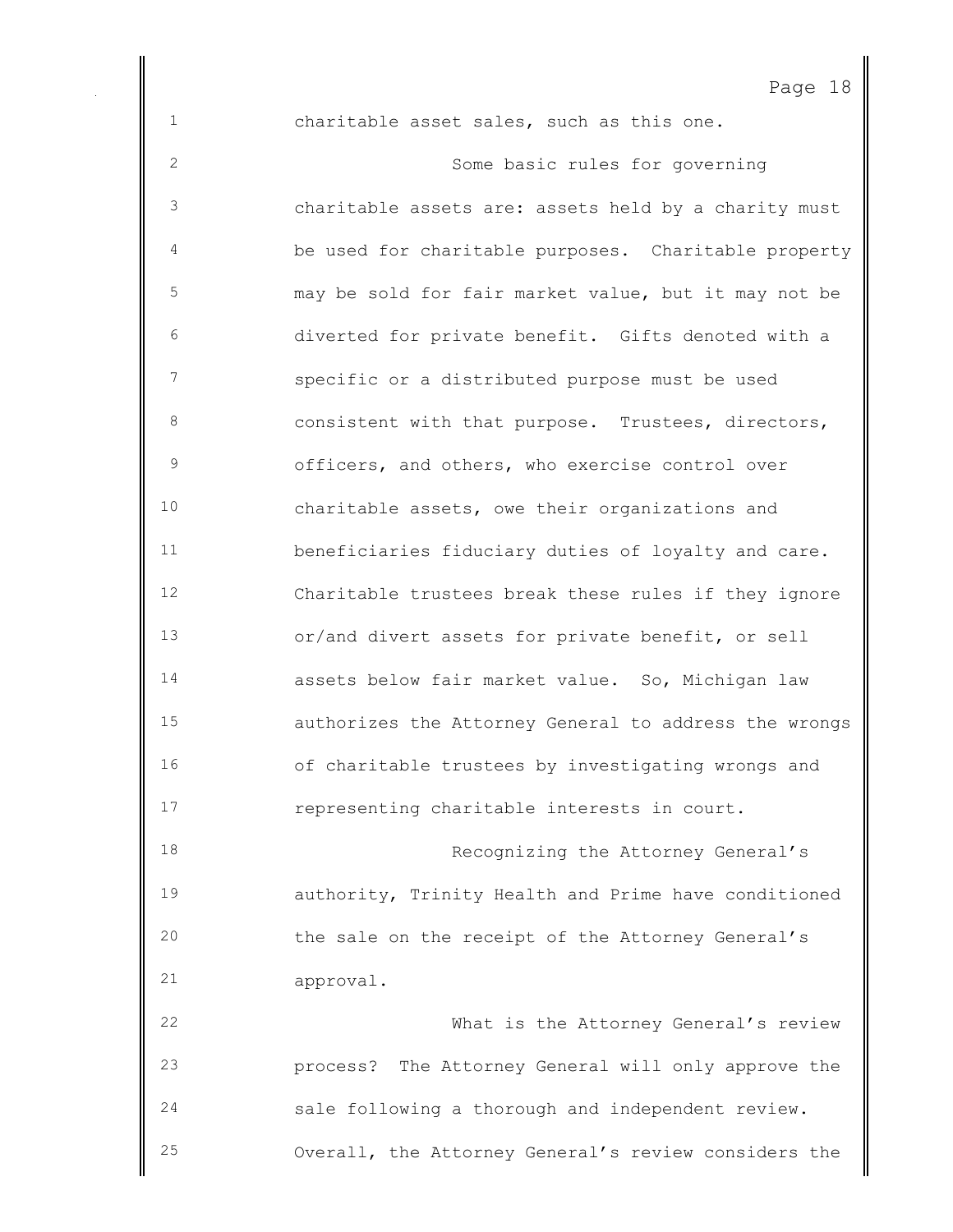| C<br>٦.<br>⊣ |  |  |
|--------------|--|--|
|--------------|--|--|

 overall fairness of the transaction to the public, this includes the following: that the bidding process is fair, that the seller relief -- that the seller receives at least fair market value for its charitable assets; that charitable assets remain charitable; that charitable care and core services continue; and that an adequate enforcement mechanism exists to hold the buyer to its promises and to 9 monitor those promises. MS. ISAACS: You have already seen part of the review team that exists within the Attorney General's Office. I am going to cover just a few more issues related to that. 14 As part of his current review, the Attorney General has already requested and received many underlying transaction documents. Earlier today the review team also interviewed Trinity Health and 18 St. Joseph Mercy board members, executives, and others related to the transaction, to get their views of the proposed sale. These interviews also help to ensure that the seller's board and the executives fulfill their duties of loyalty and care. The public forum is part of the review; it's important for us to know what the public thinks of the sale and to properly inform the public regarding the sale.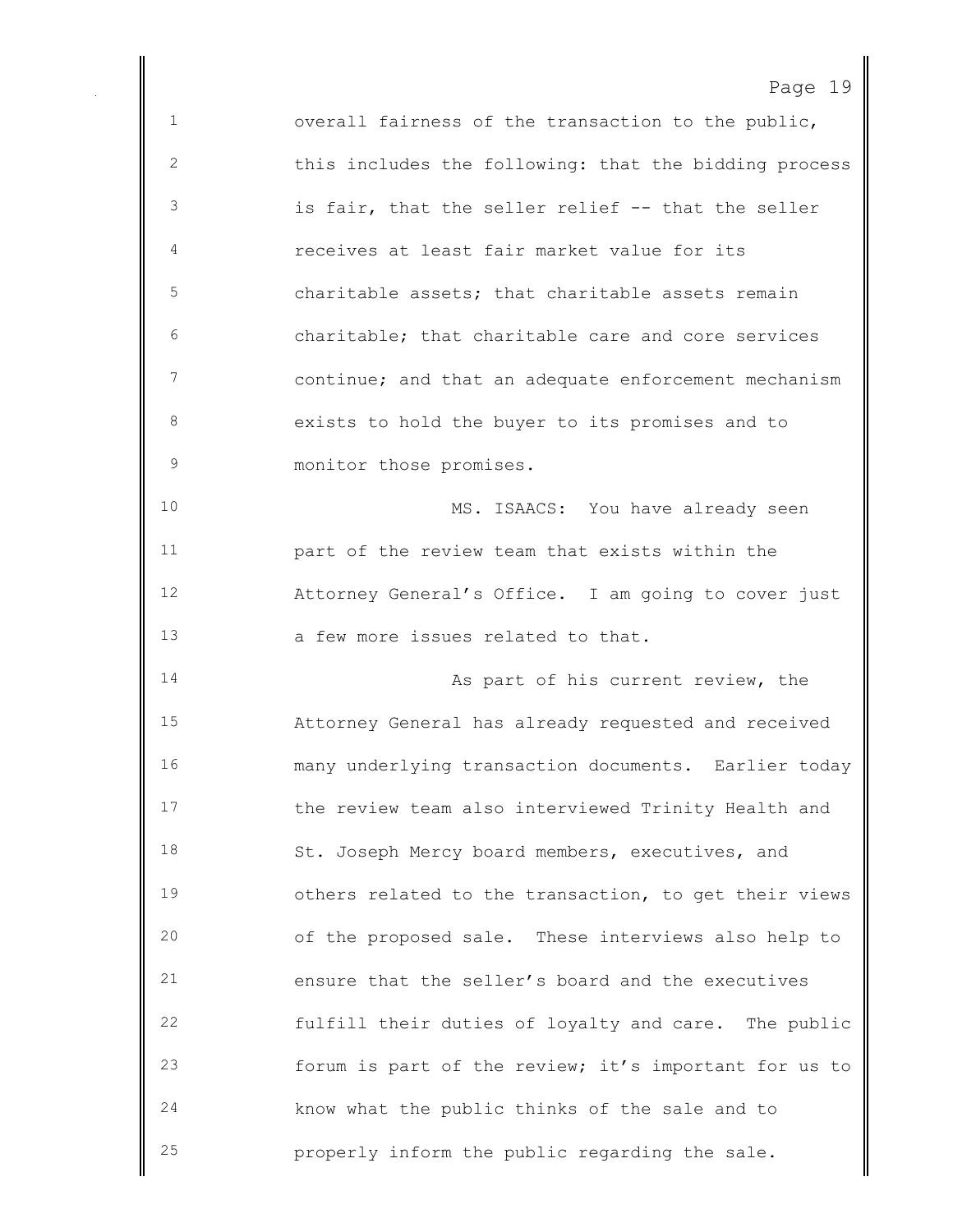| C<br>Э.<br>⊂ |  |
|--------------|--|
|--------------|--|

1 1 In addition to our internal Attorney General staff, we also have contracted with a valuation expert, Plante Moran, to do its own review. Plante Moran is currently performed an independent valuation of the hospital's assets and liabilities subject to sale. Plante Moran is also examining the bid process to ensure that the market process was **fair to Prime, not the state taxpayers, who's paying**  for this review. Will the results of the AG's review be made to the public? Yes. Because the review is conducted on behalf of the public, the Attorney General is committed to transparency, public disclosure, and public input. The Attorney General's Office has already posted several underlying documents regarding this proposed sale. Again, it is on our website, which is www.mi.gov/stjosephmercy. As more documents become available, including the transcript from today's public forum, our expert's report and our final report will also be posted to this website. In addition to the comments of today's forum, I've already indicated that the public may submit additional comments. We're going to cut off that time at April 30th. You may do it by mail or can also email us at ag-hospital@michigan.gov. And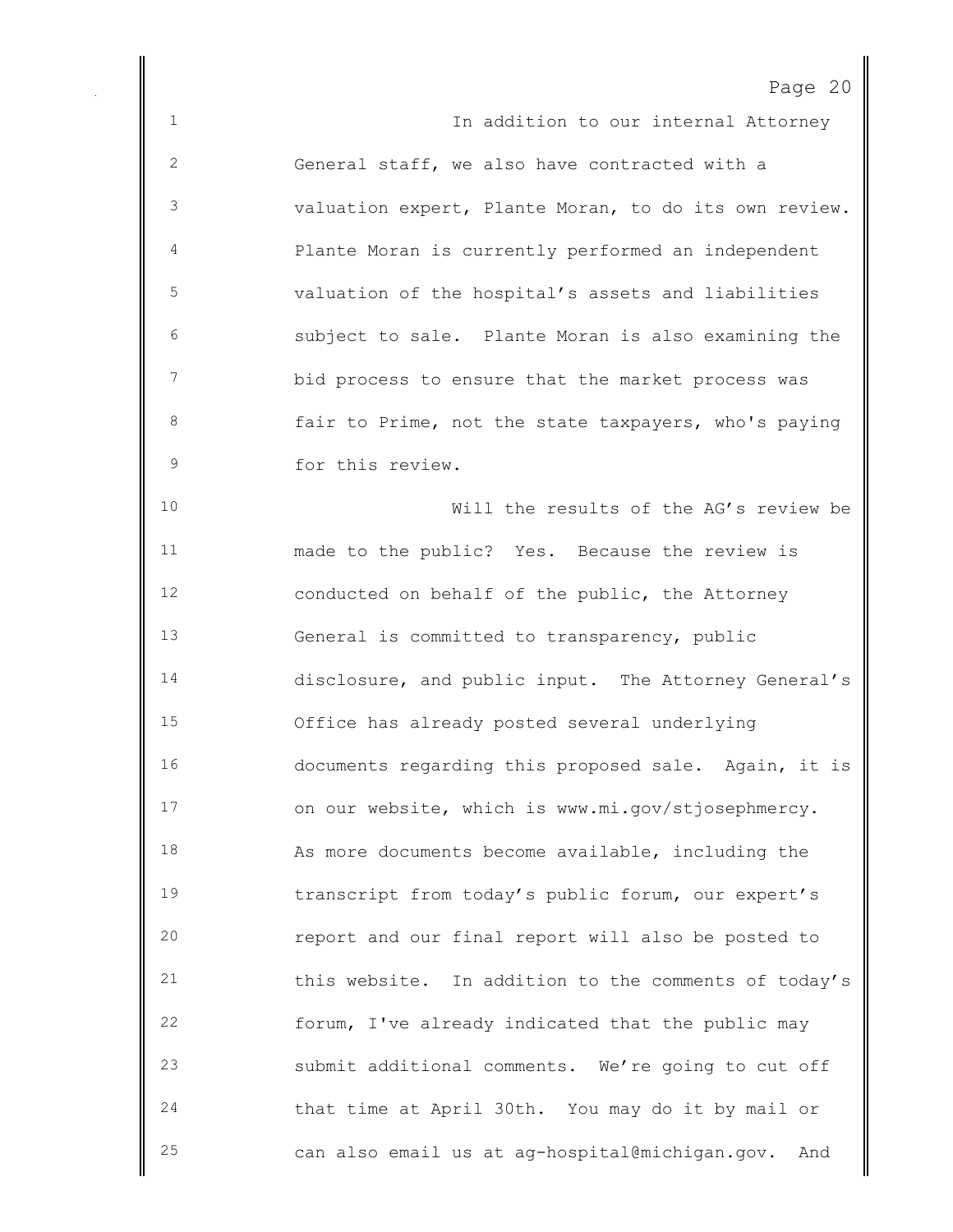1 if you need this website, we'll provide this again for you. And lastly, I want to testify, the Attorney General's Office is conducting an independent review. We will objectively consider all the findings of our review, including input from the public, to reach an appropriate conclusion based upon 8 those findings, and our findings will be made public. I'm going to turn it over to our moderator, who is going to hold us to the time, and he is going to call people up here. Here you go. This is Joe Potchen. MR. POTCHEN: All right, now we get to hear from you. This is your opportunity to provide comments to us and you were all given a number at the beginning; you signed in at the beginning and you were given a number and your -- we're asking you to hold your comments to two minutes, and then you can **just get up and speak.** When you get up and speak, if you could state your name and spell it. We have a court reporter who is transcribing everything over there, so we will have actually a transcript of this particular public forum posted on our website. So, if you can identify yourself, identify your name, spell your name for her. And if you're affiliated

Page 21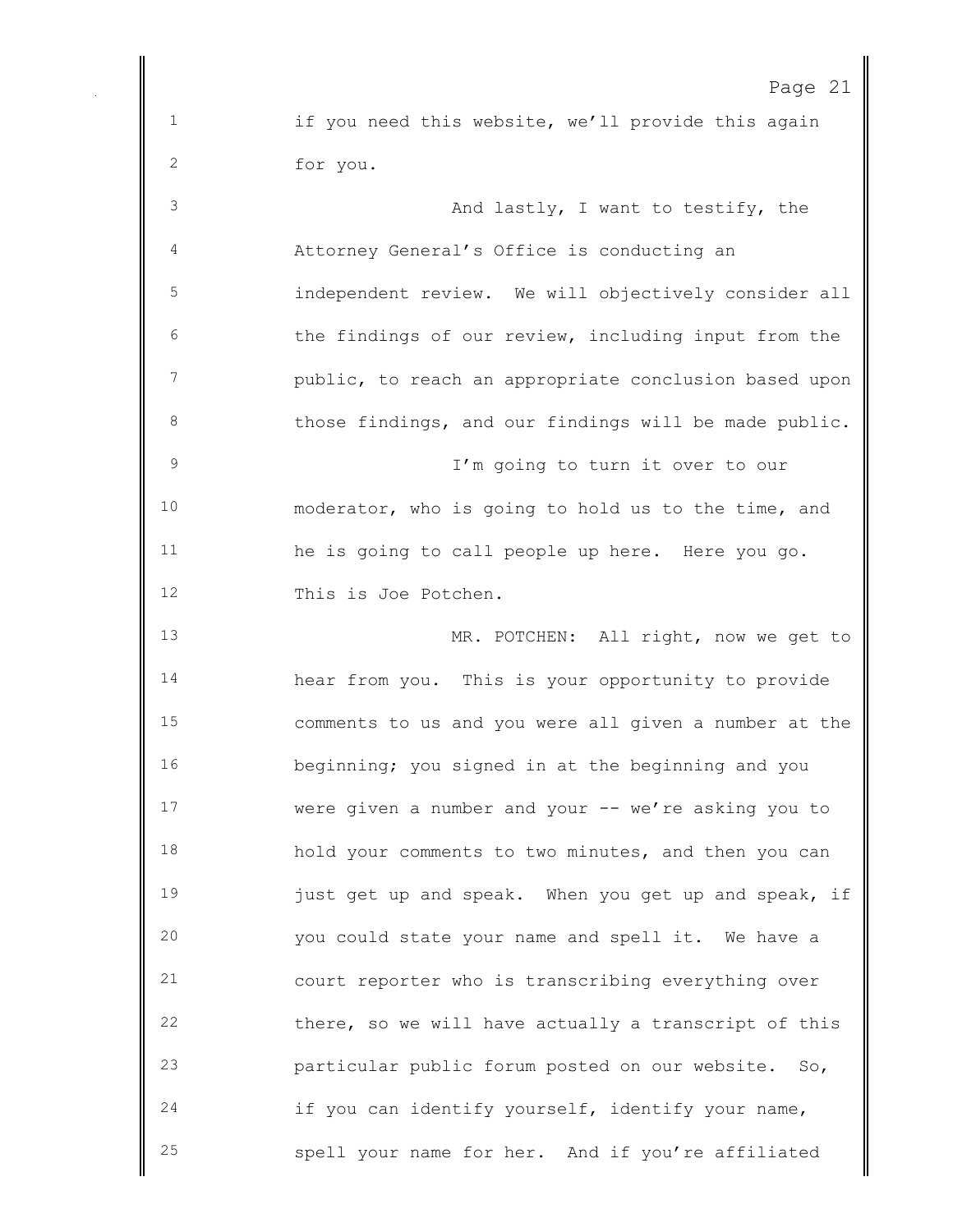| . . |  |
|-----|--|
|-----|--|

 with the hospital or with Prime, or with any of the entities, if you could identify, you know, that particular affiliation.

4 So, let's get started. Let's have number one and maybe a couple of people, who are number two and three, can get up and stand behind 7 them, that way we can get this moving faster. But, number one, can you get up and speak? Mr. Smith.

 MR. SMITH: Thank you. My name is Jeff Smith, S-m-i-t-h. I'm the Chairman of the Board for the Board of Trustees for St. Joseph Mercy Port Huron. I've held this position for the last three years, and have been on the board for the last nine. I also want to mention that I own and operate a business in the Port Huron area that has been here for over 50 years. It is a family-run corporation, that we employ roughly 60 people, locals throughout 18 the area, and it is this reason that I chose to become involved in the local hospital and the board, as our family has a business and a longstanding, ongoing interest in this community.

22 St. Joseph Mercy Port Huron and St. Joseph Mercy Health Systems have played an important role in the health care of our community for more than 60 years. As a part of their obligation to the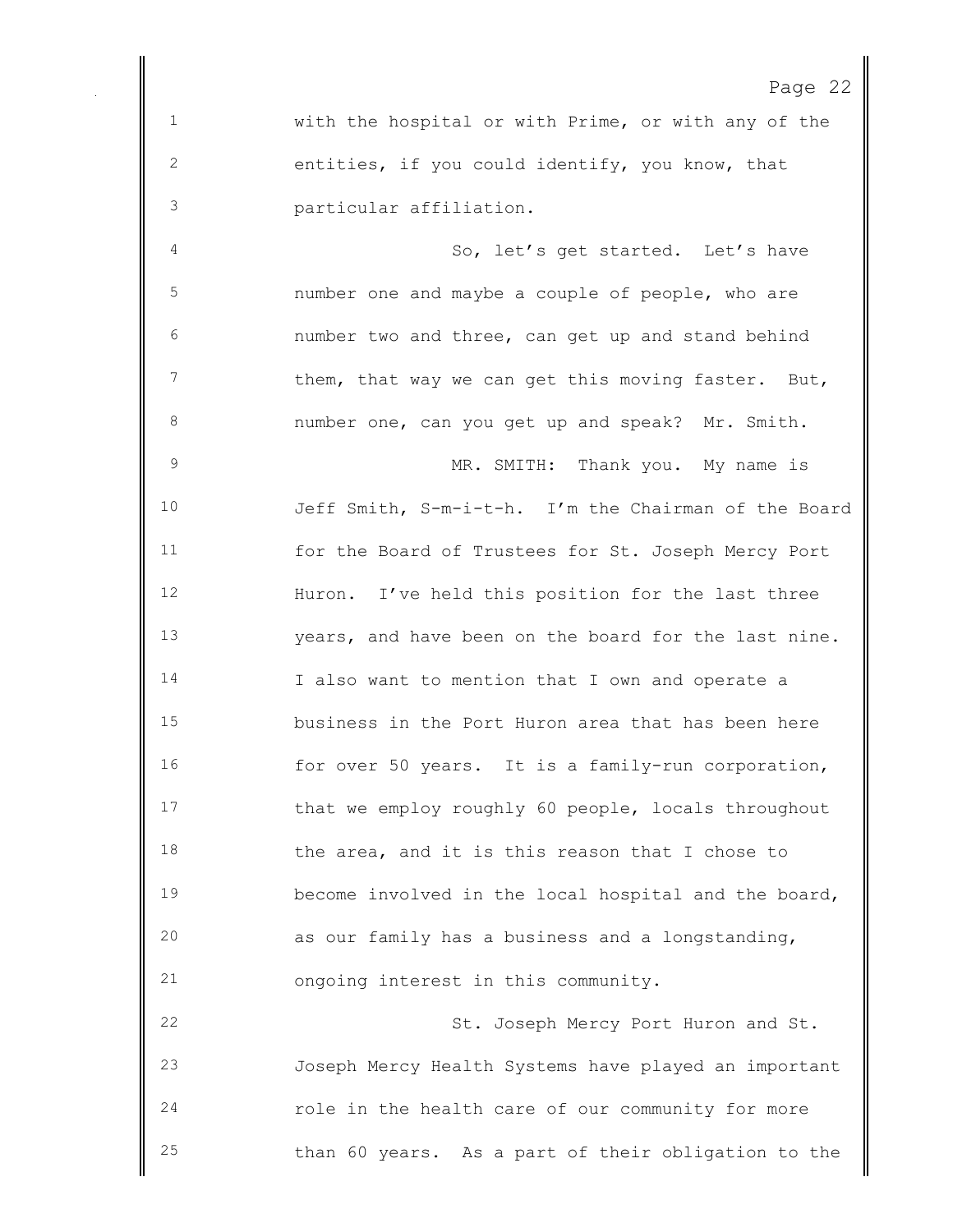community, the St. Joseph Mercy Health System and St. Joseph Mercy Port Huron Board of Trustees are continuously reviewing how to improve our standards of care, quality, and overall financial standing and relationship to changes in the health care industry, which has required us to think differently about how we operate.

 In evaluating the viability and sustainability of our hospital, in conjunction with the needs of our local community, we, as a collective board, believe St. Joseph Mercy Port Huron needs to remain an acute care facility with an open and accessible emergency department. We believe that an immediate surge of capital investment in this community, in the hospital, in the operation, is Prime's intent and agreement. It is critical to improving and expanding current service offerings, as well as to support our ongoing improvement efforts.

 We also feel it is essential to this community that we uphold our current charity policy and continue to care for those who are under or uninsured throughout our community, as the hospital has always done, as well as maintain an independent medical staff and local governing board. A large order, but one that we can afford, cannot -- cannot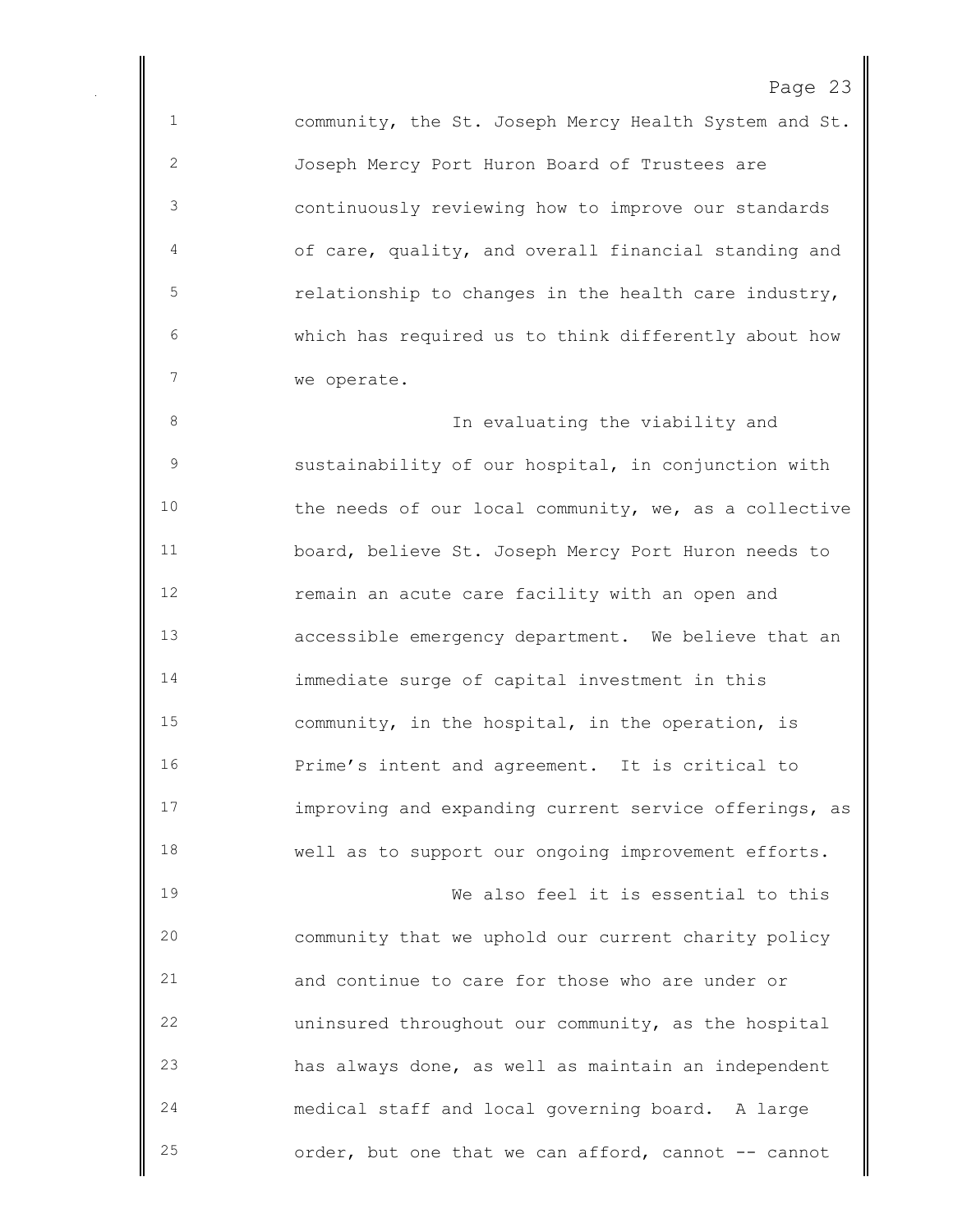1 take lightly.

 On behalf of the St. Joseph Mercy Port Huron Board of Trustees, I am proud to share a unanimous support for the sale of St. Joseph Mercy to Prime Healthcare Services. Thank you. MR. POTCHEN: Wait. I am actually going to ask -- is it Gizella (ph)? GESILLA: Gesilla. 9 MR. POTCHEN: -- Gesilla to move over here, so when you're speaking, you can see how much time you have left. You did a great job keeping it within the two minutes, in fact it was just on time, but that might be easier for speakers as well, so she's going to move over there, real quick, but you can go ahead and get started. MR. BOHM: Good evening. My name is Jeff Bohm, and I am the Chairman of the St. Clair County Board of Commissioners. I've been a member of the board for the past 10 years and have arguably served our county through the worst economic downturn in history. When I ask members of our community for their input on stabilizing, growing our county, the number one response I receive is: jobs, jobs. St. Clair County Board of Commissioners supports the Economic Development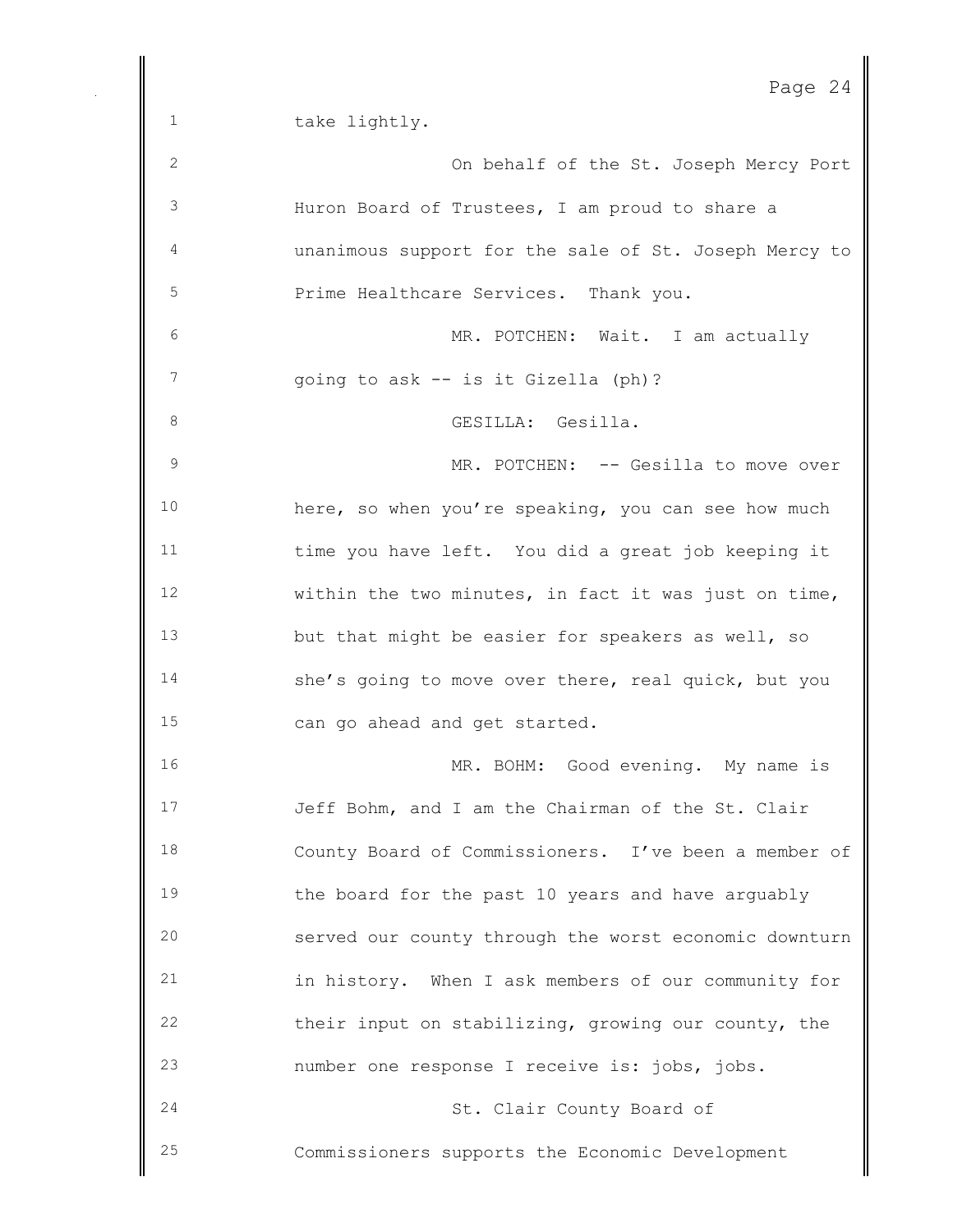Alliance, which has a combination of private and public sector members that supports the creation, attraction, or retention of companies in St. Clair County.

 Prime's commitment to maintain the hospital as an acute care facility, with an open and 7 accessible emergency department -- that's retention of our fifth largest employer in St. Clair County. The commitment to enhancing the services through the injection of 20 million dollars of capital in the hospital and its operations over a three-year period is an investment in the health of the community. In addition to these commitments, the purchase will add to our local tax base, making a significant contribution towards long-term economic stabilization.

 Prime's commitment to continue to operate the Peoples' Clinic, and continue to serve as 19 a health care safety network for those in need, makes this transaction more than a sale.

 As a long-time member of the community and Chair of the St. Clair County Board of Commissioners, I am in full support of the sale, look forward to the opportunities this partnership will bring to our community. Thank you.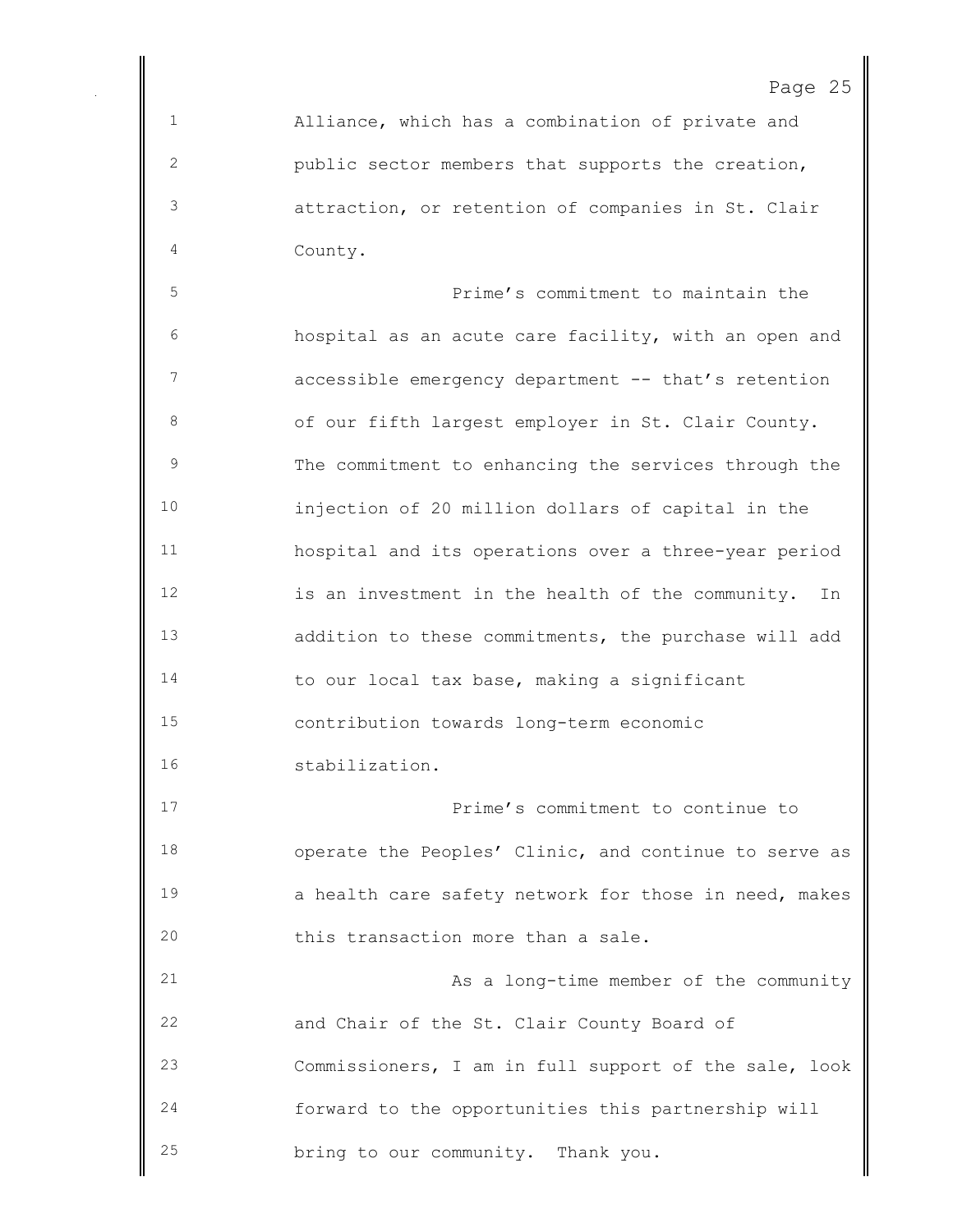|              | Page 26                                               |
|--------------|-------------------------------------------------------|
| $\mathbf 1$  | MR. POTCHEN: Thank you very much.                     |
| $\mathbf{2}$ | Dr. Kraus?                                            |
| 3            | DR. KRAUS: Hi, everybody. Thanks for                  |
| 4            | coming. My name is Dr. David Kraus; that's K-r-a-u-   |
| 5            | s. I'm the Director of the Emergency Room at St.      |
| 6            | Joe's Mercy.                                          |
| 7            | When I heard about this transaction,                  |
| 8            | it was exciting. I did a little bit of research, as   |
| $\mathsf 9$  | anyone would do. I know a few physicians at Garden    |
| 10           | City, made a few phone calls, got zero negative       |
| 11           | feedback from anybody. I actually used to work at     |
| 12           | Garden City about 20-some years ago. And I got        |
| 13           | nothing but good feedback on everything that's        |
| 14           | happened there thus far in over one year that Prime   |
| 15           | has been at that facility.                            |
| 16           | The thing that's exciting for me is, I                |
| 17           | have a lot of jobs as the director, the main          |
| 18           | responsibility is patient care. So this is, to me,    |
| 19           | about patient care. There is a lot of other people    |
| 20           | that are going to deal with attorneys and the trans   |
| 21           | -- the transaction, but patient care requires things, |
| 22           | and we give great patient care right now at Mercy.    |
| 23           | Can we do better? Yeah, you give me some better       |
| 24           | equipment, I can do better. Change my staffing.       |
| 25           | There's so many things you can do to take great and   |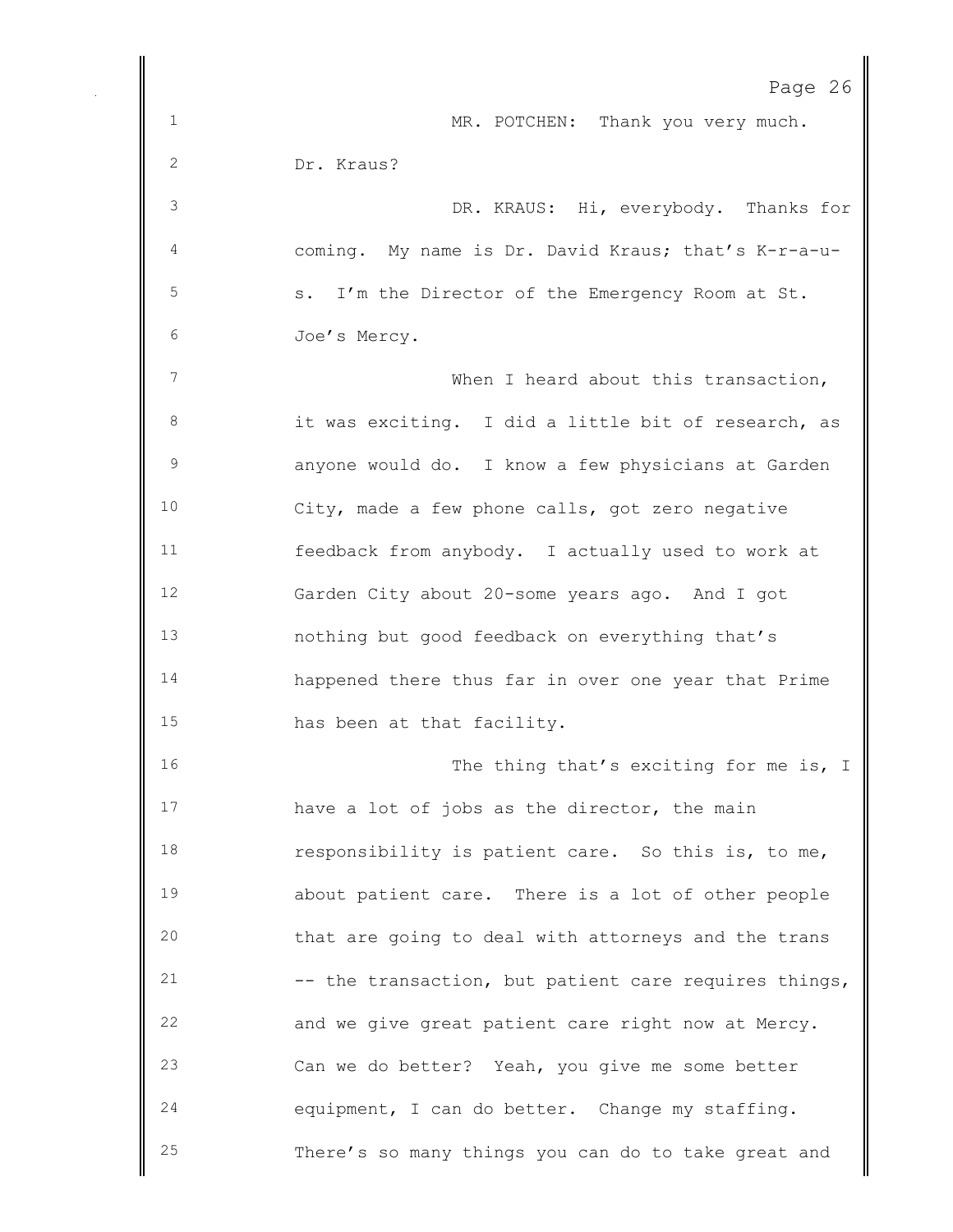go better and make things better. And with an influx of 20 million dollars, everyone in this room can do something better. And that is part of it, whether you like it or not; medicine is tough -- billing, coding, rules, regulations, CMS, government -- all the things that are involved, it takes money to do some of this stuff. I feel this is really going to make a big difference, that we're going to be able to take 10 the next step. I've been here five years, been in southeastern Michigan as an ER doctor for over 20 years, and it's tough, much tougher now than it's been, you know, 15 years ago. And I can see us now 14 being able to take the next step. I've talked to the ER doctors and 16 other doctors on staff, and I haven't heard anyone concerned. Change is change; no one likes change. There will be some difficulties, there will be some bumps. I don't see anything negative in this whatsoever. Thank you. MR. POTCHEN: Thank you. Number four. MS. JOHNSON: My name is Debbie Johnson and I'm the Executive Director at St. Clair County Community Mental Health. As a resident of this community, I have lived and worked in this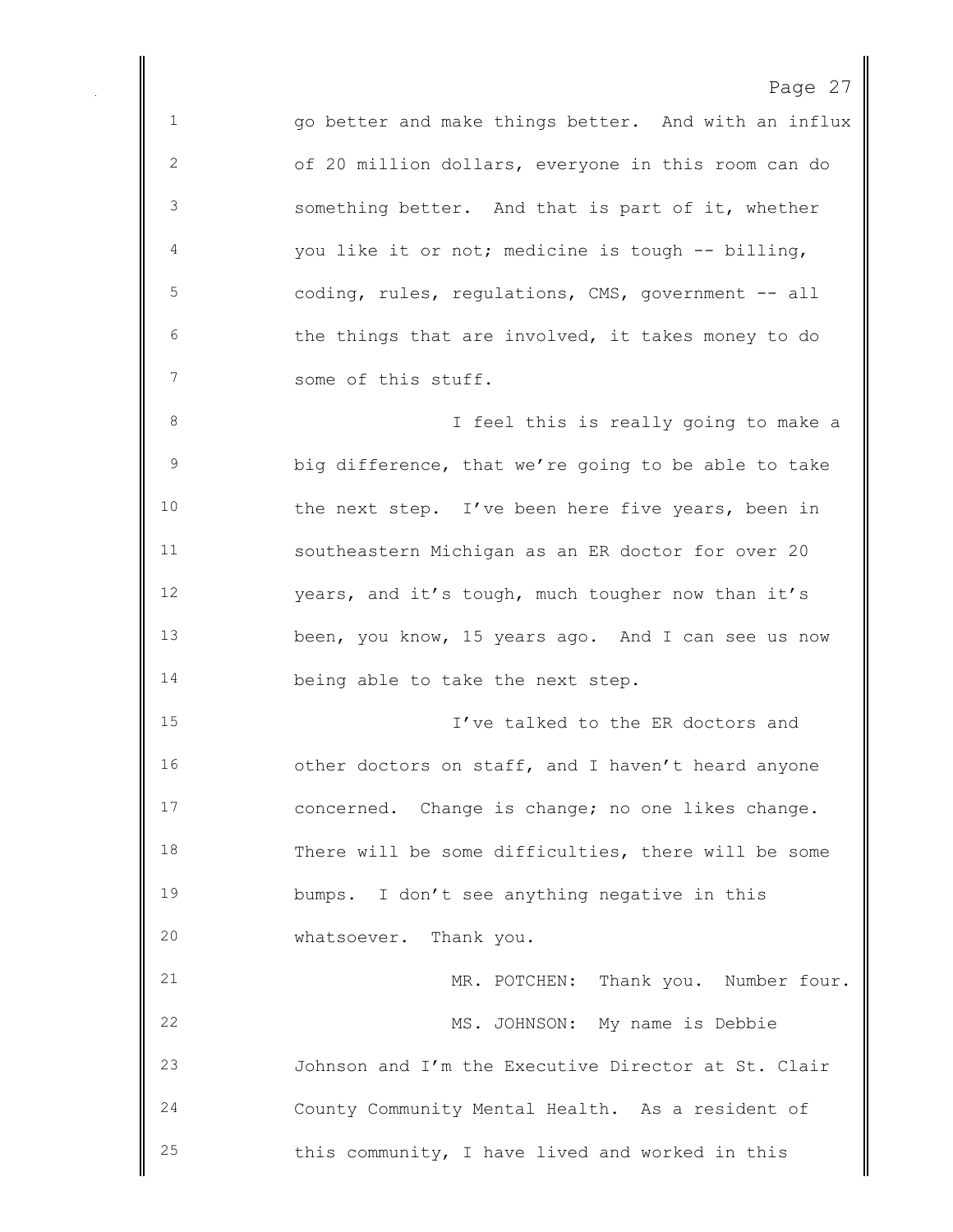community for more than 30 years and I know how -- how important Mercy Hospital is to the community. Over the years, I have had the pleasure of working with the staff and leadership of Mercy Hospital as they have positioned themselves as a vital and necessary resource for the community. Their partnership with Prime Healthcare is critical 8 to the hospital's future of providing patient- directed services that will continue to improve the health of our community, some of which aren't provided by any other health system in the area. CMH has a strong ongoing relationship with Mercy Hospital that focuses on providing integrated health services to the most vulnerable members of our community. Together, we have been able to provide integrated services in the St. Clair County Intervention Center and Detention Center, and have furthered the integration efforts at both the hospital and at CMH. Recently, CMH and Mercy Hospital entered into an agreement to relocate the Peoples' Clinic to our facility. The relocation is a huge step forward towards integrating behavioral and physical health care in this community. The Peoples' Clinic has been providing care to the uninsured for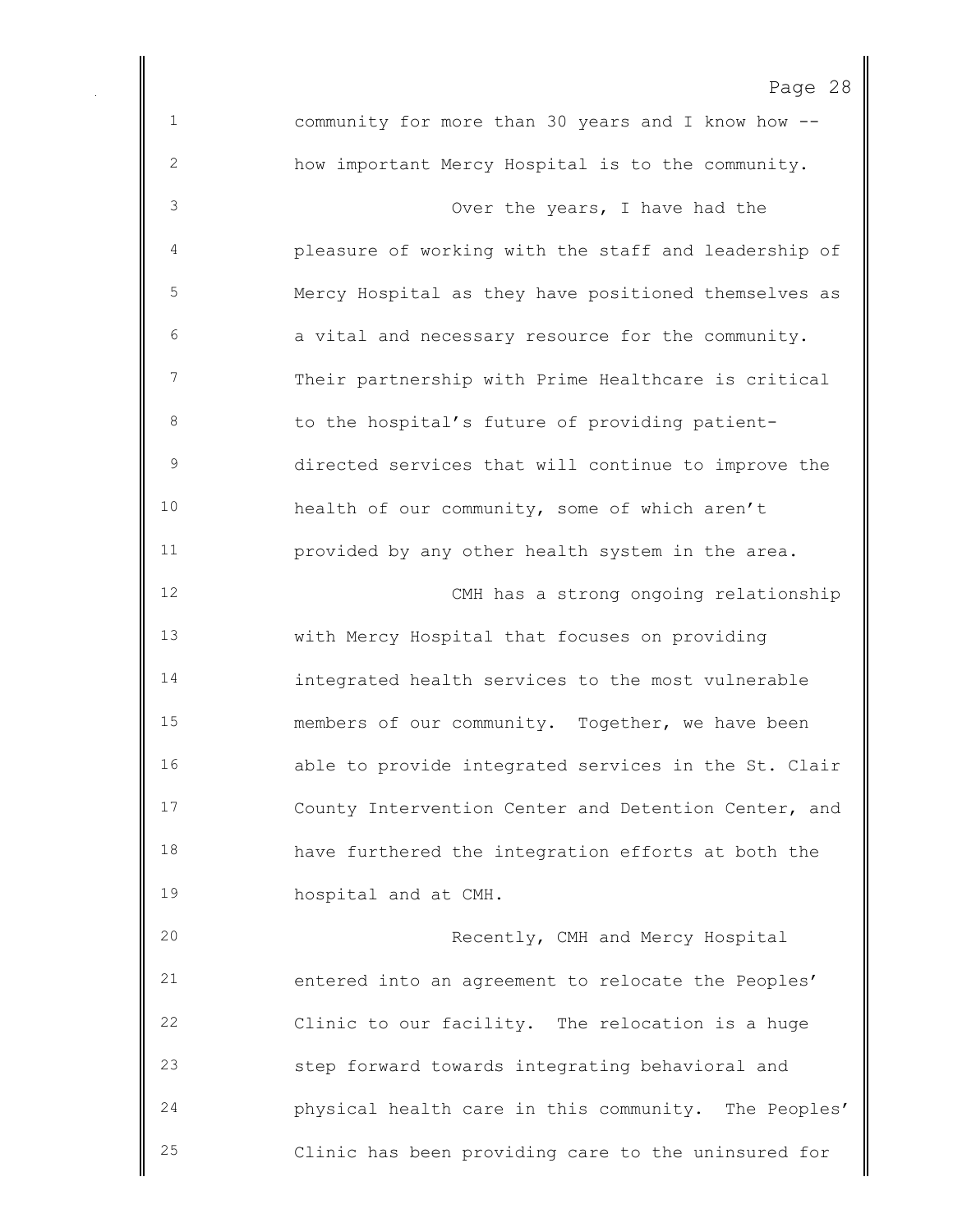more than 25 years. It's a clinic that was built for 2 the community and by the community, and counts on volunteers and donors to keep it going. All of the funds raised and donated to support the Peoples' Clinic need to remain in this community and continue to be earmarked specifically for individuals that receive services from the clinic. CMH serves many of 8 b the same people, making our partnership a perfect match. And we hope with the rapidly changing health care landscape, that we can work together to eventually expand the Peoples' Clinic to include the underserved. All of our discussions about the

 Peoples' Clinic and continuing their vital community services have been supported by Prime Healthcare, who understand the value of meeting the needs of our most vulnerable residents, as well as the importance of co-locating primary and behavioral health care for 19 the benefit of our community.

 I support the Prime Healthcare affiliation because of their demonstrated commitment to the communities they serve. St. Clair County has a strong emphasis on family and community through partnerships with a strong local focus. Prime Healthcare seems to have this -- it's hard when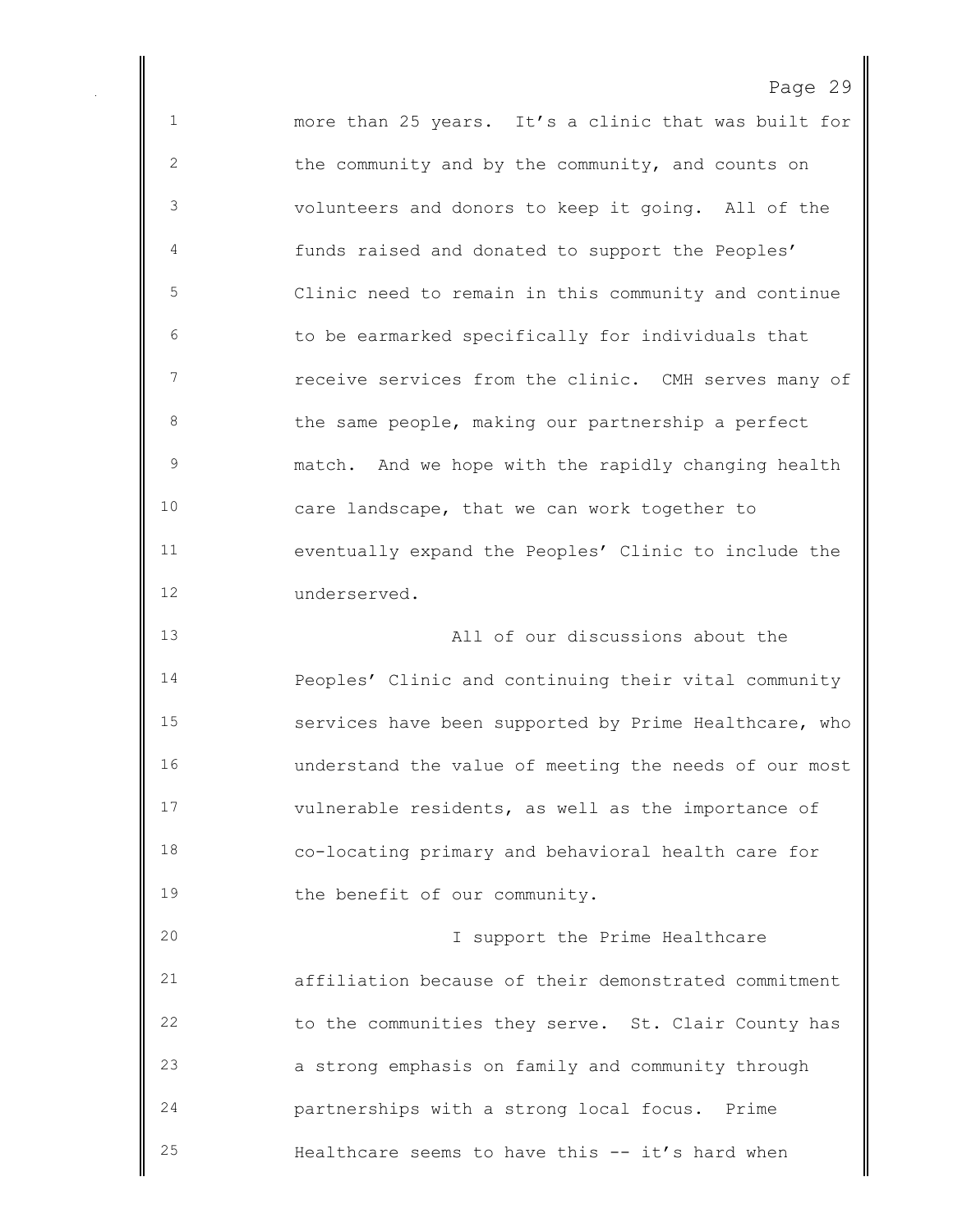| aar |  |
|-----|--|
|-----|--|

 you're watching that thing, I'm sorry. Last item, I promise. Prime Healthcare seems to share this focus and I am confident that the health care integration efforts started by CMH and Mercy will continue under their umbrella, and that the sale to Prime will be a positive move for our community. Thank you. 7 MR. POTCHEN: Thank you. That's why it's there. 9 MS. JOHNSON: I know. It's, like, distracting. REVEREND SEPPO: Reverend Tom Seppo, S-e-p-p-o. I am the Executive Director of Operation Transformation, and been a pastor here in the community over 22 years, and have oversaw the workings of OT for about 13 years. We're churches cooperating for a changed community. That's the only point really I want to make, because there's going to 18 be lots of points that are made, and I won't take my 19 three minutes. Is that, you know, the concern -- my parents had a concern -- I was born here, raised here. My parents were -- my dad was a pastor; he was impressed with the spiritual emphasis of Mercy and so, therefore, all of his brothers were born at Mercy Hospital. You know, so -- so therefore, the -- the concern, right, is the ongoing spiritual care. Well,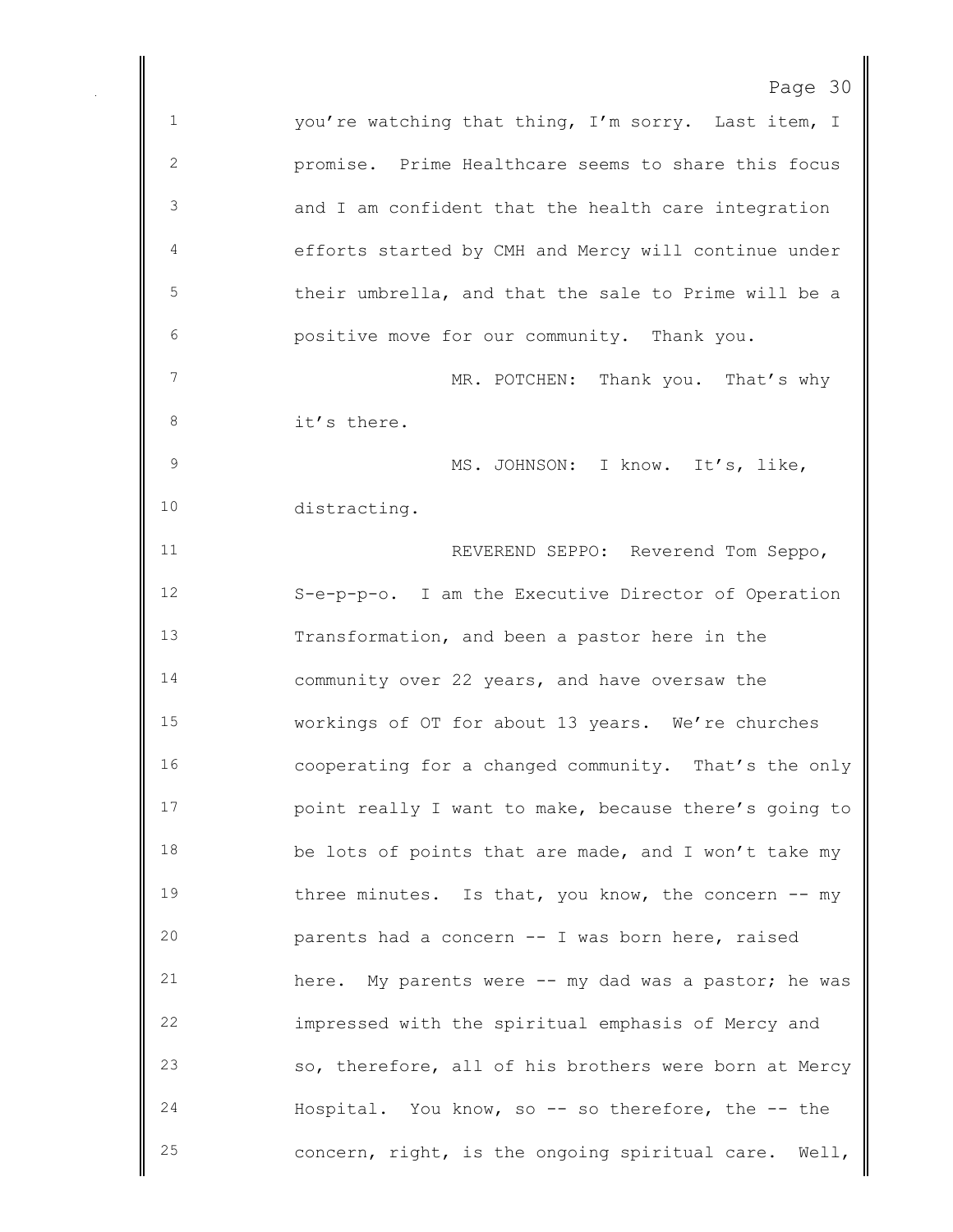1 to ensure that, you know, the -- the hospital has asked me to sit on a Spiritual Care Ethics Committee to ensure that the spiritual qualities of this hospital will continue to maintain, and that we'll broaden the spectrum of the spiritual care, not only with the Catholics, but with the Protestants as well, 7 and that we will work together to make this community 8 a better place to live. So, we are in support of this transaction. 10 MS. DEMBOSKY: I'm Marsha Dembosky, I'm a Mercy girl. The Religious Sisters of Mercy taught me for 16 years of my life, so I have that blood running through my veins. 14 14 I have no doubt the spiritual care will continue at the new hospital, and I would like to thank and welcome Prime Healthcare for rescuing and purchasing St. Joseph Mercy Hospital Port Huron. But I do want to urge Prime to permit the continuation of the Catholic hospital in its current form, and service to the staff, patients and the families. In addition to the weekly Catholic mass offered in the past, the Catholic chapel has served all persons -- Protestant, Lutheran, non-

Catholic, non-Christian as well -- in the chapel for

Page 31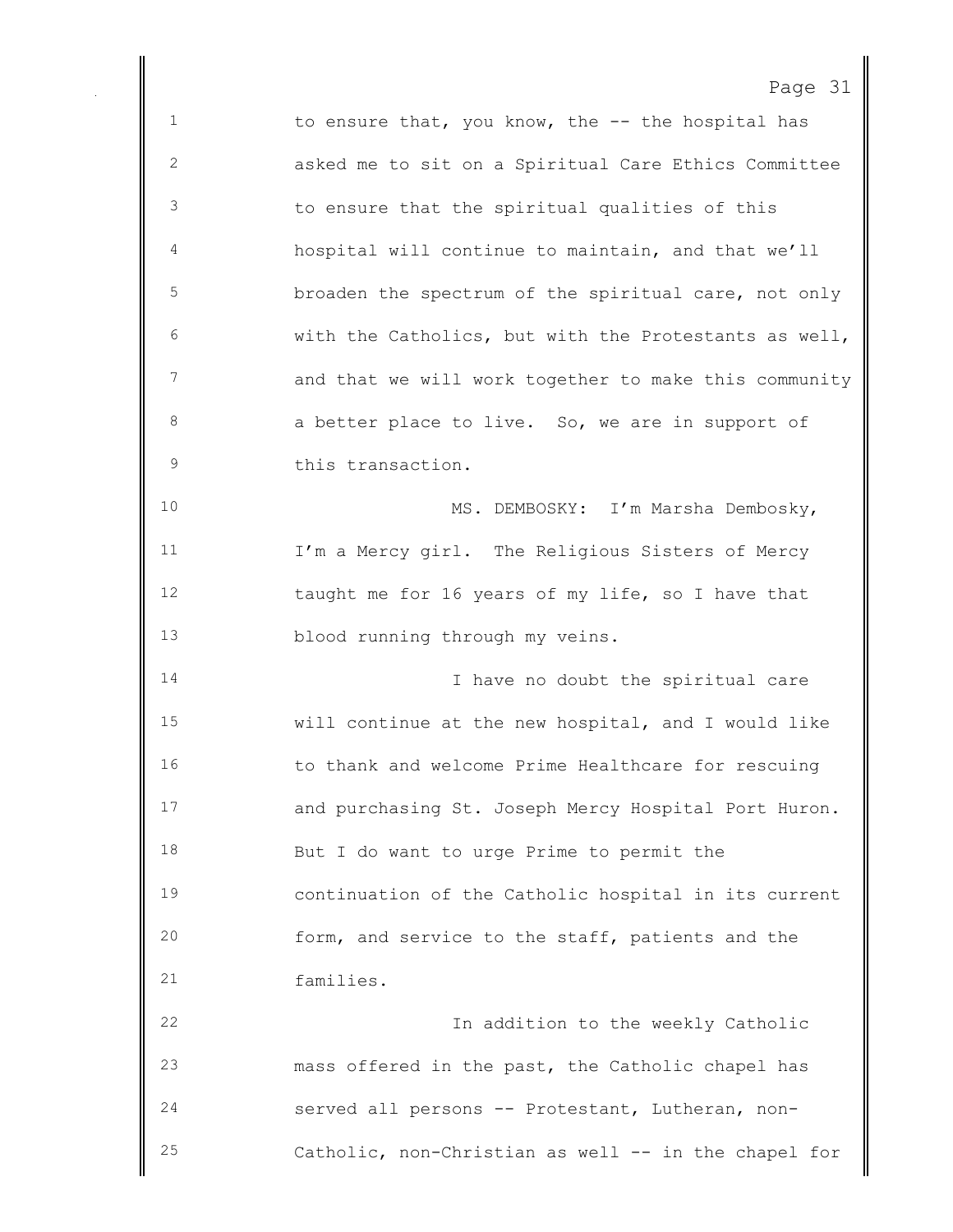prayer, quiet meditation. Prime has purchased many Catholic entities in the past and permitted such arrangements for the Catholic chapel to continue. It needs special care by a Catholic priest; however, it must appear in the Purchase Agreement and with no -- hopefully no limiting time table. I do see a provision has been made for the charitable work to continue of the Peoples' Clinic. That would seem to be the (inaudible) and where provision for continuing the Catholic chapels should remain. There are many benefactors and persons with financial stakes that have invested in the Catholic chapel and I believe that should continue. Spiritual care will continue in a generic form, but the Catholic chapel I'm advocating 16 for today. Thank you very much. 17 MR. POTCHEN: Thank you very much. We've dropped to number six. Oh, we're at number seven. Mike? MR. SMITH: My name is Mike Smith, S- m-i-t-h. I own Smith Family Funeral Homes, here in Port Huron, and my family has been involved in the funeral business in Port Huron for four generations, dating back to 1919. My great-grandfather, my grandfather, and my dad, have always been community-

Page 32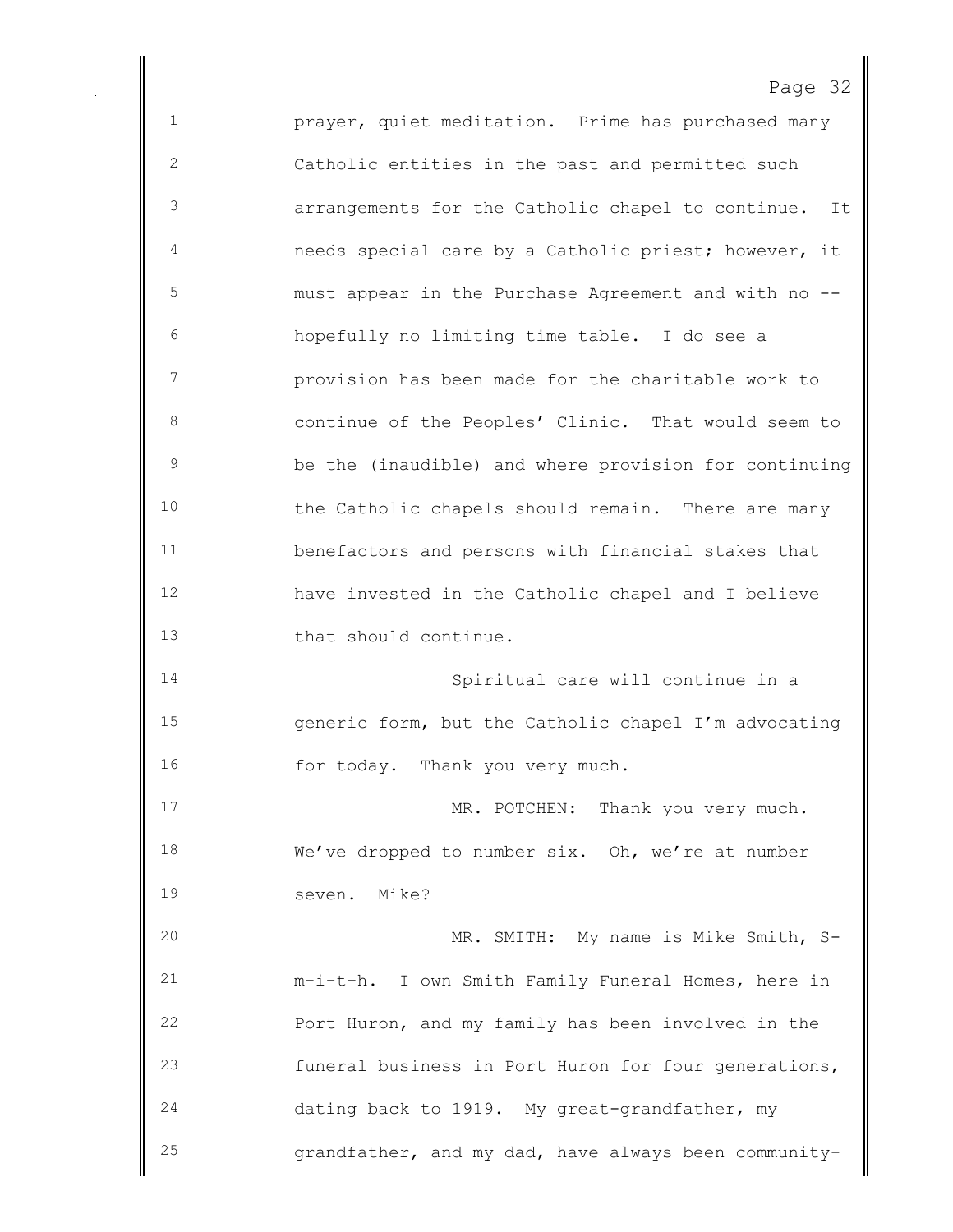minded, because the community supports us, and so we support the community.

 My mom worked at Mercy Hospital in the 1960s, and I was born at Mercy Hospital in 1968. I'm currently a member of the Board of Trustees at St. Joseph Mercy Hospital Port Huron. I often have the opportunity to be at St. Joseph Mercy in the course of my work as a funeral director. The other day I was there on business, and the tiles of the main hallway were being replaced, and I had to find a new way to my destination through the basement of Mercy. 12 I must have had quite a lost look on my face, but maybe that's just all the time. Each and every employee was eager to help and point me in the right direction. I had to find my way up to the third floor, three ladies with a cleaning cart had to follow me; they had -- they had me follow them up the stairs, through twists and turns to my destination, and they waited until I was done and returned me to, 20 back to the entrance.

 I wasn't a patient and I wasn't there to see anyone that was sick, but I was still treated like gold. Warm, caring, smiling demeanor of the entire staff was obvious. It's a great first impression that anyone would gain from entering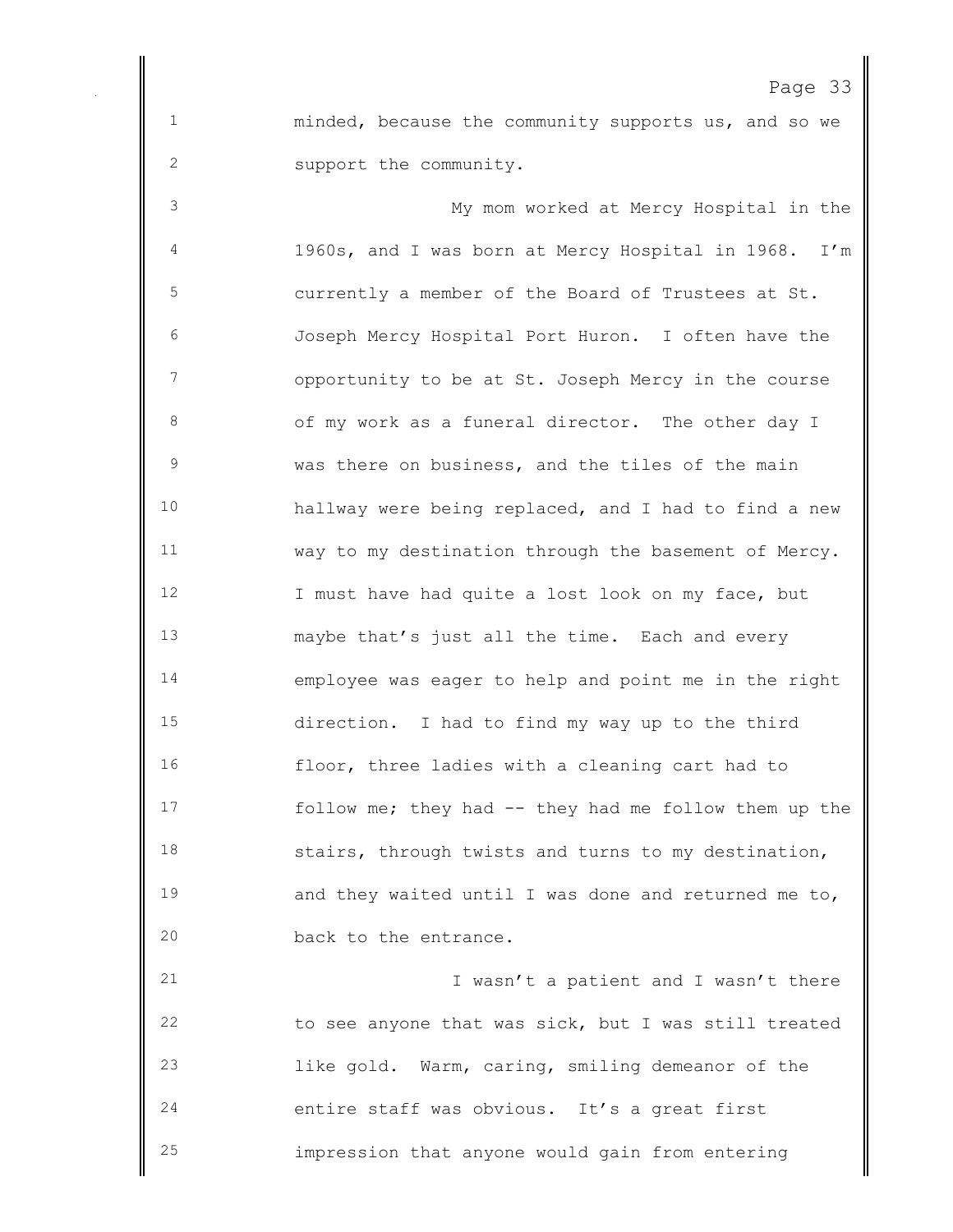Mercy. These people care.

 So, as a member of the community, I fully support this sale, because Prime Healthcare, as a for-profit entity will by its very nature, for- profit, have a vested stake in seeing this hospital succeed to the betterment of the people that work 7 together here, and the patients that have been 8 lovingly cared for here over these many years. Just as our funeral home relies on the ebb and flow of good community relations, so too will Prime Healthcare in its operation of this vital asset that community leaders long ago had envisioned. Thank you. MR. POTCHEN: Perfect timing. Number eight, Tom Bliss. 16 MR. BLISS: Thank you. Good evening. My name is Tom Bliss, B-l-i-s-s. I serve as a jail administrator for Sheriff Donnellon, here at the sheriff's office. He sends his apologies and regrets he wasn't able to come tonight, his previous engagement, called on the other side of the state. Give a little history. About two years ago, Becky Smith and her team showed up on our door and inquired about providing service to the inmate population at the jail. It just so happens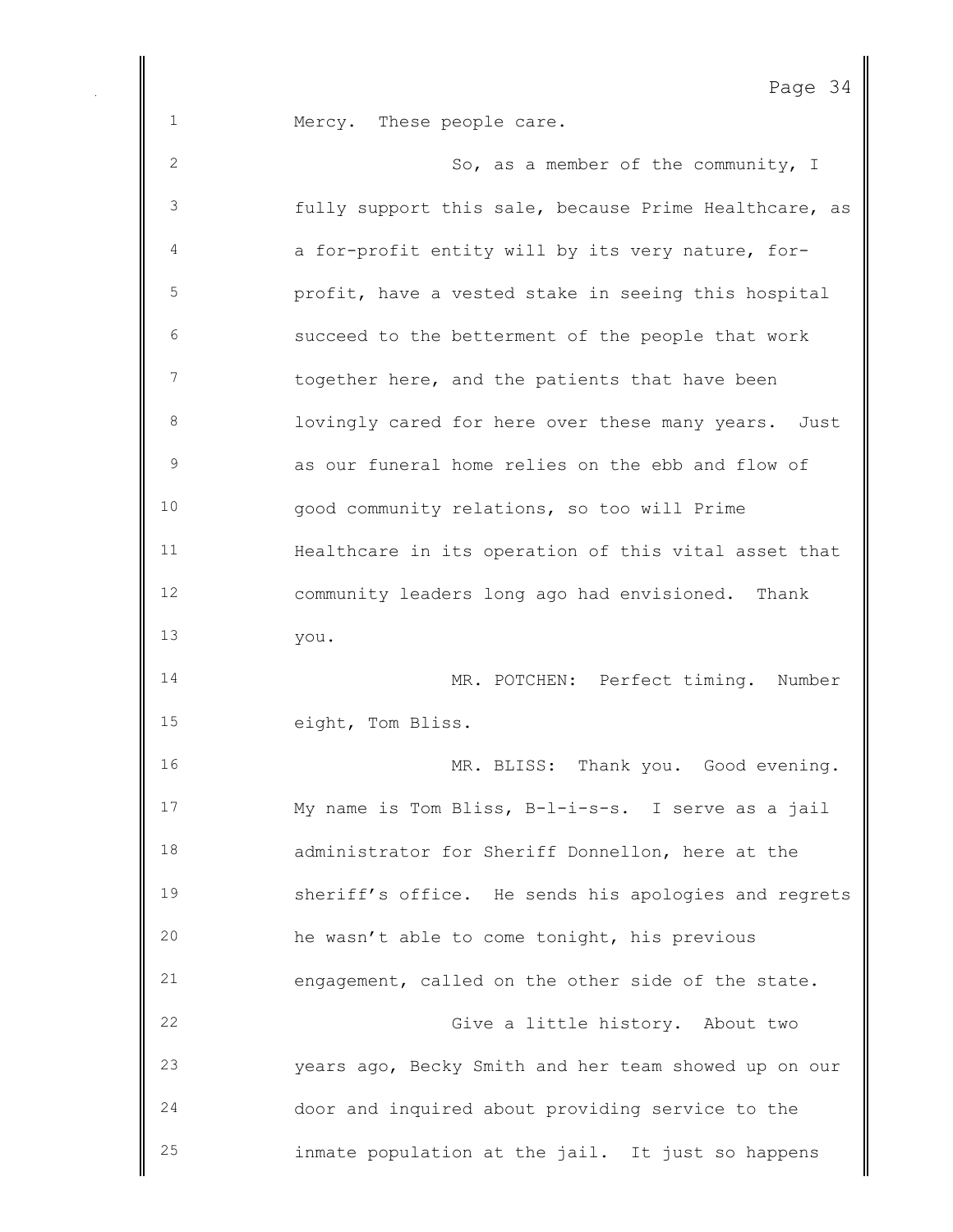1 that that year, I don't know if you got inside intel or not, but we were planning on possibly putting out an RFP for the services that year. She brought quite the team. I think it was 12, wasn't it, Becky? Anyway, got a little background and we did an RFP, and a RFP went nationwide. They were all your corporate entities came in there -- I won't go 8 through the litany of names -- and they had their marching orders and what it was. And basically what I asked for was complete care, efficient care, the ability to possibly reduce some of -- some of the costs that the sheriff's office and the County was incurring through inmate care and ancillary costs, which was adding up on us. And basically after "Buddy," you know, "I know you got your cookie cutters, I want you to think out of box and provide us with the best service we could," Becky first hit a -- hit a little bit of roadblock, she missed an email, but she shortly started on the rest of them. But that all be told, after the RFP came out, she was 21 the only one that actually, and her team, did exactly what we were looking for. They came in with a comprehensive package that did all of those things. So, to show that we had increased medical care for our inmates, as a result we got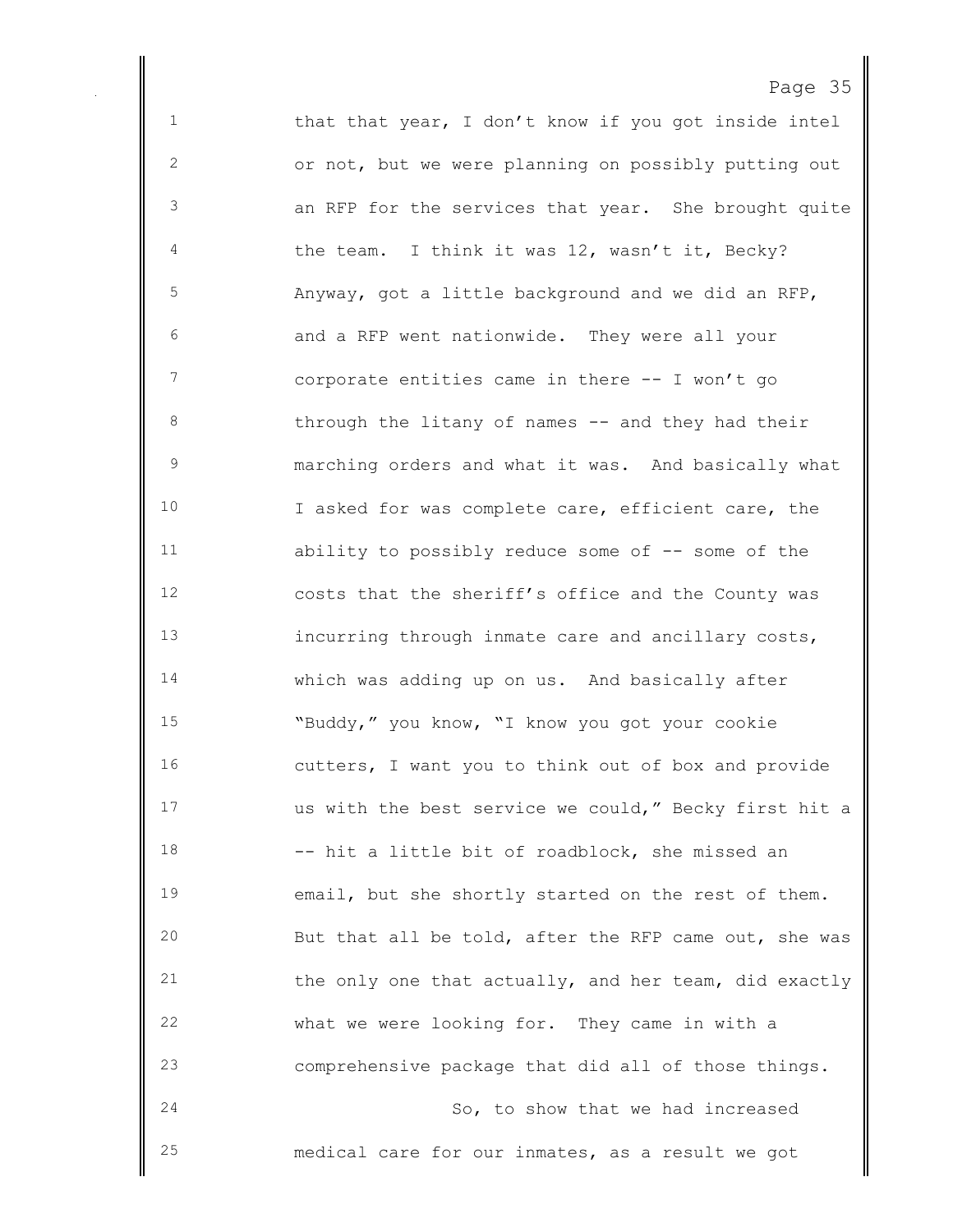physician coverage basically doubled. Dr. Kraus, who you heard from earlier, is our head doctor and has the ER team, works with us, so we've got 24/7, 365 day coverage and communication with them. I've got 5 3 5 5 5 an RN nurse on here and I saw her earlier today, I don't know where she went to -- there she is, back 7 there, Ms. Stacy Oliver, who is our resident RN, which increases our nursing aid, the staffing that's 9 there. So, our coverage increased there. They created a collaboration with CMH, with Advanced Care, our pharmacy, with a local dentist that we use, everybody else in here, and was able to put something together that we hadn't seen before in terms of service, and was able to keep it local. So, as a result, our ancillary costs went down; they provided us other services, such as an on-site EKG, an x-ray machine to prevent us from having to put an inmate in a car, send a deputy and equipment over to the hospital and back on almost a daily basis, if you will. Further, they took it another step further. We had expedited service as long as the ER doesn't have any other priorities in there, we're in and out, which is something we didn't get provided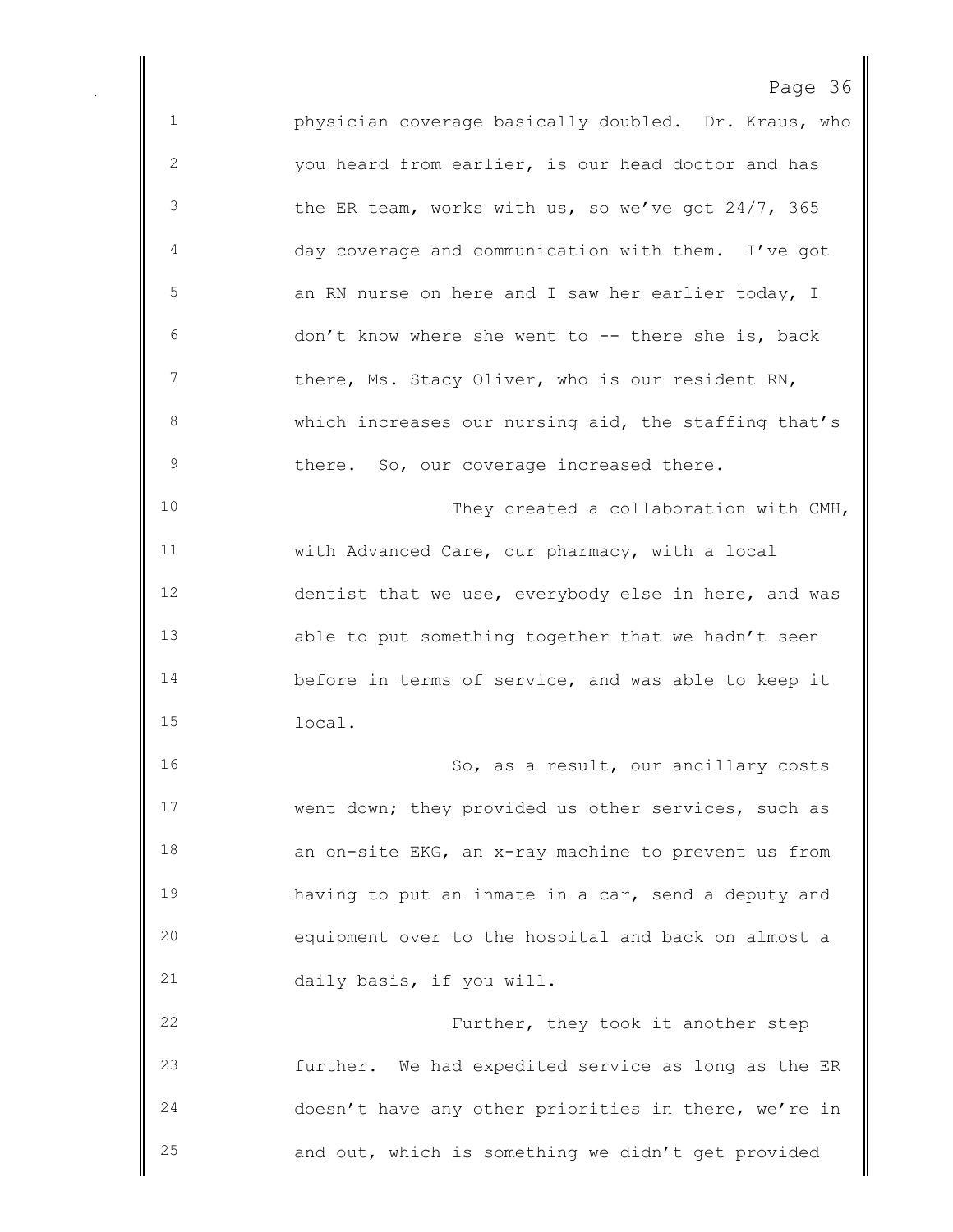| - |  |
|---|--|
|---|--|

 before in the past with other services. I mentioned the collaboration. Also, the collaboration with mutual concerns: the sheriff's office -- the sheriff's office also -- also houses inmate detainees, were paid for by the government, and they work very closely with us, hand-in-hand, to make sure 7 that we adhere to the 268 pages, duplex pages of **Standards** that we have to meet yearly on that, and they've ensured the medical is there. So the end product, we got a better product, continuation of care that assists in reduction of cost, and we are fully in support. Thank you. 13 MR. POTCHEN: Thank you. 14 MS. MROUE: Good evening. My name is Carol Mroue, M-r-o-u-e. I'm the Director of Provider Contracting for Priority Health, one of the leading Michigan health branches, and dedicated for over 30 years to improving the health of our communities, including those that live in the Blue Water region. On behalf of Priority Health and its customers, I wish to express our concern based on Prime's recent history of acquiring health care facilities, immediately terminating third-party payer agreements, and then subsequently notifying the payers that they will recontract at substantially increased pricing.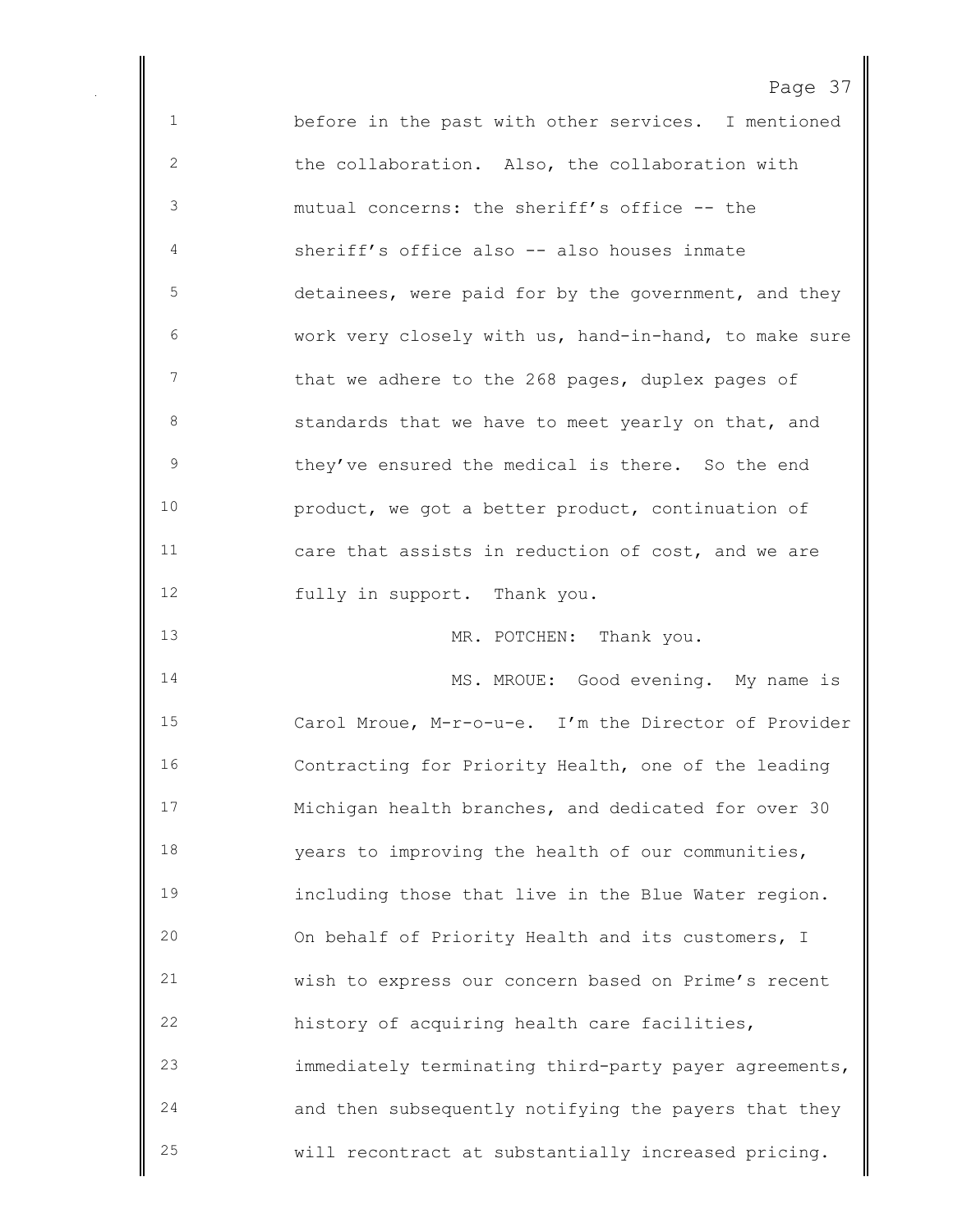Such a business practice places a difficult burden on plan members who depend on stable relationships between their health plan and the providers to ensure reliability and continuity of care.

 Priority Health saw this pattern of behavior exhibited by Prime following its purchase of Garden City Hospital. Following the approval of the 8 3 Sale by the Attorney General's Office, Priority Health and other third-party payers received a series of communications attempting to immediately terminate provider participation agreement with payers. Prior 12 to the sale of Garden City Hospital to Prime, Garden City had been a participating provider in Priority Health's network for many years. Despite multiple good faith efforts, we were ultimately unable to secure new commercial health plan agreements, as we could not agree to rate increases of more than 40 percent. Doing this would have made premiums less affordable for our customers. As a result of Prime's actions, roughly 7,000 Priority Health members in metropolitan Detroit no longer have the ability to choose Garden City as an in-network provider for our commercial plan. Prime Health's actions have increased the costs and decreased access for health care consumers in Michigan.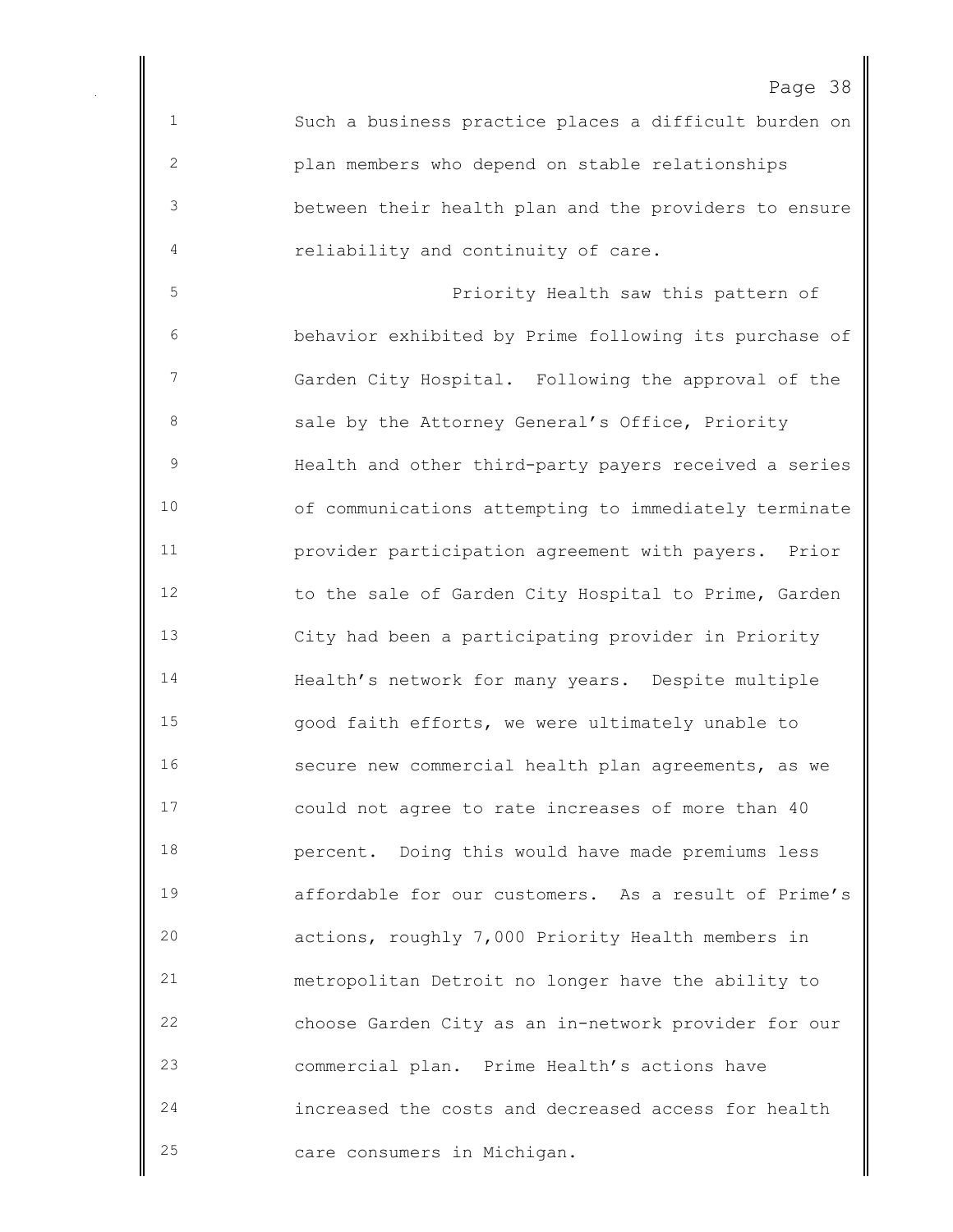```
Page 39
```
1 In evaluating this tran  $-$  transaction, we respectfully request that the Office of the Attorney General consider the impact of this transaction on current Port Huron health care consumers and on the ability of health plans to promote choice and competition among health care providers for the residents of the Blue Water area. 8 Thank you. MR. POTCHEN: Thank you. Number 10. MS. CONDLAND: My name is Nora Condland, C-o-n-d-l-a-n-d, and what I wanted to talk about is a little softer side of Mercy. I started with Mercy 16 years ago as a volunteer, and I came to Mercy because I was diagnosed with breast cancer, a very aggressive, very lethal form of it. Even today, 16 the -- the rate of survival at five years is only 34 percent, so back 15 years ago, I'm sure it was a lot less. My treatment was aggressive, thorough. The care, the technology was first class. When I finished, I wanted to do something to give back to the hospital, the staff, that had been so great. So, I'm going to speed it up, since we only have two minutes. But the first mosaic that I created, I offered to Dr. Dalal. I was only going to give him one, he asked for two, and bought a third for \$1.06.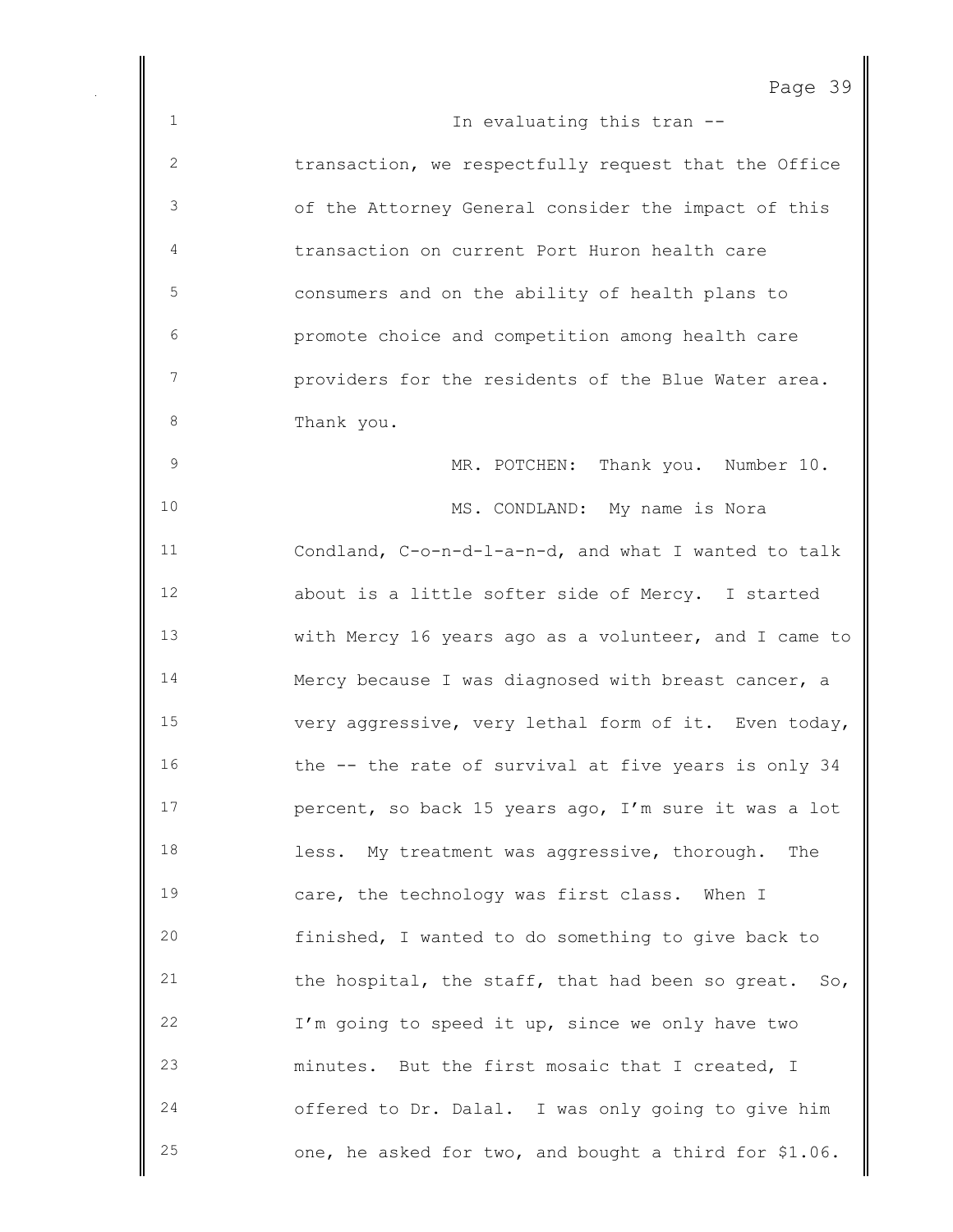I think -- I think he got a good deal. After that I asked Becky if I could redo the infusion rooms. I created a mosaic for each one and also did some other decorating, and I think we turned them into something that were quite as pleasant as an infusion room can be. 7 The third thing I asked for was to create a mosaic called "Helping Hand." I submitted it as a design and the next morning it was approved, and that's unheard of, with that kind of speed. Number four was prescription art, and if anybody has been to our hospital lately and seen 13 just the tremendous change, the artwork, as I say, 14 the softer side that appeals to patients, anybody else that might come through. We've requested to the 16 community to donate artwork; they have done that in spades. We were only going to do the main hallway; we have almost completed the whole hospital, with a few areas still to go. And the last thing, which I think was really my favorite, was we asked all the departments in the hospital if they wanted to create a mosaic to represent what they thought of the hospital, what they do. We have 34 of them that are -- almost 34;

we have 32 up, one is being framed, and one is almost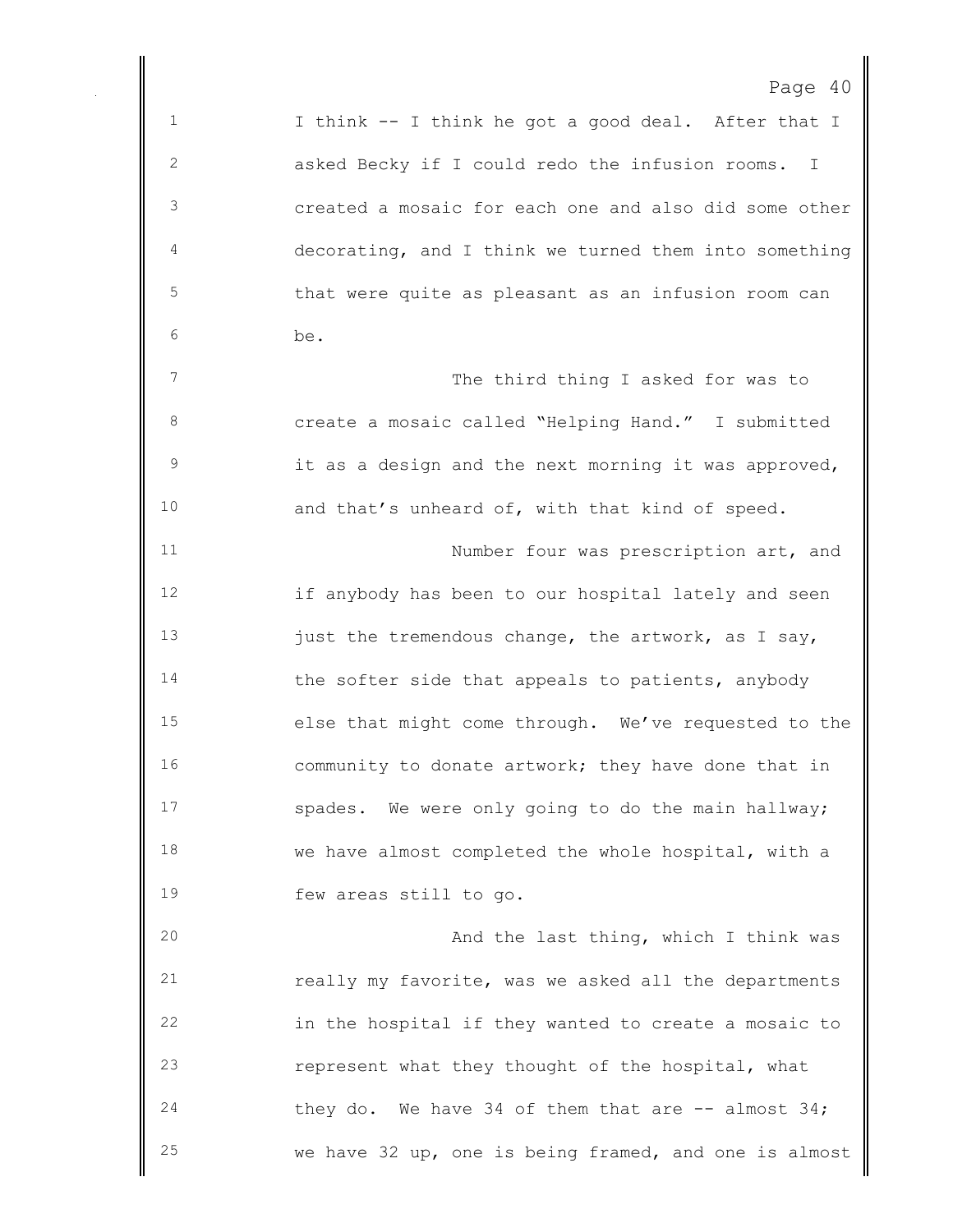finished. I think Prime Health was wonderful for us and I think we will be wonderful for them. Thank you.

4 MR. POTCHEN: Mr. Anderson. MR. ANDERSON: Good evening. My name is Carl Anderson; that's Carl with a "C," A-n-d-e-r- s-o-n. I'm a director at St. Joseph Mercy Port Huron. It's my privilege and I'm proud to represent 9 3 3 a number of divisions; that includes respiratory therapy, cardiology, cardiovascular lab, diagnostic imaging services. I've been involved in health care for over 40 years, and the last five-and-a-half has been here, at St. Joseph Mercy Port Huron.

14 As you probably know, these divisions utilize highly technical equipment that assists with the diagnosis and treatment of disease and injuries. In the past few years, St. Joseph Mercy Port Huron has taken great strides to continue our focus in providing the highest quality of care in a compassionate manner, and part of that focus has been the acquisition of state-of-the-art equipment and technology to include: respiratory therapy equipment, EKG machines, ultrasound equipment, cardiac cath, nuclear medicine, digital mammography, stereotactic biopsy, general x-ray, tomography and surgery imaging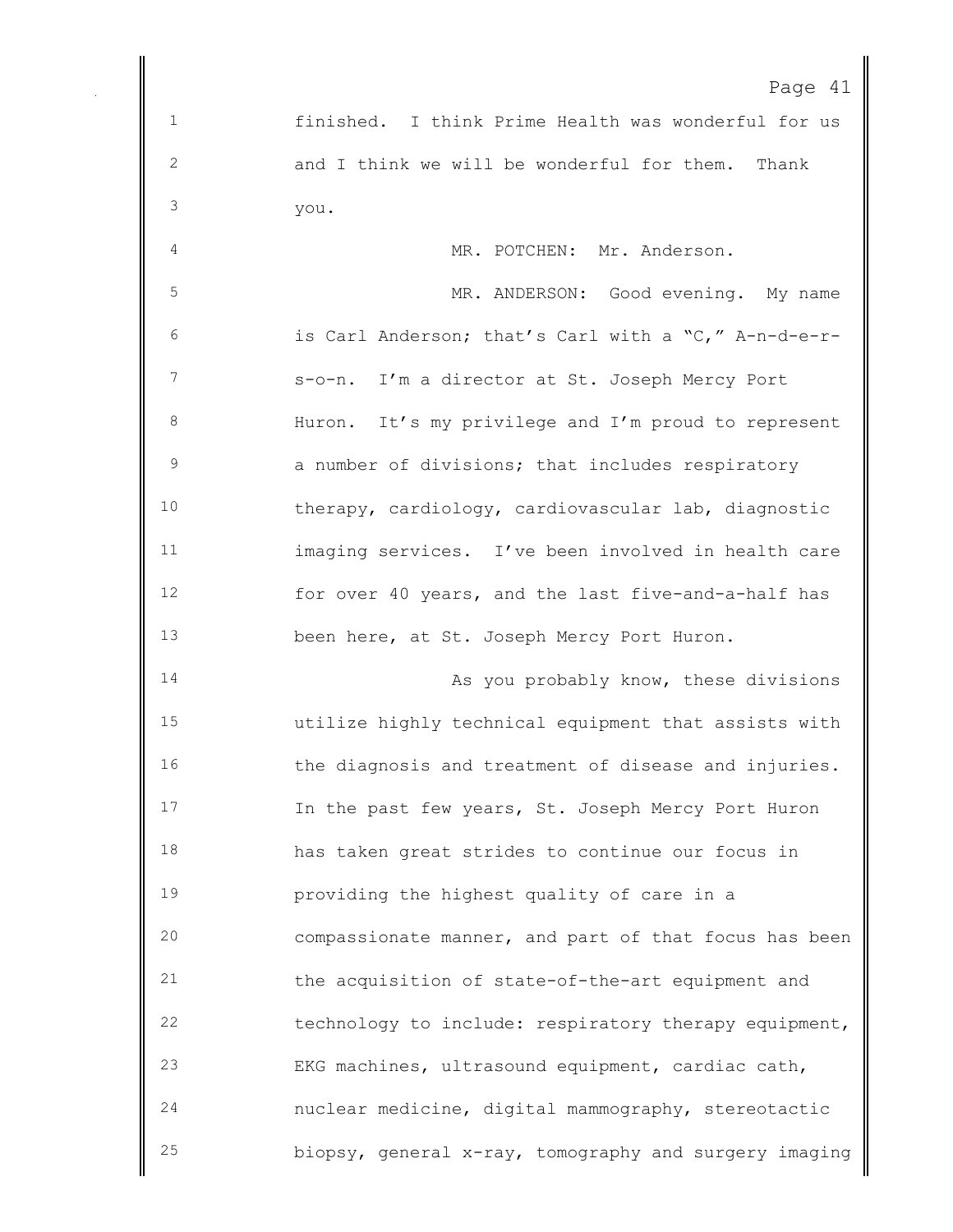equipment. We also broadened our information technology platform to include picture archive and communication systems, which is the common -- the common name for that is PACS.

 We're very excited about the proposed partnership with Prime Healthcare because they, too, 7 are highly focused on patient quality of care, meeting our physician needs, and utilizing the latest and greatest technology. With the infusion of funds of Prime Healthcare, we'll be able to move forward much more quickly with the acquisition of more and new equipment and technology, allowing us to continue our high focus on respiratory, cardiac, and imaging quality.

 On a different note, we are also affiliated with two local radiologic technology programs associated with St. Clair County Community College and Baker College that trains area students in the art and science of x-ray imaging. We support from -- with support from Prime Healthcare, we hope to continue and perhaps expand this opportunity to our community residents, both young and old. Lastly, I've been personally involved and blessed the past five-and-a-half years with being

part of a faith-based hospital. And as you know, St.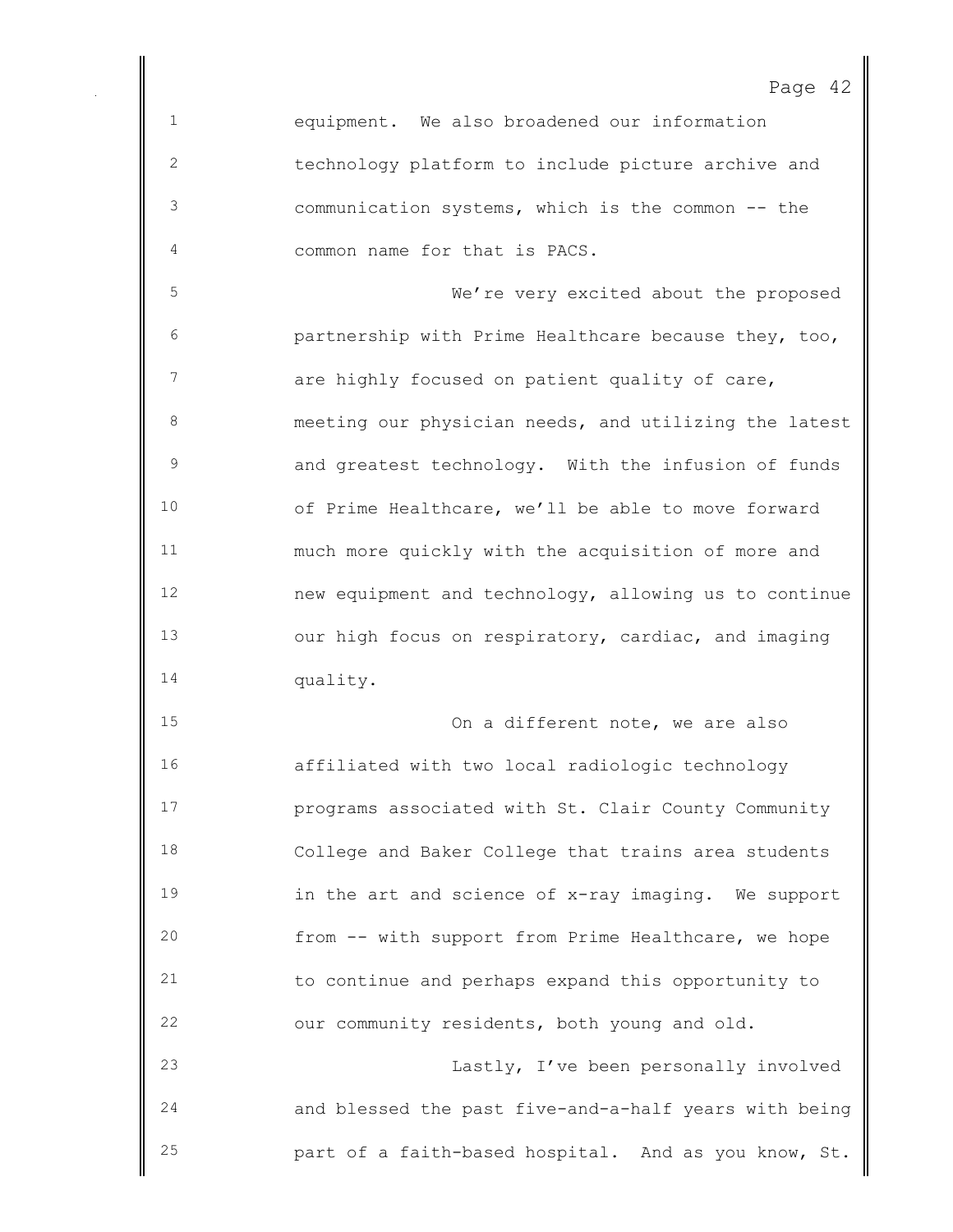Page 43 Joseph Mercy Hospital is steeped in religious tradition that I'm pleased will continue in partnership with Prime Healthcare. With that, I'll say amen, thank you. MS. BONITO: Hello, my name is Sandra Bonito. I'm a volunteer and have been a volunteer at Mercy Hospital for 25 years. We have over 120 volunteers who have just last year volunteered over 16,000 hours. I know I speak for those volunteers when I tell you how much they enjoy being able to help out at the hospital; doing their assigned jobs is very important to them. So, when they learned 13 that the ownership of the hospital was changing, 14 there were many concerns; however, the hospital administration has tried to answer these concerns as

 they -- as they have come up and to explain how the volunteers will still be a vital part of this operation.

 St. Joseph Mercy is made up of wonderful, caring people whose role is to give the best health care to those who need it. We are hopeful that the changes and improvements that Prime Healthcare is planning to make will help us continue to provide this excellent care. Thank you.

MR. POTCHEN: Number 13 to come up.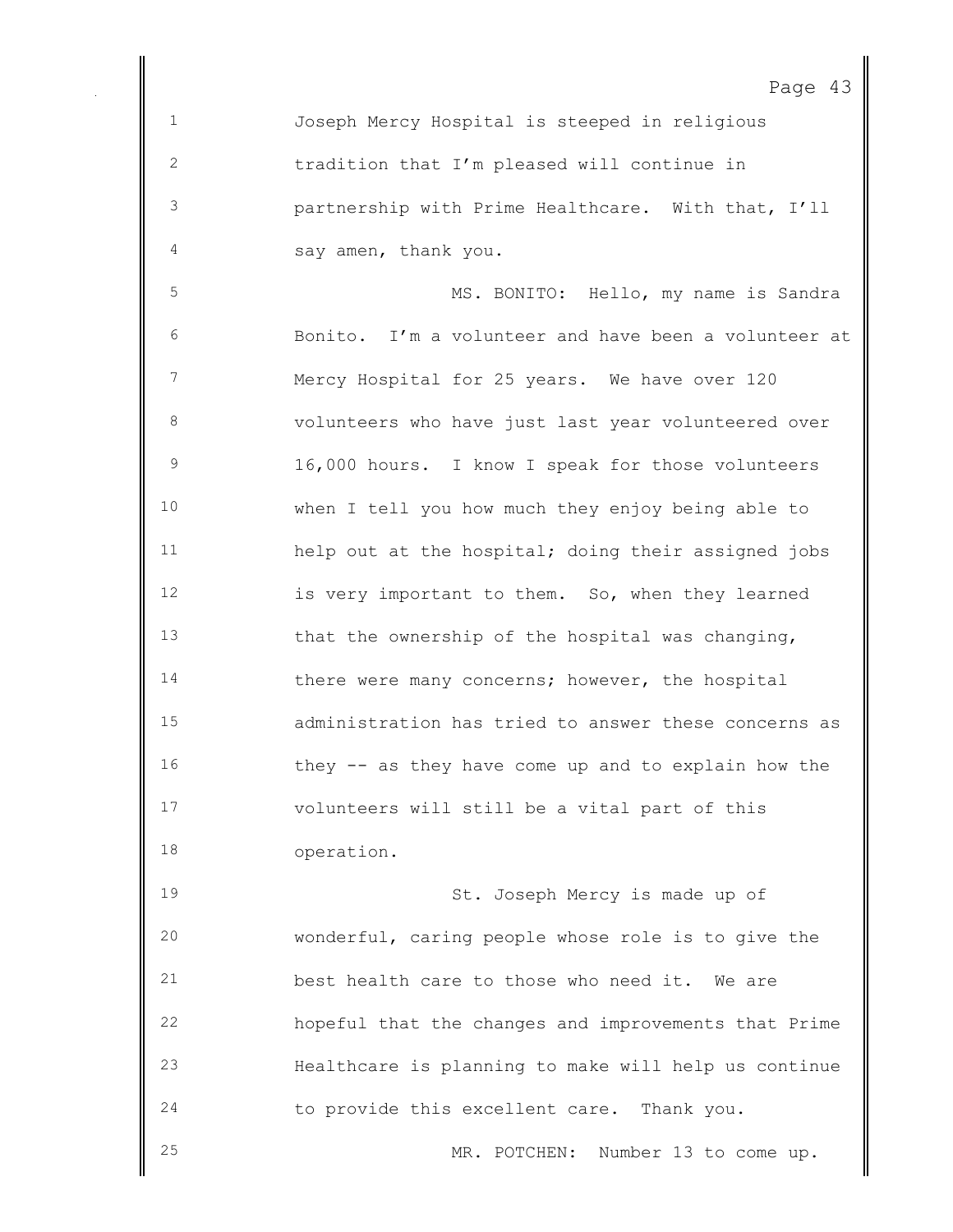| c<br>-11 |  |  |
|----------|--|--|
|----------|--|--|

1 MS. STUMP: Good evening. My name is Jody Stump, S-t-u-m-p, and I am the Nursing Coordinator of the Peoples' Clinic for Better Health, which is a collaborative initiative operated by the St. Clair County Medical Society and St. Joseph Mercy Port Huron. For the past 25 years, Peoples' Clinic has been providing care to individuals with low income, without health coverage. By doing so, it has provided life-saving medical care to thousands of patients throughout St. Clair County. Our clinic is unique because it was built and created by our

 community, for our community. We fully attribute our successes and continued ability to help those most in need to our staff and the countless volunteers and donors who have selflessly supported our mission.

 Even with the introduction of the Affordable Care Act, we still see a great need for the Peoples' Clinic in our community. Not everyone has coverage. Patients need guidance and support in obtaining coverage and they need medical care until they are approved for that coverage. In our last fiscal year, our clinic provided 3,500 visits to some of the most vulnerable members of this community. Roughly 54 percent needed to see a physician, another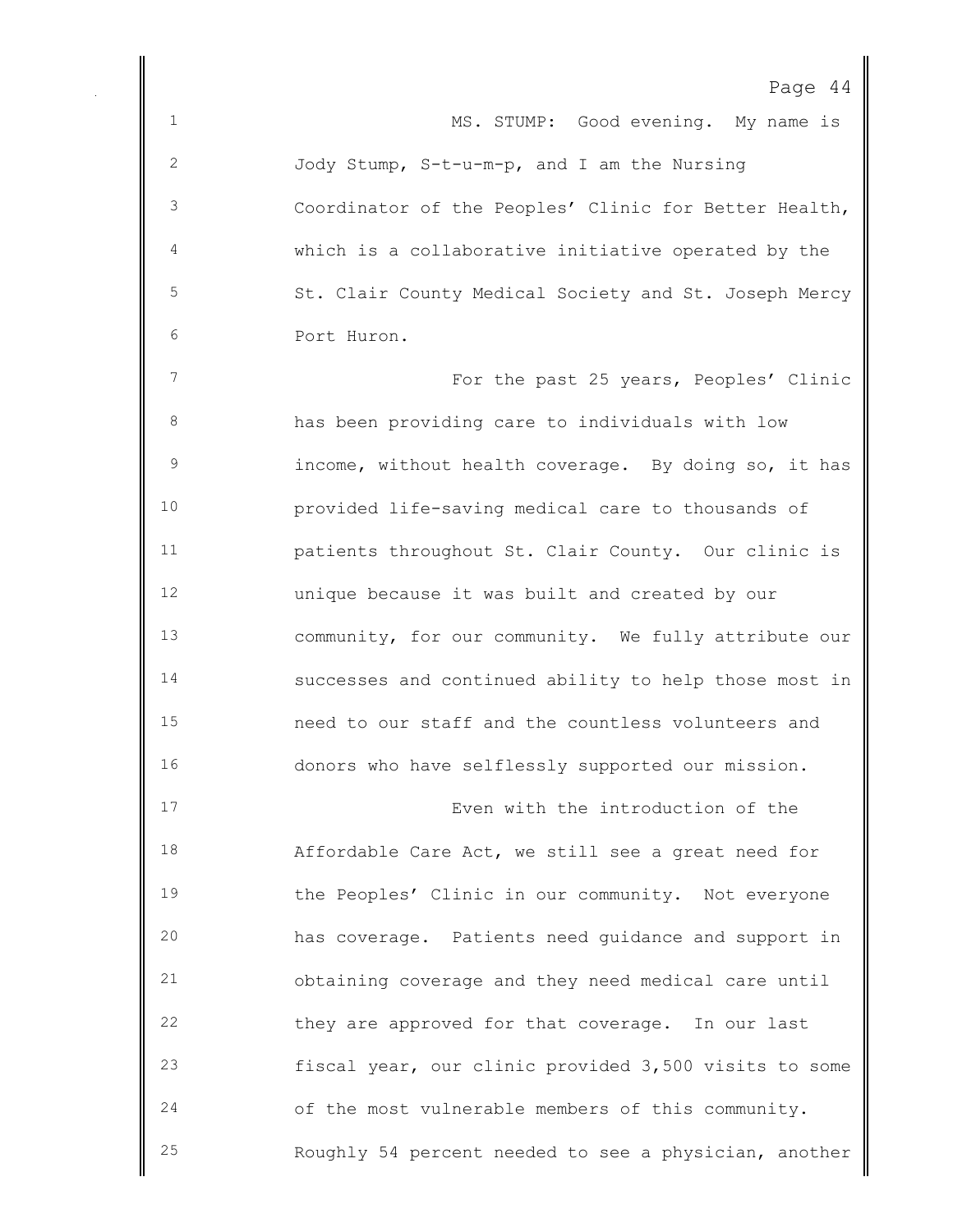| $\epsilon$<br>− |  |
|-----------------|--|
|-----------------|--|

 34 percent were assessed by a registered nurse for prescriptions. Additionally, 18 percent were first- time visits. More than 10,115 prescriptions were written for clinic patients. Eighty-nine percent were for conditions such as high blood pressure, diabetes, cardiac meds, and other chronic conditions. We made over 3,000 referrals to health care providers 8 on services such as counseling, dental care, eyeglasses, food drives, shelters, et cetera. We have a social worker that assesses the needs of the individual and helps not only with resources and other agencies, but also job postings and education opportunities.

 Prime's commitment to continuing our Charity Care Program, and increase as the need arises, is absolutely what our community needs. We need to continue to offer programs by the Peoples' Clinic to improve the health of our community and serve those in most need. Knowing Prime has made a commitment to our community, and seeing their commitment in other communities, makes me eager for this partnership to begin. I'm fully supportive of our hospital sale. Thank you.

 MS. EKELUND: Good evening. My name is Therese Ekelund, E-k-e-l-u-n-d. I became part of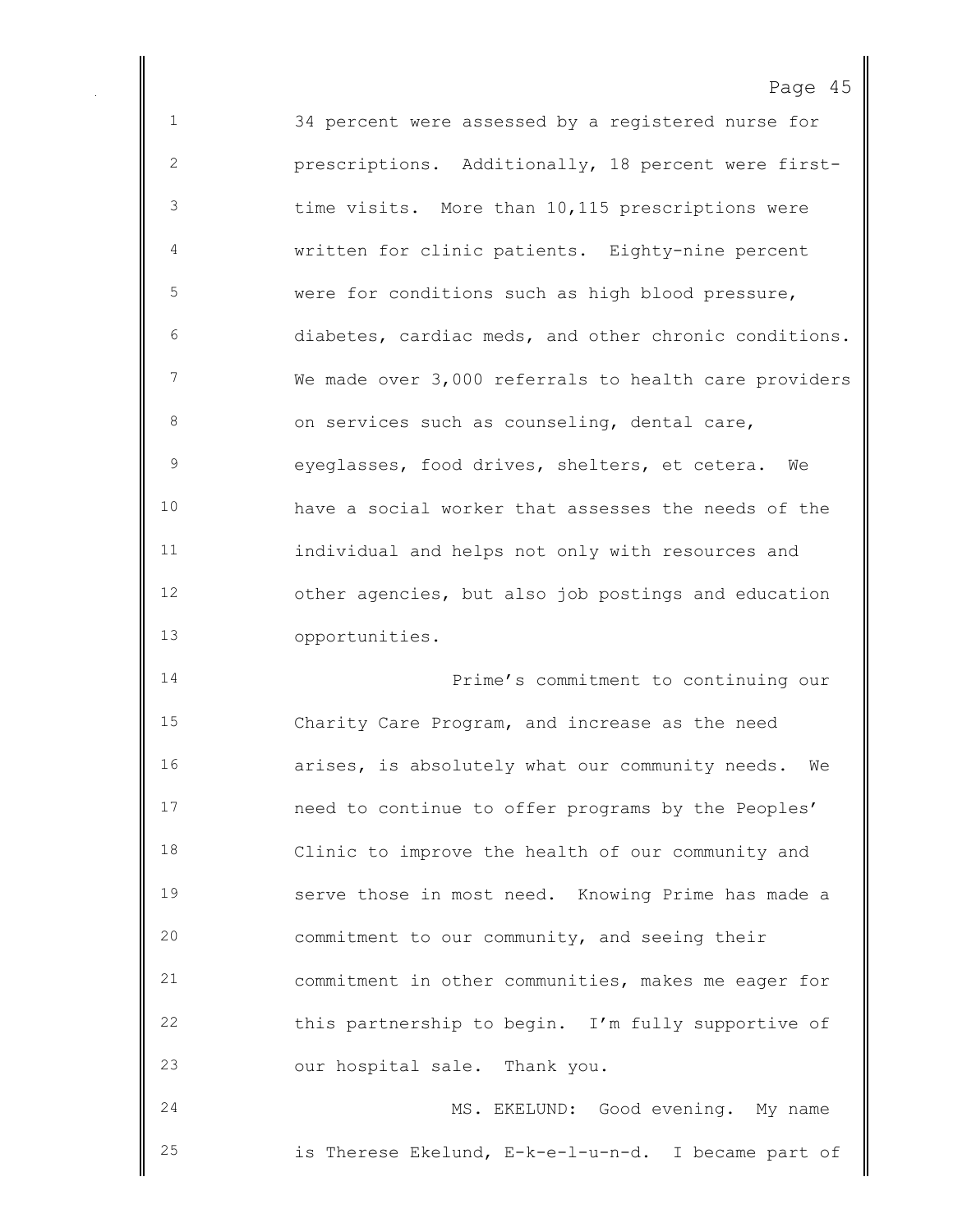Page 46 1 this wonderful institute called Mercy, now St. Joseph Mercy Port Huron, on December 15th, 1975, and recently retired this past January, after 39 years of service. Looking back, I could not imagine spending 5 those 39 years anywhere else. It is like a family there, where you can count on each other no matter what. As a matter of fact, two of my sisters are still employed at St. Joseph Mercy and both of them have over 30 years of service there as well. So you see, it truly is a family environment. My entire family has gone there for their health care. This is my hospital and I plan to continue to receive health care there. 14 14 I had the opportunity to work in the Patient Care area for 20 years, so I saw firsthand 16 the compassionate care that was provided to each and every one of our patients. For the next 19 years, I was part of the Support Services on the administrative floor. My hospital encouraged me to learn and grow throughout my years of service. I am just one of the many that have been helped to advance their career in the health care industry. Our hospital has been a huge part of this community for 60 years and cares deeply, not just for the patients and the physicians, but all of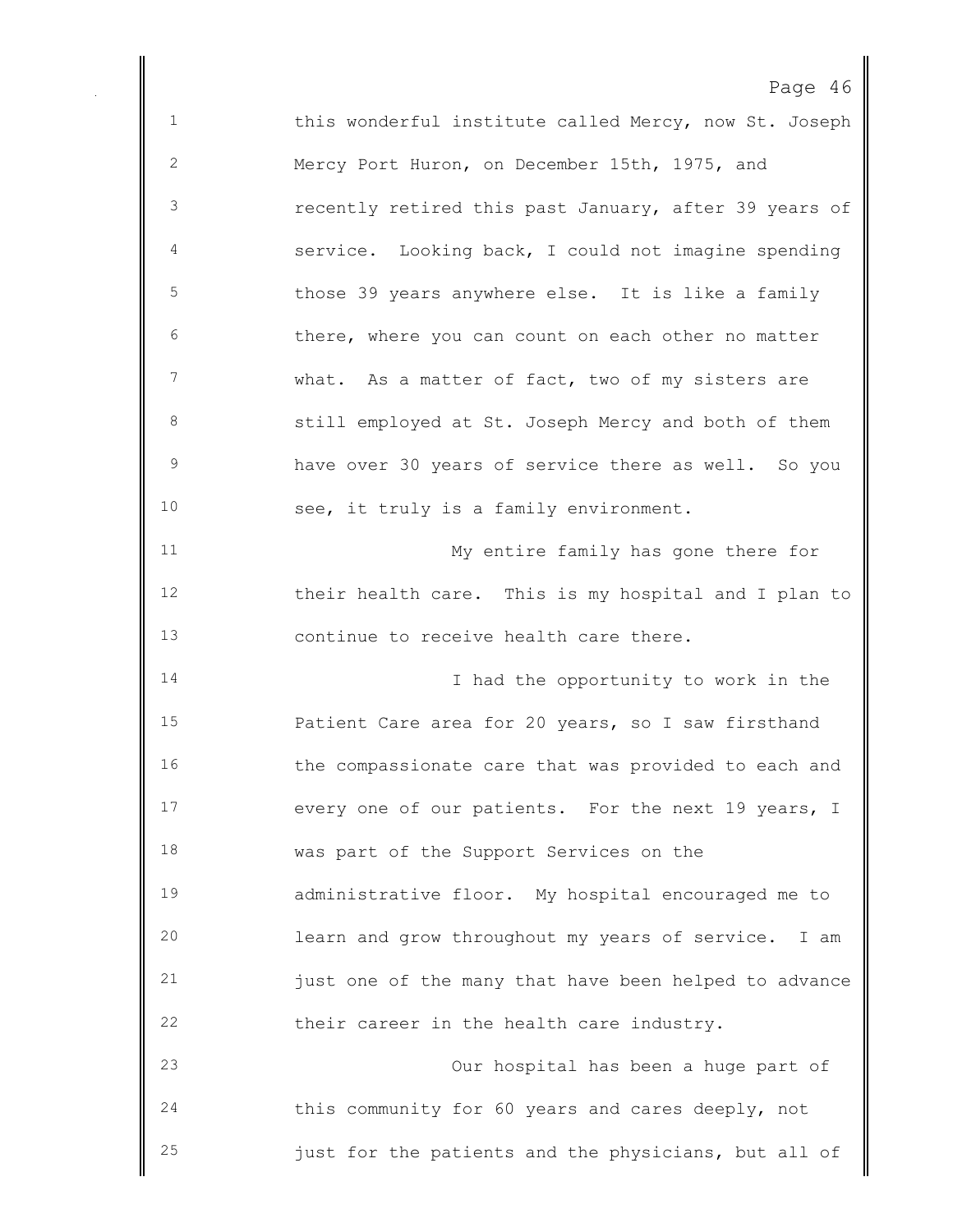Page 47 their employees. As I said, I finished my career in the administrative area, and I could honestly tell each and every one of you that the current CEO, Becky Smith, is truly passionate about the success of our hospital, along with her administrative team; they focus on safety and quality, so I could only see success with such hard working leadership. 8 We were once a top 100 hospital; I believe we will be that again with our current leadership at Prime Healthcare. 11 Recently, I attended the St. Jos -- Joseph Mercy wine tasting event. This event is a fundraiser for Peoples' Clinic, with all proceeds going to the underinsured in our community. Prime Healthcare denoted \$10,000 to this very important service we provide. I was rolled away by their generosity and I have to tell you I thought to myself: mm, I think they would be great to work for. 19 19 I am a member of this community and we need to encourage and support the purchase of our hospital by Prime Healthcare. Our community deserves this wonderful healing hospital called St. Joseph Mercy. Thank you for your time. MR. POTCHEN: Thank you. We're on number 15 now.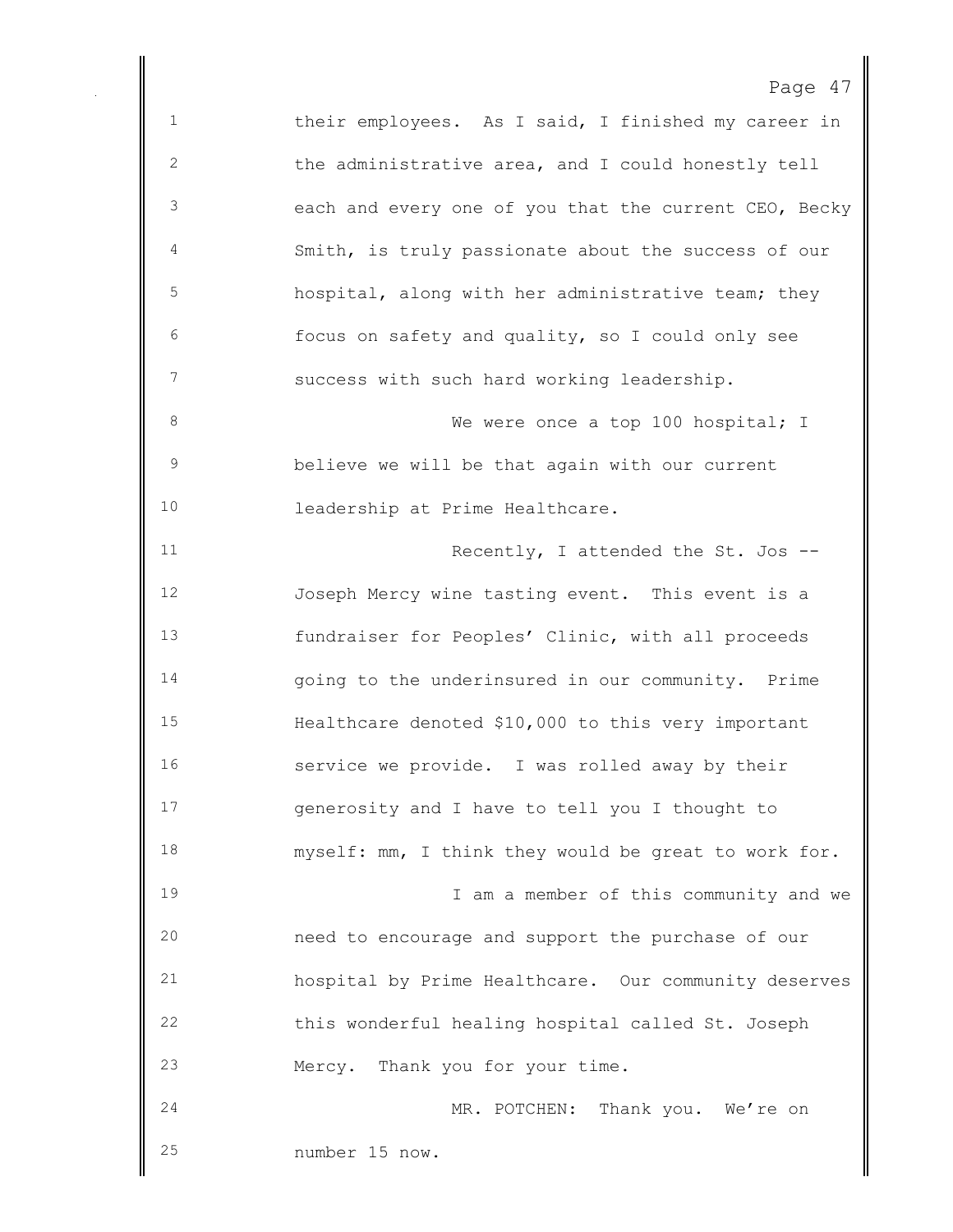1 MR. STROBBE: My name is Dan Strobbe, S-t-r-o-b-b-e. When I was first introduced to Mercy Hospital was when I was a child. After church, we used to go over and watch the -- look at the flowers 5 and the plants that my grandfather had planted there, since he was the groundskeeper when the building was just a rectangle building, before we had all the additions on to it. And he always used to talk about how close the members of the staff were to each other, and it sounded like it was a very home type of place. And as I continued to work through my profession, I ended up joining Mercy Hospital about 30 years ago. Most of the people that I started with are still there. We have a lot of longevity in this 15 -- in this facility. 16 I'm currently in the CRNA -- in the OR department, and we have CRNAs that come from vast areas. We've got one that drives from London, Ontario; we've got CRNAs that come from different communities, different cities, that drive by multiple hospitals just to come to work at ours. One of the things that we like about Mercy is that we're all allowed to strive for perfection; we're allowed to strive for excellence and efficiencies.

I was talking with Becky not too long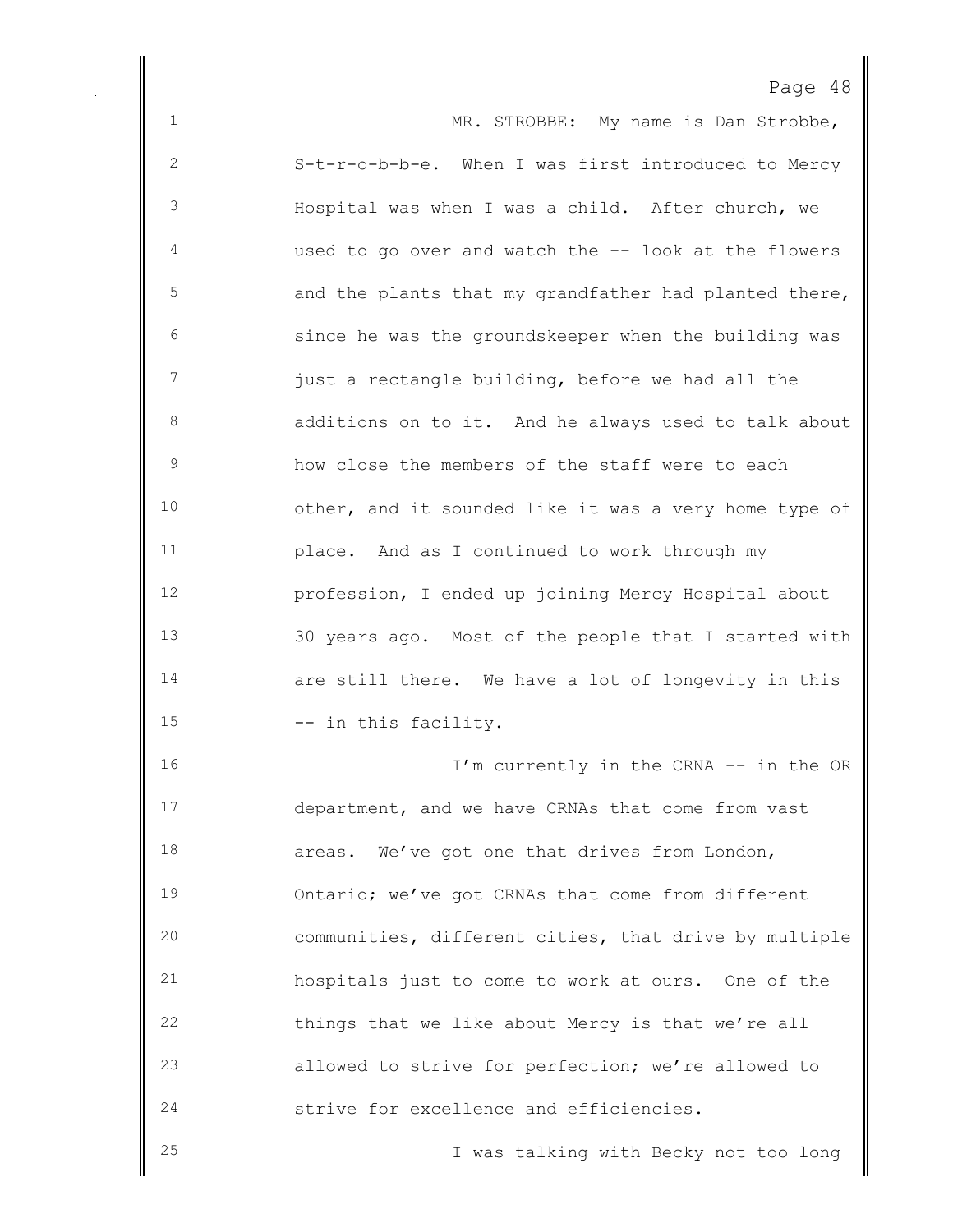ago on how excited, you know, we both were for the acquisition of this facility with Prime, to allow us to be able to continue and build on those efficiencies and those qualities. We have been a top 100 hundred, as everybody said; in 1994 I was there for that, it was a very high time for the community and for ourselves, and we really look forward to being in that position. We're improving our efficiency even further, our quality even further, 10 our safety even further. And what I would like to say in closing is that when you get to work in Mercy with all the people, the physicians, the staff members who 14 all the children, you know, go to school together, we all get along quite well together, we find that it's not really an institution, it's our home. MS. HERBERT: Hello, again. I'm Janet Herbert, H-e-r-b-e-r-t, and I am the Chief Nursing Officer and Vice President of Operations at St. Joseph Mercy Port Huron. I want to speak in favor of our transition from Trinity Health to Prime Healthcare, and would ask the Attorney General to support the sale. I believe that there is three very

important principles that are central and keep the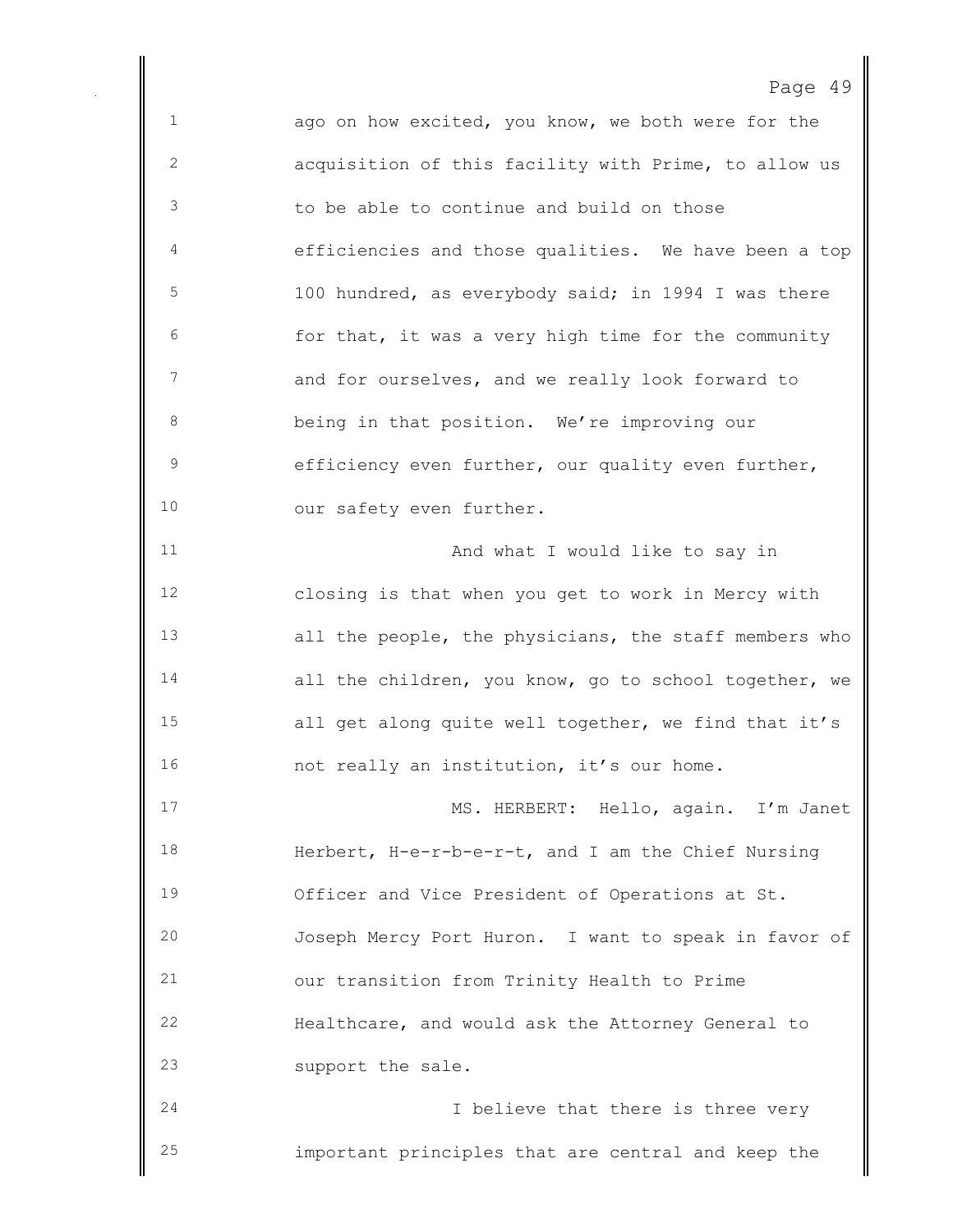critical service that we provide to the community, and seek to continue to provide: One, that we ensure health care is available to everyone in our community **regardless of their ability to pay; two, that we are**  continuously focused on excellence in the care and the customer service that we provide and are known for, and; three, that we continue to focus on body, mind, and spirit in the work, in service that we provide. 10 10 I am happy to say that all evidence points to the fact that these principles will continue to remain the focus as we transition from Trinity Health to Prime Healthcare and are -- these are the things that I want to quickly speak about: The first one, making sure that we're able to continue to provide charity care and care to the uninsured, is very important for us. For 60 years, our hospital has been committed to ensuring every single person in our service area receives top quality health care whether they could pay or not. This has been accomplished both at the hospital, through our emergency room, and our inpatient services, as well as on the outpatient side, through our Peoples' Clinic, which has -- was spoken to already by Jody and a few others, that it's been made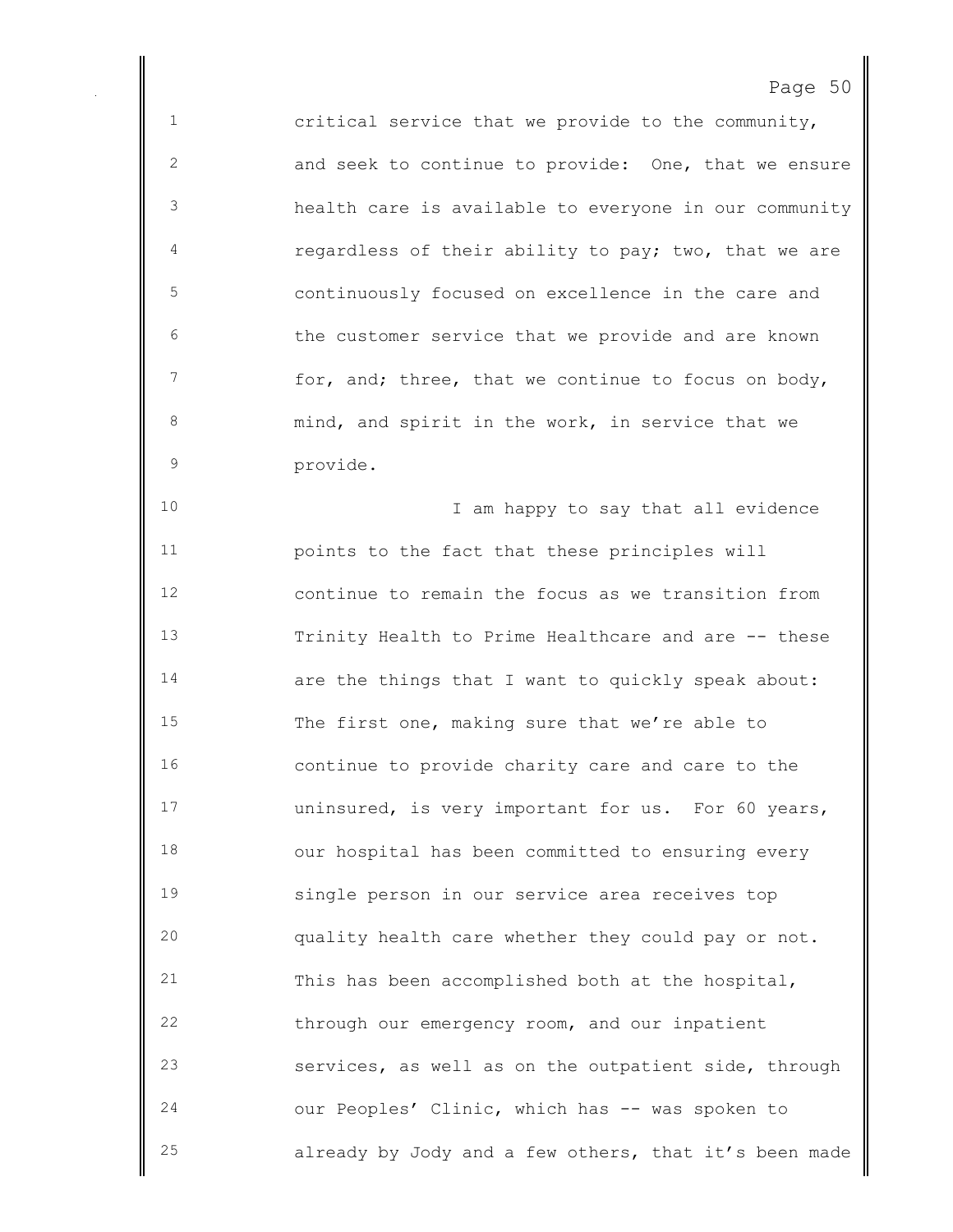possible through donation for people's time and -- and money for many years. And it's very exciting to know that Prime Healthcare also has made charity care and caring for the uninsured a huge focus of what they do and who they are, and that they have proudly agreed to, of course, that this will remain the focus 7 that we can provide.

8 Second, that we continue to focus and retain the excellence in quality patient -- quality care, patient safety, and service excellence that we are known for. We see Prime as a perfect fit for being able to continue with this priority as well. Over the past several years, we have received multiple awards in top quality performance in care that our team delivers every day, awards such as an 16 "A" grade in the hospital safety scores, through Leap Frog Group, who raised (inaudible) to protect patients from accidents, errors, injuries, and infections. We were the only hospital in St. Clair -- St. Clair County to be recognized in the category of top performer by the Joint Commission. Consumer Report magazine awarded us with the above-average rating for surgical services, the highest rating in the community, and just to name a few. Based on how many Prime Healthcare hospitals have the top 100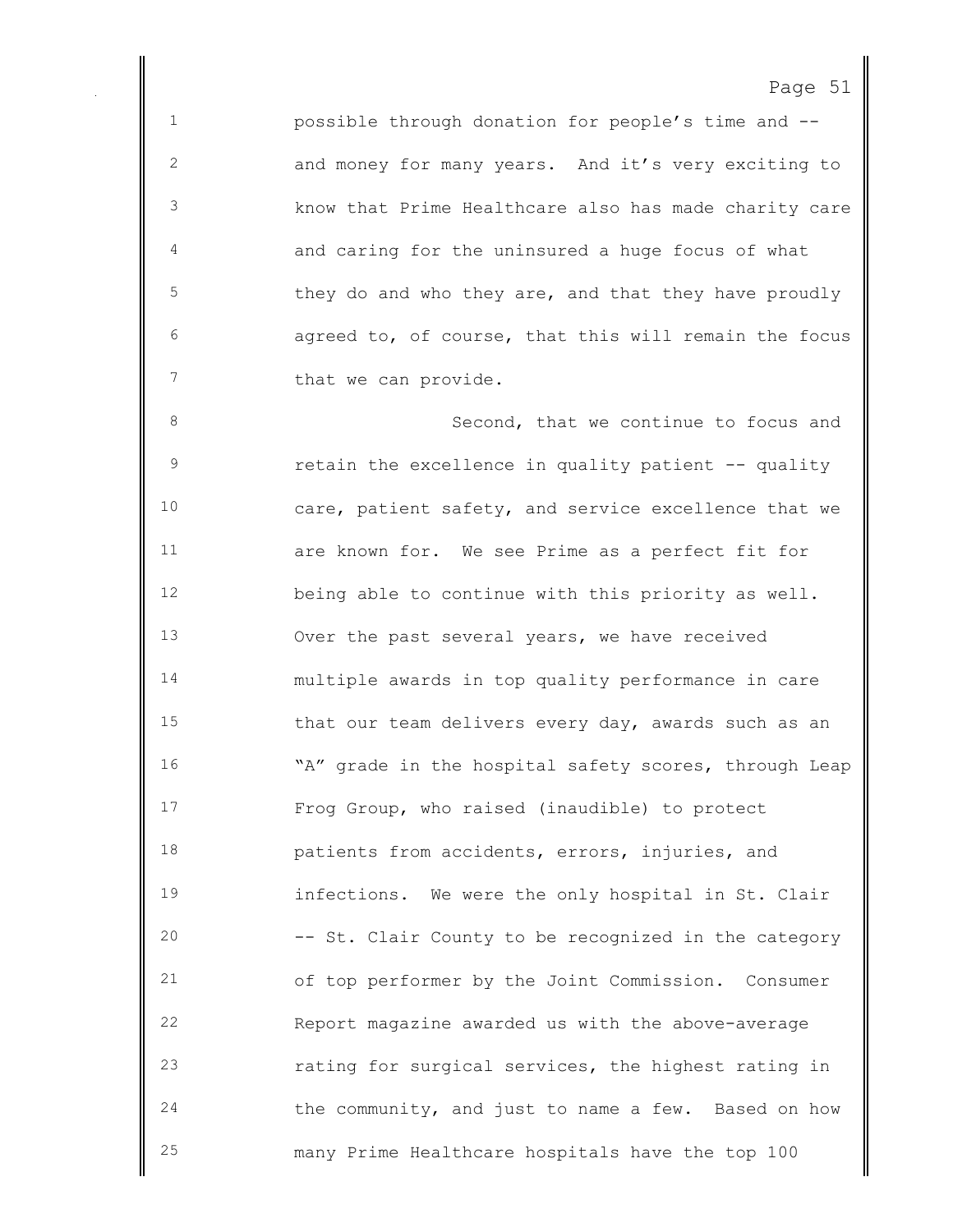hospital distinction, we are confident that these types of awards, as well as us becoming a top 100 hospital, will continue to be central to our performance.

 The third one -- I'll quickly do this -- very easily -- or very early in discussions with 7 Prime, it was evidenced that they were in full support and desired that we retained our faith-based culture, which is very exciting for us, as we know how important this is to our patients, our staff, and our community. And we're thrilled to have many community members and clergy, as Tom Seppo had mentioned, to be part of our group, our new group that we're going to be working with to establish the scope of how we'll continue to focus on being faith-based.

17 17 I'm pleased to say that based on what we have learned about Prime's mission, vision and value, Trinity did a great job finding us a new owner, and I would ask that you allow us the ability to ensure this level of excellence, faith-based health care continues to be available in our community. Thank you.

 MR. POTCHEN: Thank you. I want to make a point. Some of you may feel that two minutes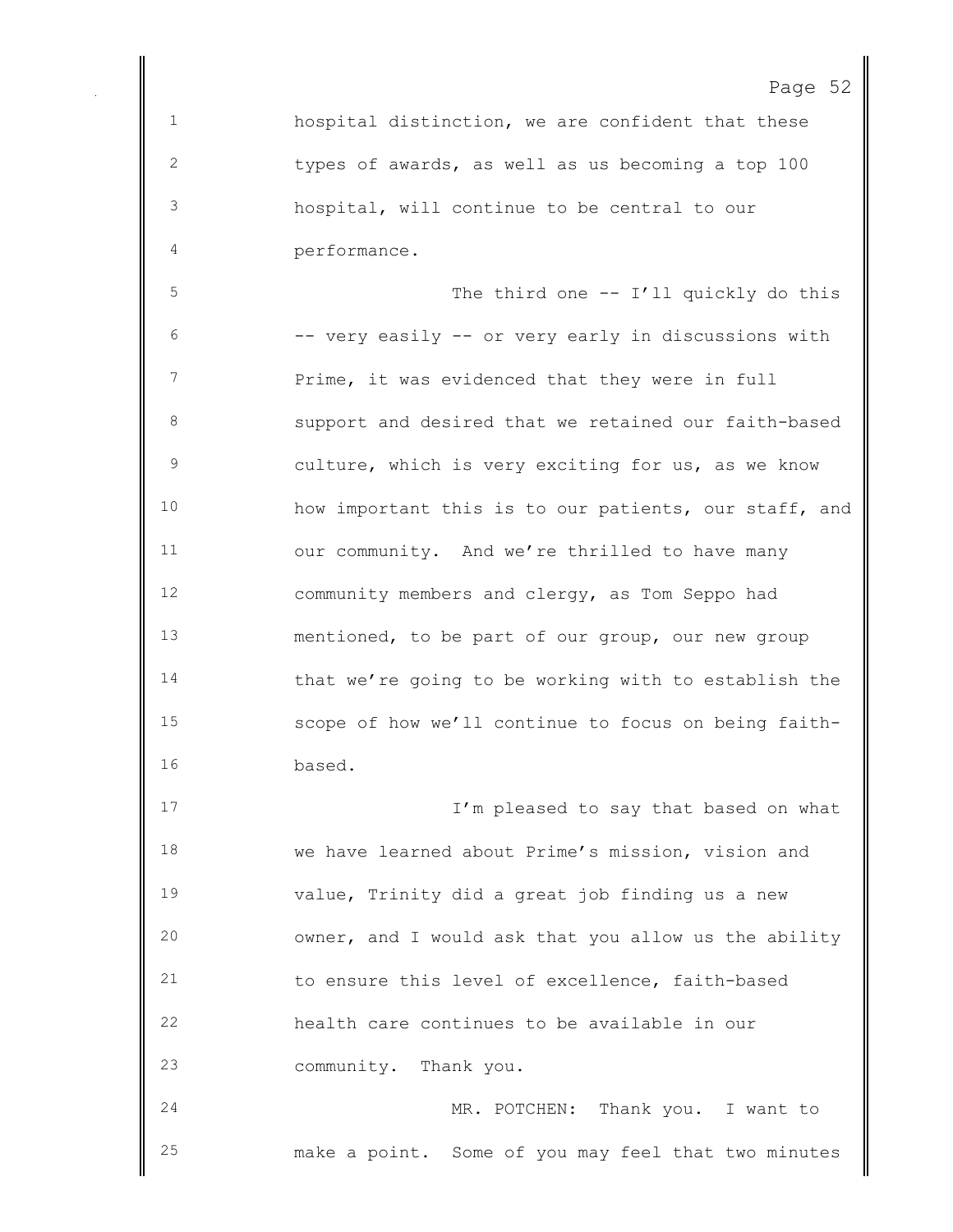1 is -- we're kind of rushing through it, and there is an opportunity to submit emails, too. If you feel you didn't get enough time or didn't get out what you wanted to say, you can submit an email to our office and we'll give this to you again, but the email address is ag-hospital@michigan.gov. So, if you want to add something or want to submit an additional comment, again it's ag-hospital@michigan.gov. MR. GLENN: Hi, my name is Mike Glenn, G-l-e-n-n. I do not have a gun, so I'll keep it under two minutes, I promise. I'm the Vice Chair of the Mercy Port Huron Board of Trustees. And upon the announcement of the sale, I've heard a lot of discussion in the -- in the community referring to the asset of sale and in most cases it was referring 16 to the monetary amount that was being transferred from one entity to another. Having been a member of 18 the board for the past seven years, and the Vice Chair for the last three, been very involved with the transition process, and I can confidently tell you that the biggest asset is the employees of St. Joseph Mercy Port Huron and those we are fortunate enough to serve. It is our employees who provide the high quality care to each and every patient who walks through the door, that we're most interested in

Page 53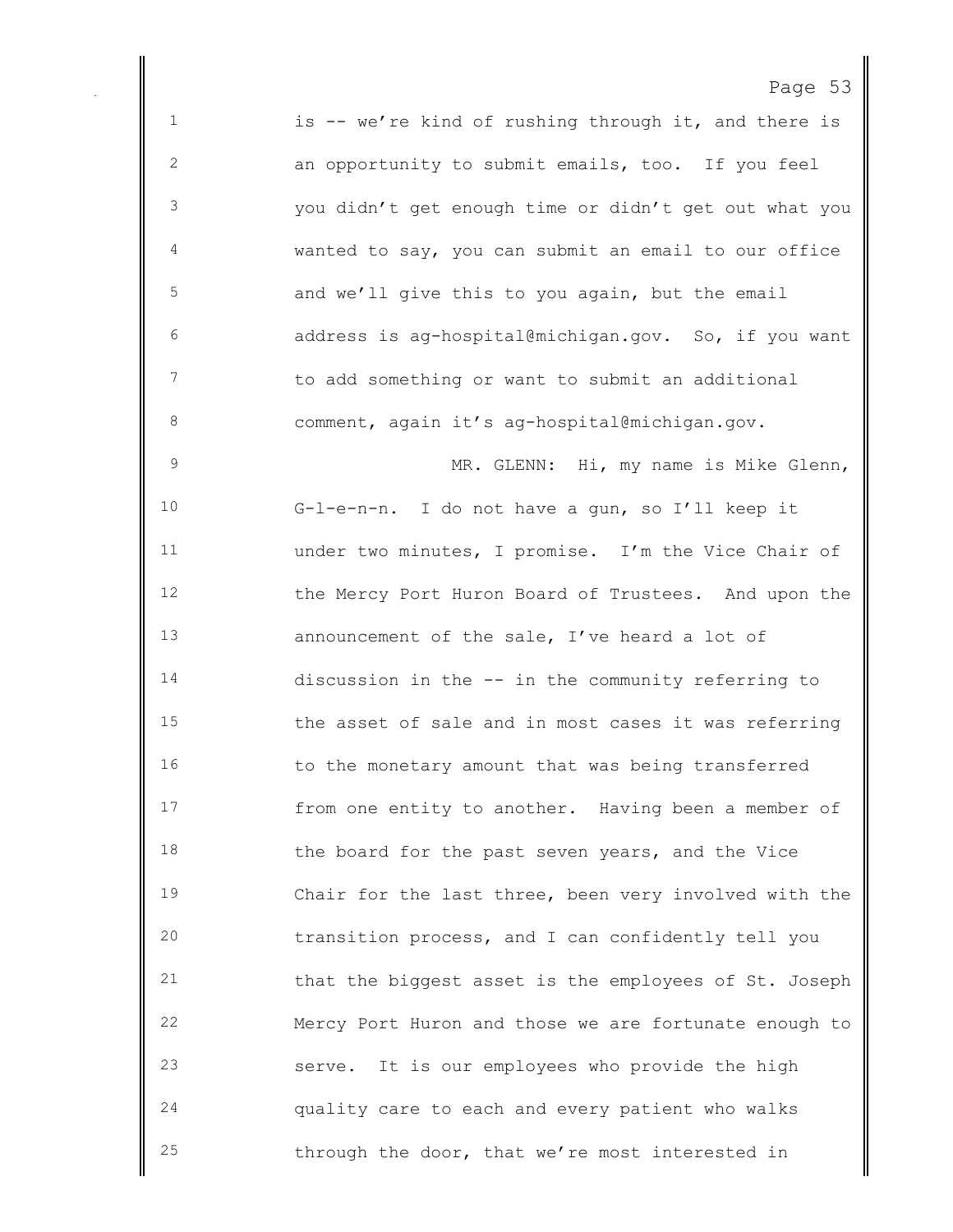protecting in this transaction.

| $\mathbf{2}$ | Aligning Mercy with Prime Healthcare                  |
|--------------|-------------------------------------------------------|
| 3            | affords us the opportunity to invest not only in our  |
| 4            | greatest asset, but also invest in our services,      |
| 5            | programs, buildings and equipment. This investment    |
| 6            | only enhances the quality of care we've committed to  |
| 7            | providing to our patients and to our community.       |
| $\,8\,$      | I firmly -- firmly believe that this                  |
| $\mathsf 9$  | sale is in the best interest for our hospital, our    |
| 10           | employees and our community. I view this sale as an   |
| 11           | investment in quality care. And as a member of the    |
| 12           | community and a father of three, I want to make sure  |
| 13           | that the high quality care that we've grown           |
| 14           | accustomed to is -- is very accessible and a short    |
| 15           | drive away. I know that St. Joseph Mercy will         |
| 16           | continue to be that place under the quidance of Prime |
| 17           | Healthcare, and I look forward to being a part of     |
| 18           | that in the years to come. Thank you.                 |
| 19           | MR. POTCHEN: Thank you.                               |
| 20           | MS. SEIFERT: Good evening. My name                    |
| 21           | is Debbie Seifert, S-e-i-f-e-r-t. I am the Executive  |
| 22           | Director of Human Resources for St. Joseph Mercy Port |
| 23           | Huron. Like many of our colleagues, including Becky   |
| 24           | Smith, I too have a history with St. Joseph Mercy.    |
| 25           | My story started when I was hired as a high school    |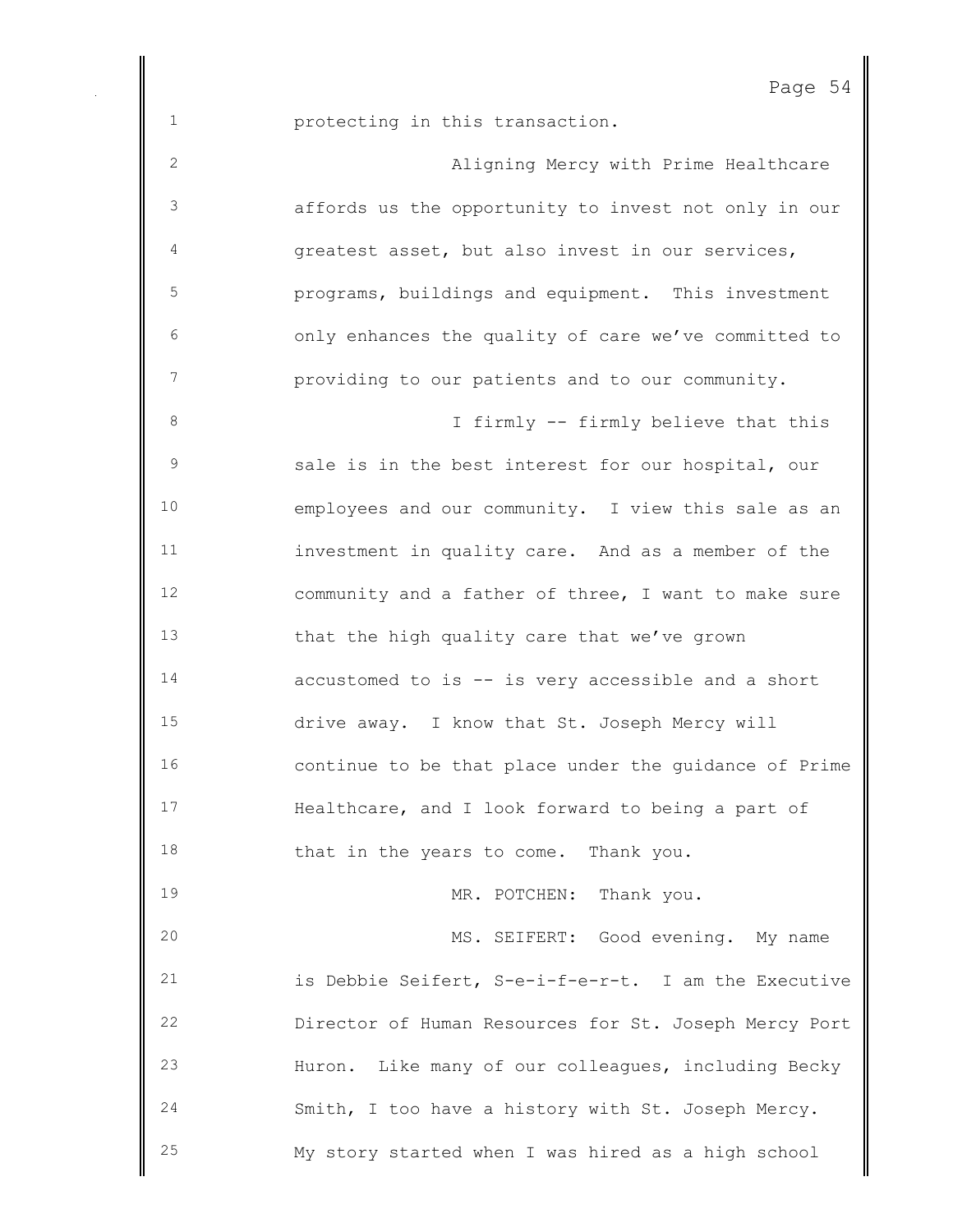co-op student within the Human Resources Department. After several career opportunity advancements that St. Joseph Mercy afforded me within HR, from clerk to specialist, to recruiter, and to now executive director, I have served this organization and its stakeholders for over 23 years. Although I have been formally recognized for upholding the values and mission of the organization by being named Colleague of the Year in 1998 and, most recently, Colleague of the Month, I feel many of our real superheroes, who serve the organization daily in every capacity, have not been and should be formally recognized. Their unwavering dedication and commitment is the fabric of our organization. Over the years, when asking colleagues why they choose St. Joseph Mercy as their health care employer of choice, the responses have been, because St. Joseph Mercy cares about this community; because it is family here; because we provide personal, compassionate care, and because this is our neighborhood. Our colleagues understand the importance of not only providing high quality care, which we do every day, but they also understand about taking care of the community in which many of us live. Our 775-plus colleagues, nearly 200 members of our medical staff, and our 100-plus active Mercy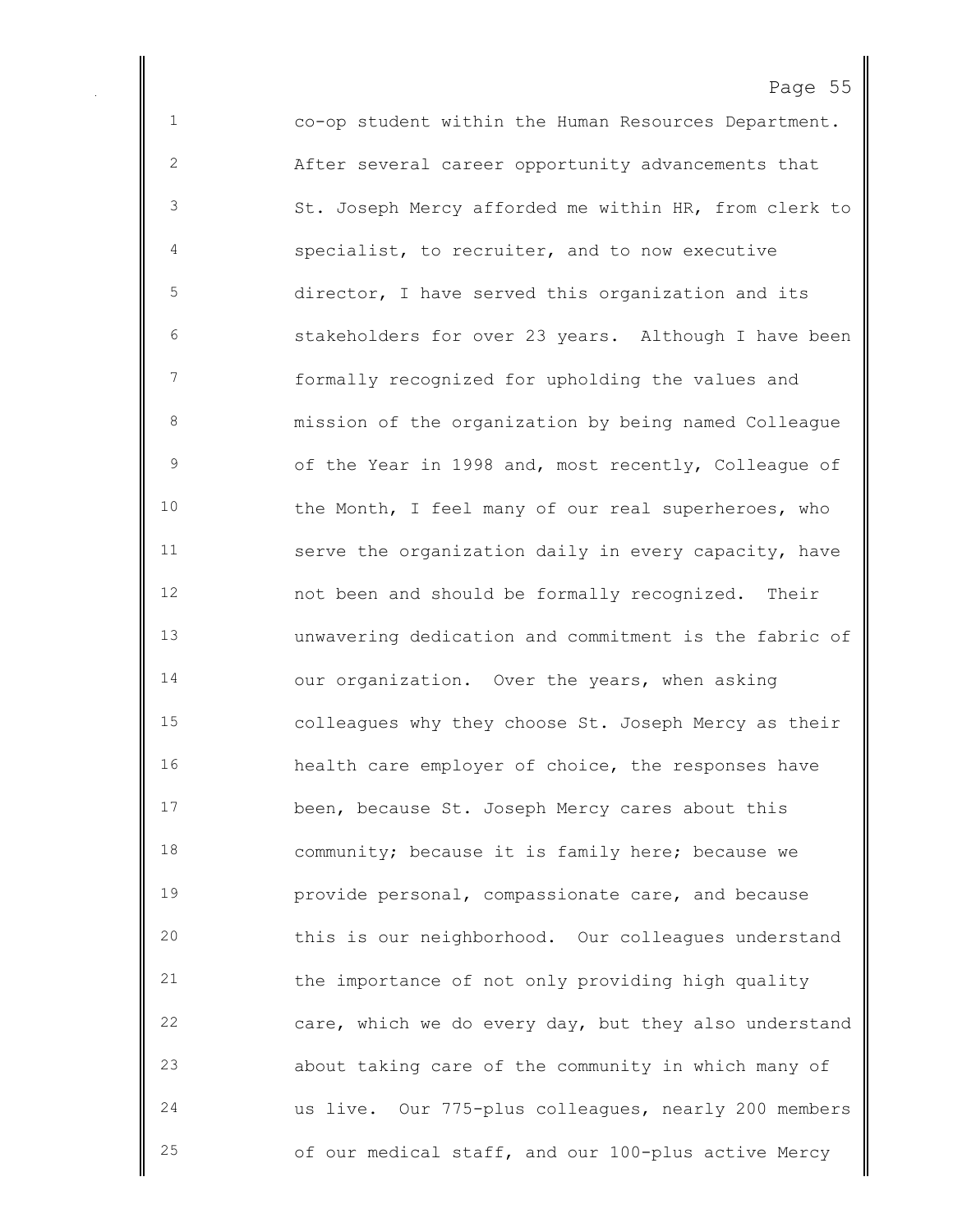|                | Page 56                                               |
|----------------|-------------------------------------------------------|
| $\mathbf 1$    | auxiliary volunteer organization members, have served |
| $\mathbf{2}$   | this community for over 60 years.                     |
| 3              | St. Joseph Mercy is one of the top 10                 |
| 4              | largest employers in Port Huron, and St. Clair County |
| 5              | is committed to continuing to serve this community    |
| 6              | through its partnership with Prime Healthcare.        |
| $\overline{7}$ | With Prime Healthcare's proven record                 |
| 8              | of elevating quality and financial stability of       |
| $\mathsf 9$    | hospitals, while also increasing patient              |
| 10             | satisfaction, it is exciting to be part of this       |
| 11             | forward thinking and dynamic team as we move into a   |
| 12             | new -- a new age of health care. Through our          |
| 13             | partnership with Prime Healthcare and with their      |
| 14             | commitment to the community, I look forward to        |
| 15             | continuing to hear why colleagues choose our          |
| 16             | organization as their health care employer of choice  |
| 17             | well into the future. I look forward to continuing    |
| 18             | to hear why our internal stakeholders desire to serve |
| 19             | the members of our community with Prime Healthcare at |
| 20             | their side. Thank you.                                |
| 21             | MS. FRANCIS: Good evening. My name                    |
| 22             | is Tiffany Francis, F-r-a-n-c-i-s. I'm the Executive  |
| 23             | Director of the Mercy Physician Community PHO and     |
| 24             | Connected Care, an Accountable Care Organization.     |
| 25             | Mercy PHO is a physician hospital                     |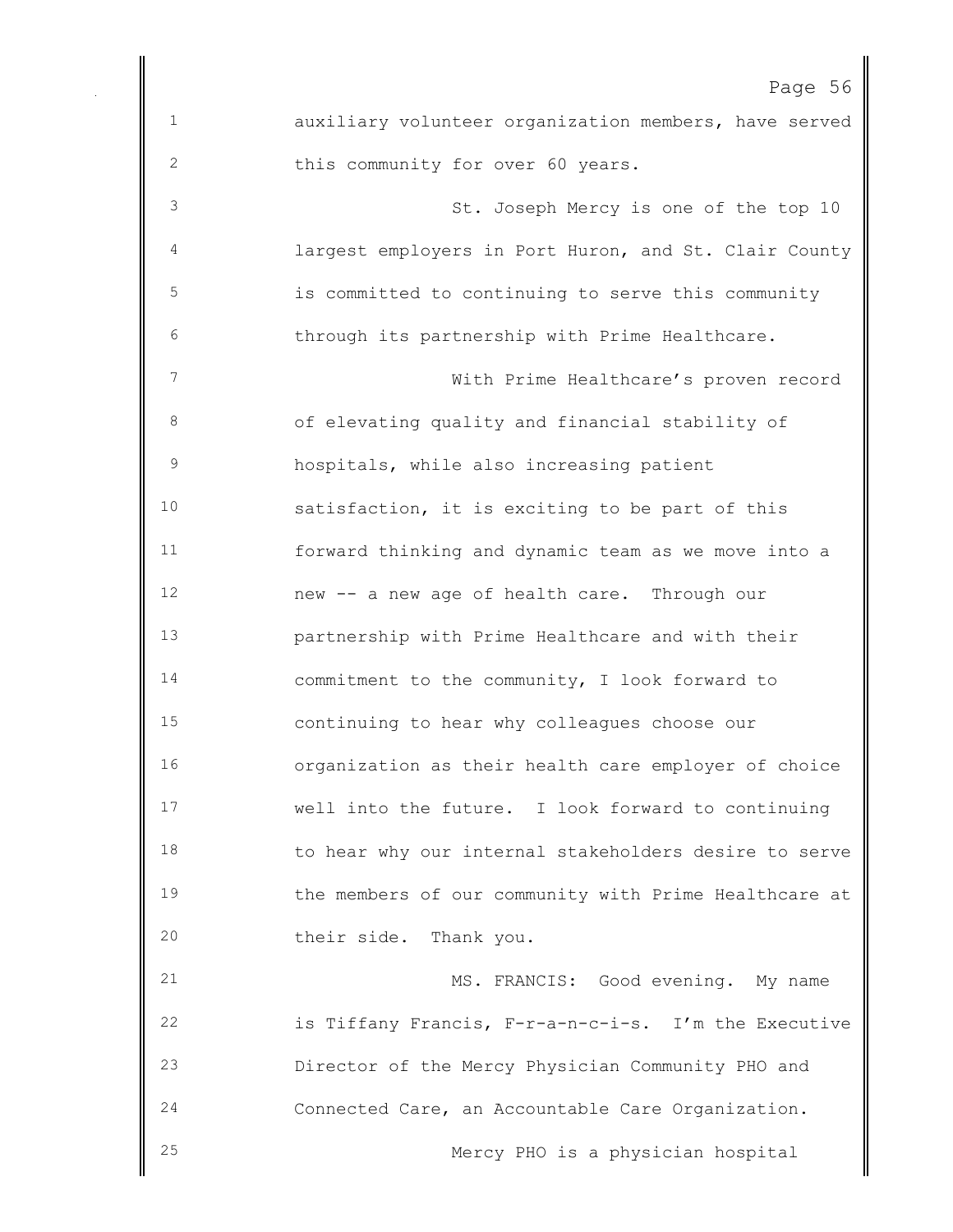organization owned by both St. Joseph Mercy Port Huron and about 140 physicians in our community. Connected Care is a Medicare shared savings, an ACO owned by St. Joseph Mercy Port Huron, with 75 physician participants and 8,700 Medicare beneficiaries. Both organizations serve to create a clinically integrated network of primary care physicians, specialty care physicians, the hospital, and other health care agencies in our area. In order to be a physician member of the PHO, a physician must have privileges at St. Joseph Mercy Port Huron, the PHO has been in place for nearly 20 years, and Connected Care was approved by the Center for Medicare and Medicaid Services January 1st of this year. The PHO is owned 50 percent by the physicians 16 and 50 percent by the hospital. 17 The transaction and potential ownership change of the hospital partner from St. Joseph Mercy Port Huron to Prime Healthcare required a full vote of our physicians and hospital membership. We are pleased that this vote was overwhelmingly passed with 97 percent in favor of the transition, and we are in a good position to make the necessary changes to Prime Healthcare. I've had the opportunity to speak with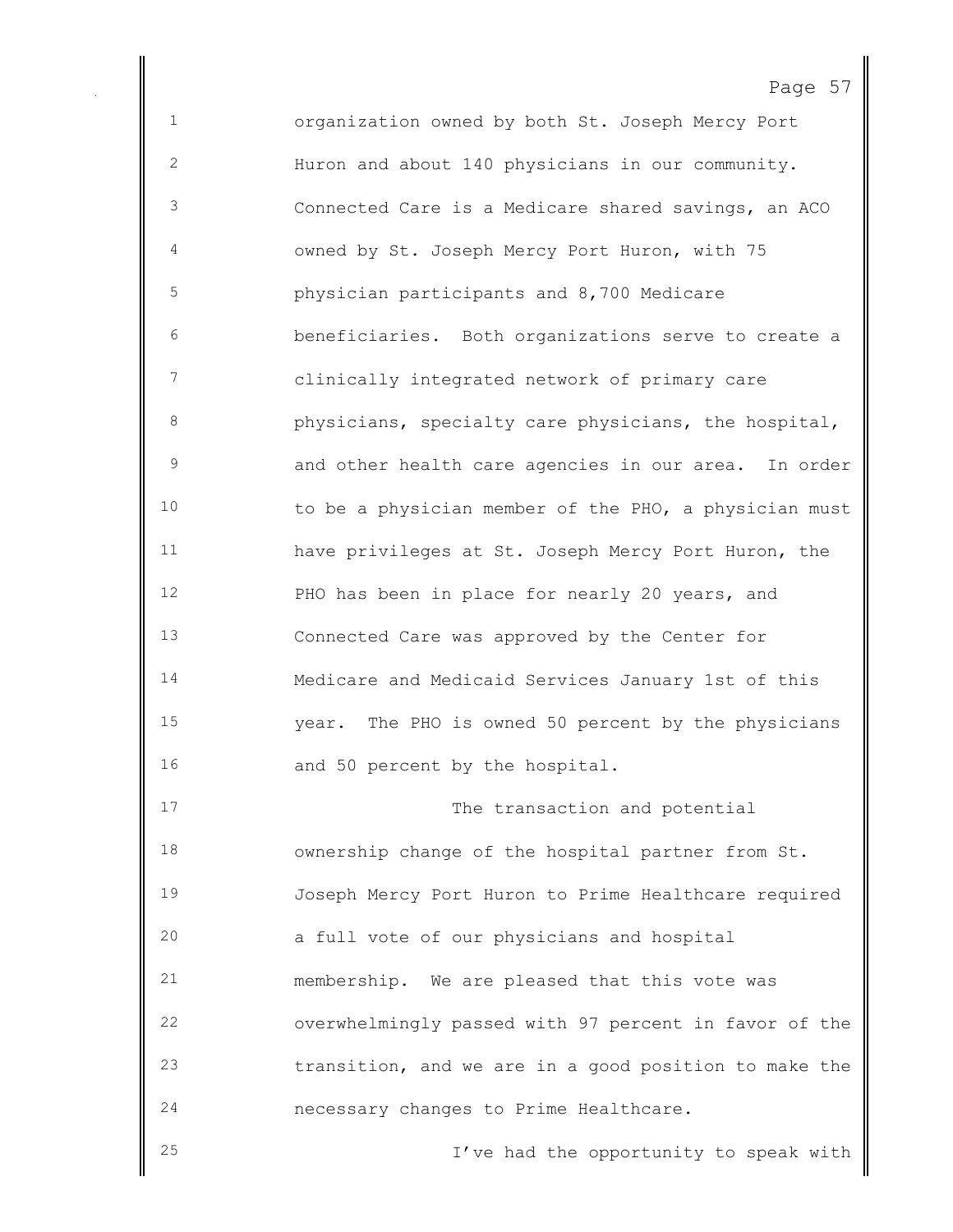many of our physicians and their office staff over the past weeks and months about the transition to Prime Healthcare and I've heard some very positive feedback. Many of our physicians believe that this is in the best interest of our organizations and our community for the following three reasons: Prime's commitment to maintain an enhancing quality health 8 care in our community; continuing Mercy's 60 years of serving the health care needs of our area; their speed and expertise in health care innovation decision-making. Population health is the present and future of our health care. Prime has lead innovative programs in the West and has the experience that we don't currently have from working in California. We are excited to learn from their experiences and **integrate them into our area.**  Prime's position in patient focus: We are pleased to learn about their commitment to helping the medically underserved, as well as their planned upgrade for our health care technology in our facility. On behalf of Mercy PHO and Connected Care, we look forward to exciting times.

MS. REPP: Good evening. My name is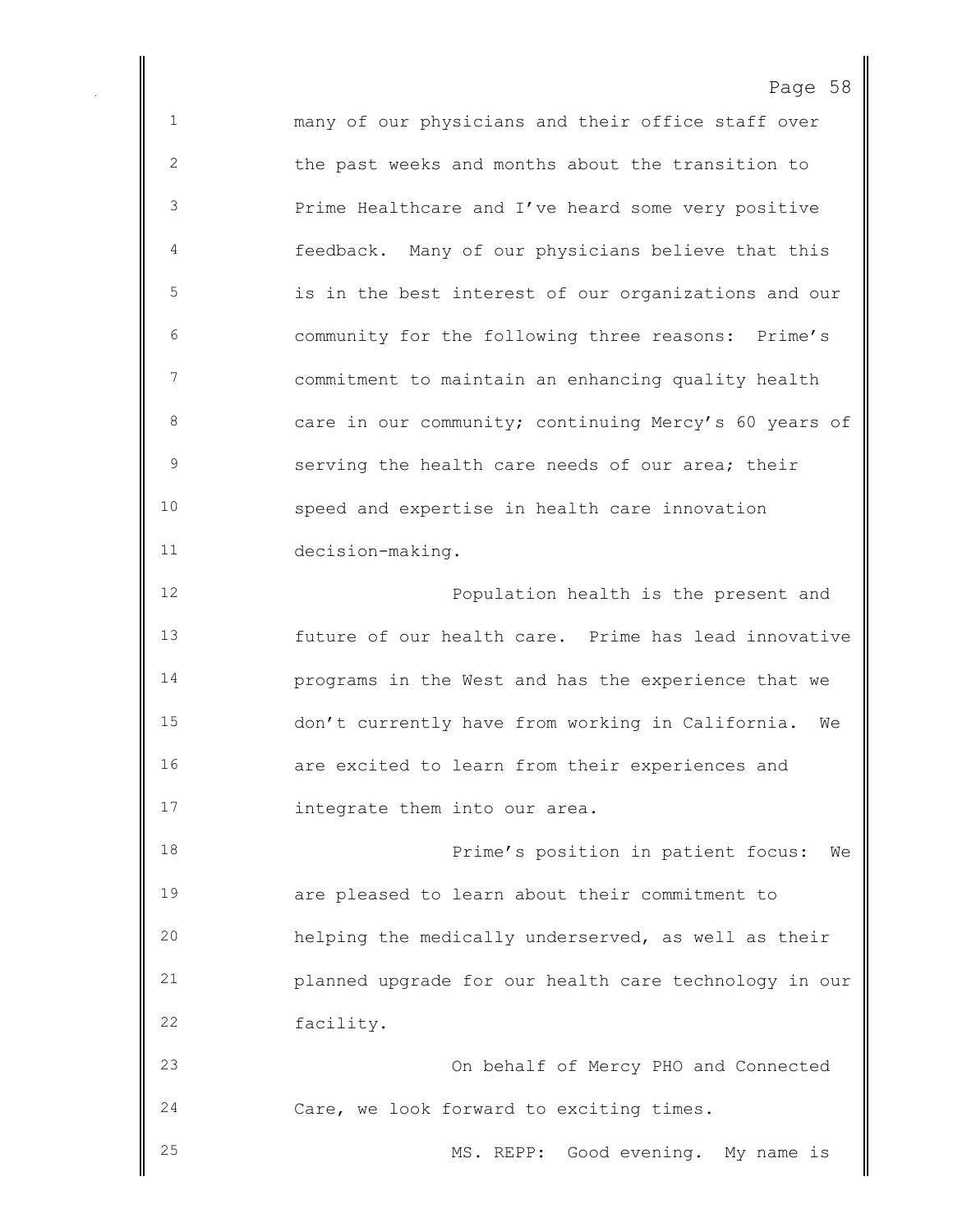```
Page 59
```
 Pauline Repp, that's R-e-p-p, and I am Mayor of the City of Port Huron, as well as I serve on the Board of Trustees for St. Joseph Mercy Port Huron. And I would like to offer my support for the sale of the hospital to Prime Healthcare. St. Joseph Mercy is an integral part of our community and it has provided quality health care for our residents for over six decades. As well, they have been an excellent community partner. It is my belief that the acquisition by Prime Healthcare will only enhance what is already in place. Their commitment to continue providing health care to those who are unable to pay and their support of the Peoples' Clinic is to be commended. I believe that the sale to Prime Healthcare will result in an even better hospital, with even better services, thanks to their commitment to invest millions in improved equipment and upgrades. Speaking from my position as Mayor, due to the fact that Prime Healthcare is for -- is a for-profit venture, the City will realize additional revenue in the form of taxes that will no longer be exempt. And at a time when everyone struggles with their budget, that is a very welcome addition. From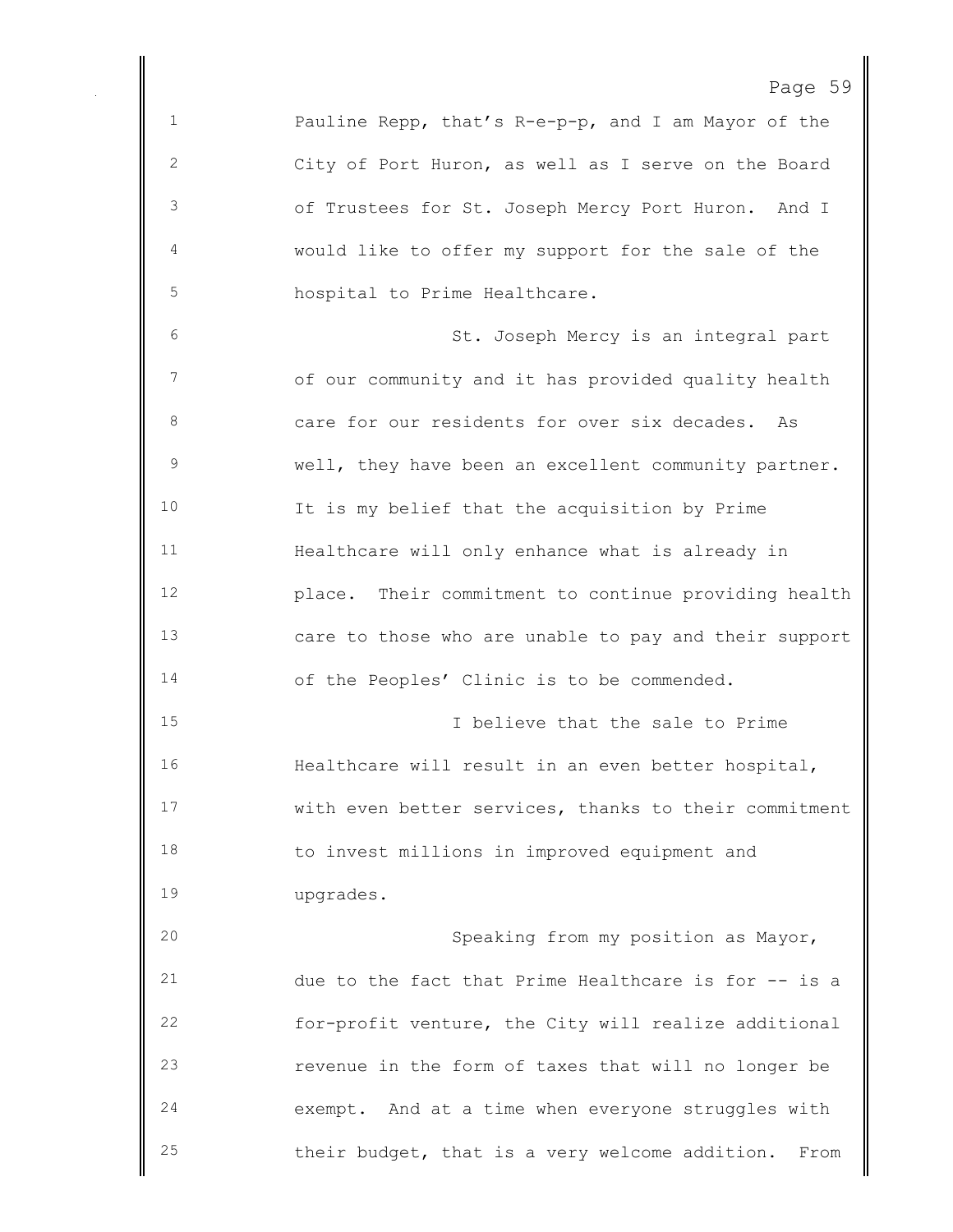an economic standpoint, St. Joseph Mercy is one of 2 the city's larger employers, and we appreciate that Prime Healthcare will continue to provide quality employment to hundreds of people in a myriad of positions. This sustains the quality of life that we have in our community. 7 In closing, I believe it is important 8 that our residents have quality access and options relative to their health care, and I again offer my 10 support of this sale. 11 MS. VANDER ESCH: I apologize for the wheels (inaudible). My name is Marilyn Vander Esch, that's V-a-n-d-e-r E-s-c-h. I am Professor of Nursing (inaudible) St. Clair County Community College. I've been in governance for, since 1983, various functions, but now my main contribution and interests are in the area of spiritual care mission and clinical ethics. I'm also a volunteer patient greeter and visitor. And I know there has been a lot of concern about what's going to happen with the change in partnership; what's going to happen, what always happens in spiritual care. We have a very fine reputation for care and the people are saying, what's going to happen? Our community has a wide variety of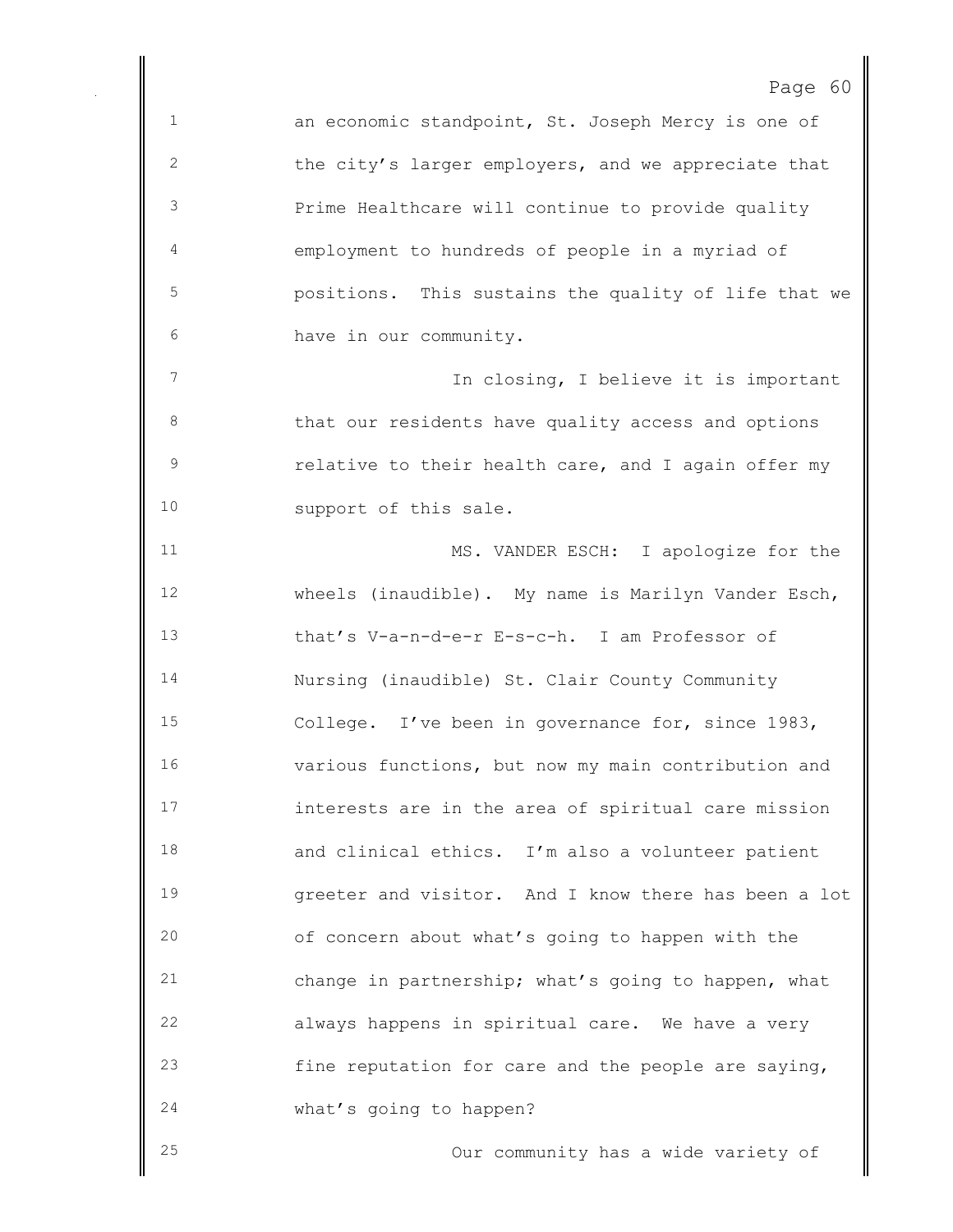faith traditions and we serve them all, just like we serve those people who have no declared religion. It really doesn't matter, that's going to continue. Whenever people need encouragement, we're going to be there to provide support in a way that is keeping with their belief and their comfort zone. Looking around our hospital, we are in no shortage of people 8 to encourage; we get (inaudible), we have patient greeter and visitors. And (inaudible) is a rewarding thing to do; it's one of the most fun things I do, but it's easier when I can walk. 12 The other thing that I really want to stress is, as long as we provide a faith-filled environment, if we give care that is based on sensitivity and respect for the individuals in the community, we're going to be just fine. In fact, I 17 think that we're going to be better than fine. I think the hospital will flourish. Not to worry my friends, keep coming. Thank you so much. 20 MR. POTCHEN: Thank you. DR. DALAL: Good evening. My name is Kanu Dalal, K-a-n-u, last name Dalal, D-a-l-a-l. I'm the radiation oncologist at St. Joseph Mercy Hospital

 for last 28 years. I came here in 1987. We had a very small program at that time, and the cancer need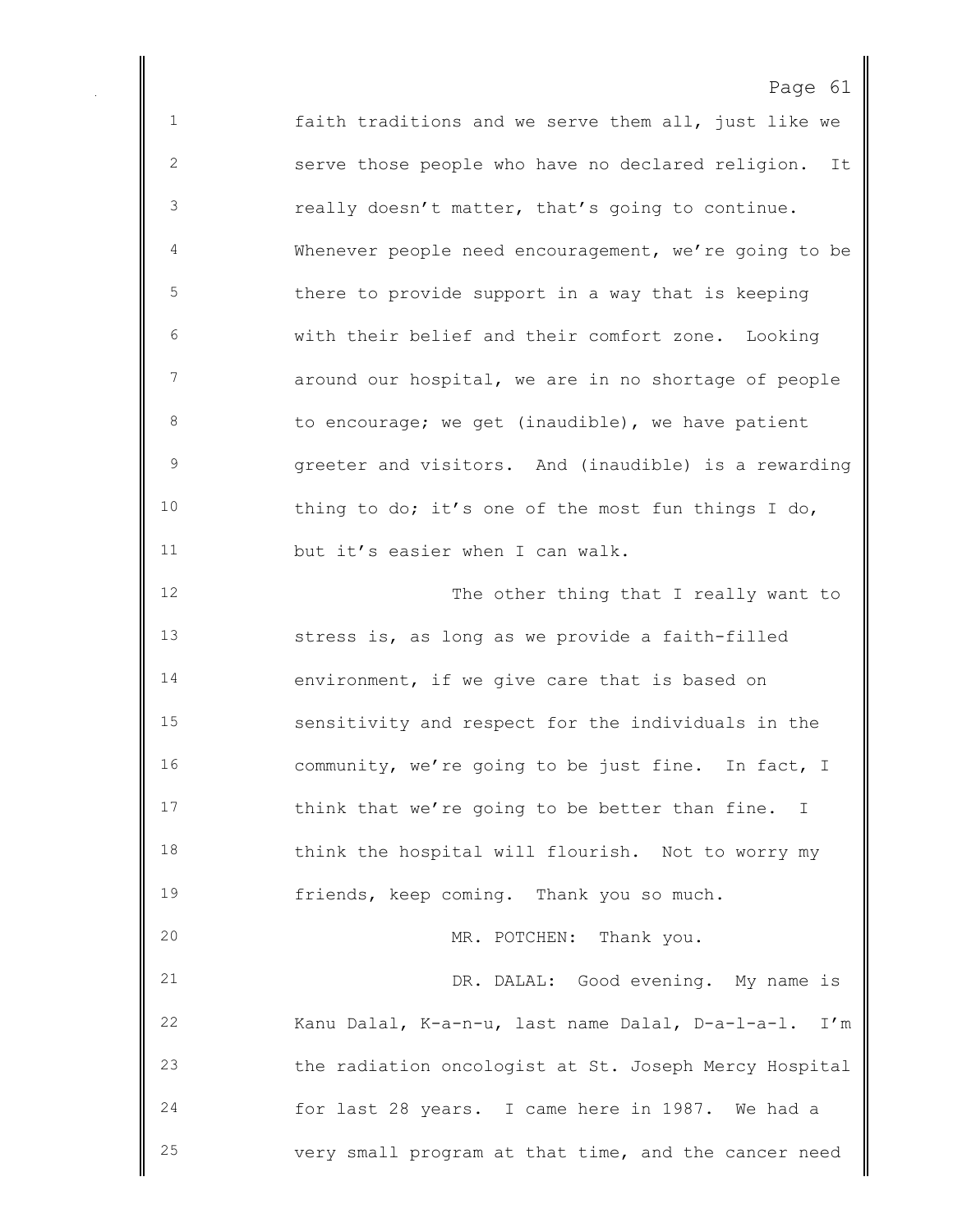and cancer care required at that time was minimal, but as we progress, we learn more things, we have provided more treatments, new services. And over a period of time of 28 years, we have achieved a lot of things at St. Joseph Mercy Hospital, and we are the cancer center in this area.

 I provide radiation oncologist services, which is treating basically cancer with radiation treatment. This is a highly technical field. You need to have a machine, you need to have technology, you have to have a computer to drive this machine in a very precise, in a sub-millimeter accuracy, and it's happening all over the country, all over the world, and we have to keep up with this. We have done well.

 We have two linear accelerator that 17 has been installed as the time goes on; we are ready for the third one. Patients who are coming to see me are asking, "Do you have a new technology?" We have worked with Trinity to try to get this system; we are working on it, but I think the process is very slow. When I heard this six months ago, that Prime is taking over, Prime has an intention to take over the St. Joseph Mercy, I kind of looked into the computer to see what this Prime Care is all about, and then I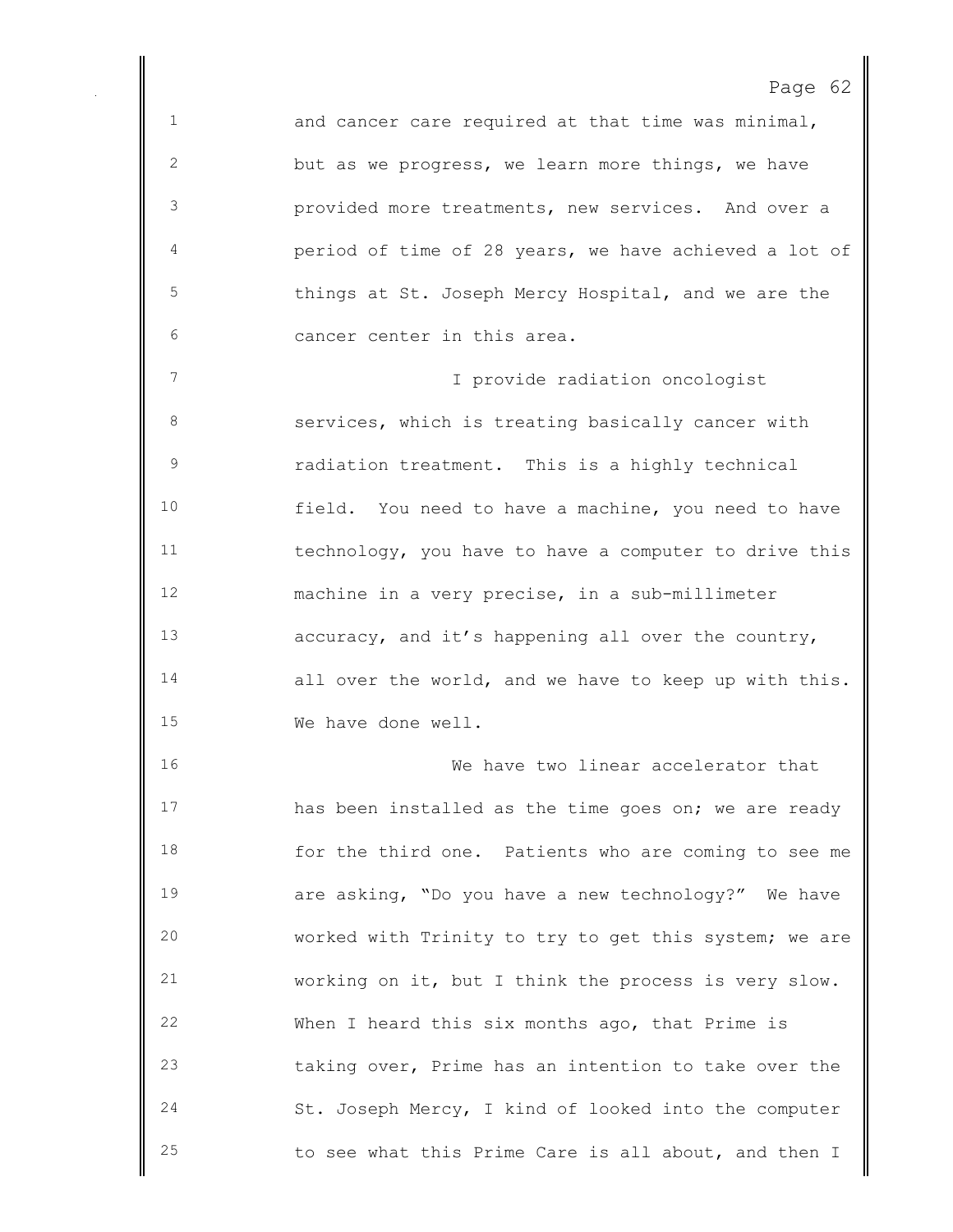found out that they have already installed the best of best, which is called TrueBeam in Reno, Nevada. I mean that's considered to be the best equipment, and that's what they are going to bring into this community. This is great for this community, because a lot of things that we could not do today, we will be able to do that in six months' time. So, I **8** really, I'm excited to see this transition happening very soon. Also, I want you to know this one thing, and also Becky Smith and the Prime representative who are here, my practice at St. Joseph Mercy Hospital in radiation oncology has been rated number one by the Blue Cross and both in the quality as well as in the cost constraint. So, we have done well; we want to do better. I am look -- I am looking forward to work with Prime soon. 18 MR. POTCHEN: Thank you, Doctor. MR. GILMORE: My name is Brent Gilmore, G-i-l-m-o-r-e, and I am the Director and Dosimetrist of the Radiation Oncology Program located at the heart of our St. Joseph Mercy Port Huron Cancer Center. I'm a lifelong resident; I've worked at Mercy for 28 years. For over 40 years, St. Joseph Mercy has been the only cancer center in the area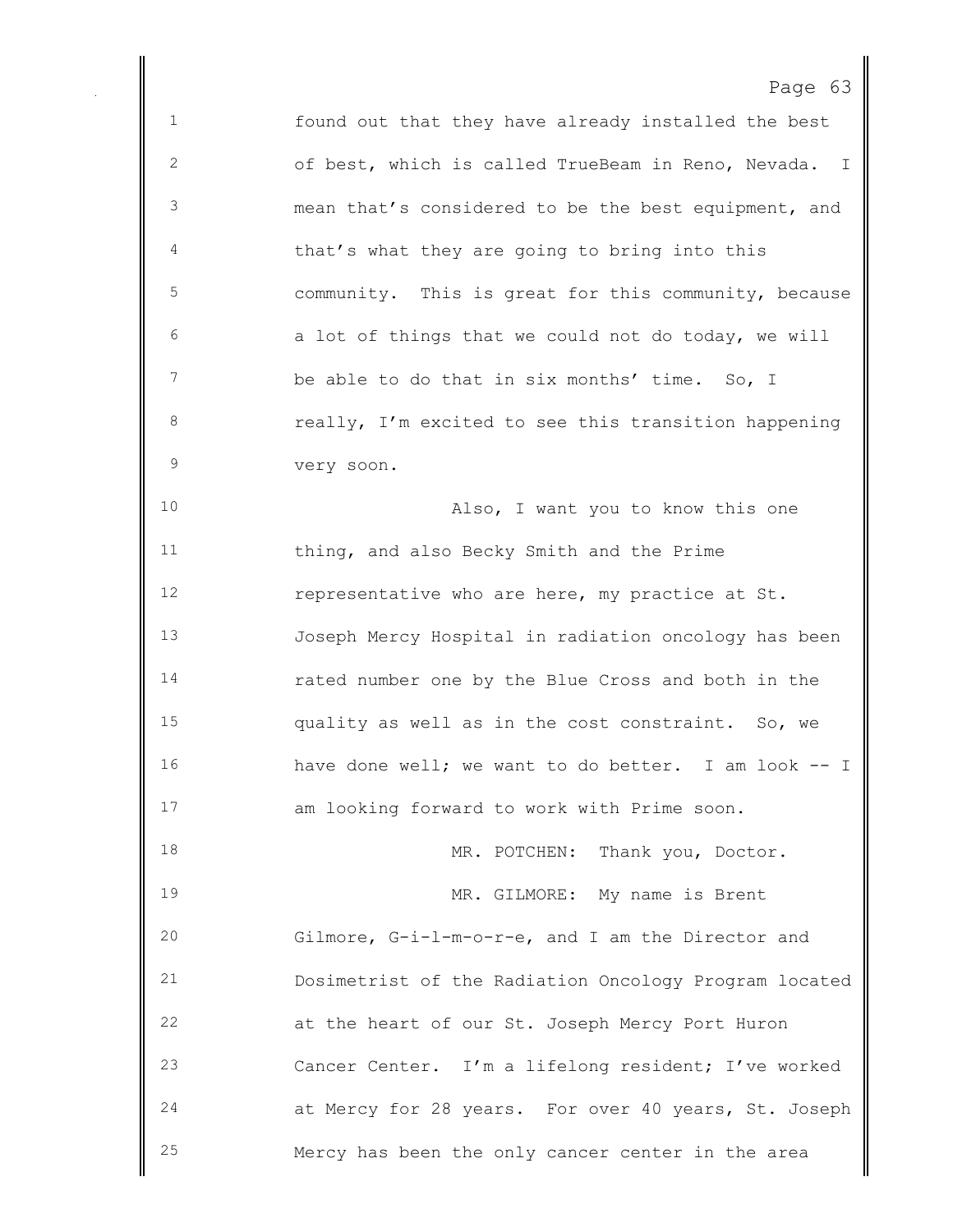providing advanced radiation therapy treatment for our community. We have continuously met the needs of those suffering from cancer, and we have prided ourselves on the tremendous care and quality of our program. We have treated over 10,000 cancer patients in our cancer center with radiation therapy.

 While we continue to serve the needs of our patients, Prime Healthcare's commitment of capital will directly benefit our cancer program. The new linear accelerator Dr. Dalal just spoke of being purchased with a portion of the capital infusion, will provide state-of-the-art cancer treatment to members of our community. And not just 14 to members of our community, but those in the thumb region who will still not have to travel to larger cities, such as Detroit, Flint, or Saginaw for this care. By continuing to provide high-quality, state- of-the-art care locally, we will not only be treating a cancer patient's disease, but we will be providing peace of mind close to home.

 I look forward to continuing our ability to decrease emotional and physical stress on families dealing with this often debilitating disease by continuing to offer them a well-recognized and accredited program right here in our community. And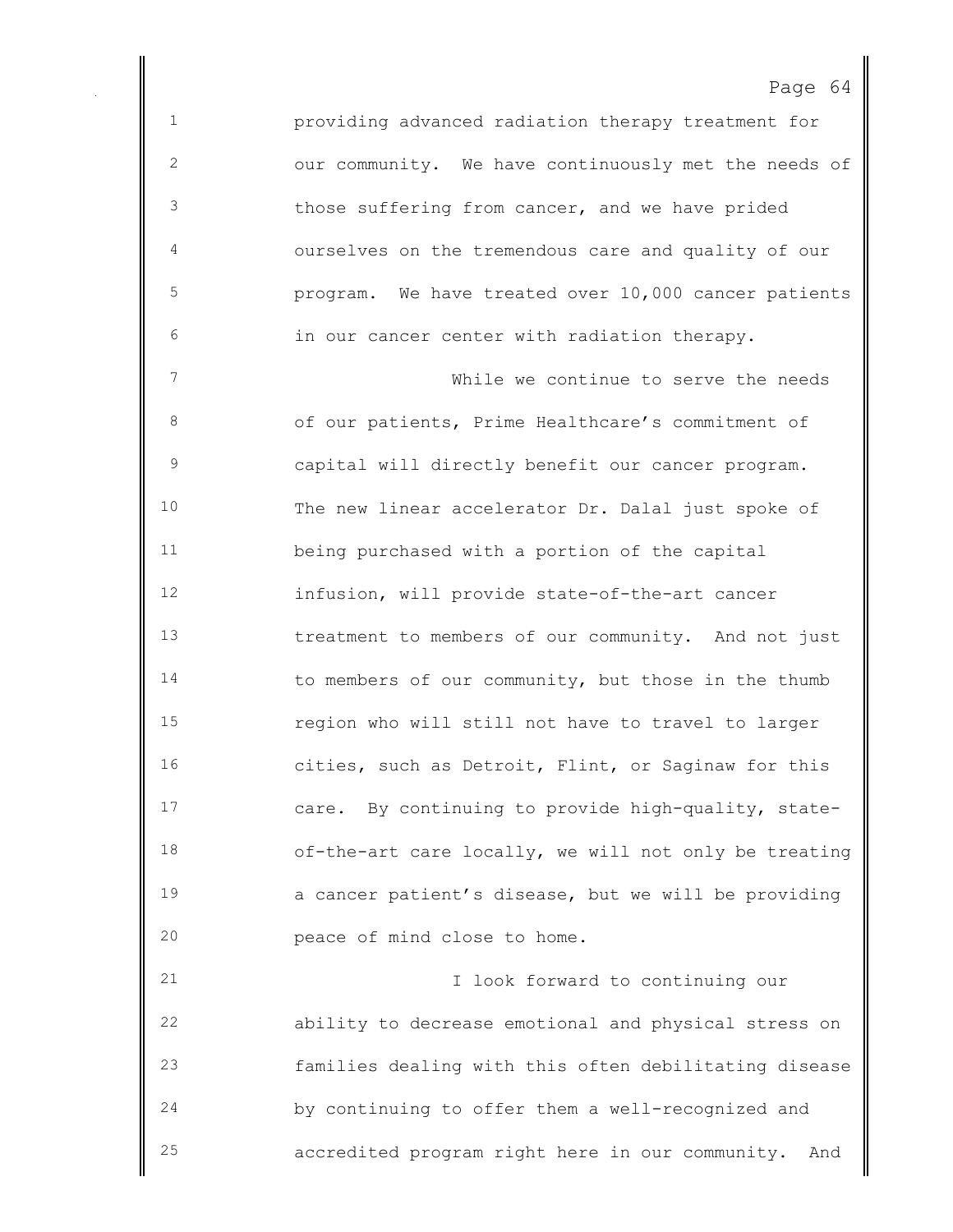1 just to put that into perspective for you, for a typical prostate or breast cancer patient, for example, it requires 35, up to 45 treatments. Additionally, there's consults set up and follow-up visits to complete their treatment course. So you can imagine additional stress a cancer patient or family would have to endure traveling daily, 45 minutes to an hour each way for this care, not to mention the additional expense and time to do so. Our cancer center and radiation therapy program only stand to benefit greatly from the sale of the hospital to Prime Healthcare. I know that without this infusion of capital investment in our treatment tools, the programs, we will run the risk of becoming obsolete. I'm confident when I see our future with Prime Healthcare, it will allow us to continue to be 17 there, as the only leading radiation therapy program, a program that our community can continue to count on for high-quality cancer care they deserve and have come to expect. Thank you.

Page 65

 DR. COPPING: James Copping, M.D., C-o-p-p-i-n-g. I've been affiliated with Sisters of Mercy since 1967, and I did my residency in Ann Arbor in general surgery. I came immediately to Port Huron and got affiliated again with the Sisters of Mercy at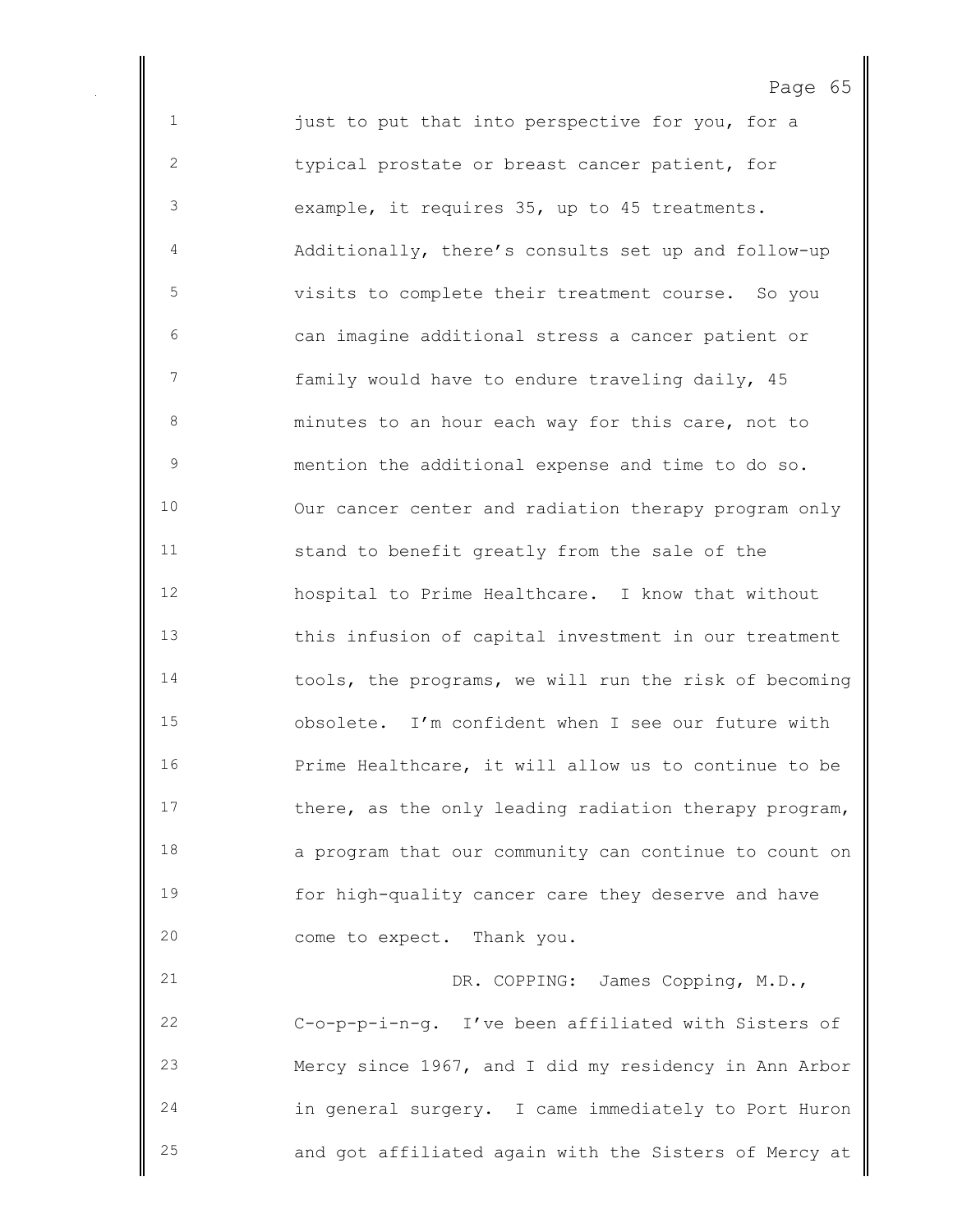Mercy Hospital. I have a long relationship and I practiced over 42 years in the community. I wouldn't want to go through all of what has been said, but everyone gets the idea that Mercy has been a very high-quality organization with a faith base, which was very important to me, particularly as I continued my career here at the hospital. 8 I -- when Prime came along as an 9 alternative, I was skeptical, but I -- over the course of a year or so that we've been involved in this, I've become much more comfortable with Prime, seeing that they are basically faith-based, because they do not exclude faith -- faith programs in the hospital. And their people who have come to present orientations to us, I've attended most of them, high- quality programs that -- and high-ethical programs, which is a very important thing to a physician. The other aspect of this proposal that is very important to me, I've walked through the hospital, being a surgeon I have been there night and day; I look to my left, I see and I say hello to this person, 2:00 in the morning you say hello to that person, every day you're encountering them, and I say to myself: what would happen if Prime isn't there?

The influence, the effect on our community would be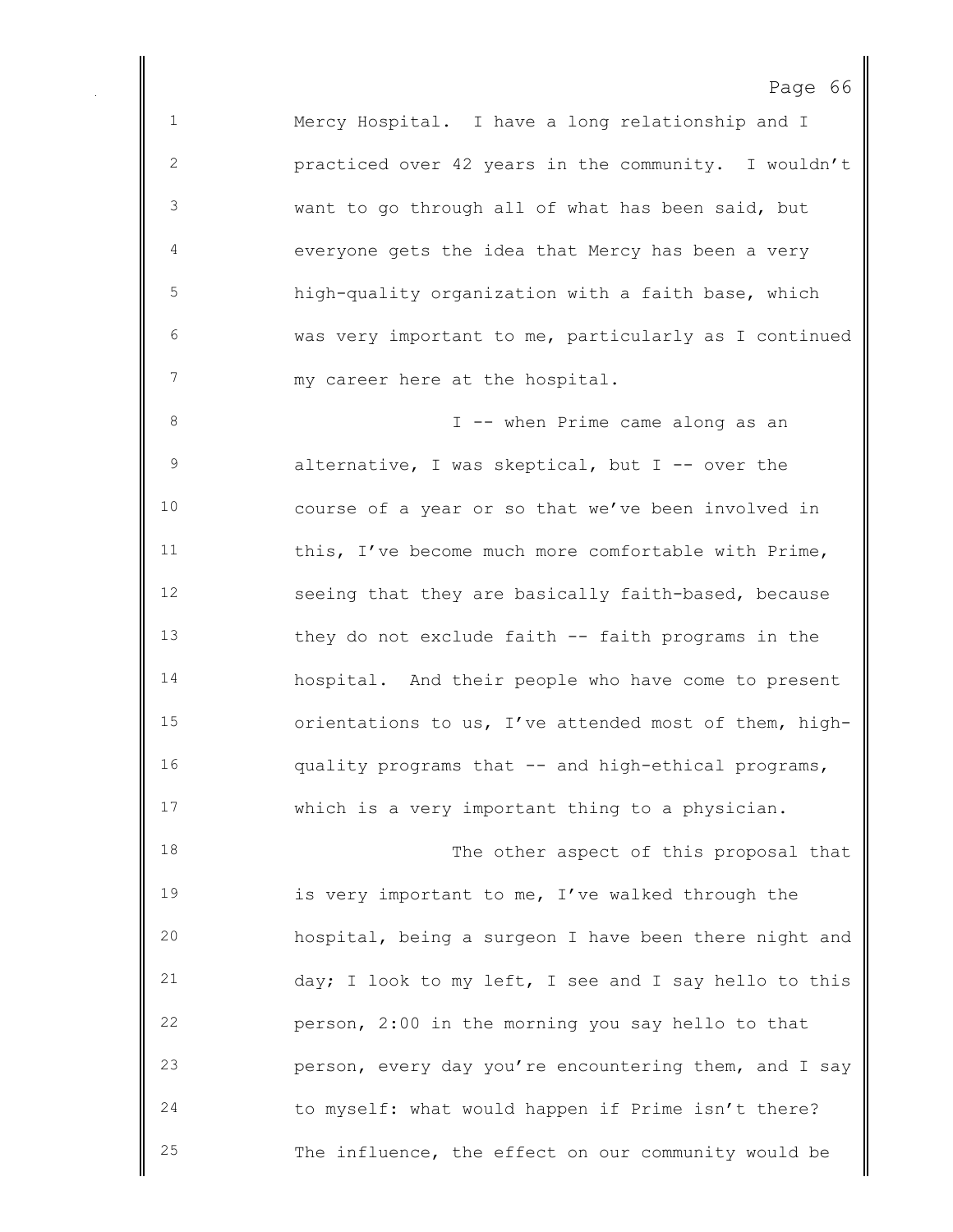devastating. All those people that we have these personal relationships would be in -- in a situation where they may be out of a job. Looking at the overall situation, I think Prime is coming at the right time to continue our operation at Port Huron. MR. POTCHEN: Thank you. We're at 7 number 25, Andrew -- Andrew Paul. 8 MR. PAUL: Hello, my name is Andrew 9 Paul; last name is Paul, P-a-u-l. My name is Andrew and I'm a local business owner, I own Quality Computer Solutions. We do manage IT services for local businesses, and when I first started out my career, for 10 years I drove from Marysville, Michigan to Detroit and back. I also flew all over North America in an airplane, setting up computer systems. And, so one day I got a call from Mercy Hospital and I went to the first interview, I went to 18 the second interview, and obviously it would give a great opportunity not to have to drive an hour and 40 minutes one way to work, so that was an immediate plus. And I remember on the third interview Becky Geiger (ph) asked me toward the end, "Why do you want to work here? What do you think is going to be awesome about working here?" And I told her, when I fix computers, when I solve a problem, I feel like a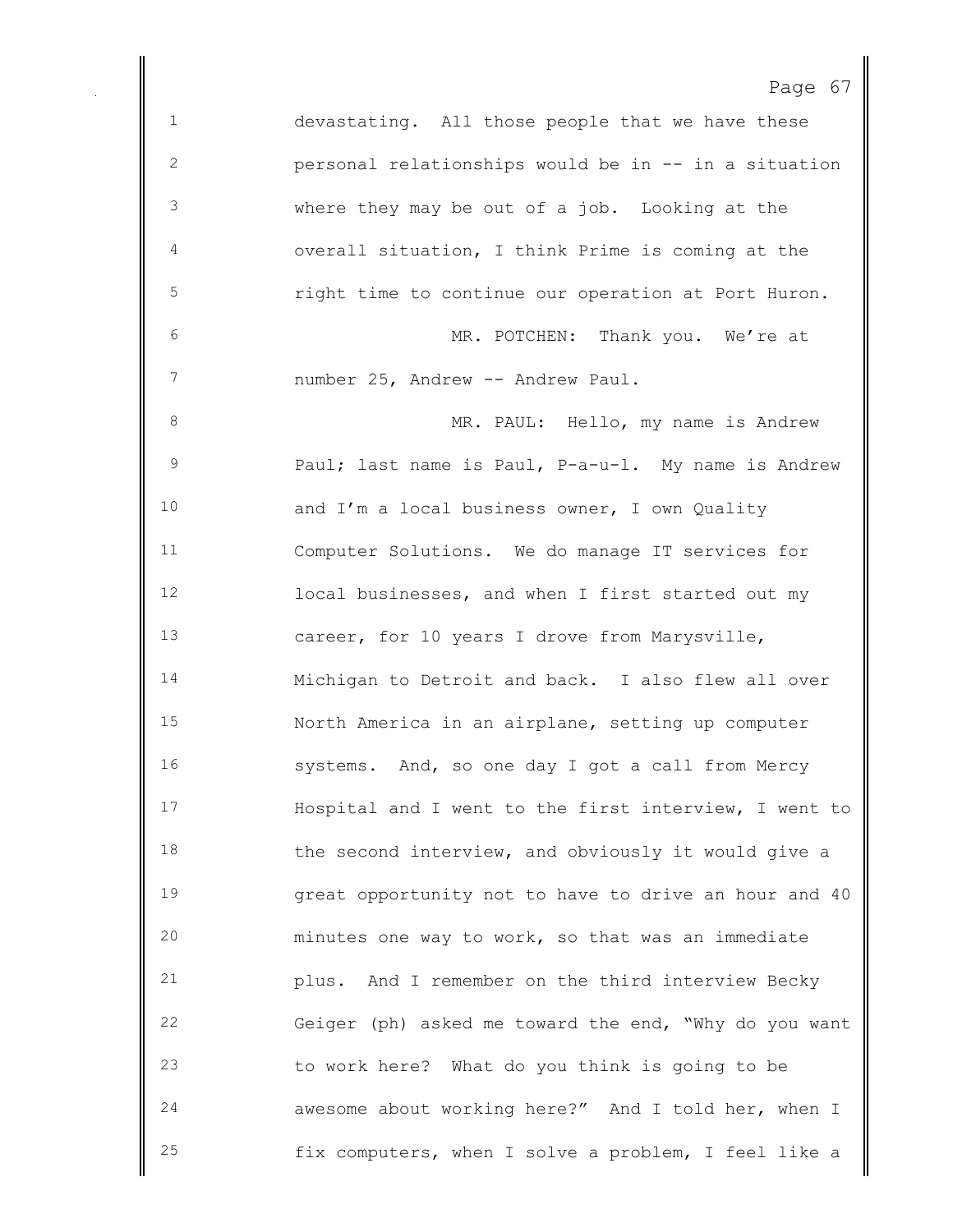superhero, and then I made a joke that I was wearing spandex under my interview -- it didn't go over all that well. I got the job, though, it was awesome working there, and I learned a whole bunch of things because I didn't have to -- whoa, I got 58 seconds left.

 I'll share that I did feel like a superhero and the two things I learned were: One, when I'm struggling to figure something out at the hospital, I'm struggling with and for my community. The other thing is that we serve the poor and underserved, and I've taken that into my current position with my computer company; I feel like a superhero still, I learned that from Mercy Hospital. I hope the staff that I see here feels like a superhero. I hope that Prime feels like a superhero. And I stand behind the sale of this hospital, because 18 I want more people that come to Port Huron, Michigan, to feel like superheroes.

 MS. SMITH-DEEGAN: Hello, my name is Jennifer Smith-Deegan, D-e-e-g-a-n. I am the Secretary of Mercy Board of Trustees, I also am the Chair of the Foundation Committee. While I haven't been born and raised in Port Huron, I have been here over 16 years and Port Huron is stuck with me for the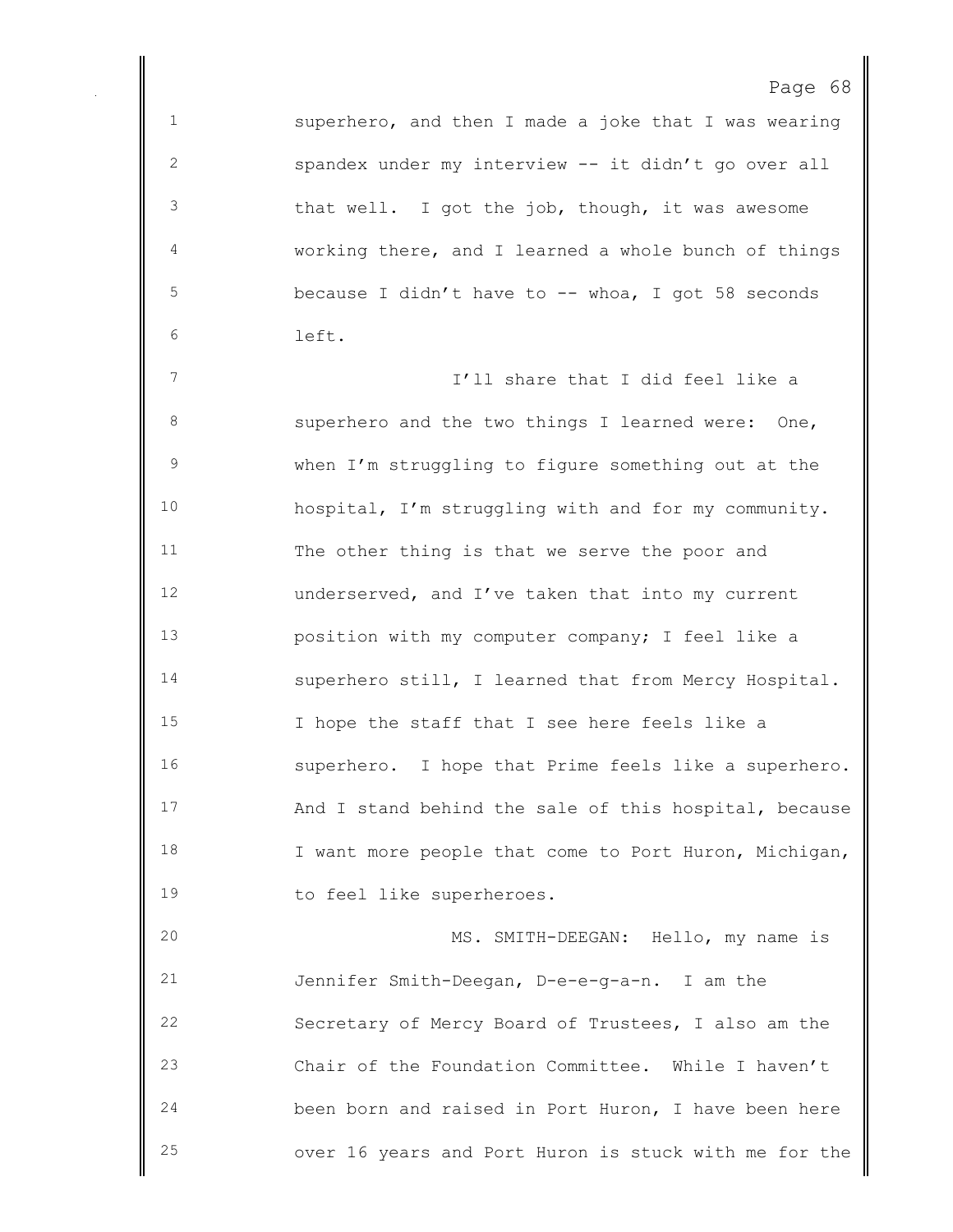long haul.

| 2  | I have what I have considered the                     |
|----|-------------------------------------------------------|
| 3  | honor of seeing firsthand the impact our charity      |
| 4  | programs have in this community, programs such as the |
| 5  | Pink Ribbon Fund and the Peoples' grant have provided |
| 6  | life-saving care to thousands in need. Over the past  |
| 7  | four years, I have worked with our foundation         |
| 8  | representatives and volunteer committee to secure     |
| 9  | dollars for various initiatives, so our hospital can  |
| 10 | provide high-quality care to anyone regardless of     |
| 11 | their ability to pay.                                 |
| 12 | Since the announcement of our sale,                   |
| 13 | there have been discussion regarding our foundation,  |
| 14 | its assets and future structure. As the Foundation    |
| 15 | Chair, I have both the privilege and the              |
| 16 | responsibility of ensuring our assets and structure   |
| 17 | meet the mission of our hospital and the needs of our |
| 18 | community. This is not a responsibility that I, nor   |
| 19 | my peers on the board, take lightly.                  |
| 20 | Our unanimous support of the sale do                  |
| 21 | not come without a due diligence process of our own.  |
| 22 | We have spoken to Prime Healthcare to confirm their   |
| 23 | commitment to the Peoples' Clinic, and to adopting a  |
| 24 | charity policy that is equivalent to or better than   |
| 25 | our current policy. We have reviewed the asset value  |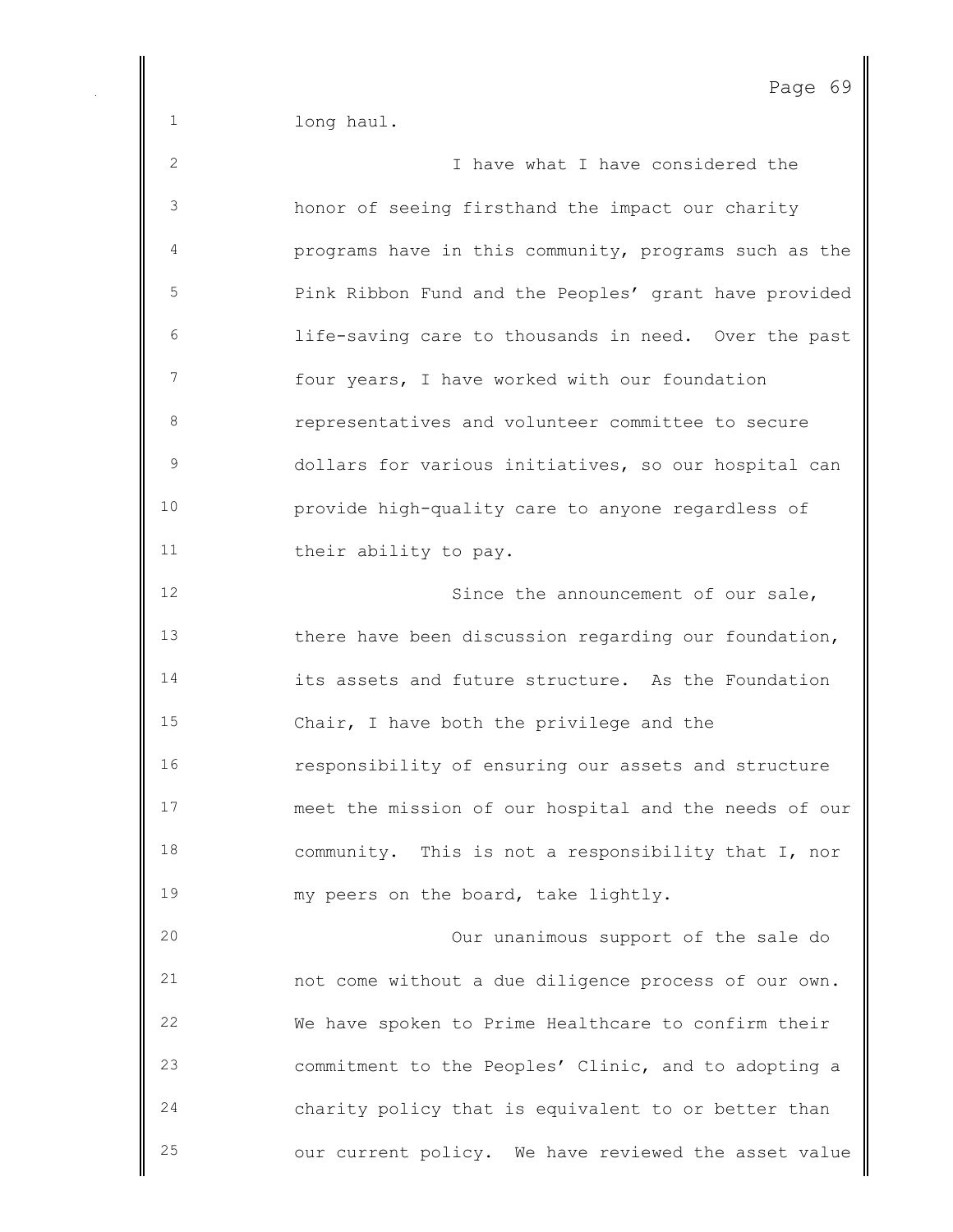designation documentation for each of our foundation's existing charitable accounts. We have spoken directly to Trinity, receiving their commitment to transfer 100 percent of the foundation's assets to Prime. Further, we have received confirmation directly from Prime that they have the mechanism in place to receive our current 8 6 8 6 charitable assets, and that these assets would remain housed in our local financial institution. Prime has also committed that all funds would be used as they were designated to do so by the donors who gave them, and working together fully supports our existing structure.

 Our board's unanimous support of this sale is accompanied by our trust that the Attorney General's final review ensures that these commitments are met by the parties involved. Our commitment as board members extends beyond this hospital. Our decisions, which guide and support this hospital, have and will continue to reflect the best interest of the community, the community that I and yourself call home. I look forward to the organization and partnership with Prime, and my continued involvement with this organization. Thank you.

MR. DOLPH: Doug Dolph, D-o-l-p-h. I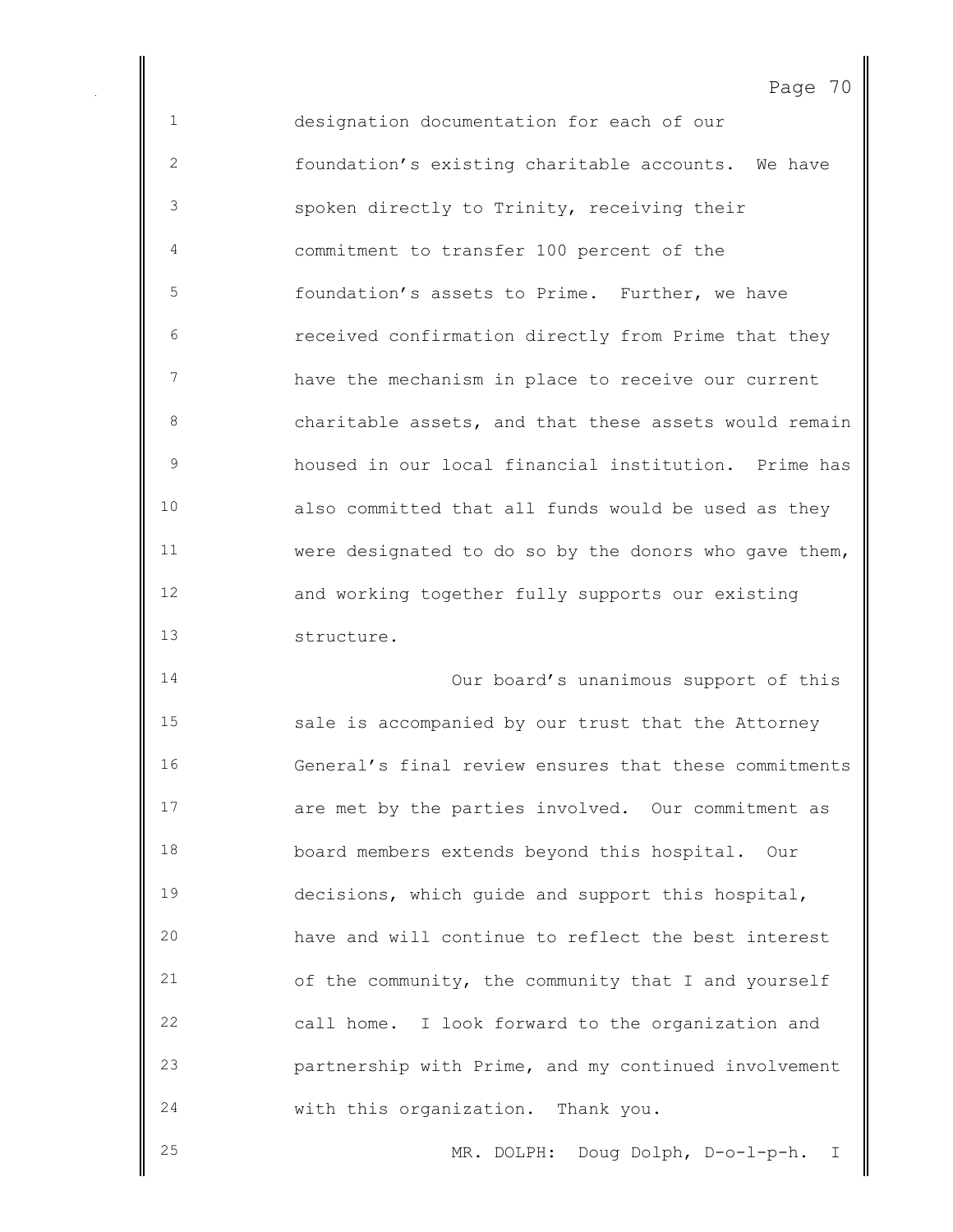1 am the Executive Director for United Way of St. Clair County. I came to this community back in 1991, and I came here as a CFO of Mercy Hospital, and so I was part of that team that made it a number 100 hospital 5 here, which was great; a great team, Becky was there, Dan Strobbe.

**I** just want to say that I think that what I've heard today from everybody here, that Prime is definitely committed to enhancing the people that need help, and that's Peoples' Clinic. When I did first come here, believe it or not, Peoples' Clinic reported to me. And now, Executive Director of the United Way, I'm involved in helping the Peoples' Clinic again, I'm working with Becky and Jody on a daily basis, on a monthly basis. So, we're definitely in support of this and hope it goes 17 through. Thank you very much.

 DR. REDDY: Hello. I am Sushma Reddy, R-e-d-d-y, and I wear several hats. I'm an endocrinologist here in this community for over 25 years now; I'm also a Mercy physician partner, trustee in the community foundation, and on the Executive Committee of the Medical Society. So, I am actually wearing today my hat of representing the St. Clair County Medical Society in regards to the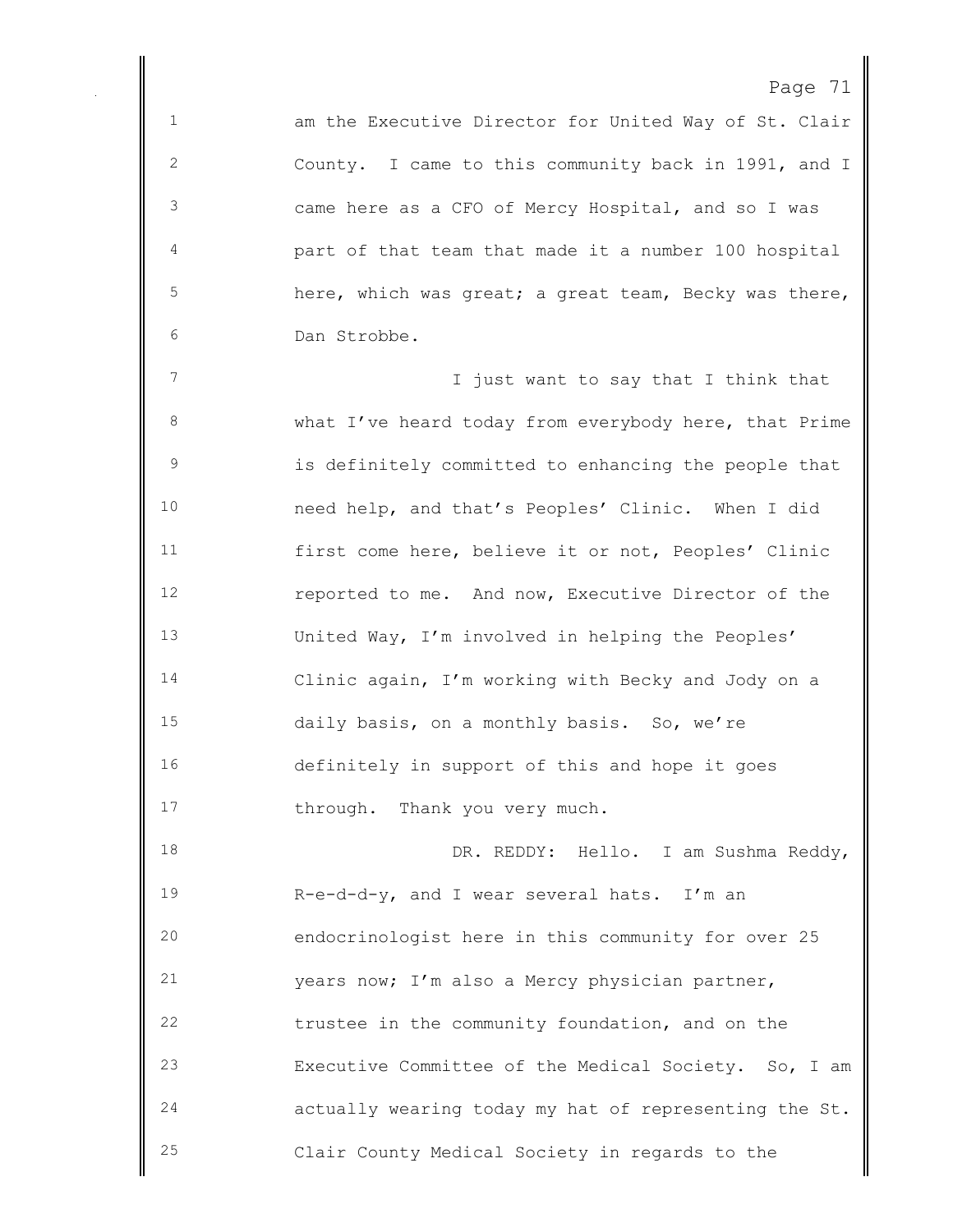Peoples' Clinic.

| $\mathbf{2}$   | When we first heard that Prime was                    |
|----------------|-------------------------------------------------------|
| $\mathsf 3$    | interested in buying St. Joseph Mercy Hospital, there |
| $\overline{4}$ | were lots of questions raised in regards to the       |
| 5              | Peoples' Clinic. We are very pleased to learn of      |
| 6              | Prime's commitment and support of the Peoples' Clinic |
| 7              | and its charitable care policy.                       |
| 8              | As all of you have already heard                      |
| $\mathsf 9$    | today, the Peoples' Clinic has been supported by the  |
| 10             | Medical Society, St. Joseph Mercy Hospital, and by    |
| 11             | many of the donors and volunteers in the community,   |
| 12             | some of you I see here, today. And the St. Clair      |
| 13             | County Medical Society firmly believe and feels that  |
| 14             | with the commitment of Prime Healthcare, not only on  |
| 15             | paper, but in action to the Peoples' Clinic, as       |
| 16             | evidenced by their recent check of \$10,000 to the    |
| 17             | Peoples' Clinic at a recent fundraiser, we are fully  |
| 18             | confident, have no doubt whatsoever in our mind that  |
| 19             | the Peoples' Clinic, supported by Prime Healthcare,   |
| 20             | the Medical Society, and the generosity of all of you |
| 21             | in the community, will continue to provide a resource |
| 22             | for health care to those in need, who otherwise would |
| 23             | have gone without. Thank you.                         |
| 24             | MR. POTCHEN: We are at number 29.                     |
| 25             | MR. CLARKSON:<br>Hello.<br>My name is                 |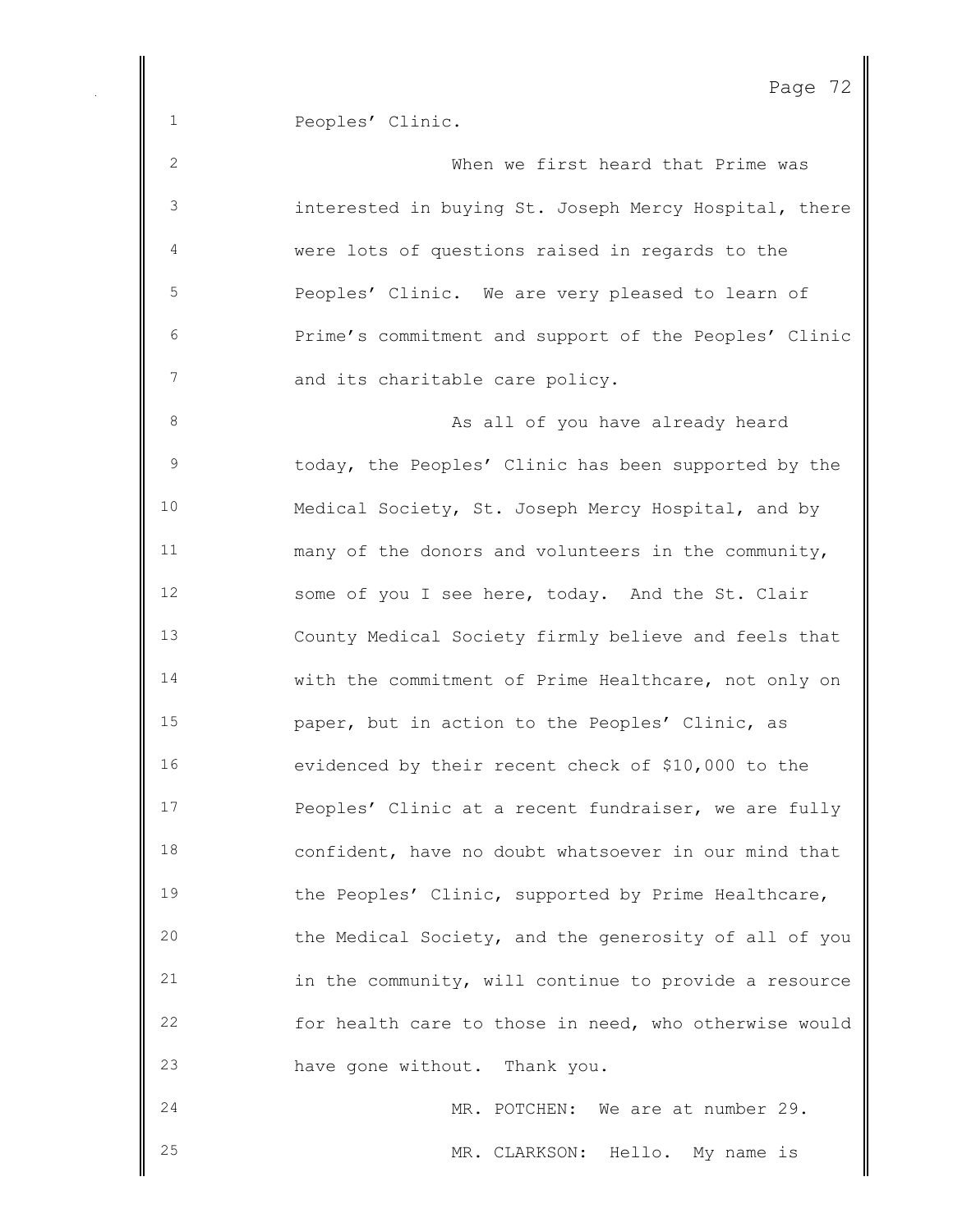Page 73 David Clarkson, C-l-a-r-k-s-o-n. I have worked in this community for about 40 years, since 1977, as a paramedic, worked in EMS, so I've been around to a lot of hospitals. It's only recently, in the last 14 years, I've been an employee at Mercy Hospital and that's only because my mentor, who was an ER physician/director at Mercy, pushed me into going into nursing, something I never wanted to do. 9 1 Delieve in God; God has directed my life through health, everything. I'm a fireman, so when everybody else is running into burning buildings, I am running in after them, and I am still here. Everything in my life has always been faith- based. 15 This hospital, we are family here, we are a community here, and we are an individual here. With Prime, we're not going to become part of a major health system where we have to transfer patients to another one of our own facilities; we still will remain our own individual. Our physicians, our patients, will go to the best facilities when they've reached their care beyond our capabilities. And -- and that's one thing, for bedside nursing I think it's going to be great for our patients. 25 The other issue is, we will remain --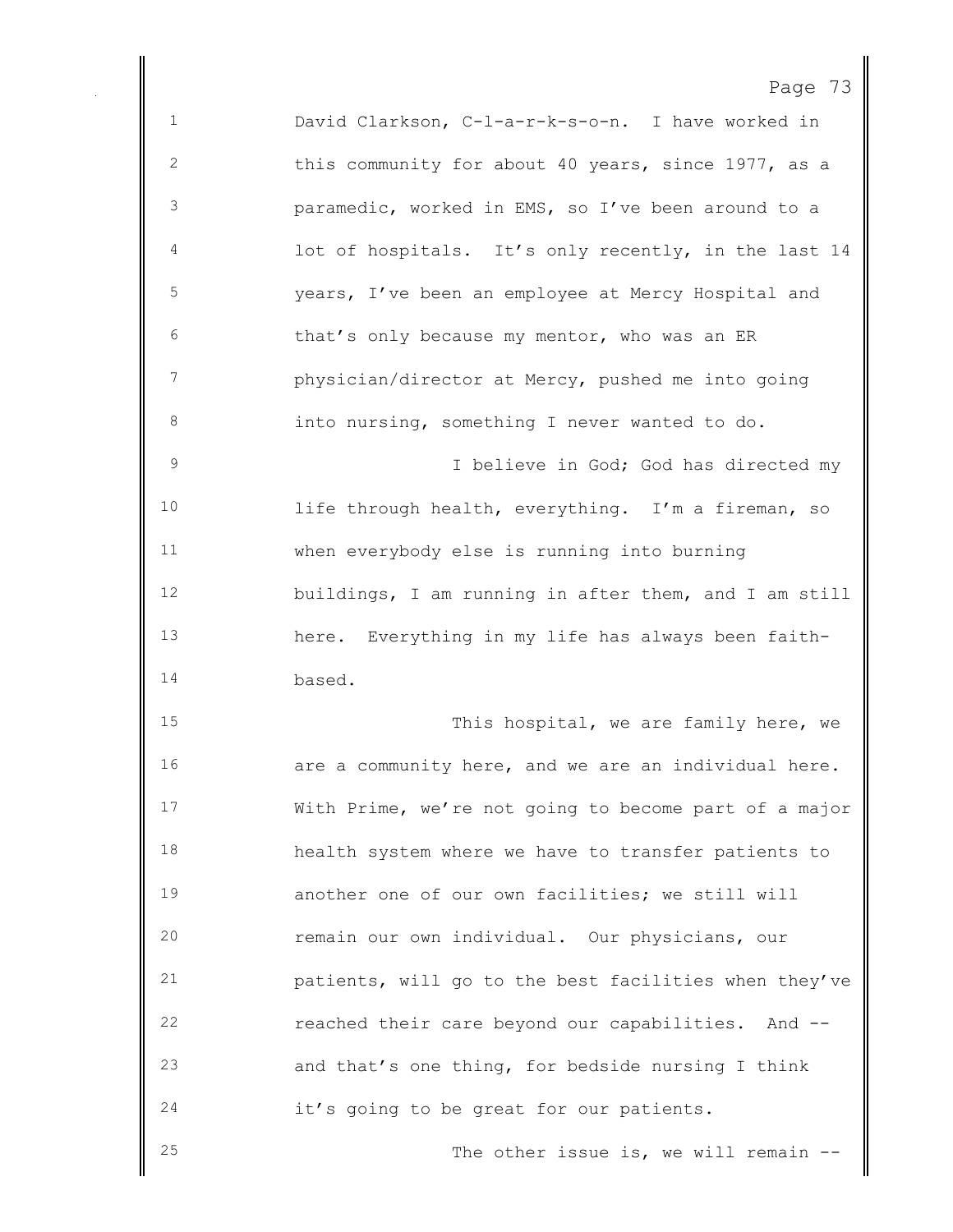our name may change, but who we are and what we've done, and who we will be in the future is never going to change. We are a Mercy family forever, and we will always be that way, and our patients will always feel that. I have several names, according to my coworkers, but I am still the same person, and I am 7 not going to change. So, I am for this -- this acclimation, for Prime to take over Mercy Hospital in our community -- community and keep us faith-based and keep us as a family. Thank you. DR. BRETTSCHNEIDER: Hello, I'm Frank Brettschneider. I'm a licensed -- spelled B, like in boy, r-e-t-t-s-c-h-n-e-i-d-e-r, it's a long one. I'm a physician on the medical staff at Mercy Hospital. The Affordable Care Act has really created a challenging environment for health care, with reduced reimbursement, increased regulations and complexity, really causing diminished efficiency across the board. How do we know that? Because last year, Port Huron Hospital was acquired by McLaren and they felt that they needed to be acquired to maintain profitability and to maintain their service line, just as now Trinity is going forward with this sale to Prime. As a board certified otolaryngologist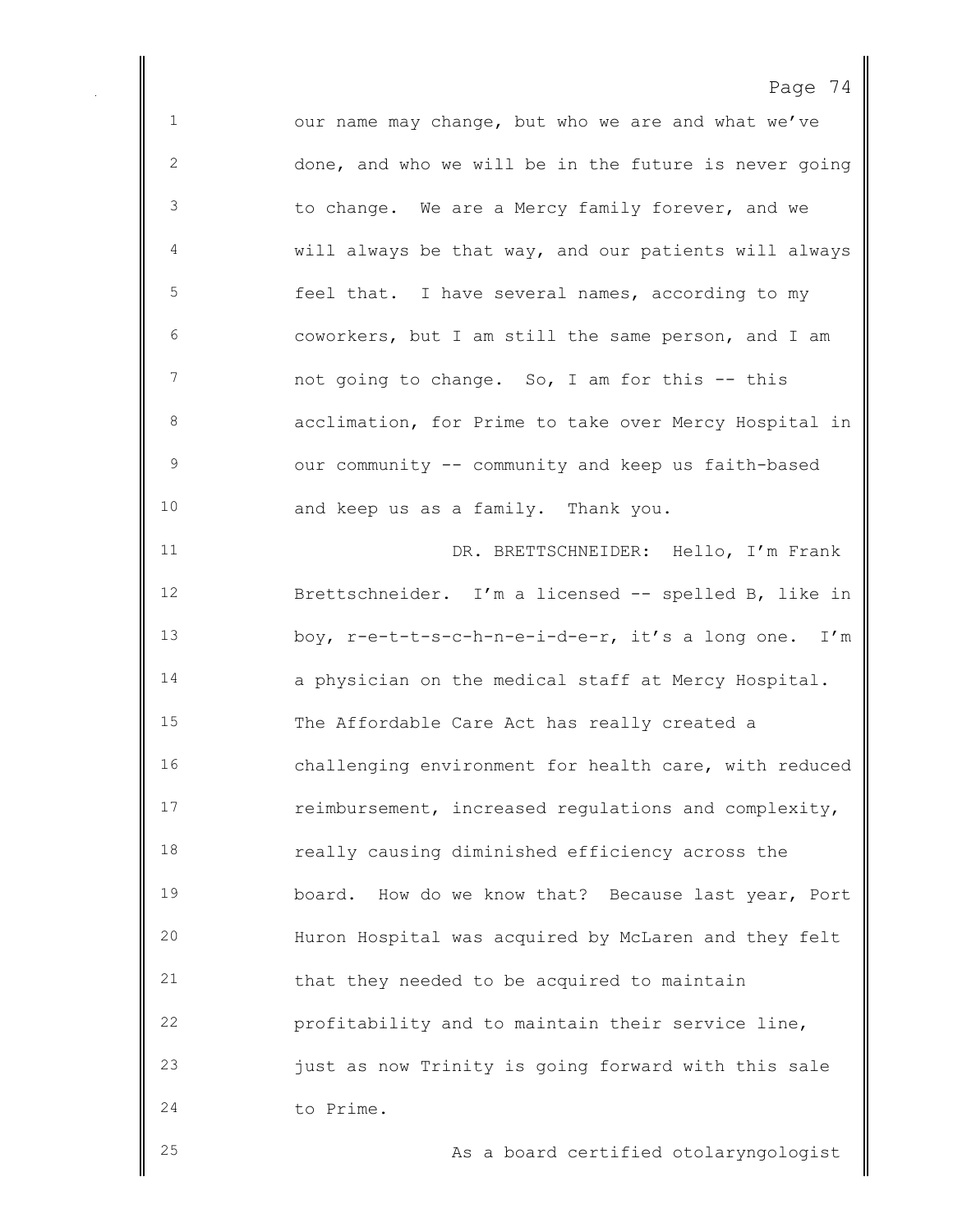and plastic surgeon, I'm on staff at all three community hospitals, and all -- all hospitals have special focuses and special qualities. Mercy Hospital has service lines that are superior and I find them to be very useful for our patients. First of all, we have a Lakeshore Surgery Center that we've partnered with the physicians, that provide surgical services, same surgical services as hospitals for 50 percent less. I'll give you a couple of examples. I had a patient that lived in Miami, his mother lived in Port Huron, and he had a sinus tumor and he had no insurance. He priced his surgery, surgical fees and operating room fees in Honduras, Costa Rica, Miami, and in Port Huron at the Lakeshore Surgery Center; he came up here because we beat Honduras and Costa Rica in **price.** Now that's pretty good. 18 So my partner just recently had a patient with no insurance and needed a surgical service, got prices at a local hospital, at Lakeshore Surgery Center; the local hospital was \$8,000 for the care, Lakeshore Surgery Center was \$800. So, we provide a low-cost service through Lakeshore Surgery Center, and it makes me look like a low-cost

provider, because my billable costs are less, so I'm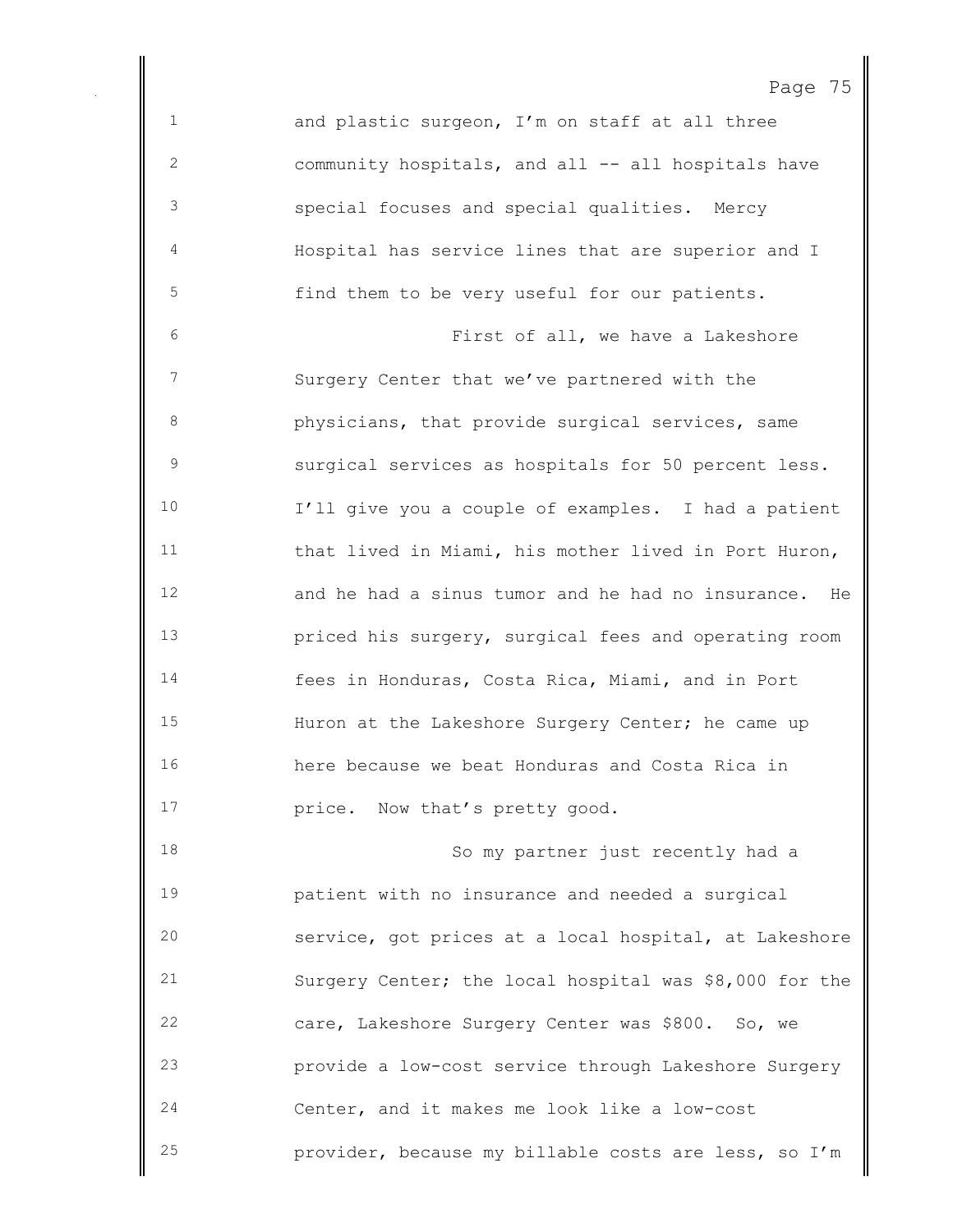favorable to the insurance company, so it's good for me, it's great for the patients. And at Mercy, and Prime will continue, has partnered with physicians making good quality at extremely low cost. And with high deductibles now, that's huge.

 Other services that Mercy provides 7 that are excellent: streamlined emergency room, Dr. 8 Kraus is excellent; they see you in a quick, timely fashion; pathology services are great, they've got great thyroid diagnostics. They've got a state-of- the-art cancer center. My mother had breast cancer last year and I sent my mother to Dr. Dalal. Not only did he cure her cancer, he shared stories of his trips to Vienna, my mother is from Austria, and they had a really good time talking about their times in Vienna, and she thought that was delightful and really eased her nervousness.

18 Now, speaking for my patients, you know, Mercy is in the poorest part of town and they provide care to the poorest patients, and so they get the (inaudible) paramedics, and Prime will continue that. And, you know, an administrator told me years ago, "What's the most important quality indicator?" and he said, "Profitability." If you don't have profitability, you can't keep your quality, you can't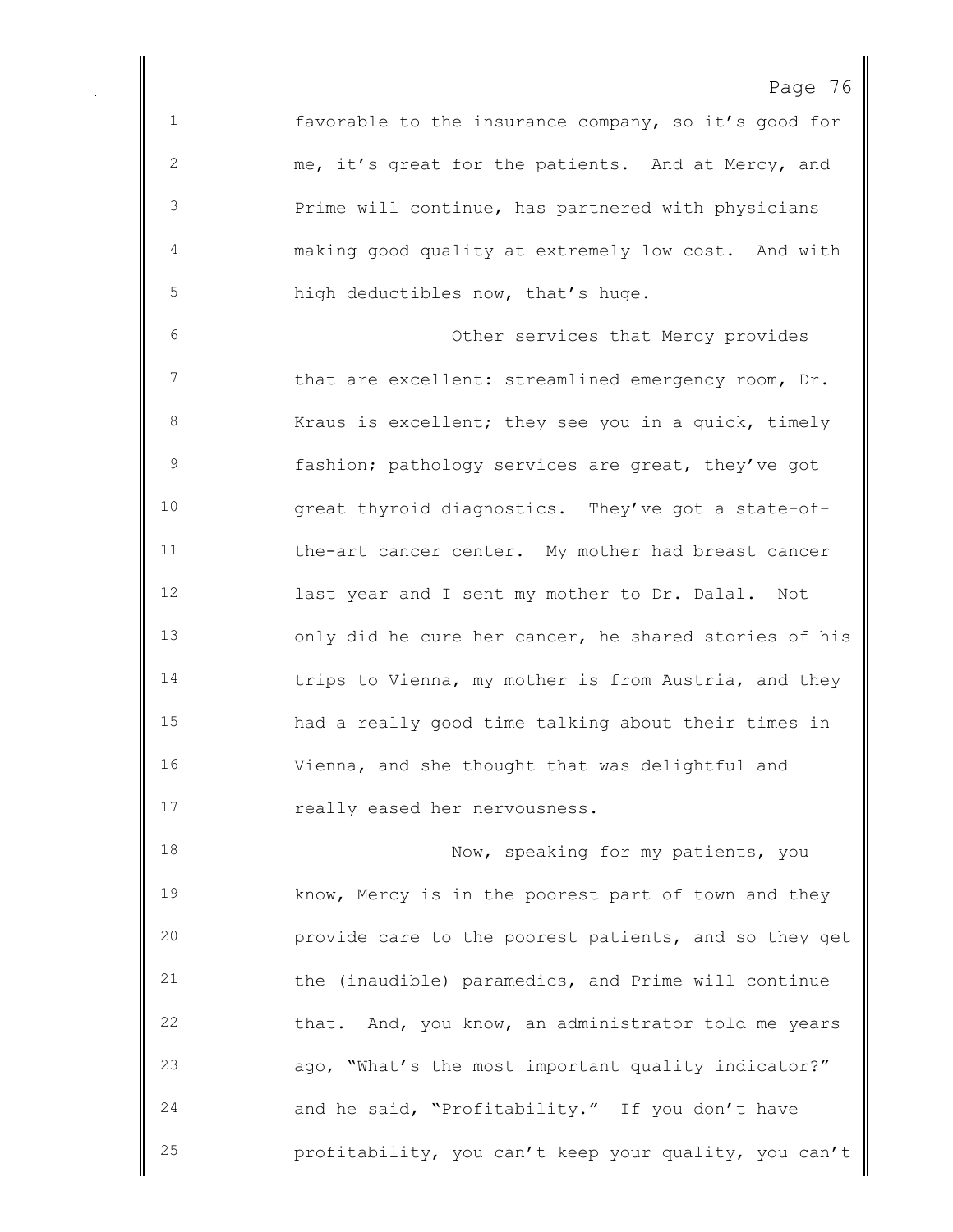fund the Peoples' Clinic. Prime will keep us profitable if they keep these service lines going and to keep us a high-quality hospital.

 It's also important for my patients that we have choice and freedom to choose. We don't want a monopoly in this town, we want to be able to go where we want to go for our health care and we don't want to be stuck in a one-hospital town. The competition between the two hospitals, or three hospitals, wherever this goes, keeps them focused on quality care and cost, and we need that competition. 12 Just like a hospital with one restaurant, they're going to have bad food and high cost. We want 14 competition, it's important.

15 Now, Prime was actually founded by a physician who actually trained with one of our cardiologists, so I think they understand health care, they understand physicians, they understand what we need. I have friends at Garden City; I also called my buddies over there to see what they did over there -- nothing but great things. They did exactly what they said; they have improved the quality line and they have been extremely happy that Prime took over Garden City, and I think it will be the same for us.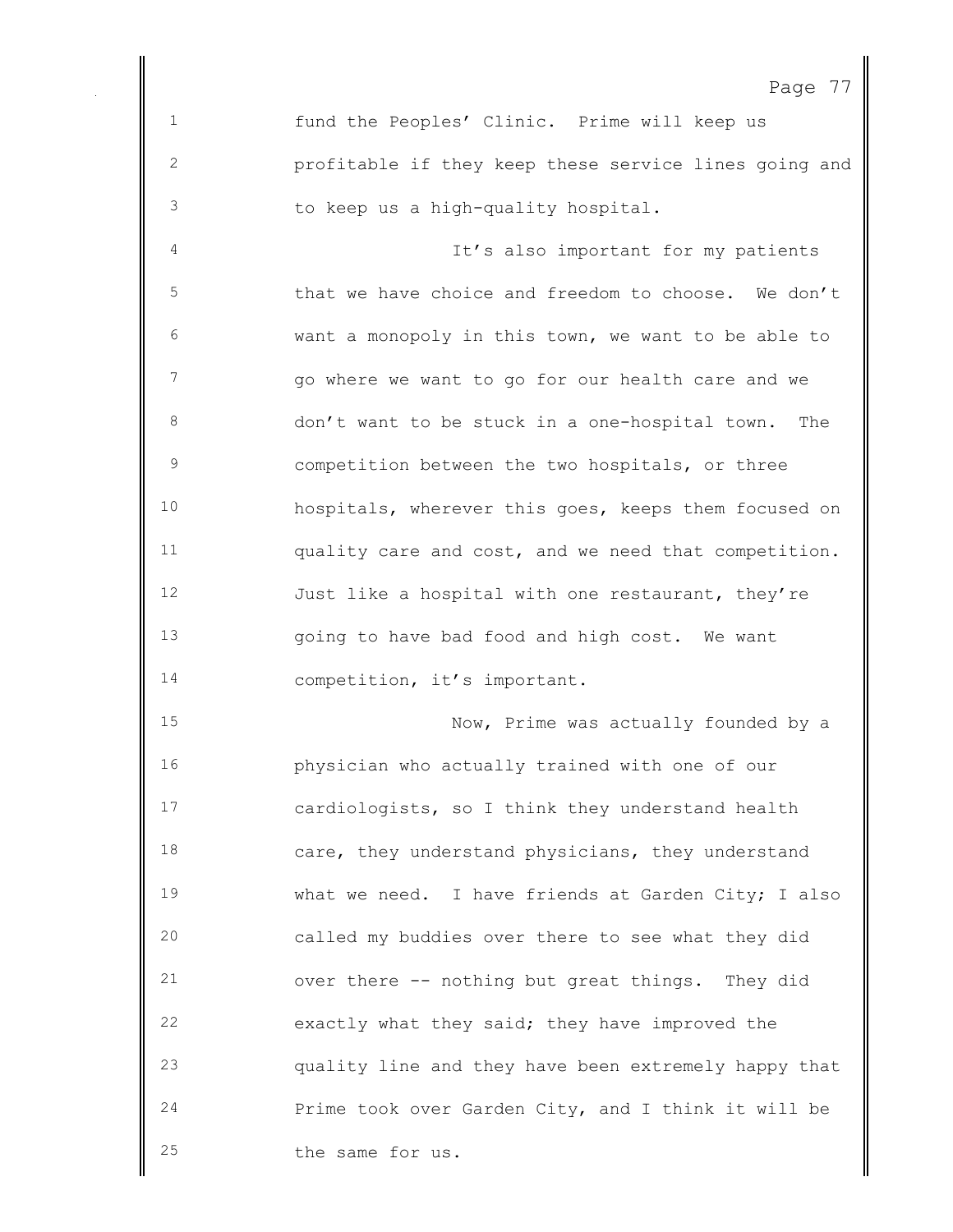| . വ<br>◅ |  |  |
|----------|--|--|
|----------|--|--|

| $\mathbf{1}$ | Primary is going to be for-profit and                 |
|--------------|-------------------------------------------------------|
| 2            | I -- since I pay taxes, I'm glad that they pay taxes, |
| 3            | too, and I'm glad that they are going to be improving |
| 4            | our tax base, and I think it will be a big infusion   |
| $\mathsf S$  | of money to Port Huron. We're a poor town; I mean we  |
| 6            | have to pay for those sewer -- sewer projects that    |
| 7            | we've done.                                           |
| 8            | So, to summarize, we need this; it's                  |
| 9            | good for our community and Prime is an excellent --   |
| 10           | from what I can tell, is going to be an excellent     |
| 11           | partner. Thank you.                                   |
| 12           | MR. POTCHEN: Thank you. That was                      |
| 13           | actually number -- is Chris Fulks number 30?          |
| 14           | DR. BRETTSCHNEIDER: Oh, I'm sorry.                    |
| 15           | MR. POTCHEN: That's okay.                             |
| 16           | MR. FULKS: Good evening. My name is                   |
| 17           | Chris Fulks, F-u-1-k-s. I am Chief Financial Officer  |
| 18           | for St. Joseph Mercy Port Huron; I have worked at St. |
| 19           | Joe's and have been a member of this community for    |
| 20           | almost 10 years. As CFO, I provide direct oversight   |
| 21           | over all areas of the hospital's finances. Over my    |
| 22           | career, I've seen the effects of national changes in  |
| 23           | reimbursement and have -- and how the impact it's had |
| 24           | on the bottom line. The Affordable Care Act has       |
| 25           | introduced a new reimbursement model, which is        |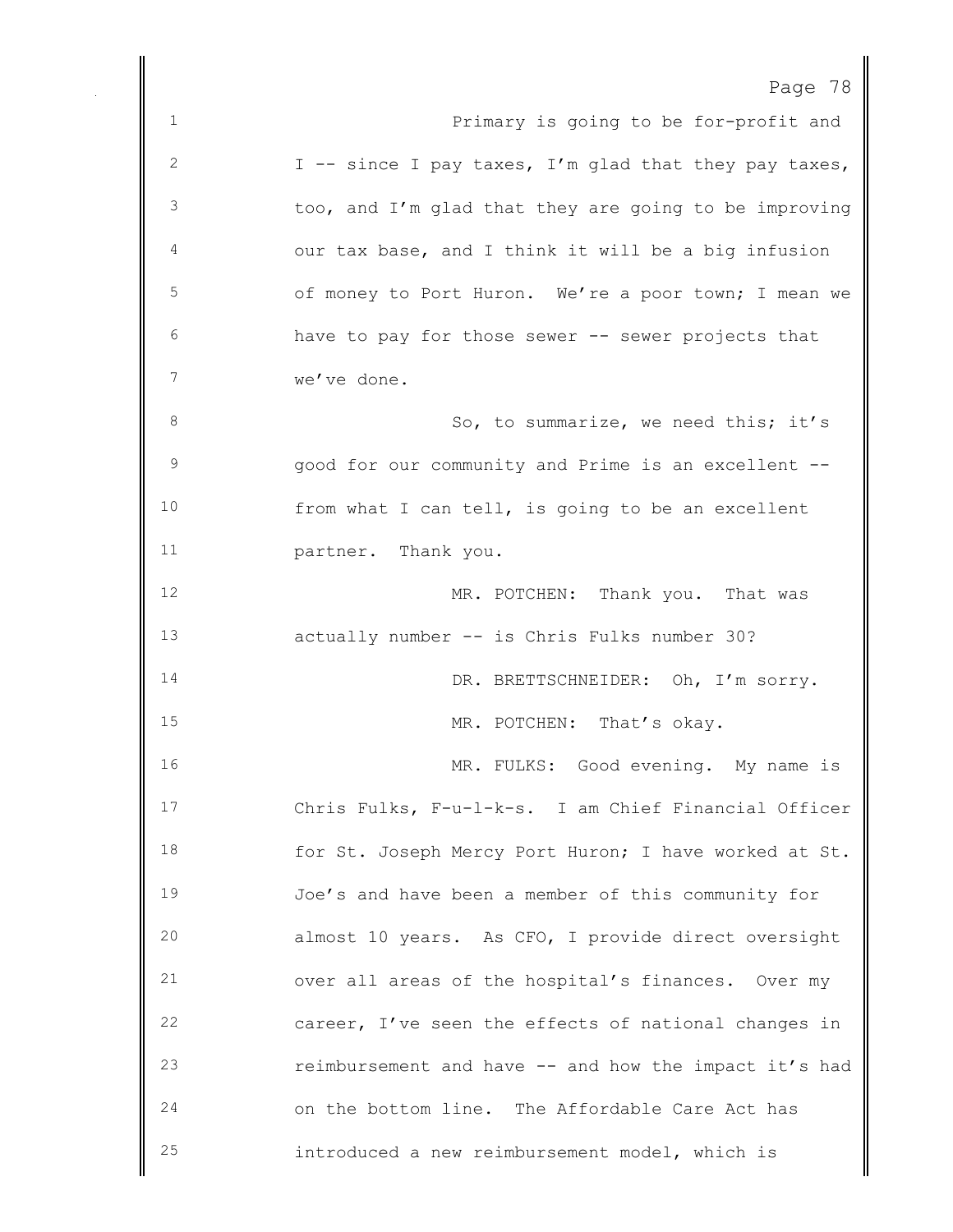shifting to quality outcomes and cost-effective care. Our strategic planning process to manage this change brought about more focus on quality; with the patient in the center, quality drives everything we do. All areas of our operation need to align with this concept. We know if we are committed to our purpose of providing patient-centered quality care, profits will follow. We have achieved major success through

10 our commitment to quality. As some have mentioned, we have received and earned recommend -- recognition from several national and regional organizations for delivering high-quality patient care. This is starting to be reflected in our bottom line. However, to continue this path, it means an investment in our people, our infrastructure, our equipment, our hospital, and its operations.

**Prime's proven track record in quality**  outcomes and their commitment to invest 20 million dollars of capital in our hospital, in our operations over a three-year period, will allow us to continue to lead our community in the delivery of high-quality patient care.

 We also need to adapt our operating model to our size, scope, and market. Currently, we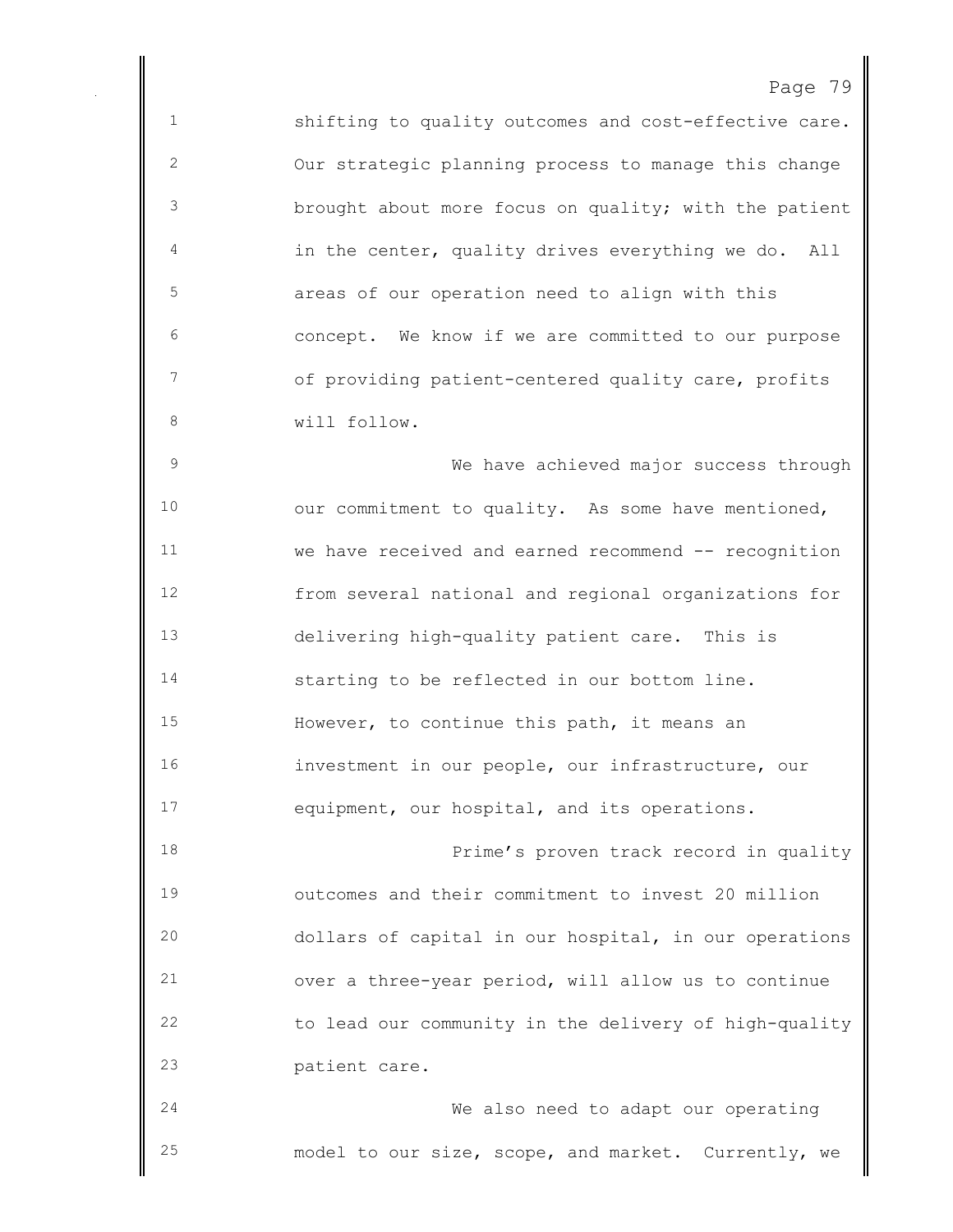are part of a very large process-oriented health system. While this operating model has been very successful for the larger hospitals and Trinity, it has not necessarily worked for our smaller institutions. The flexibility of Prime Healthcare's operating model is more conducive to the size of our hospital. This will allow us to reduce our overhead 8 and reallocate our resources to quality patient care. As a Chief Financial Officer to St. Joseph Mercy Port Huron, I am in full support of this sale and believe the terms of the agreement is for both the short-term sustainability and long-term viability of our hospital. Thank you. 14 MR. POTCHEN: Thank you. Now, we are on number 32. 16 DR. SMIT: Rene Smit, S-m-i-t, distinguished guest from the Attorney General's Office, and distinguished staff from Prime and Mercy. Friends and fellow citizens of this great town, I, being on staff, was on staff for approximately 38 years at Mercy, I served as a plastic surgeon, I was Chief of Staff -- like the IRS, I am not sure why the government called me, but around 25 years ago, when I was Chief of Staff I had the benefit of being served with interrogatories and subsequently being deposed.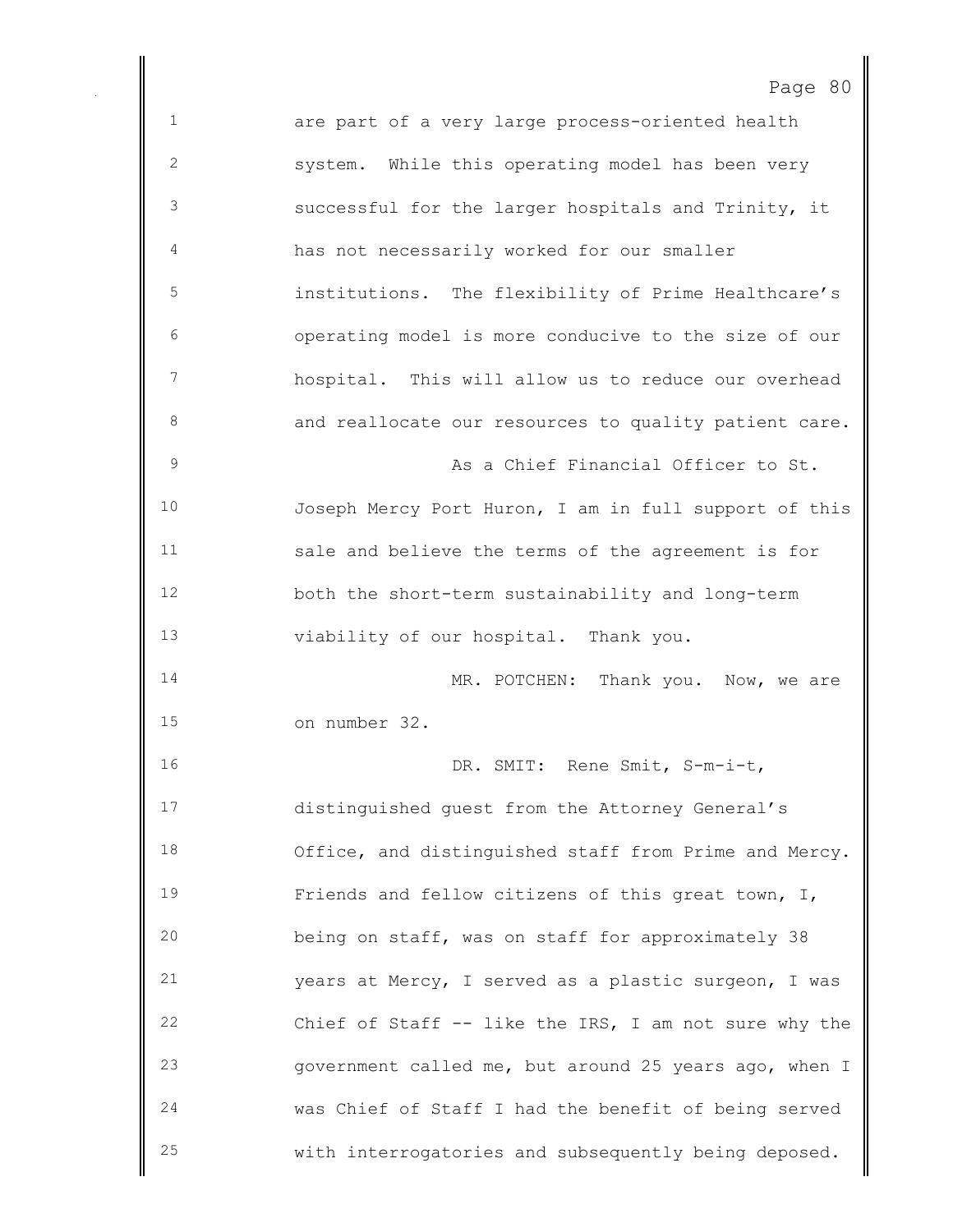| C<br>~ |  |
|--------|--|
|--------|--|

 And the essence of that was, as some of you will remember, the issue is whether the institution should merge. I feel now differently, today, than what I did then. I believe that to have two strong, viable hospitals in this community is critical in what is probably the most challenging time of all the time I've been here on the medical staff, with the huge changes in the delivery of health care and the -- everybody is concerned about its affordability. I personally, strongly welcome the possibility of Prime becoming a part of this community. **I've canvassed many of my colleagues,**  I read The Wall Street every day, and I think everything stands firmly in the direction that this community will benefit immensely if we go forward 16 with this venture. Thank you. 17 MR. KELLY: My name is Charles Kelly, K-e-l-l-y. I'm an attorney and a past Chairman of the Board of Trustees of the Community Foundation of St. Clair County, and I'm here on behalf of the foundation and donors in this community. Our concerns have only been related to the impact of the sale of a non-profit community- based hospital to a profit hospital, and only with respect to the charitable assets involved in three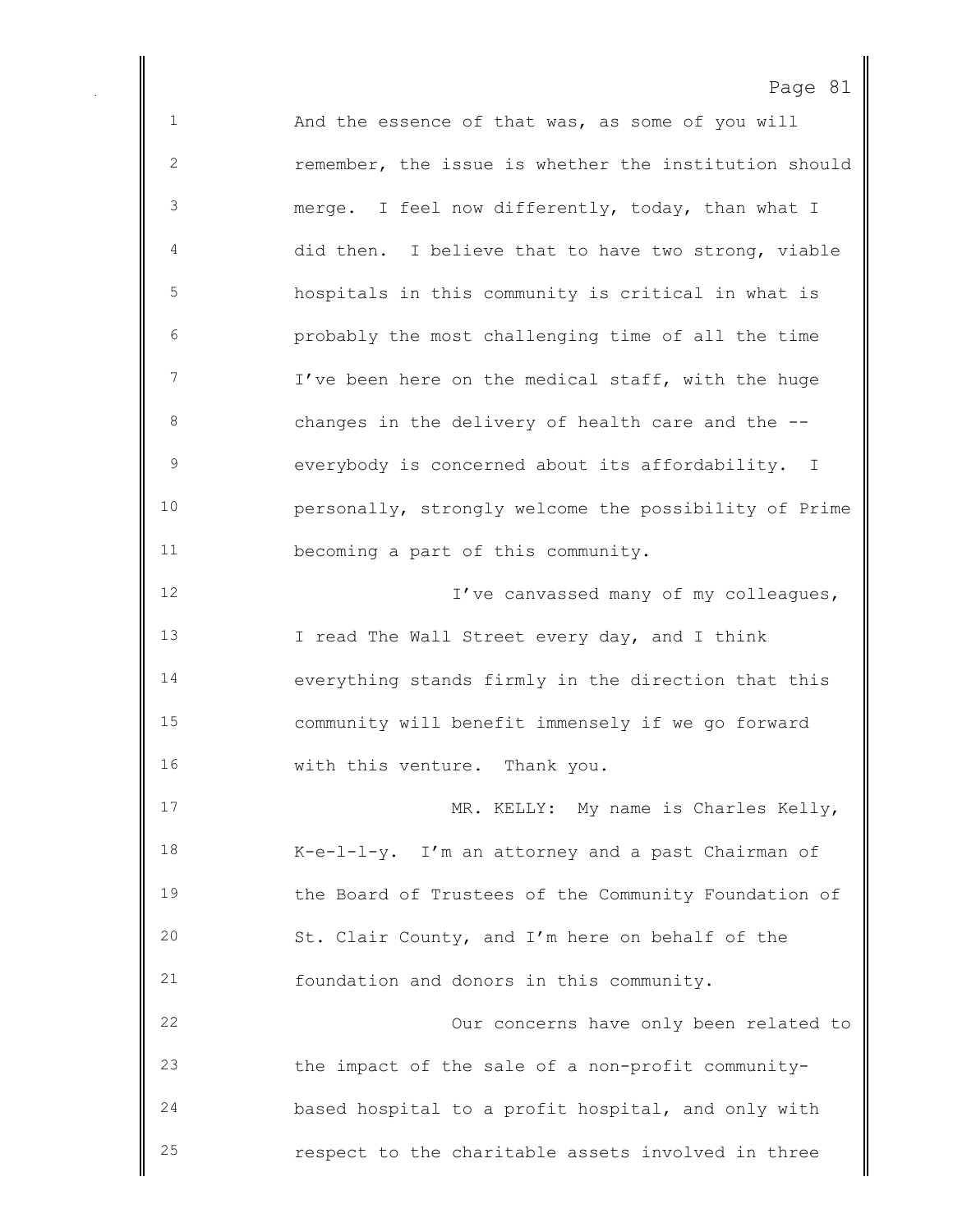areas: one of which would be whether or not there were net proceeds from the sale; secondly, the impact of this on the Peoples' Clinic and, third; the impact on the Mercy Hospital Foundation.

 With respect to the net proceeds, our thinking was that because of the literally millions of dollars of contributions from this community to Mercy Hospital over the decades, that if there was net proceeds resulting from the sale, that there should be a fair and equitable allocation of those proceeds remaining here in St. Clair County for the benefit of our county, and to provide charitable health care continuing in the community. Obviously, and regrettably, apparently there aren't any net proceeds. Obviously, we would have been, and I'm 16 sure Trinity would have been, hopeful that there would be net proceeds. And we appreciate confirmation from Trinity that there are going to be no net proceeds. We certainly expect that the Plante Moran report will confirm that, and accordingly, with that confirmation, that will be a non-issue. With respect to the Peoples' Clinic,

 we first of all have been very pleased with the response of Prime and their commitment to be responsible and to continue the Peoples' Clinic, and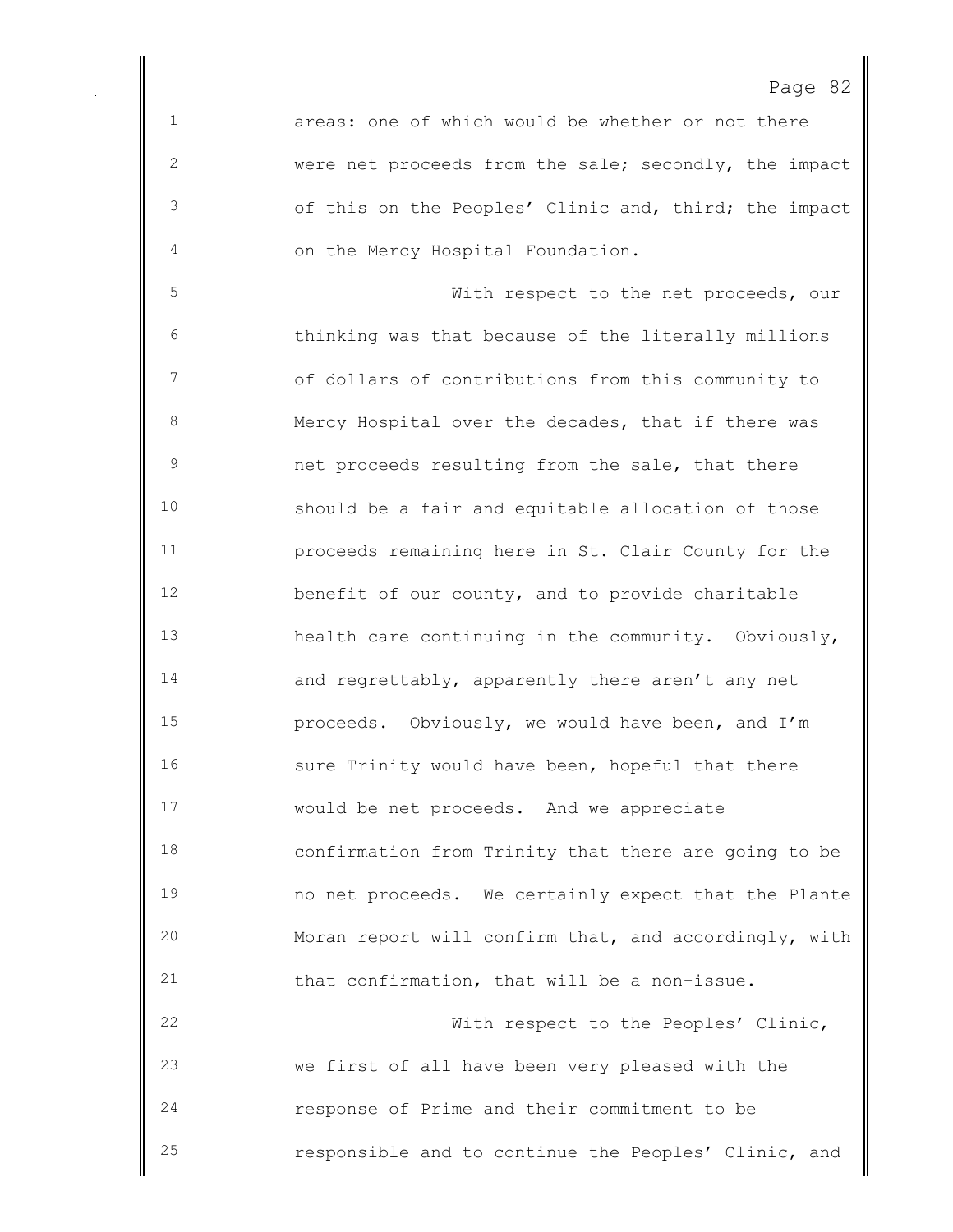their contribution of \$10,000 to its operations. In response to that, the Community Foundation contributed \$15,000. And the foundation is simply looking for the establishment of a local board to have authority, a continuing authority with respect to the Peoples' Clinic. And upon receipt of that confirmation, we plan to make an additional 8 contribution of \$15,000. Lastly, with respect to the Mercy Hospital Foundation, we understand that the hos -- the foundation has presently, approximately 1.4 million dollars. These assets, these charitable dollars obviously came from primarily significant contributions from members of our community over the decades. Because these are truly -- truly charitable assets, and assets that should remain in the community, we're simply looking for complete transparency and confirmation that these charitable assets will remain in the Port Huron area in perpetuity. And irrespective of whether or not Prime may sell the hospital or discontinue the hospital operations in the future, that these monies will remain in our community for the benefit of our

community. Thank you.

DR. VALJEE: Hi, good evening. My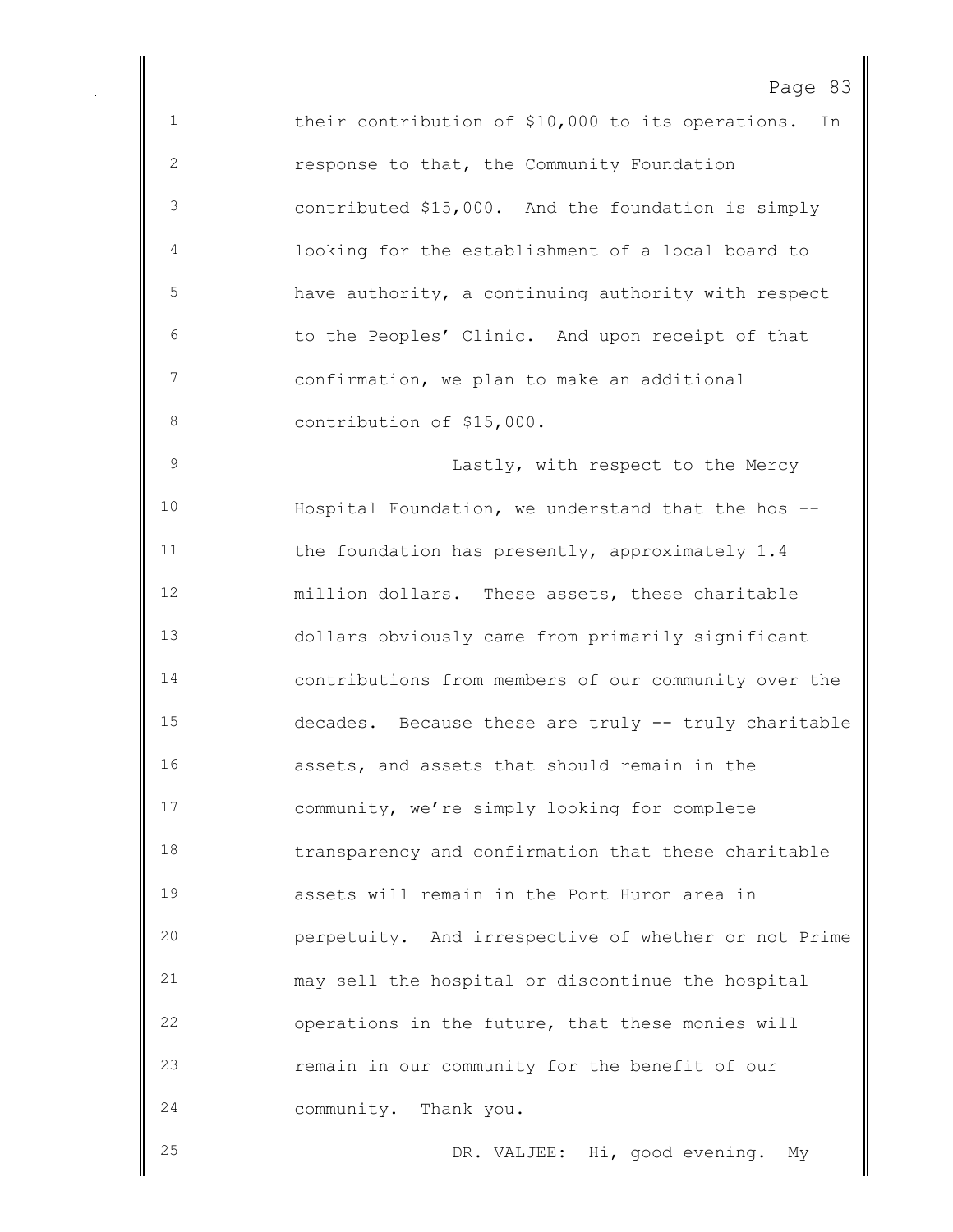name is Krishna Valjee; V, as in Victor, a-l-j-e-e. I'm a general surgeon amongst other things -- well, I'll say I'm a colon and rectal surgeon as well. So, I've been in this community for almost 30 years now, and I was Chairman of the Board of Trustees before Jeff took over for me. I'm glad he's in the hot seat now. But being part of a board member for about nine years or so, I kind of have an inkling of how the board and administration worked. And one of the frustrating things being on the board was, you know, the CFO would say we made profits this year of a million dollars. Where is the money? Trinity has 13 got it, you know. And, well -- due respect to Trinity, it would take, like, nine committee meetings before you got some of that money back, you know? And I was very glad to hear Prime, some of the meetings, said, "No, no, that's not going to happen. 18 One phone call and we'll take care of you." So, that I think is awesome. I'm also Co-Chairman with Dr. Dalal, of the Cancer Committee, and he has already stated what a great program we have. And it's not just our

 opinion, but it's the opinion of the Commission of Cancer that evaluates our program every three years, is part of the American College of Surgeons. And for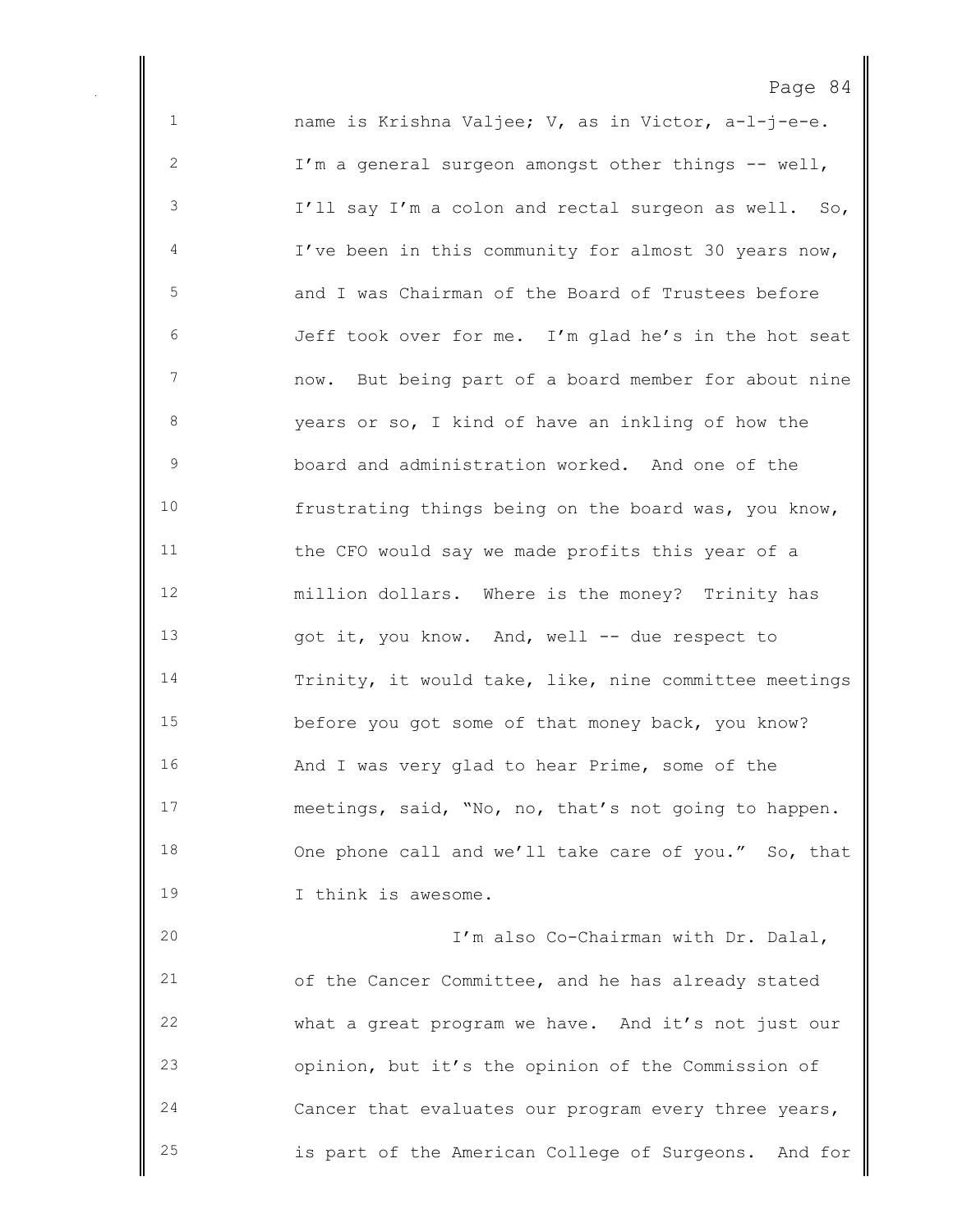1 the last 27 years, every three years they evaluate and we got top marks for it, and one of the best programs in the State of Michigan. So, I'm glad that we've been a partner with Prime to -- to continue to support that and improve it, and get Dr. Dalal his new machine. I 7 agree with Dr. Dalal, everything he said -- not just because his wife is here, but -- also, I'm on the board of Lakeshore Surgery Center and practice there; 10 I love it so much, I'm there four days a week, every day, and just amazing organization, very efficient, physician-controlled. St. Joe Mercy kind of helps, you know, and --- but it again is rated one of the 14 top ambulatory surgery centers in -- in the state. And again, it's not just me, but the state organizations that rate it. And best of all, it's 17 the physicians that practice there love it and also, best of all, it's the patients that love it. I mean we get over 95, a 98 percent approval rating from -- from patients, that it's just an amazing organization. And again, I look to Prime to continue to support it, to partner with us physicians; they are part owners of it. I'll take this opportunity to ask Prime: Hey, we need the new scopes, you know?

Just asking, you know.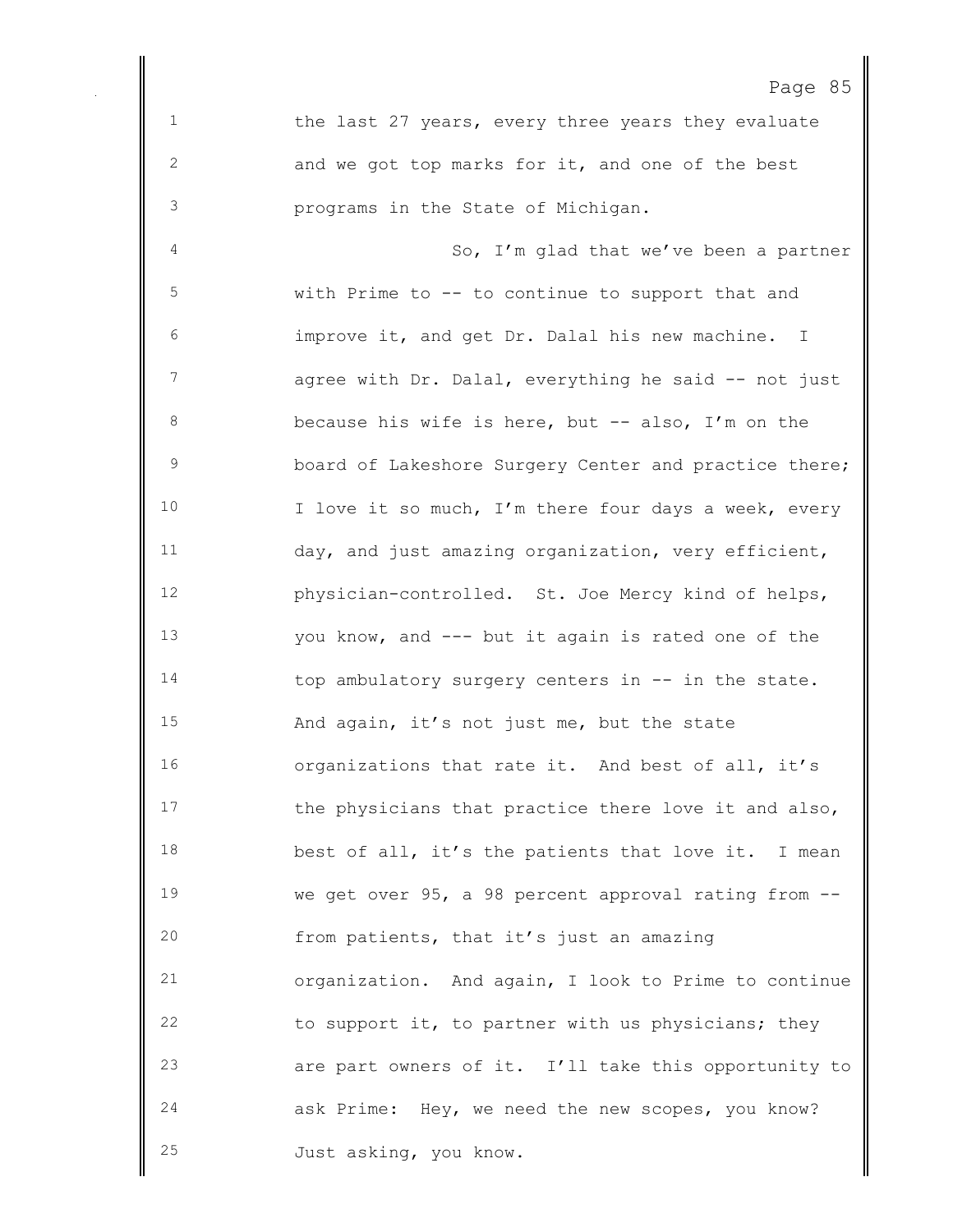| Page | 86 |
|------|----|
|------|----|

1 Lastly, you know, I heard a lot of concern about the hospital now being for-profit as opposed -- to me, I don't think that's a big problem. You know, as Pauline said, money is going to go to the City. You know, I want to share with you a meeting I went to, to a non-profit hospital in this community, and the announcement there was that, "Surgeons, from now on, we don't ask your patients to pay up front their deductibles or their, whatever payments they need to make," so it -- it doesn't make a difference. Whether you are for-profit or non- profit, it's a business. So, thank you. 13 MR. POTCHEN: Thank you. We are at number 35. We have 41 people speaking, so I'm really going to hold you tight to those two minutes, because 16 it's 10 to seven right now. MS. COLDREN: Hello, I'm Barbara Coldren, C-o-l-d-r-e-n. I am the Director of Emergency Services at Garden City Hospital. I have been at the hospital for 29 years and I can say, when we heard Prime Healthcare, we said, "Oh my goodness." You know, Garden City was looking to be closed, it didn't have a partnership with any hospital, we are by ourselves. And when Prime Healthcare came to buy us, they looked at our services, just like they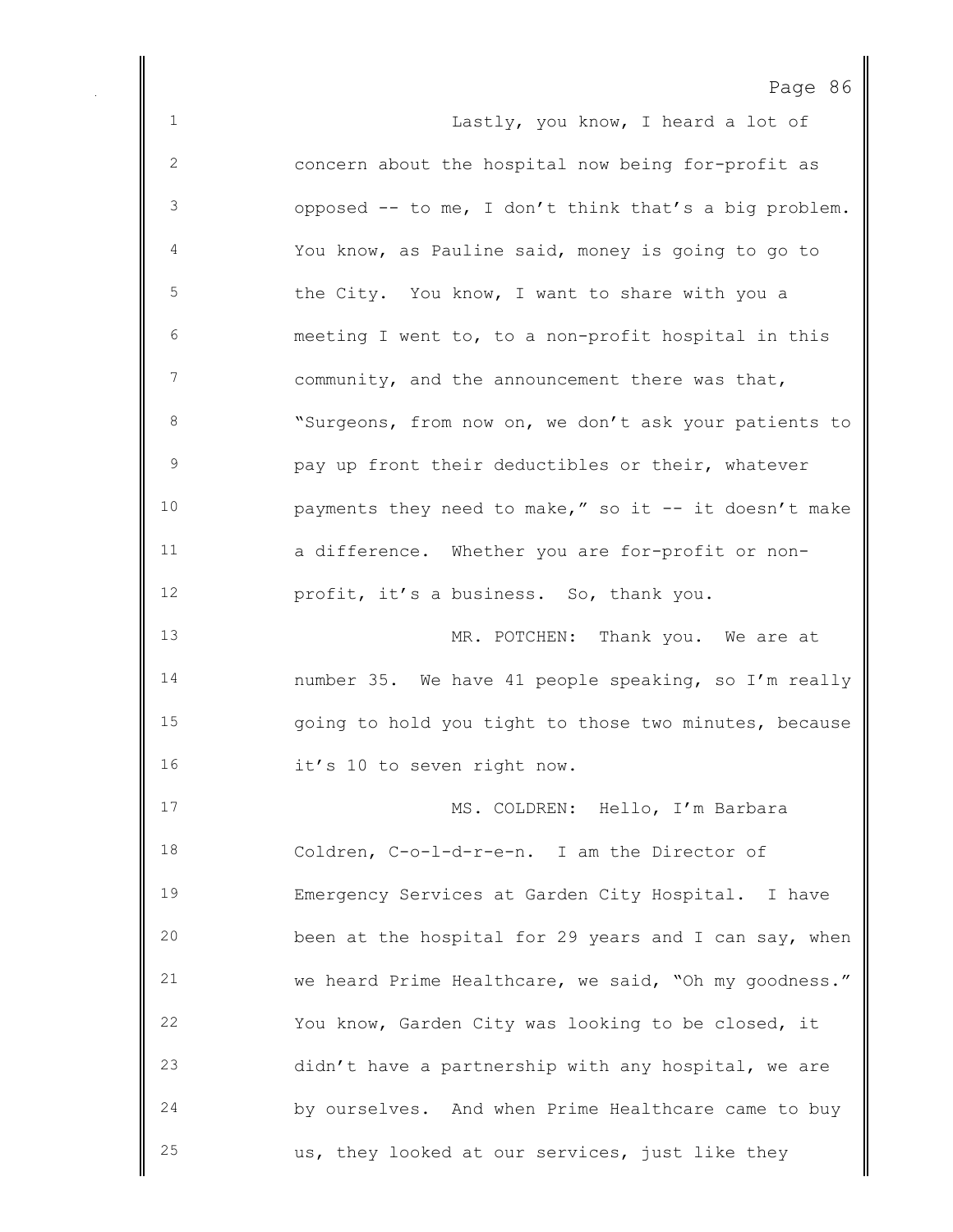looked at your hospital, St. Joe Mercy Port Huron. You sound like Garden City Hospital; you're family- oriented, you're all about service, quality, and your patients are all about the compassionate care that we all give our customers. And I was blessed and lucky to work with Dr. Kraus, too; he is amazing. We were very young, worked together when he came into Garden City Hospital. But I can just say that Prime Healthcare came in very transparent. They came into 10 our hospital, they worked with our leadership; they worked with the things they talk about: quality care, they talk about our -- we have a CAP program. We work with the community for taking care of those who don't have insurance, and they kept that program with us.

16 They brought accountability to our physicians and our nursing staff to say, "Hey, this is how we want our corporation to run, this is efficient." We're more efficient, our length of sitting has decreased, our quality scores are good, and I think that's the one thing that I think Prime Healthcare would bring to your institution. And I'm happy to have you guys as our sister hospital because, you know what? You guys are the same kind of hospital we are; we're all about quality, safe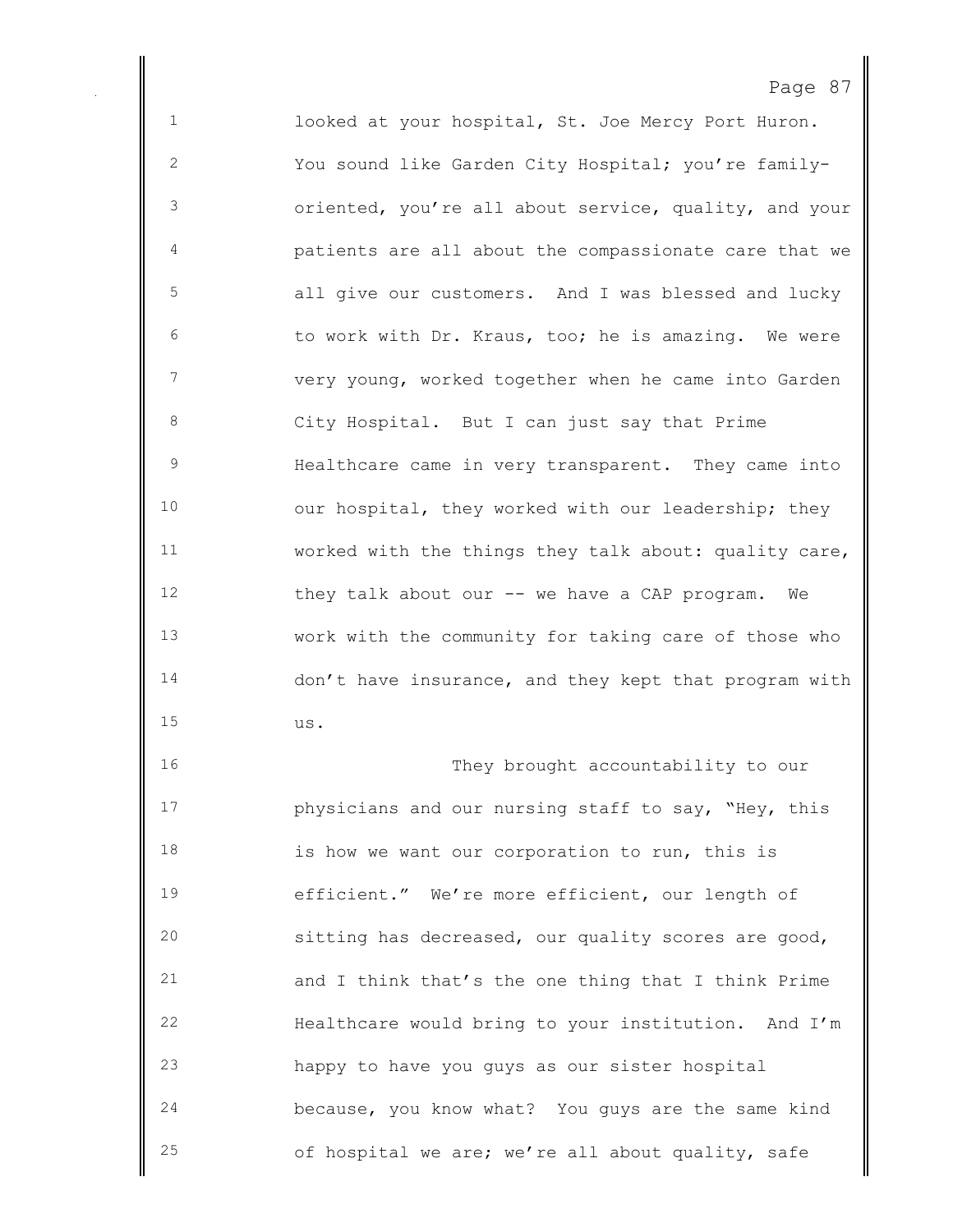```
Page 88
```
 care, and being there for the community. So, I do recommend Prime Healthcare for your hospital because, as I said, it's done nothing but help us to be more successful. So, thank you.

 MS. CASTILLO: Good evening. I'm Thelma Castillo, that's C-a-s-t-i-l-l-o, and I am the President and CEO of the Blue Water Area Chamber. 8 Since I've been with the chamber, St. Joseph Mercy has been engaged with the chamber since 1990; the hospital is active and a supportive member of our business program. Several of their employees are active on chamber committees, the Board of Directors, and many other chamber programs that we have.

14 Since assuming my role at the chamber, I have found that St. Joseph Mercy is willing to meet with and be involved with the business community and 17 the community at large. The hospital and its employees -- employees are integrated into our community activities and regularly demonstrate their concern for this community.

 Upon hearing the purchase of St. Joseph Mercy, there was some concern at the chamber. We did not want to lose a strong supporter, an advocate for the chamber program and the community. Because of the changes we had -- because of the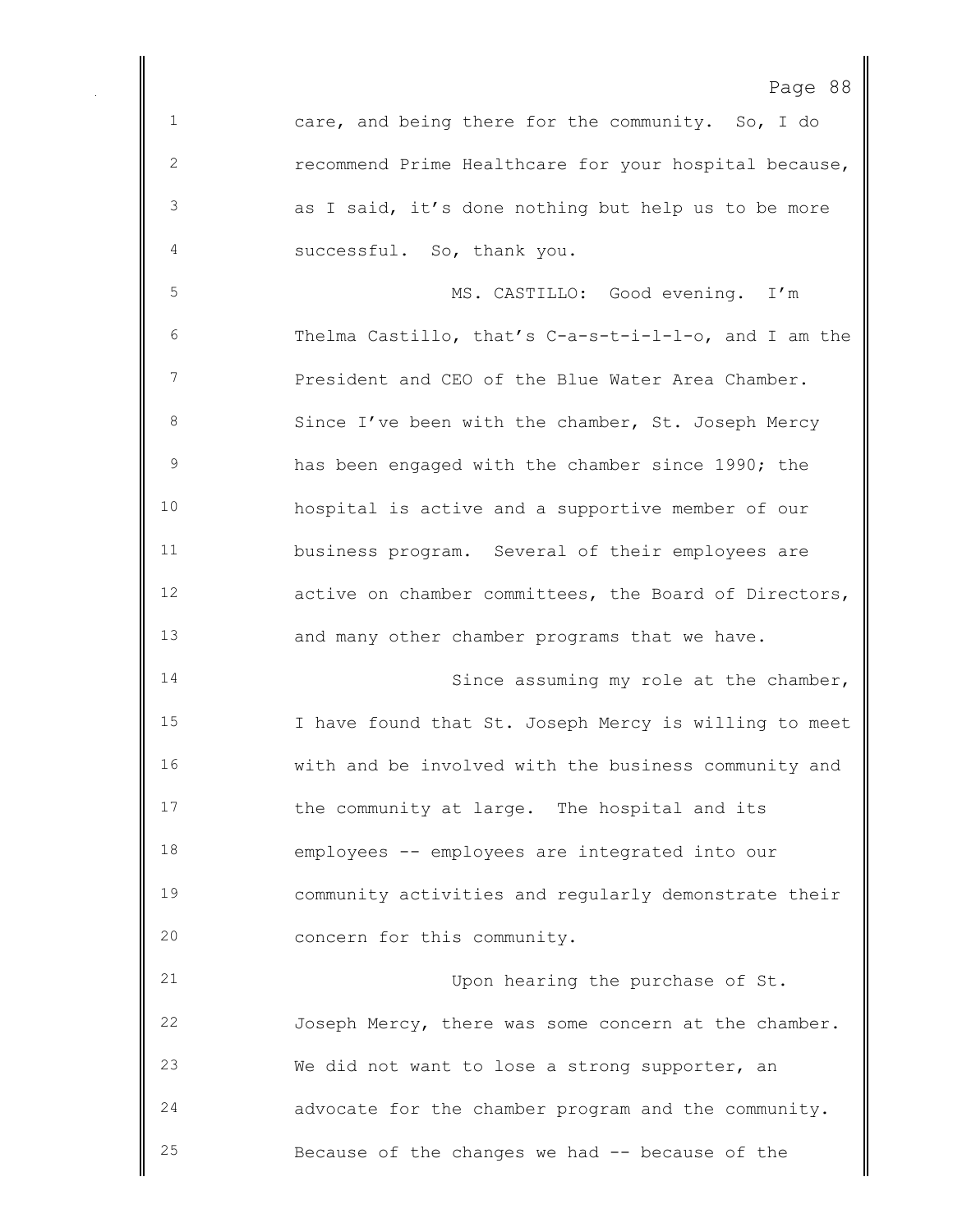Page 89 changes we have experienced with other businesses, we wanted to make sure that Prime Healthcare would continue to be a strong supporter of the chamber, and continue to encourage the same level of engagement. I am pleased to state that although that through my working, my close working relationship with St. Joseph Mercy's local leaders and my own personal research, that Prime Healthcare does stay involved in the communities it enters and further encourages and supports active participation. 11 11 I am pleased that St. Joseph Mercy and Prime will continue to be strong advocates, not just for the chamber, but for the community at large. The chamber supports this sale and looks forward to continuing our business relationship in the future. Thank you. MR. POTCHEN: Dr. Jarad. You are 37, 18 Dr. Jarad. Are you still here? (No verbal response) MR. POTCHEN: All right, number 38. Mr. George? MR. GEORGE: Good evening. My name is Saju George, G-e-o-r-g-e, current CEO of Garden City Hospital. We are closest proof to Prime's commitment in a hospital and in a community. Garden City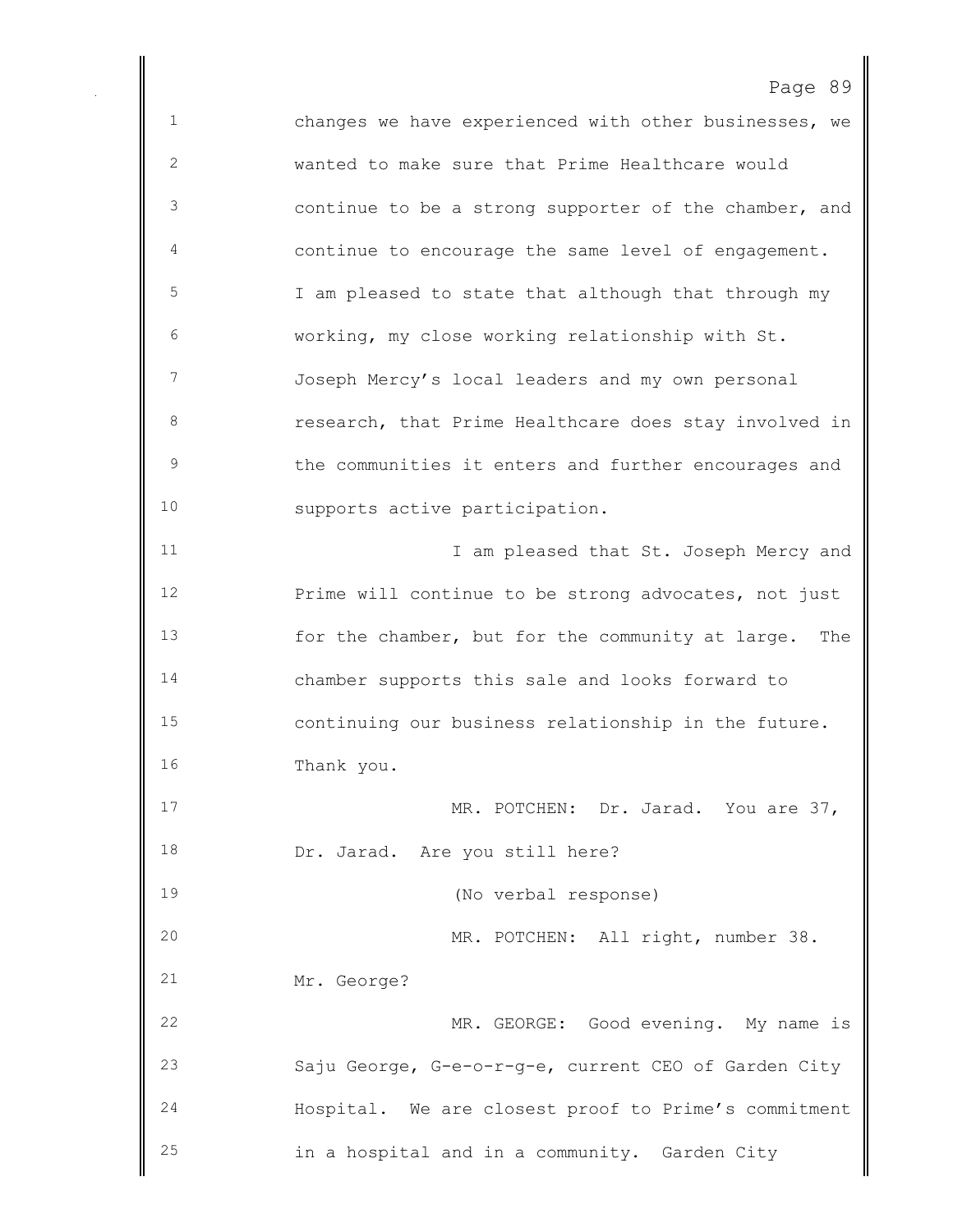Hospital was founded by a group of physicians to serve the local community. Over 60 years, the hospital evolved from being mater -- maternity hospital to osteopathic hospital, to what we have today, a community teaching hospital with 323 licensed staff.

 Faced with the economic changes in the community, as well as in the industry, Garden City Hospital was struggling financially. We were not able to invest on our employees or the infrastructure. We lost the investments we had. Our liabilities on the pensions were ballooning, and our debts were going up. The Garden City board at the time knew that as a community hospital we could not sustain and stay long, and also to remind the community, they recognize that we need to have a thriving hospital. The community hospital got Prime one time, over a period of time was transformed into **a** thriving hospital, that's when -- after a long due diligence process, the board selected Prime 21 Healthcare.

 Prime -- Garden City Hospital board did not choose Prime just because of the fiduciary responsibility they brought to the table, but rather, because of the commitment to quality and their track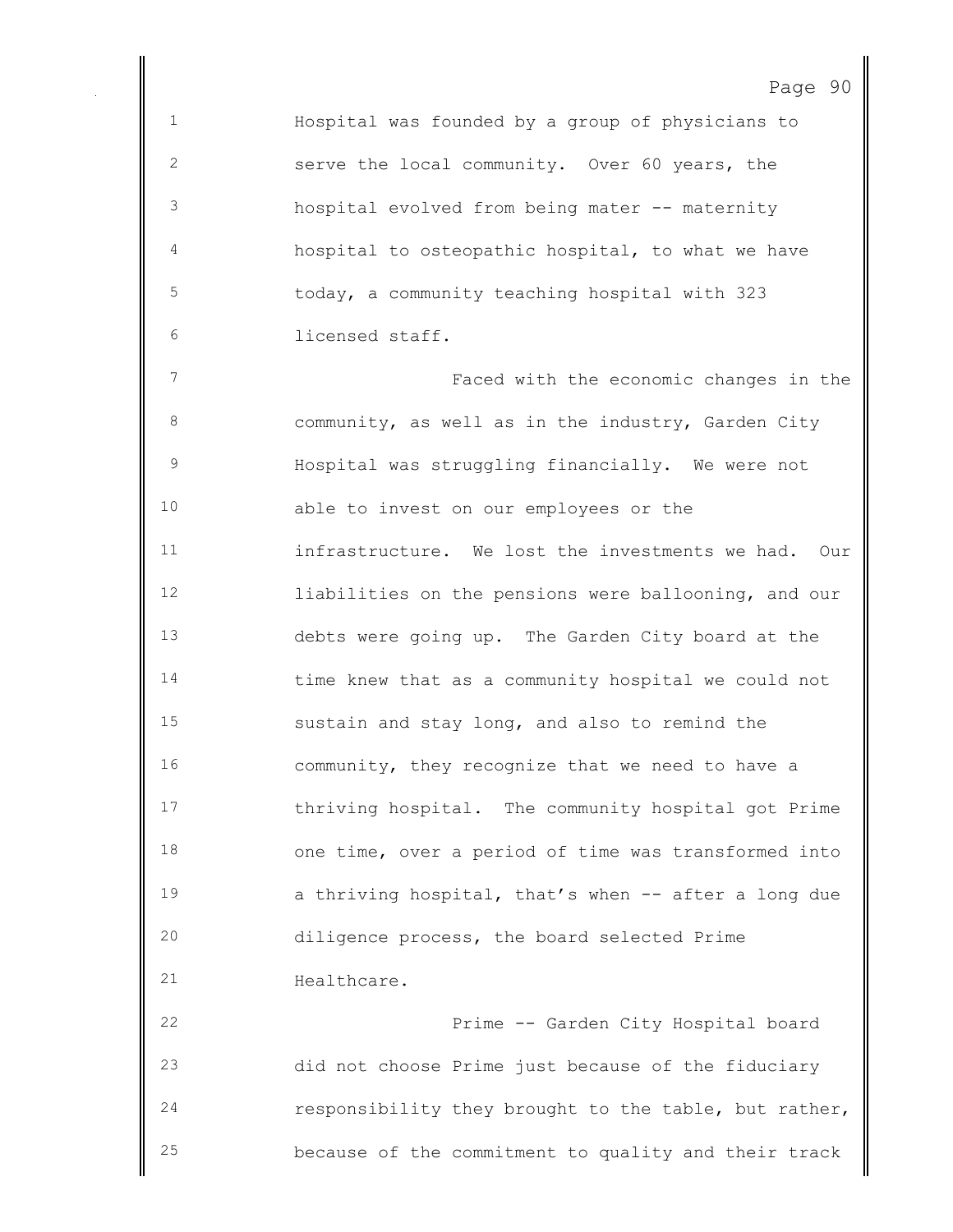of it, and their investment in the community. Garden City Hospital was purchased July 14th -- or July of 2014 and in a very short period of time, I can tell you that we have made significant changes in outcomes and our processes that is reflected in patient satisfaction and (inaudible) that council measures. We have also invested 10 million dollars in nine -- nine months, something that, personally, I have to get used to it. Like the physicians who mentioned before, literally over a **phone call we make decisions; it is very fast-paced**  and -- and very efficient in how the process is done. 13 Finally, I have to say, I came to Garden City Hospital from an outstanding faith-based town, just like yours and where we live, the mission, 16 and we try to keep the -- the values of Catholic social teaching. Today, I am very proud to say in Prime, we live the mission; we live the mission which is very similar to the mission of the last organization that I come from. And I think Garden City Hospital board made the right choice by getting Prime Health -- Prime Health at Garden City Hospital. Thank you. MR. POTCHEN: Thank you. Dr. Haddad.

DR. HADDAD: Hello. My name is Dr.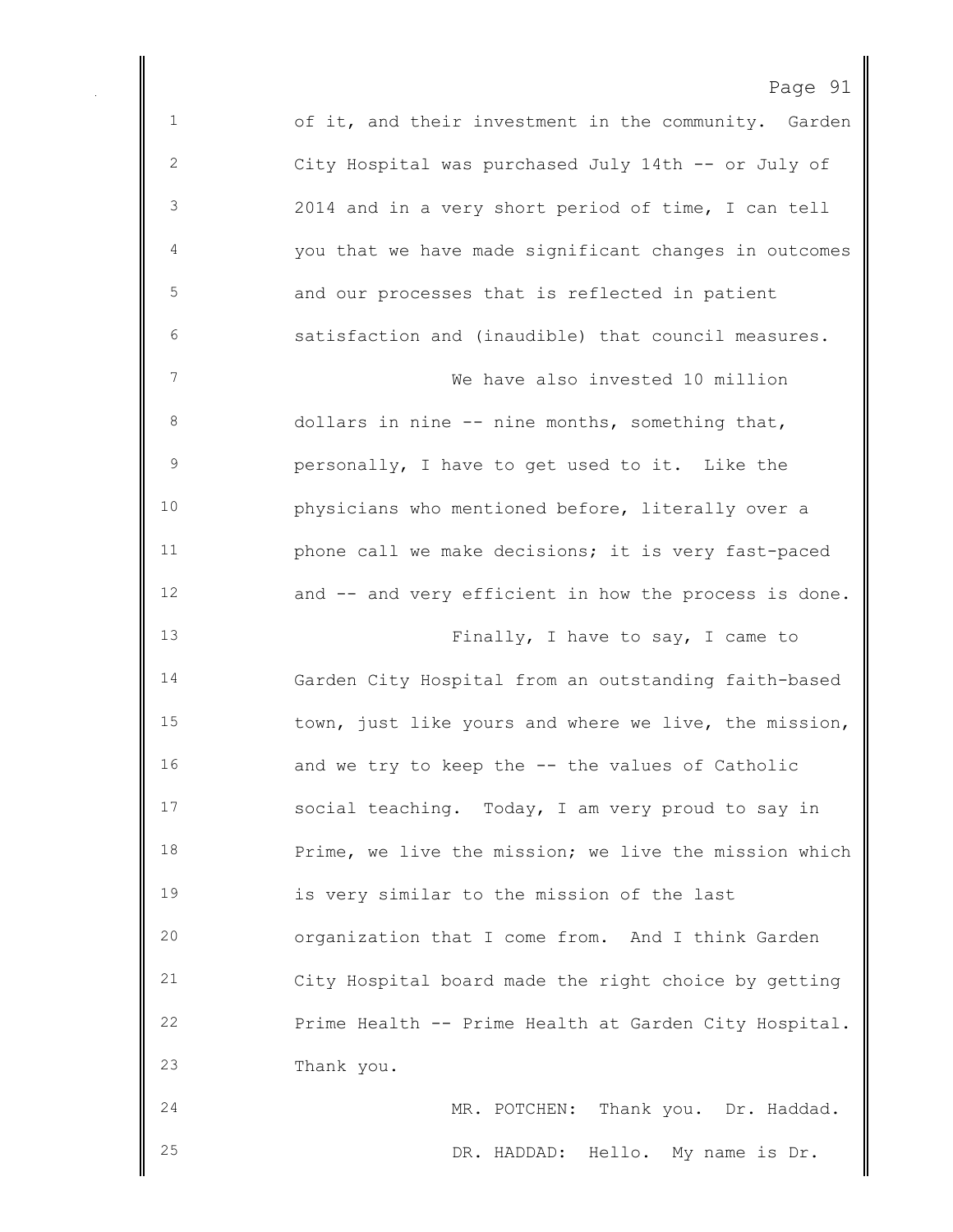Chadi Haddad, I'm an -- sorry, H-a-d-d-a-d. First name is C-h-a-d-i. I'm an OB/GYN, I've been at Garden City for, I don't know, 12 years. I was there through the transition; it was very smooth. I still get up at the same time. I probably don't sleep as much, because deliveries have went up, so business is 7 good. You know, you need money to provide care. They'll make your hospital look good on the outside and the inside. On the outside means, if I walk in and the OR looks like it's Beirut, Lebanon, I can make fun of that. Now, look, I'm practicing in the U.S., so there is a big difference. Patients will come, physicians would like to practice; they teach us how to save some money, so that money goes to where it's needed. CAP program, we were talking about it; it's never been touched. Probably, it's cheaper not to have insurance and to go to the CAP program. So, there is a lot of good quality, good things. There is a lot of (unintelligible) still, because I don't think California people know what's going on in Detroit, so you guys can still do what you need to have done. I'm not going anywhere. Actually, I'm

Page 92

 happier now than before, because they value their physician and their employees. So they see that I am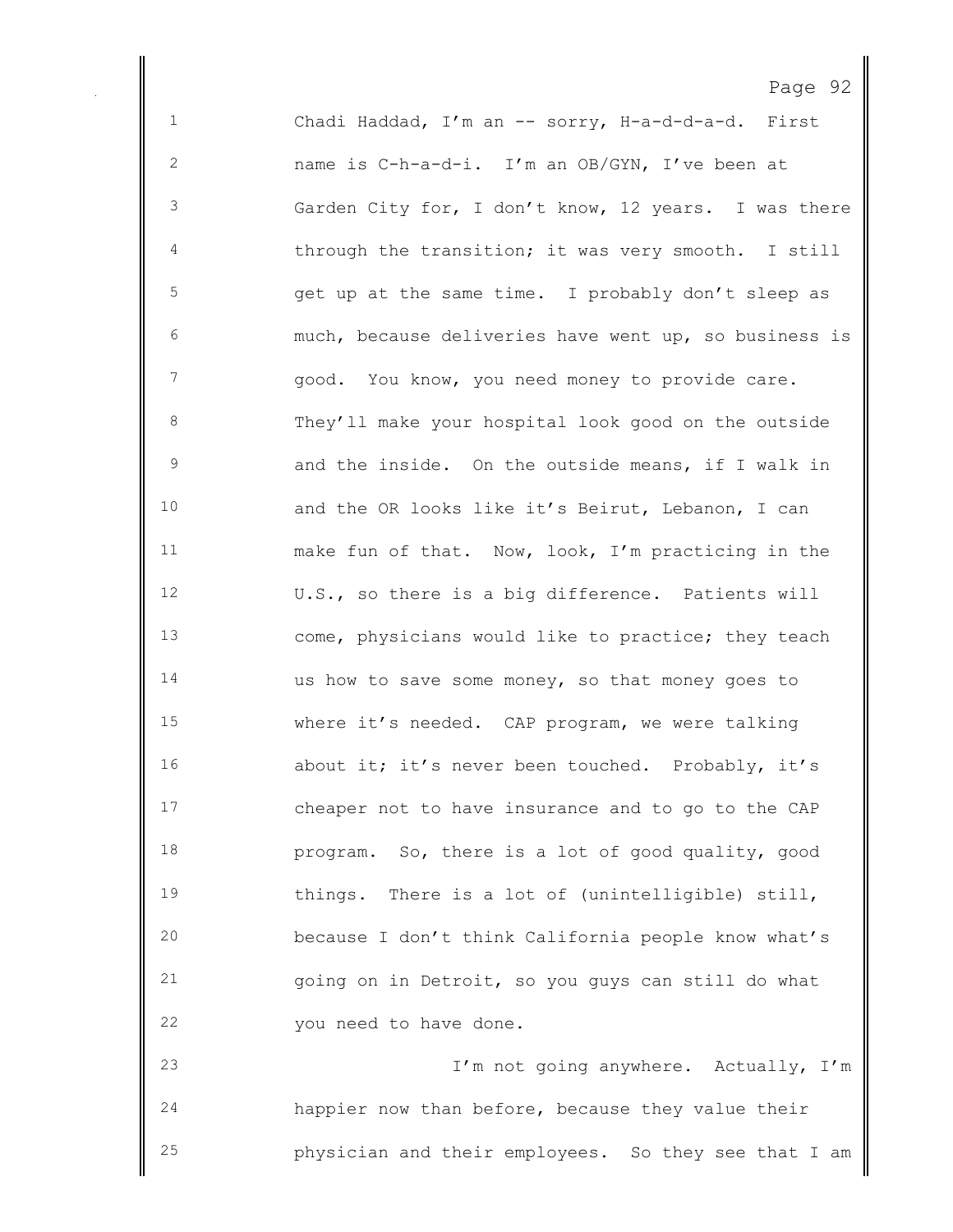Page 93 a good physician, I think. And I'm dedicated to the hospital, so they help us out. And there is another concern regarding the community itself. I still, me and Mr. George, every day we go out at night, reach out to people, community leader, try to do some work with them. So, 7 I just wanted to be an example of what has happened in Detroit, and I wish you guys the best of luck. Thank you. MR. POTCHEN: We have two more people. 11 MS. DEVIGILI: A touch act to follow, 12 I don't think I'll be as funny. My name is Kathleen Devigili; that's Kathleen with a "K," D-e-v-i-g-i-l- i. I've been the gift shop manager at St. Joseph Mercy since the year 2000. My husband works there, my mother worked there for 29 years. I grew up attending Mercy functions with my family. Mercy had a tremendous softball team, women's softball team, Mercy Medics. We attended many games and got to know many of the people who ended up being long-term employees and long-term friends of our family. In my current role, I work with the Mercy Auxiliary Volunteer Organization and I am a member of the MAVO board. Now, this is a hard-working group of people who want to serve this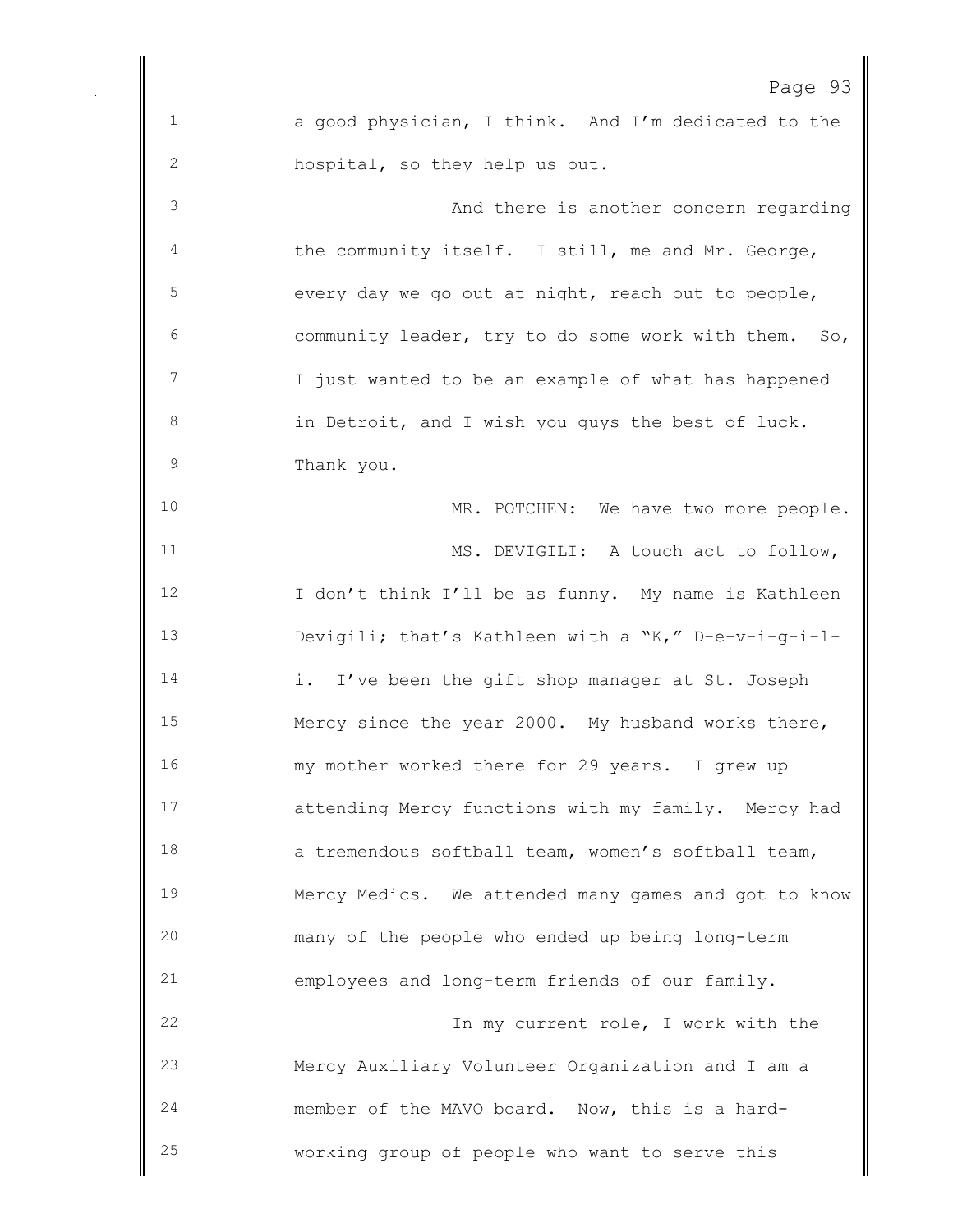community in a meaningful and purposeful way. Recently, a number of us from the MAVO board had an opportunity to attend a volunteer conference, where someone from a large hospital in Detroit was speaking on: how do we, as a volunteer organization, fit within a for-profit workplace. It was timely because I hear the concern from some of the volunteers who have just given so much of their time over the years and -- and their concern about changing from -- from a non-profit to a for-profit organization and what does that -- what is their future there. So, I was surprised to be inspired by the speaker, and she sent out one of the most valuable things, was that the public perception of non-profit versus for-profit hospitals; she pointed out that the perception of a non-profit organization is that it provides a safety net for those members of society who are most in need, but there are no hidden agendas; the people that work in those environments just want to serve. Whereas, the general public perception of a for-profit organization may be that it becomes most concerned with making money. Keeping in mind that making money is absolutely necessary, we were reminded, but that doesn't have to mean that we must then take our focus off of those who need our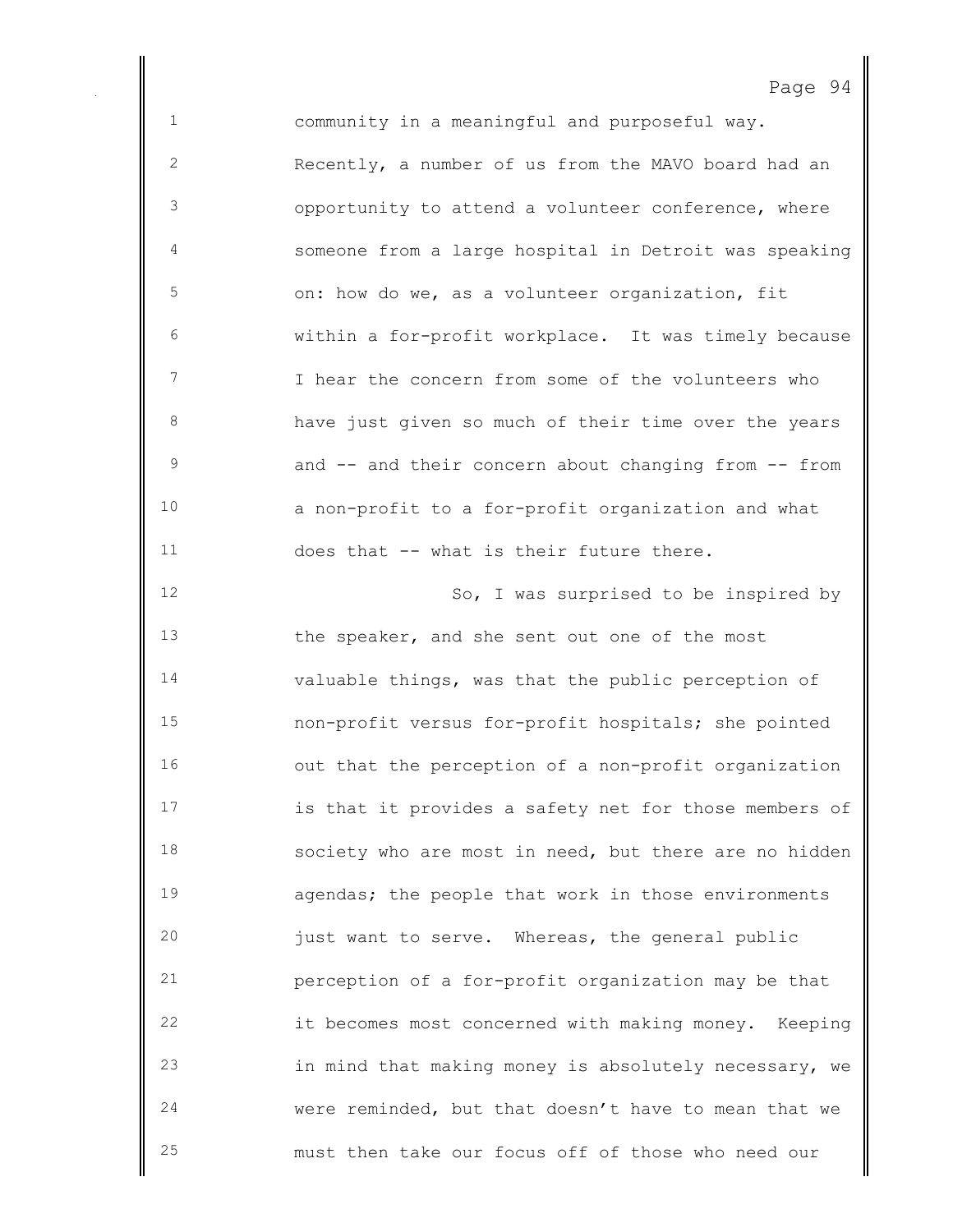services and why we're really here. They still need the protection that we have been providing them for 60 years. So, we don't need to lose our identity. The speaker encouraged us to be sure not to let the people or the community get lost in the transition, but to look forward to, and embrace the opportunity 7 to serve them even better.

8 The same Mercy family gets to serve the same community, now with the support and resources of an organization who intends to help us 11 be even better at what we do every day, and by investing in things that will bring us to an even higher level of excellence. So, I am excited that we're being given an opportunity to maintain our mission, albeit with a new name, within our Blue Water community, and with the financial stability and capital commitment of Prime Healthcare. Thank you. MS. COTTENGIM: Hi. I'm last, so I'll make it quick. I know a lot of people have said everything. My name is Laura Cottengim, C-o-t-t-e-n-

 g-i-m, a relatively new member of Mercy. I have been a member of the community for 29 years. I am currently the Director of our foundation and the Director of Marketing.

Upon the transaction being announced,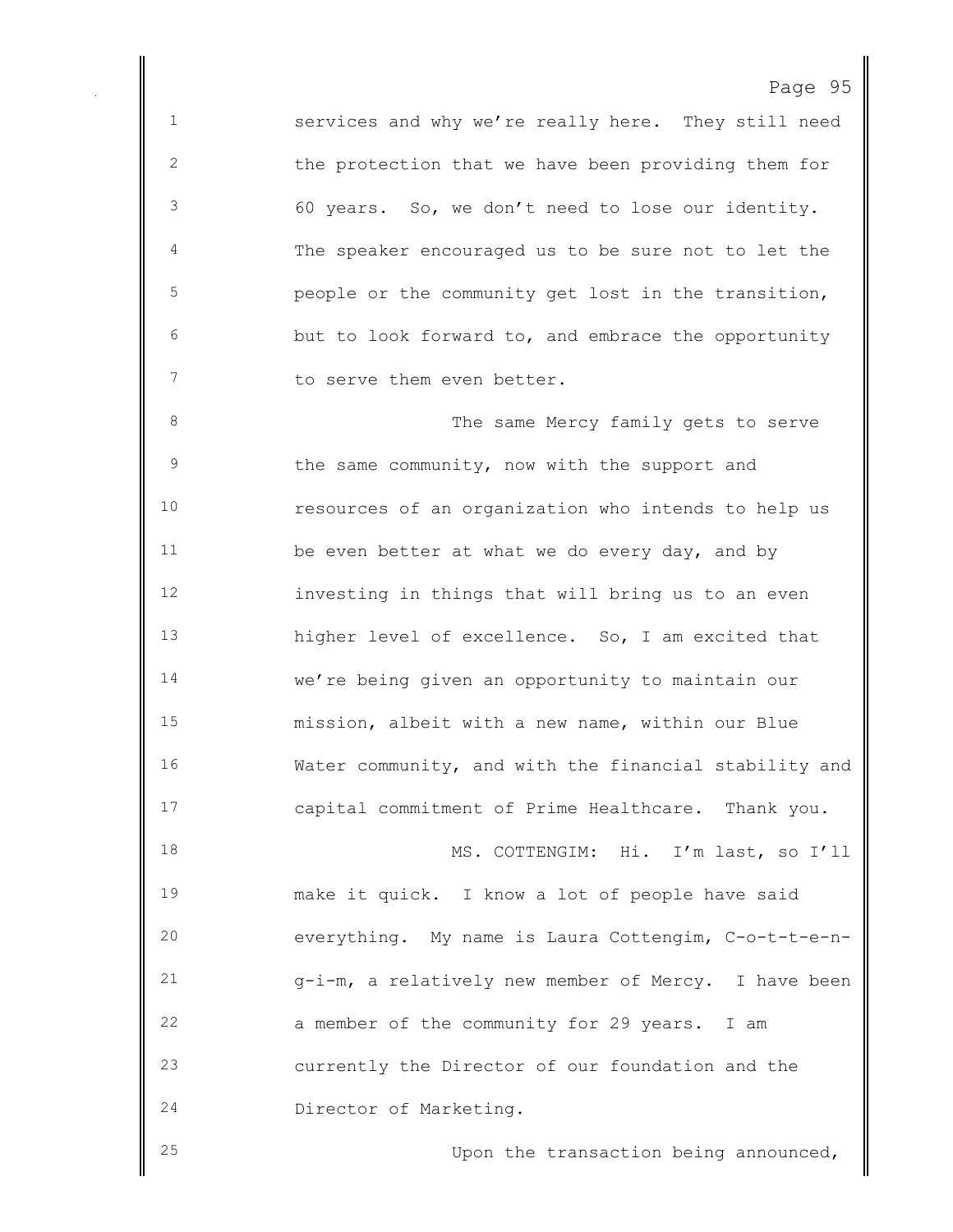I, too, went through our foundation funds. I went through 396 pages of documentation to show that those funds were designated as they were given, and that they have been used appropriately over the course of our foundation's history. Through my research and my organization, I learned that 43 percent of those funds were from our key stakeholders; from our physicians, from our staff, our retired staff, our MAVO volunteers, our boards and our committees. Going through that process I asked myself what is it -- where should these monies be managed; how should this be handled? As a member of this community, the only thing that matters is the people who gave the money and the purpose that that money was given to be used. I, too, have spoken to Prime Healthcare officials; I have had the honor of working with my executive team board, and Jennifer Deegan is our Foundation Chair. And their integrity in decision-making, integrity and value of your donors who gave those dollars in this community stand second to none. I am confident in our ability to continue to manage those dollars for the use of this community, and I support the sale for Prime Healthcare, not only because they will continue to serve that charity on for us, but as a young person,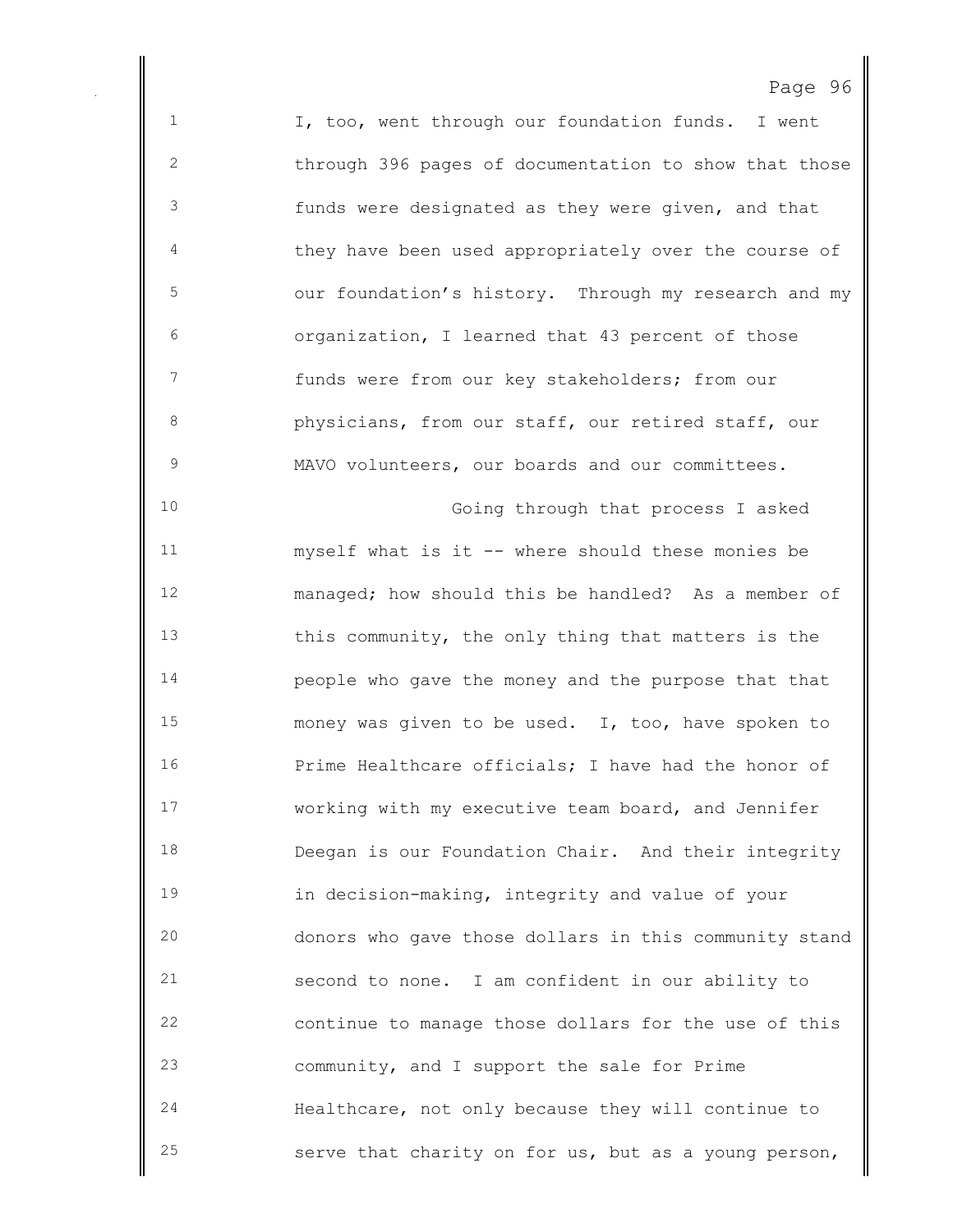help this community grow. We know that we need that; we know that we need to create jobs and have expanded care access. 4 And on a personal level, the St.

 Joseph Mercy E.R. team, prior to my employment there, I am convinced they saved my son's life, so for that 7 I will be eternally grateful. Thank you all very 8 much for coming this evening.

 MS. ISAACS: Thank you. Thank you. On behalf of the Attorney General's Office, I want to say that you are absolutely delightful. It is obvious that you value your community, you are committed to your community, and to the hospital that serves them. So, thank you, also, for being timely and organized, because 41 people were able to offer their opinion.

17 As we close this, and this will be the absolute close, we have our speakers from Trinity, Mercy, and Prime here, and if they would take no more than one minute a piece, thank you so much.

 MS. SMITH: I basically would like to close by thanking several people. And certainly, first, the Attorney General and the staff for hosting this forum this evening and giving us an opportunity to talk about the new transition that will be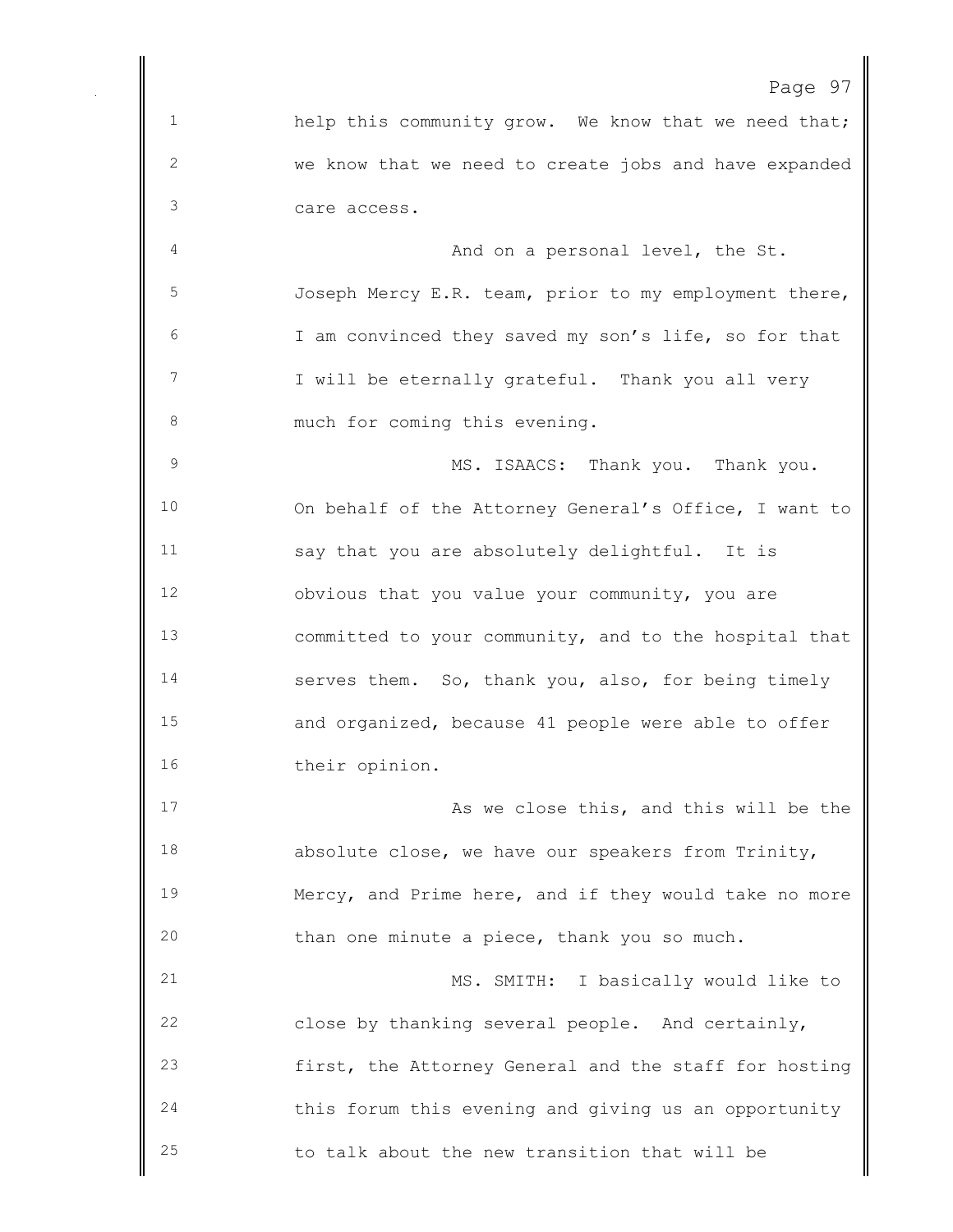occurring in our community. Secondly, to the audience for your attendance and attention, just the very fact that you turned out tonight showed you were engaged in what's going on in your community. I want to thank the community leaders for your continued support and collaboration with our organization, for your willingness to participate in services that together we can continue to improve the lives of those who live in the Blue Water area. 10 To the medical staff, for helping this organization continually raise the bar, for choosing to serve a small community and prove that quality health care can indeed be found at home. My incredible board, there is no one I would rather have at the table who could represent this organization during this time better than you. Tirelessly you have shown up to impromptu meetings, traveled down I-94 and 696, and participated by phone with me in the wee hours of the morning. Not only is the organization honored to you have represent us, but St. Clair County should be grateful to have outstanding citizens such as yourselves in this community. **And finally, to the Mercy Hospital** staff -- the leaders, clinicians, clerical,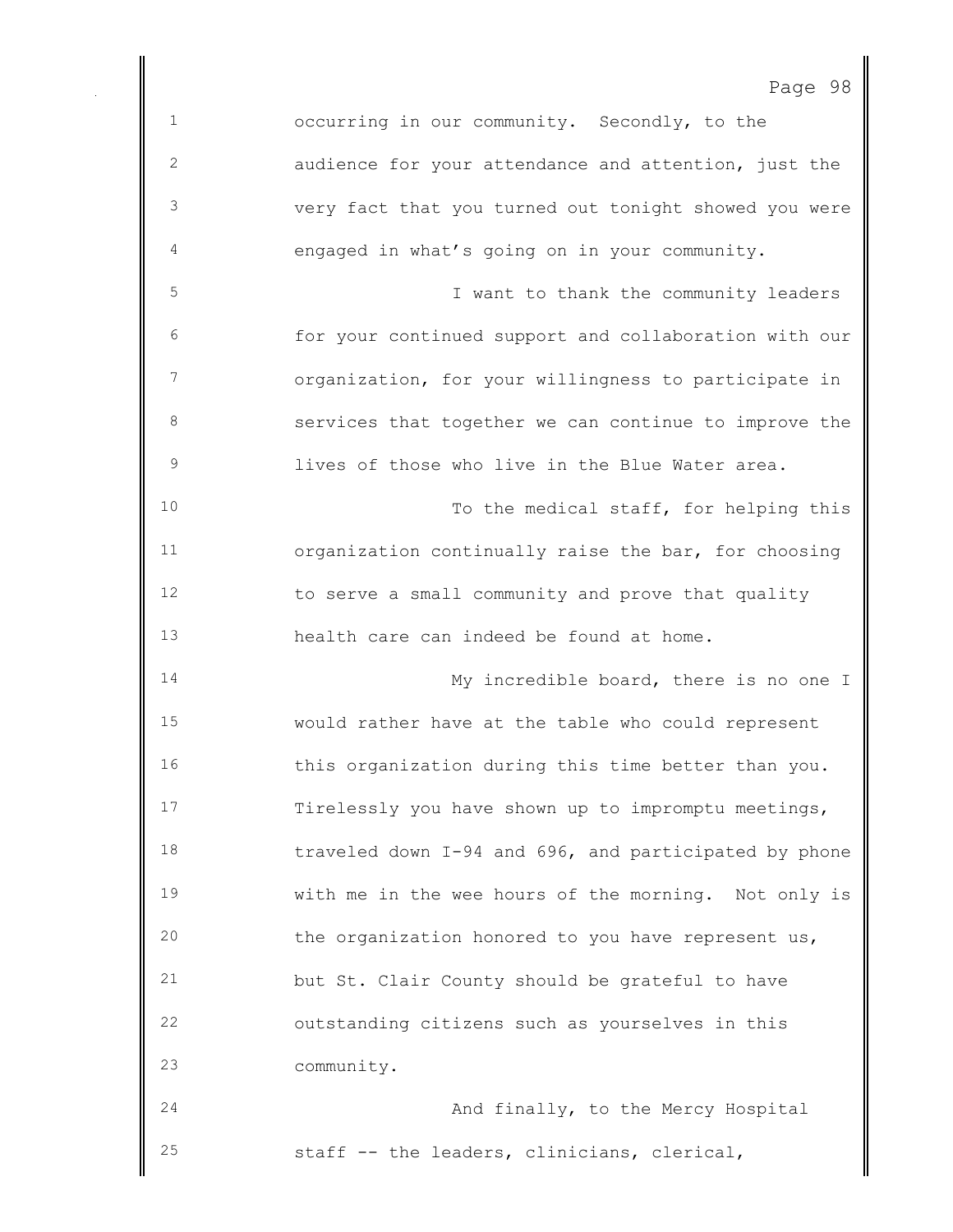ancillary, and volunteers -- I think many forget that this change potentially impacts you the most during the transition phase. This is a historical event that most of the people I mentioned above are watching and wondering from afar, but you, the staff, are in the throws, and while all this noise is going on, we've asked you to carry on. You not only continue to deliver care to our patients and keep the organization functioning smoothly, you have done it with a level of quality and professionalism for which we have become known. Courage doesn't mean you are unafraid, it means you press on in spite of your fears. If you ever want to find a definition of true 14 honor and character, you need to look no further than the eyes of the staff who work at Mercy Hospital. 16 Thank you, and God bless.

 MR. SCHELL: On behalf of Prime, the leadership in Ontario, the local leadership here, I want to thank you for the last two hours. I really believe the true winner of this hearing was Prime to learn the importance of this hospital to this community, the values of this community, and we look forward to being a member of this community, to working with you for generations to come. Thank you. 25 MR. POTCHEN: Again, thank you,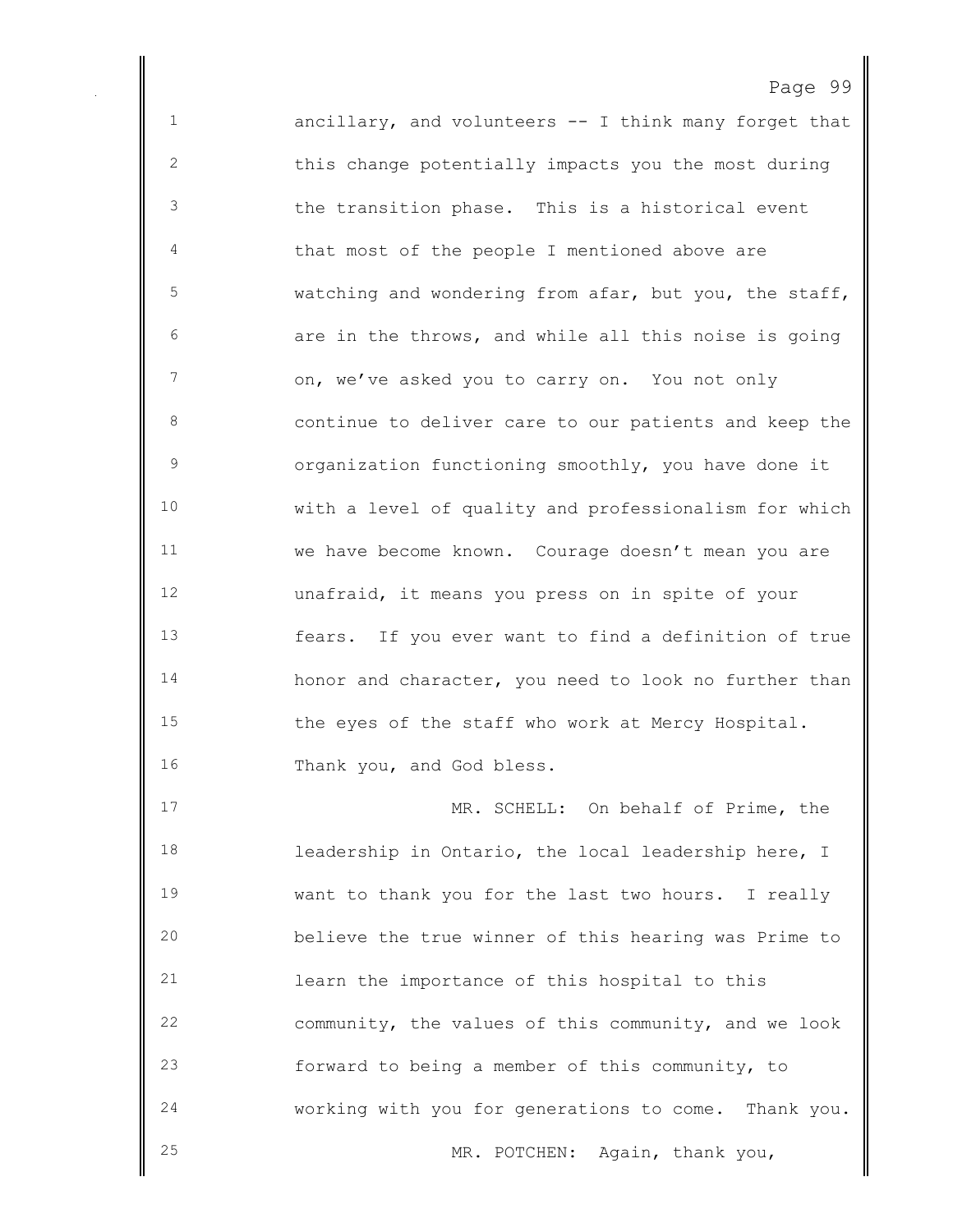everyone, for coming tonight. This will be posted on our website, on the Attorney General's website. And, also if you have -- the transcript of tonight will be posted, our expert's report will be posted, our final report will be posted. We believe in transparency. This is for the public, this is for you. If you have questions or want to have additional comments, our website is www.michigan.gov@stjosephmercy. And again, if you want to send an email to us, it's ag- hospital@michigan.gov. We thank you all for coming tonight, and we really appreciate your time. 12 (WHEREUPON, the Attorney General Public Forum was concluded at 7:08 p.m.)  $\star \star \star \star \star \star$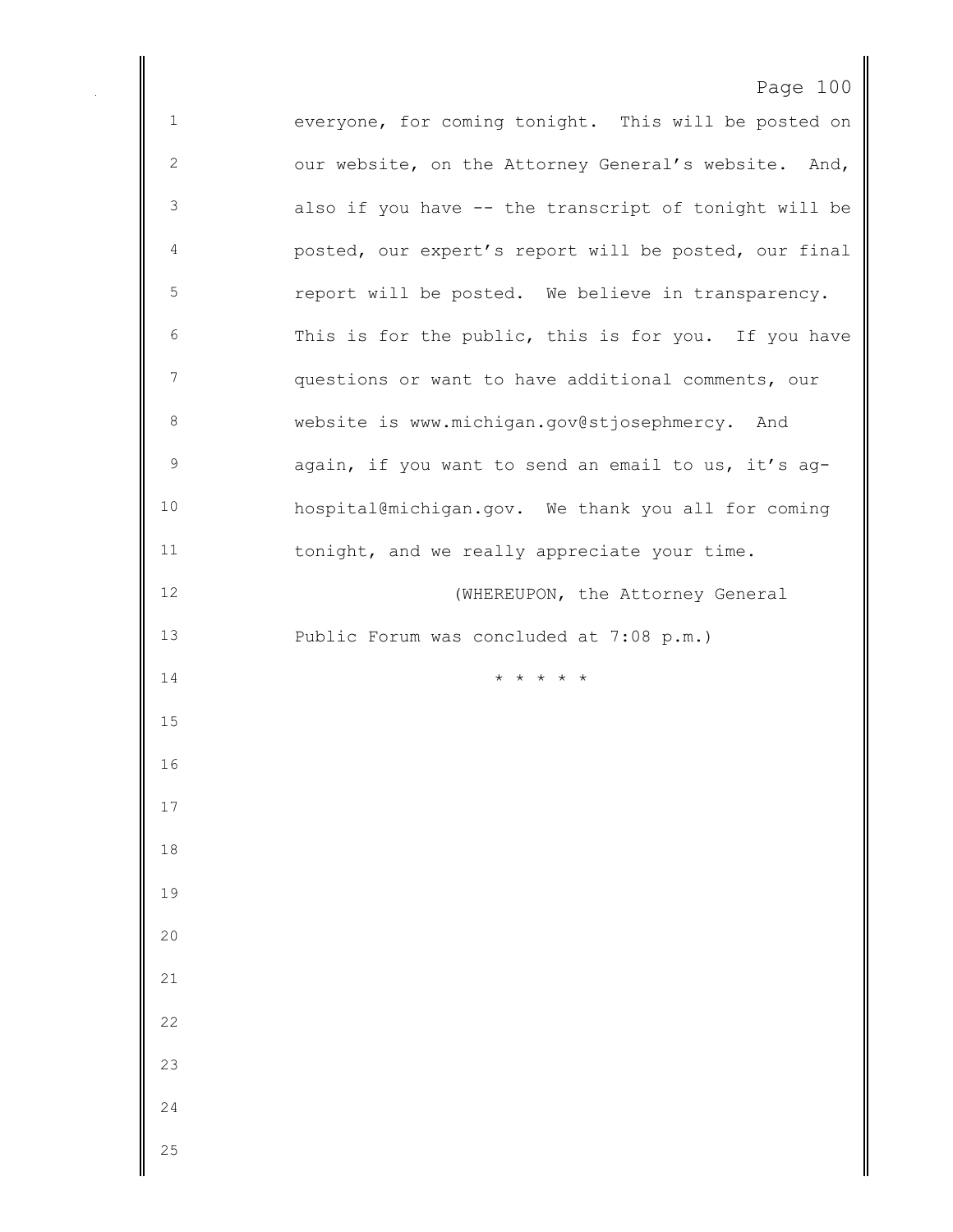STATE OF MICHIGAN) ) SS COUNTY OF OAKLAND) C E R T I F I C A T E I hereby certify that this transcript, consisting of one hundred and one (101) pages, is a complete, true, and correct record of the testimony held in this Attorney General Public Forum on April 16, 2015. I also certify that I am not a relative of, employee of, or an attorney for a party; nor am I financially interested in the action. Edna Zaid Edna Zaid, CER #3934 Certified Electronic Reporter 3133 Union Lake Road Commerce Twp., Michigan 48324 (248) 360-2145 Dated: April 25, 2015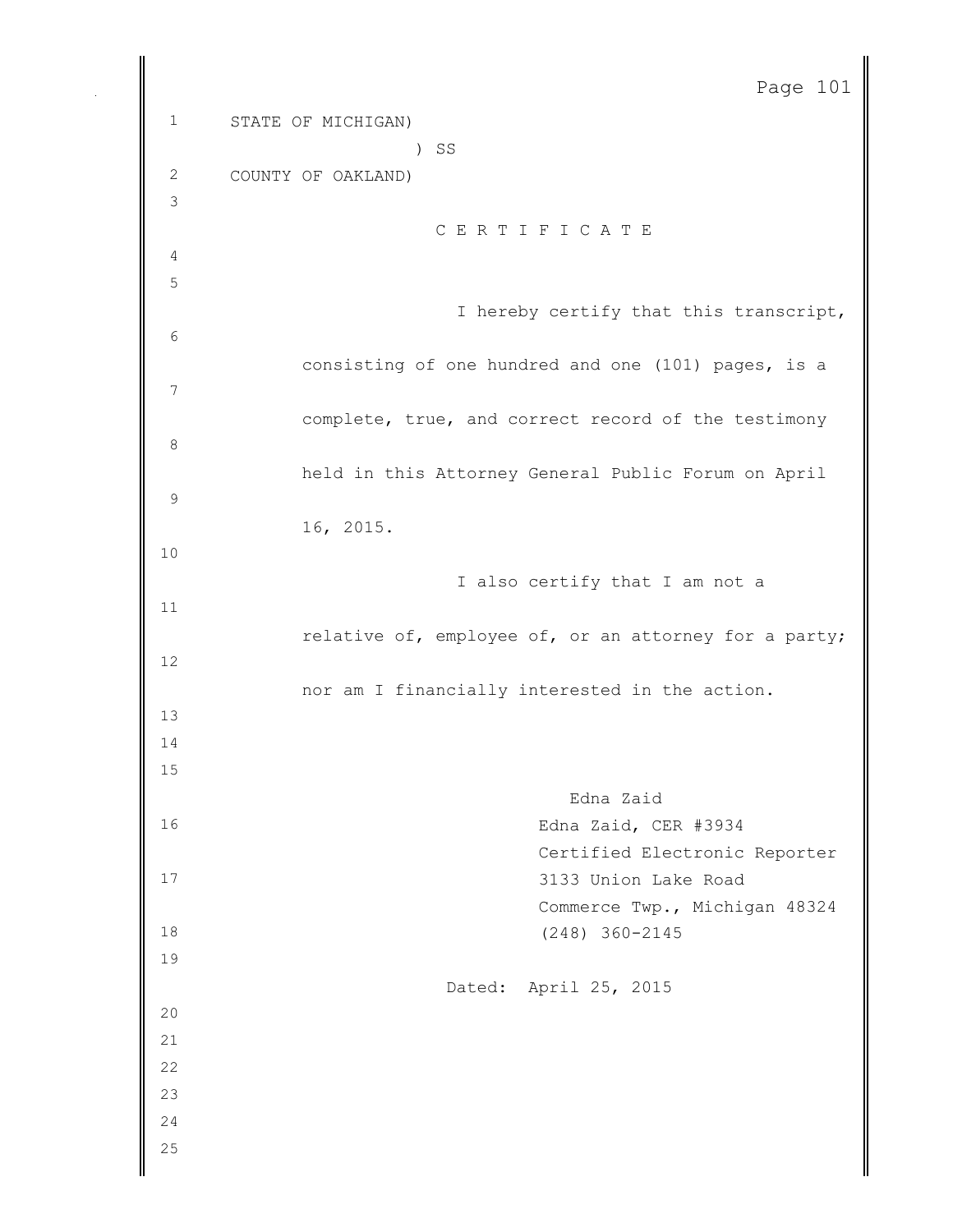| A                   | 62:13                 | <b>adhere</b> (2) 15:4  | aghospital (3)      | 84:25                   |
|---------------------|-----------------------|-------------------------|---------------------|-------------------------|
| ability $(10)$ 4:20 | accustomed (1)        | 37:7                    | 20:25 53:6,8        | amount $(1)$            |
| 35:11 38:21         | 54:14                 | administratio           | ago (12) 10:6       | 53:16                   |
| 39:5 44:14          | achieved (2)          | 43:15 84:9              | 26:12 27:13         | analytics (1)           |
| 50:4 52:20          | 62:4 79:9             | administrativ           | 34:12,23 39:13      | 14:16                   |
| 64:22 69:11         | achievement (1)       | 46:19 47:2,5            | 39:17 48:13         | ancillary (3)           |
|                     | 6:18                  | administrator           | 49:1 62:22          | 35:13 36:16             |
| 96:21               | acc(1) 57:3           | 34:18 76:22             | 76:23 80:23         | 99:1                    |
| able (15) 27:9,14   | acquired (4)          | adopting $(1)$          | agree (2) 38:17     | <b>ander</b> $(1)$ 41:6 |
| 28:16 34:20         | 13:16 14:24           | 69:23                   | 85:7                | anderson (3)            |
| 36:13,14 42:10      | 74:20,21              | advance (1)             | agreed $(2)$ 4:9    | 41:4,5,6                |
| 43:10 49:3          |                       | 46:21                   | 51:6                |                         |
| 50:15 51:12         | acquiring (2)         |                         |                     | andrew $(4)$ 67:7       |
| 63:7 77:6           | 7:4 37:22             | advanced (2)            | agreement (7)       | 67:7,8,9                |
| 90:10 97:15         | acquisition (6)       | 36:11 64:1              | 4:11 8:25           | angeles $(2)$ 14:2      |
| aboveaverage        | 6:3 11:1 41:21        | advancements            | 23:16 28:21         | 15:19                   |
| 51:22               | 42:11 49:2            | 55:2                    | 32:5 38:11          | ann $(2)$ 12:4          |
| absolute $(1)$      | 59:10                 | advertised (1)          | 80:11               | 65:23                   |
| 97:18               | act(4) 44:18          | 3:25                    | agreements (3)      | announced (1)           |
| absolutely (3)      | 74:15 78:24           | advocate (1)            | 8:8 37:23           | 95:25                   |
| 45:16 94:23         | 93:11                 | 88:24                   | 38:16               | announcemen             |
| 97:11               | action (2) $72:15$    | advocates (1)           | ahead $(1)$ 24:15   | 53:13 69:12             |
| accelerator (3)     | 101:12                | 89:12                   | aid $(1)$ 36:8      | 86:7                    |
| 10:15 62:16         | actions (2) 38:20     | advocating (1)          | airplane $(1)$      | answer $(1)$            |
| 64:10               | 38:23                 | 32:15                   | 67:15               | 43:15                   |
| access (4) $10:19$  | active (4) 55:25      | afar $(1)$ 99:5         | albeit (1) 95:15    | anybody (3)             |
| 38:24 60:8          | 88:10,12 89:10        | affiliated (4)          | align $(1) 79:5$    | 26:11 40:12,14          |
| 97:3                | activities (1)        | 21:25 42:16             | aligning $(1)$ 54:2 | anyway $(1)$ 35:5       |
|                     | 88:19                 | 65:22,25                | aljee $(1) 84:1$    | apologies (1)           |
| accessible (3)      | <b>acute (3)</b> 9:12 | affiliation (3)         | alliance $(1)$ 25:1 | 34:19                   |
| 23:13 25:7          | 23:12 25:6            | 7:2 22:3 29:21          | allocation (1)      | apologize (1)           |
| 54:14               | adapt (1) 79:24       | <b>afford</b> (1) 23:25 | 82:10               | 60:11                   |
| accidents (1)       | add (2) 25:13         | affordability (1)       | allow $(7)$ 4:18    | apparent $(1)$          |
| 51:18               | 53:7                  | 81:9                    | 5:4 49:2 52:20      | 6:23                    |
| acclimation (1)     |                       | affordable (4)          | 65:16 79:21         |                         |
| 74:8                | adding (1) 35:14      |                         |                     | apparently (1)          |
| accolades (1)       | addition (6)          | 38:19 44:18             | 80:7                | 82:14                   |
| 14:18               | 15:14 20:1,21         | 74:15 78:24             | allowed (2)         | appeals $(1)$           |
| accompanied         | 25:13 31:22           | afforded (1)            | 48:23,23            | 40:14                   |
| 70:15               | 59:25                 | 55:3                    | allowing $(1)$      | appear (1) 32:5         |
| accomplished        | additional (7)        | <b>affords</b> (1) 54:3 | 42:12               | appearances (1)         |
| 50:21               | 20:23 53:7            | ag(2)20:10              | alternative (1)     | 1:9                     |
| accountability      | 59:22 65:6,9          | 100:9                   | 66:9                | appreciate $(3)$        |
| 87:16               | 83:7 100:7            | age (1) 56:12           | amazing $(4)$       | 60:2 82:17              |
| accountable (1)     | additionally (2)      | agencies (2)            | 11:5 85:11,20       | 100:11                  |
| 56:24               | 45:2 65:4             | 45:12 57:9              | 87:6                | appreciation (1)        |
| accounts(1)         | additions (1)         | agenda (3) 3:25         | ambulatory (1)      | 6:8                     |
| 70:2                | 48:8                  | 4:6,14                  | 85:14               | appropriate $(1)$       |
| accredited (1)      | address $(3)$ 6:16    | agendas (1)             | amen $(1)$ 43:4     | 21:7                    |
| 64:25               | 18:15 53:6            | 94:19                   | america (1)         | appropriately           |
| accuracy(1)         | adequate (1)          | aggressive (2)          | 67:15               | 96:4                    |
|                     | 19:7                  | 39:15,18                | american (1)        | approval (3)            |
|                     |                       |                         |                     |                         |
|                     |                       |                         |                     |                         |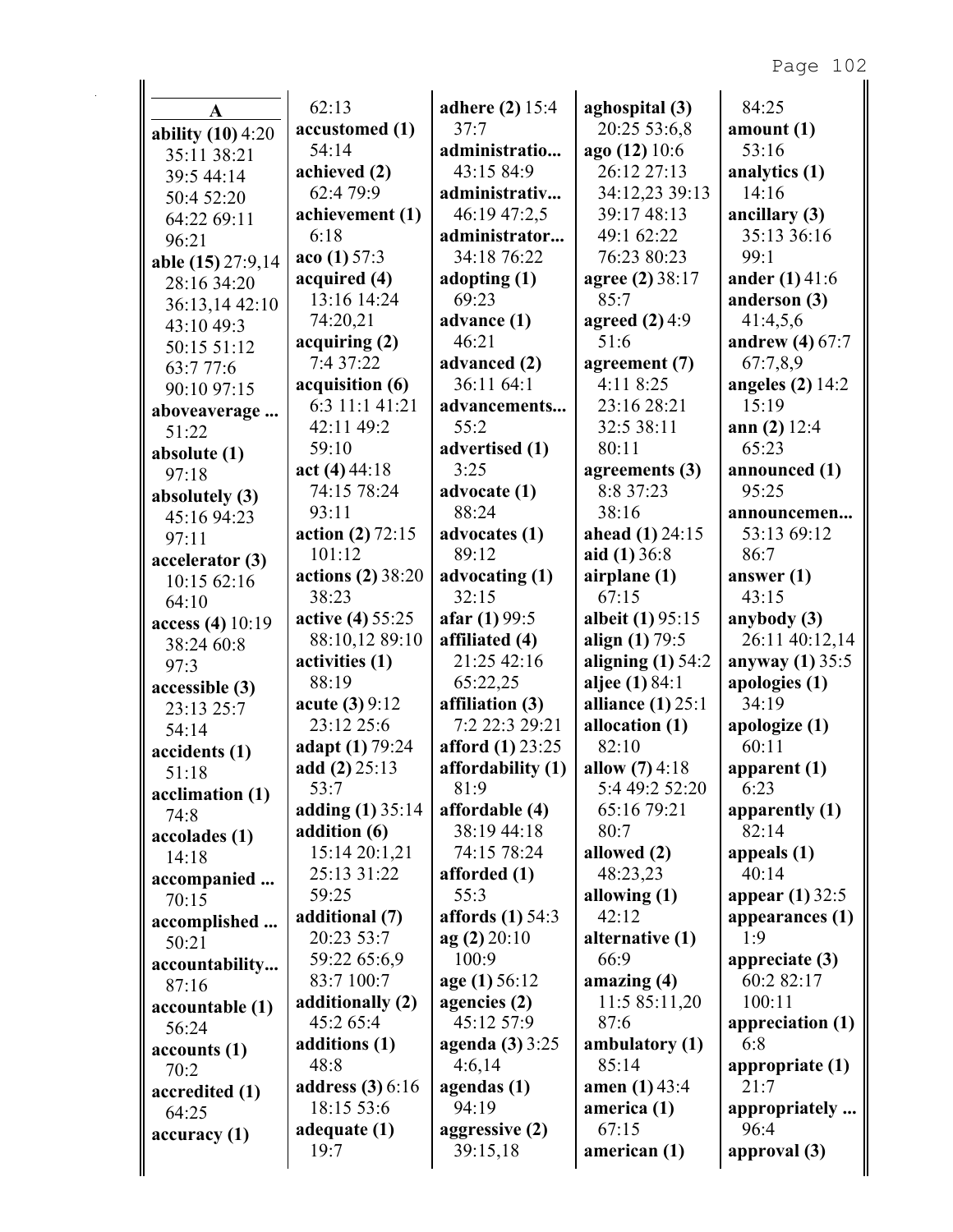| 18:21 38:7                | assessed $(1)$ 45:1                      | 49:22 70:15                  | balance $(1)$ 7:12           | 28:23 29:18                            |
|---------------------------|------------------------------------------|------------------------------|------------------------------|----------------------------------------|
| 85:19                     | assesses (1)                             | 80:17 81:18                  | ballooning (1)               | <b>beirut</b> (1) $92:10$              |
| approve $(1)$             | 45:10                                    | 97:10,23 100:2               | 90:12                        | <b>belief</b> (2) 59:10                |
| 18:23                     | asset (10) 4:11                          | 100:12 101:8                 | ballroom $(1)$ 1:6           | 61:6                                   |
| approved $(3)$            | 8:25 17:20,22                            | 101:11                       | bar(1)98:11                  | believe (19)                           |
| 40:9 44:22                | 18:1 34:11                               | attorneys (1)                | barbara (1)                  | 10:10 13:22,22                         |
| 57:13                     | 53:15,21 54:4                            | 26:20                        | 86:17                        | 23:11,13 32:12                         |
| approximatel              | 69:25                                    | attraction (1)               | barriers $(1)$ 10:9          | 47:9 49:24                             |
| 10:6 12:2,4               | assets (21) 4:16                         | 25:3                         | <b>base</b> (4) $14:2$       | 54:8 58:4                              |
| 80:20 83:11               | 15:25 17:23                              | attribute (1)                | 25:14 66:5                   | 59:15 60:7                             |
| april $(5)$ 1:5 3:2       | 18:3,3,10,13                             | 44:13                        | 78:4                         | 71:11 72:13                            |
| 20:24 101:8,19            | 18:14 19:5,5                             | audience $(2)$ 9:7           | <b>based</b> (11) 14:8       | 73:9 80:11                             |
| arbor $(2)$ 12:4          | 20:5 69:14,16                            | 98:2                         | 14:19,19 21:7                | 81:4 99:20                             |
| 65:23                     | 70:5,8,8 81:25                           | auditor $(2)$ 1:13           | 37:21 51:24                  | 100:5                                  |
| archive $(1)$ 42:2        | 83:12,16,16,19                           | 3:13                         | 52:16,1761:14                | benefactors (1)                        |
| area (18) 11:7            | assigned (1)                             | august (1) 8:14              | 73:14 81:24                  | 32:11                                  |
| 22:15,18 28:11            | 43:11                                    | austria (1) 76:14            | basement (1)                 | beneficiaries (3)                      |
| 39:7 42:18                | <b>assist</b> (1) 6:21                   | authority (3)                | 33:11                        | 17:19 18:11                            |
| 46:15 47:2                | assistant (1)                            | 18:19 83:5,5                 | <b>basic</b> (2) $14:9$      | 57:6                                   |
| 50:19 57:9                | 1:10                                     | authorizes (1)               | 18:2                         | <b>benefit (12)</b> 9:5                |
| 58:9,17 60:17             | <b>assists (2)</b> 37:11                 | 18:15                        | basically (7)                | 10:1 12:22                             |
| 62:6 63:25                | 41:15                                    | auxiliary (2)                | 10:8 35:9,14                 | 18:6,13 29:19                          |
| 83:19 88:7                | associated (1)                           | 56:1 93:23                   | 36:1 62:8                    | 64:9 65:11                             |
| 98:9                      | 42:17                                    | available (4)                | 66:12 97:21                  | 80:24 81:15                            |
| areas $(6) 8:17$          | assuming $(1)$<br>88:14                  | 11:2 20:18                   | <b>basis</b> (3) $36:21$     | 82:12 83:23                            |
| 40:19 48:18<br>78:21 79:5 |                                          | 50:3 52:22                   | 71:15,15                     | benefits $(2)$ 8:4<br>9:16             |
| 82:1                      | attempting (1)<br>38:10                  | awarded (1)<br>51:22         | <b>beat</b> (1) $75:16$      |                                        |
|                           |                                          |                              | becky $(14)$ 6:6<br>6:227:10 | <b>best</b> $(14) 7:16$<br>35:17 43:21 |
| aren (2) 28:10<br>82:14   | <b>attend</b> (1) 94:3<br>attendance (1) | awards (4)<br>14:12 51:14,15 | 34:23 35:4,17                | 54:9 58:5 63:1                         |
| arguably (1)              | 98:2                                     | 52:2                         | 40:2 47:3                    | 63:2,3 70:20                           |
| 24:19                     |                                          | awesome $(3)$                | 48:25 54:23                  | 73:21 85:2,16                          |
| arises $(1)$ 45:16        | attended (3)<br>47:11 66:15              | 67:24 68:3                   | 63:11 67:21                  | 85:18 93:8                             |
| arrangements              | 93:19                                    | 84:19                        | 71:5,14                      | <b>better</b> $(20)$ 6:25              |
| 32:3                      | attending (1)                            |                              | becoming (3)                 | 15:9 17:1                              |
| art $(3)$ 10:16           | 93:17                                    | B                            | 52:2 65:14                   | 26:23,23,24                            |
| 40:11 42:19               | attention $(2)$ 8:6                      | b(1) 74:12                   | 81:11                        | 27:1,1,3 31:8                          |
| artwork(2)                | 98:2                                     | back (14) 10:13              | bedside (1)                  | 37:10 44:3                             |
| 40:13,16                  | attorney (46)                            | 15:19,22 16:10               | 73:23                        | 59:16,17 61:17                         |
| ascension (1)             | 1:1,2,4,10,10                            | 32:24 33:20                  | <b>began</b> $(1) 8:15$      | 63:16 69:24                            |
| 15:3                      | 1:12 2:3 3:5,9                           | 36:6,20 39:17                | beginning $(3)$              | 95:7,11 98:16                          |
| asked (10) 10:8           | 3:11,11,14,15                            | 39:20 46:4                   | 4:4 21:16,16                 | betterment (1)                         |
| 31:2 35:10                | 3:184:13,15                              | 67:14 71:2                   | behalf $(8)$ 5:15            | 34:6                                   |
| 39:25 40:2,7              | 4:17,25 5:19                             | 84:15                        | 20:12 24:2                   | beyond (2)                             |
| 40:21 67:22               | 13:4 17:18,22                            | background (1)               | 37:20 58:23                  | 70:18 73:22                            |
| 96:10 99:7                | 18:15, 18, 20, 22                        | 35:5                         | 81:20 97:10                  | <b>bid</b> $(1)$ 20:7                  |
| asking (4) 21:17          | 18:23,25 19:12                           | <b>bad</b> (2) $17:10$       | 99:17                        | bidding $(1)$ 19:2                     |
| 55:14 62:19               | 19:15 20:1,12                            | 77:13                        | behavior (1)                 | big $(4)$ 27:9 78:4                    |
| 85:25                     | 20:14 21:4                               | <b>badly</b> (1) $17:13$     | 38:6                         | 86:3 92:12                             |
| <b>aspect</b> (1) 66:18   | 38:8 39:3                                | <b>baker</b> $(1)$ 42:18     | behavioral (2)               | biggest $(1)$ 53:21                    |
|                           |                                          |                              |                              |                                        |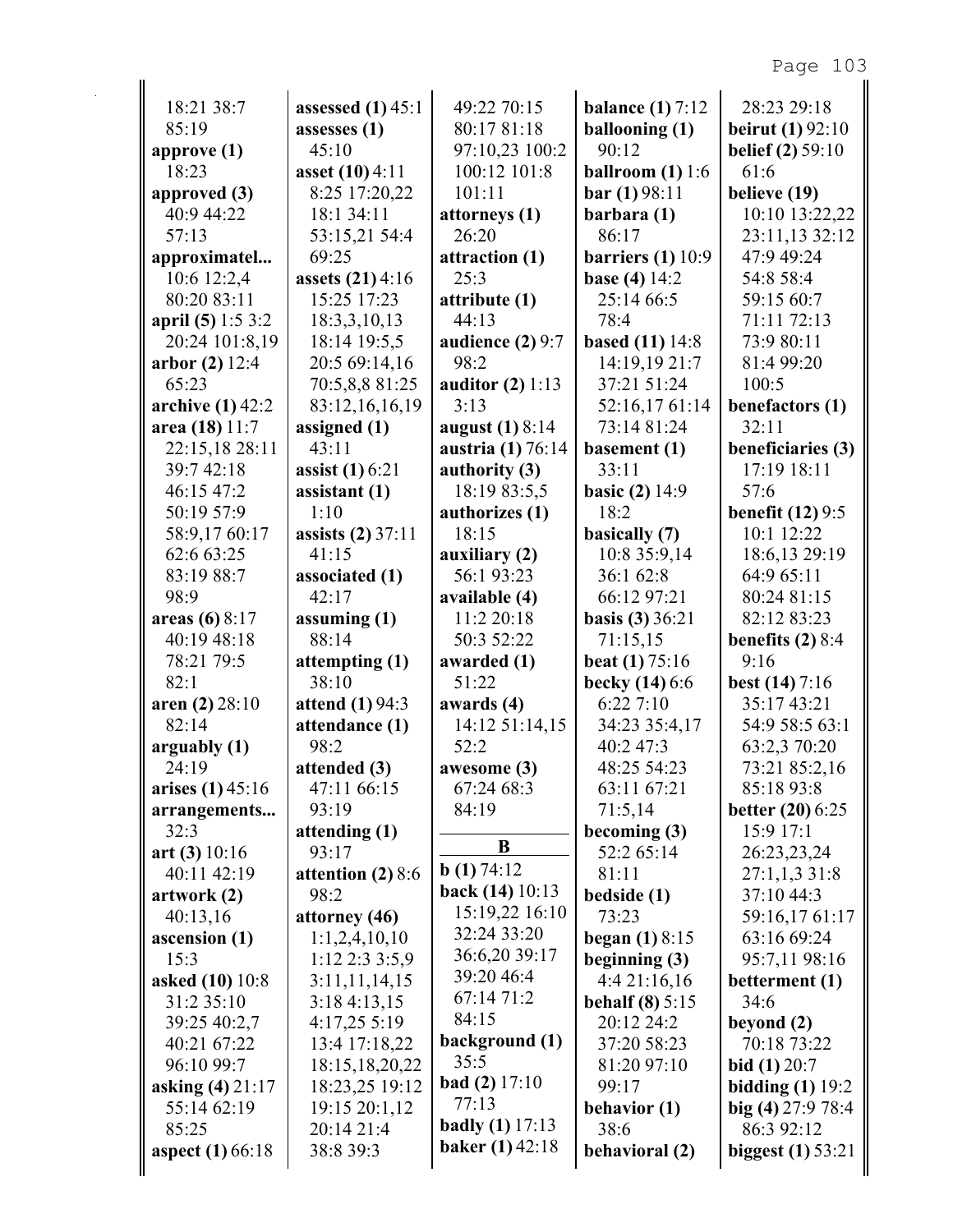| billable (1)               | box $(1)$ 35:16          | buy $(1) 86:24$    | 41:10            | career (6) 46:22    |
|----------------------------|--------------------------|--------------------|------------------|---------------------|
| 75:25                      | boy $(1)$ 74:13          | buyer (3) 15:5,5   | care (146) 6:19  | 47:1 55:2 66:7      |
| billing $(1)$ 27:4         | branches (1)             | 19:8               | 7:23 8:16,18     | 67:13 78:22         |
| billion $(1)$ 15:11        | 37:17                    | buying $(2)$ 13:21 | 8:20 9:12,20     | careful $(2)$ 7:13  |
| biopsy $(1)$ 41:25         | <b>break</b> (1) $18:12$ | 72:3               | 10:10 11:11,21   | 16:14               |
| bit $(2)$ 26:8             | breast $(3)$ 39:14       | $\overline{C}$     | 11:24 12:14,15   | cares (2) 46:24     |
| 35:18                      | 65:2 76:11               |                    | 13:23 15:9,11    | 55:17               |
| bless $(1)$ 99:16          | <b>brent</b> $(1)$ 63:19 | c (4) $15:1641:6$  | 18:11 19:6,22    | caring $(4)$ 11:5   |
| blessed (2)                | brettschneide            | 101:3,3            | 22:24 23:4,5     | 33:23 43:20         |
| 42:24 87:5                 | 74:11,12 78:14           | california (5)     | 23:12,21 25:6    | 51:4                |
| bliss $(4)$ 34:15          | <b>brief</b> $(2)$ 4:5   | 13:14,15 16:13     | 25:19 26:18,19   | carl $(2)$ 41:6,6   |
| 34:16,17,17                | 13:10                    | 58:15 92:20        | 26:21,22 28:24   | carol $(2) 1:11$    |
| <b>blood</b> $(2)$ 31:13   | bring $(4)$ 25:25        | call $(5)$ 21:11   | 28:25 29:10,18   | 37:15               |
| 45:5                       | 63:4 87:22               | 67:16 70:22        | 30:3,25 31:2,5   | carry (1) 99:7      |
| bloomfield (5)             | 95:12                    | 84:18 91:11        | 31:14 32:4,14    | cart $(1)$ 33:16    |
| 1:10 3:14 17:8             | broaden (1)              | called (8) 15:15   | 34:1 35:10,10    | casalou $(4)$ 1:16  |
| 17:15,17                   | 31:5                     | 34:21 40:8         | 35:13,25 36:11   | 5:8 6:4,6           |
| blue $(6)$ 37:19           | broadened (1)            | 46:1 47:22         | 37:11,22 38:4    | case (1) 8:21       |
| 39:7 63:14                 | 42:1                     | 63:2 77:20         | 38:25 39:4,6     | cases (1) 53:15     |
| 88:795:15                  | brothers (1)             | 80:23              | 39:19 41:11,19   | castillo $(3)$ 88:5 |
| 98:9                       | 30:23                    | calls (1) 26:10    | 42:7 43:21,24    | 88:6,6              |
| <b>blunt</b> (1) $16:19$   | brought $(5)$            | cancer $(22)$      | 44:8,10,18,21    | category (1)        |
| <b>board</b> $(41) 5:16$   | 17:12 35:3               | 39:14 61:25        | 45:7,8,15        | 51:20               |
| 19:18,21 22:10             | 79:3 87:16               | 62:1,6,8 63:23     | 46:12,13,15,16   | cath $(1)$ 41:23    |
| 22:11,13,19                | 90:24                    | 63:25 64:3,5,6     | 46:22 50:3,5     | catholic (11)       |
| 23:2,11,24                 | buddies (1)              | 64:9,12,19         | 50:16,16,20      | 31:19,22,23,25      |
| 24:3,18,19,24              | 77:20                    | 65:2,6,10,19       | 51:3,10,14       | 32:2,3,4,10,12      |
| 25:22 33:5                 | <b>buddy</b> (1) 35:15   | 76:11,11,13        | 52:22 53:24      | 32:15 91:16         |
| 53:12,18 59:2              | <b>budget</b> (1) 59:25  | 84:21,24           | 54:6,11,13       | catholics (1)       |
| 68:22 69:19                | <b>build</b> $(2)$ 14:8  | canvassed (1)      | 55:16,19,22,23   | 31:6                |
| 70:14,18 74:19             | 49:3                     | 81:12              | 56:12,16,24,24   | causing $(1)$       |
| 74:25 81:19                | building (2)             | cap (3) 87:12      | 57:3,7,8,9,13    | 74:18               |
| 83:4 84:5,7,9              | 48:6,7                   | 92:15,17           | 58:8,9,10,13     | center $(16)$       |
| 84:10 85:9                 | buildings (2)            | capabilities (1)   | 58:21,24 59:8    | 28:17,17 57:13      |
| 88:12 90:13,20             | 54:5 73:12               | 73:22              | 59:13 60:9,17    | 62:6 63:23,25       |
| 90:22 91:21                | <b>built</b> $(2) 29:1$  | capacity (1)       | 60:22,23 61:14   | 64:6 65:10          |
| 93:24 94:2                 | 44:12                    | 55:11              | 62:1,25 64:4     | 75:7,15,21,22       |
| 96:17 98:14                | bumps $(1)$ 27:19        | capital (8) 12:13  | 64:17,18 65:8    | 75:24 76:11         |
| boards $(1)$ 96:9          | <b>bunch</b> $(1) 68:4$  | 23:14 25:10        | 65:19 69:6,10    | 79:4 85:9           |
| <b>body</b> (1) $50:7$     | burden $(1)$ 38:1        | 64:9,11 65:13      | 72:7,22 73:22    | centers $(1)$       |
| <b>bohm</b> $(2)$ 24:16    | burning $(1)$            | 79:20 95:17        | 74:15,16 75:22   | 85:14               |
| 24:17                      | 73:11                    | car $(1)$ 36:19    | 76:20 77:7,11    | central $(2)$ 49:25 |
| <b>bonito</b> $(2)$ 43:5,6 | business $(12)$          | cardiac (3)        | 77:18 78:24      | 52:3                |
| <b>born</b> (4) $30:20$    | 16:22 22:15,20           | 41:23 42:13        | 79:1,7,13,23     | ceo (9) $1:15,17$   |
| 30:23 33:4                 | 32:23 33:9               | 45:6               | 80:8 81:8        | 5:6,8,146:4         |
| 68:24                      | 38:1 67:10               | cardiologists (1)  | 82:13 84:18      | 47:3 88:7           |
| bottom $(2)$               | 86:12 88:11,16           | 77:17              | 87:4,11,13       | 89:23               |
| 78:24 79:14                | 89:15 92:6               | cardiology (1)     | 88:1 92:7 97:3   | cer (1) $101:16$    |
| <b>bought (2)</b> 15:20    | businesses $(2)$         | 41:10              | 98:13 99:8       | certain $(2)$ 13:19 |
| 39:25                      | 67:12 89:1               | cardiovascula      | cared $(1)$ 34:8 | 15:4                |
|                            |                          |                    |                  |                     |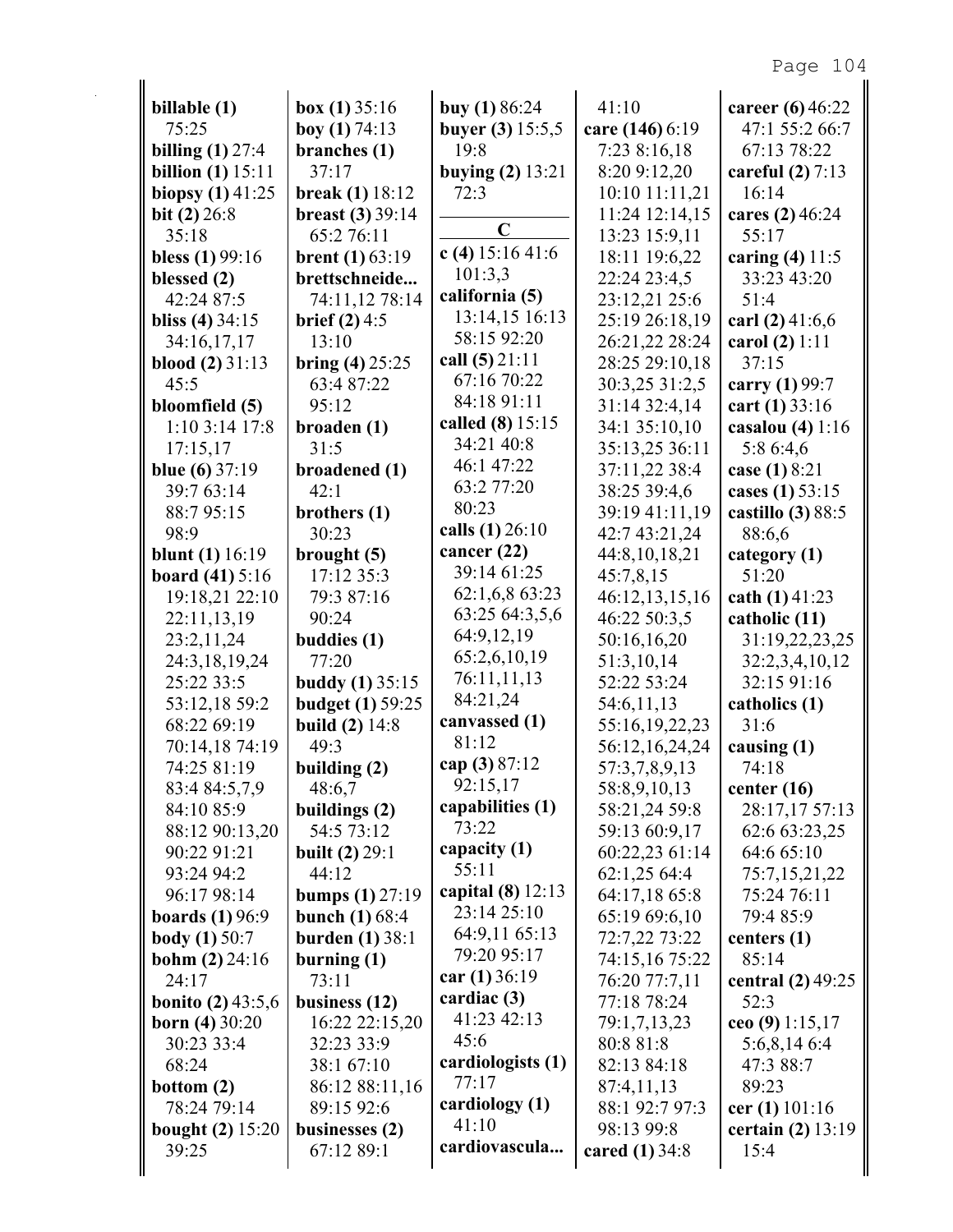| certainly (2)       | 99:14               | 64:16               | clinicians (1)      | 71:11 91:20        |
|---------------------|---------------------|---------------------|---------------------|--------------------|
| 82:19 97:22         | charge $(1)$ 3:15   | citizens $(3)$ 16:9 | 98:25               | 92:13 99:24        |
| certified (2)       | charitable (29)     | 80:19 98:22         | close (7) 8:2       | comfort $(1)$ 61:6 |
| 74:25 101:16        | 3:154:1517:9        | city $(30)$ 13:16   | 48:9 64:20          | comfortable (1)    |
| certify (2) $101:5$ | 17:21,22,23,24      | 13:18,19 15:2       | 89:6 97:17,18       | 66:11              |
| 101:10              | 17:24 18:1,3,4      | 26:10,12 38:7       | 97:22               | coming $(13)$ 3:4  |
| cetera (1) 45:9     | 18:4, 10, 12, 16    | 38:12,13,22         | closed (2) 16:20    | 3:22 5:17 6:1      |
| cfo (3) $71:3$      | 18:17 19:5,5,6      | 59:2,22 60:2        | 86:22               | 13:1 17:4 26:4     |
| 78:20 84:11         | 19:6 32:7 70:2      | 77:19,24 86:5       | closely $(1)$ 37:6  | 61:19 62:18        |
| chadi (2) 92:1,2    | 70:8 72:7           | 86:19,22 87:2       | closest $(2)$ 12:3  | 67:4 97:8          |
| chair (7) 17:11     | 81:25 82:12         | 87:8 89:23,25       | 89:24               | 100:1,10           |
| 25:22 53:11,19      | 83:12,15,18         | 90:8,13,22          | closing $(3)$ 14:1  | commended (1)      |
| 68:23 69:15         | charity (19)        | 91:2,14,21,22       | 49:12 60:7          | 59:14              |
| 96:18               | 10:4 12:15          | 92:3                | cmh $(6)$ 28:12     | comment $(4)$      |
| chairman (4)        | 14:9 15:3,8,8       | clair (23) 8:17     | 28:19,20 29:7       | 4:19,20 5:2        |
| 22:10 24:17         | 15:11,16,22         | 11:3 24:17,24       | 30:4 36:10          | 53:8               |
| 81:18 84:5          | $17:1,20$ 18:3      | 25:3,8,22           | cms $(2)$ 11:10     | commenting (1)     |
| chairs (2) 17:10    | 23:20 45:15         | 27:23 28:16         | 27:5                | 14:11              |
| 17:12               | 50:16 51:3          | 29:22 42:17         | cochairman (1)      | comments (10)      |
| challenges (5)      | 69:3,24 96:25       | 44:5,11 51:19       | 84:20               | 4:5,21 5:23 9:6    |
| 6:15,22 10:9        | charles (1)         | 51:20 56:4          | coding $(1)$ 27:5   | 17:5 20:21,23      |
| 11:23 12:5          | 81:17               | 60:14 71:1,25       | $\text{coldren}(3)$ | 21:15,18 100:7     |
| challenging (2)     | cheaper $(1)$       | 72:12 81:20         | 86:17,18,18         | commerce $(2)$     |
| 74:16 81:6          | 92:17               | 82:11 98:21         | collaboration       | 1:23 101:17        |
| chamber $(11)$      | check $(1) 72:16$   | clarkson (3)        | 36:10 37:2,2        | commercial (2)     |
| 88:7,8,9,12,13      | chief $(8)$ 1:12,14 | 72:25 73:1,1        | 98:6                | 38:16,23           |
| 88:14,22,24         | 3:10 49:18          | class (1) 39:19     | collaborative (     | commission (2)     |
| 89:3,13,14          | 78:17 80:9,22       | cleaning $(1)$      | 44:4                | 51:21 84:23        |
| change $(12)$       | 80:24               | 33:16               | colleague (2)       | commissioner       |
| 26:24 27:17,17      | chiefs (1) 3:17     | clergy $(1)$ 52:12  | 55:8,9              | 24:18,25 25:23     |
| 27:17 40:13         | child (1) 48:3      | clerical (1)        | colleagues (6)      | commitment (       |
| 57:18 60:21         | children (2)        | 98:25               | 54:23 55:15,20      | 9:19 25:5,9,17     |
| 74:1,3,7 79:2       | 12:22 49:14         | clerk (1) 55:3      | 55:24 56:15         | 29:21 45:14,20     |
| 99:2                | choice (6) 14:22    | clinic (38) 10:2,3  | 81:12               | 45:21 55:13        |
| changed $(1)$       | 39:6 55:16          | 10:5 25:18          | collective (1)      | 56:14 58:7,19      |
| 30:16               | 56:16 77:5          | 28:22,25 29:1       | 23:10               | 59:12,1764:8       |
| changes $(9)$ 23:5  | 91:21               | 29:5,7,11,14        | college (4) 42:18   | 69:23 70:4,17      |
| 43:22 57:24         | choose (5) 38:22    | 32:8 44:3,7,11      | 42:18 60:15         | 72:6,14 79:10      |
| 78:22 81:8          | 55:15 56:15         | 44:19,23 45:4       | 84:25               | 79:19 82:24        |
| 88:25 89:1          | 77:5 90:23          | 45:18 47:13         | colocating (1)      | 89:24 90:25        |
| 90:7 91:4           | choosing (1)        | 50:24 59:14         | 29:18               | 95:17              |
| changing $(3)$      | 98:11               | 69:23 71:10,11      | colon $(1) 84:3$    | commitments        |
| 29:9 43:13          | chose (1) 22:18     | 71:14 72:1,5,6      | combination (1)     | 9:8 14:7 25:13     |
| 94:9                | chris $(2) 78:13$   | 72:9,15,17,19       | 25:1                | 70:16              |
| chapel (5) 31:23    | 78:17               | 77:1 82:3,22        | come (17) 15:10     | committed (13)     |
| 31:25 32:3,12       | chronic $(1)$ 45:6  | 82:25 83:6          | 34:20 40:15         | 9:11, 14, 17, 25   |
| 32:15               | church $(1)$ 48:3   | clinical $(3)$ 6:17 | 43:16,25 48:17      | 16:16 20:13        |
| chapels (1)         | churches (1)        | 14:20 60:18         | 48:19,21 54:18      | 50:18 54:6         |
| 32:10               | 30:15               | clinically (1)      | 65:20 66:14         | 56:5 70:10         |
| character $(1)$     | cities (2) 48:20    | 57:7                | 68:18 69:21         | 71:9 79:6          |
|                     |                     |                     |                     |                    |
|                     |                     |                     |                     |                    |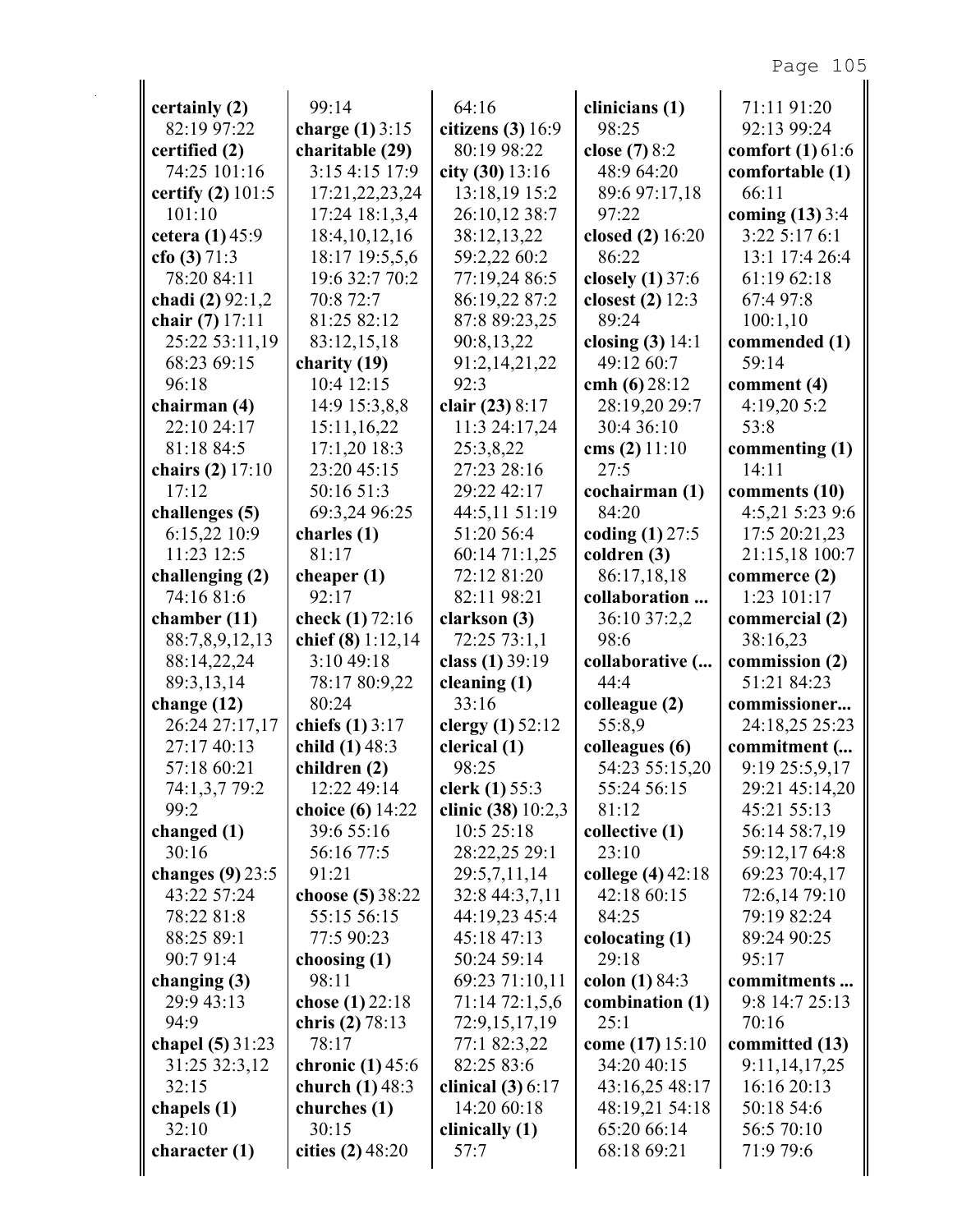| 97:13           | 56:23 57:2      | computer $(6)$     | conjunction (1)     | 79:21 82:25        |
|-----------------|-----------------|--------------------|---------------------|--------------------|
| committee (6)   | 58:6,8 59:7,9   | 5:24 62:11,24      | 23:9                | 85:5,21 89:3,4     |
| 31:2 68:23      | 60:6,14,25      | 67:11,15 68:13     | connected (4)       | 89:12 96:22,24     |
| 69:8 71:23      | 61:16 63:5,5    | computers (1)      | 56:24 57:3,13       | 98:8 99:8          |
| 84:14,21        | 64:2,13,14,25   | 67:25              | 58:23               | continued (5)      |
| committees (2)  | 65:18 66:2,25   | concept $(1)$ 79:6 | consider (2)        | 44:14 48:11        |
| 88:12 96:9      | 68:10 69:4,18   | concern $(11)$     | 21:5 39:3           | 66:6 70:23         |
| common $(2)$    | 70:21,21 71:2   | 30:19,20,25        | consideration       | 98:6               |
| 42:3,4          | 71:20,22 72:11  | 37:21 60:20        | 7:13                | continues (1)      |
| communicatio    | 72:21 73:2,16   | 86:2 88:20,22      | considered (3)      | 52:22              |
| 36:4 42:3       | 74:9,9 75:2     | 93:3 94:7,9        | 10:15 63:3          | continuing (13)    |
| communicatio    | 78:9,19 79:22   | concerned (3)      | 69:2                | 29:14 32:9         |
| 38:10           | 81:5,11,15,19   | 27:17 81:9         | considers (1)       | 45:14 56:5,15      |
| communities (9) | 81:21,23 82:7   | 94:22              | 18:25               | 56:17 58:8         |
| 7:17 10:21      | 82:13 83:2,14   | concerns (4)       | consistent (2)      | 64:17,21,24        |
| 12:7 13:23      | 83:17,23,24     | 37:3 43:14,15      | 7:8 18:8            | 82:13 83:5         |
| 29:22 37:18     | 84:4 86:7       | 81:22              | consisting $(1)$    | 89:15              |
| 45:21 48:20     | 87:13 88:1,16   | concluded (2)      | 101:6               | continuity (1)     |
| 89:9            | 88:17,19,20,24  | 7:18 100:13        | constraint (1)      | 38:4               |
| community (1    | 89:13,25 90:2   | conclusion (1)     | 63:15               | continuously (3)   |
| 1:42:33:6       | 90:5,8,14,16    | 21:7               | consults $(1)$ 65:4 | 23:3 50:5 64:2     |
| 4:19,23 5:20    | 90:17 91:1      | condition (1)      | consumer $(1)$      | contracted (1)     |
| 6:12,24 7:9,11  | 93:4,6 94:1     | 4:17               | 51:21               | 20:2               |
| 7:23 8:6,9,12   | 95:5,9,16,22    | conditioned (1)    | consumers $(2)$     | contracting (1)    |
| 8:23 9:6,25     | 96:13,20,23     | 18:19              | 38:25 39:5          | 37:16              |
| 11:5 12:14      | 97:1,12,13      | conditions (2)     | contacted (1)       | contributed (1)    |
| 13:20,22 14:22  | 98:1,4,5,12,23  | 45:5,6             | 7:3                 | 83:3               |
| 15:19 16:3,9    | 99:22,22,23     | condland (3)       | contents $(1)$ 2:1  | contribution (4)   |
| 16:10 17:6      | companies (1)   | 39:10,11,11        | continually (1)     | 25:15 60:16        |
| 22:21,24 23:1   | 25:3            | conducive (1)      | 98:11               | 83:1,8             |
| 23:10,15,20,22  | company $(2)$   | 80:6               | continuation (2)    | contributions      |
| 24:21 25:12,21  | 68:13 76:1      | conducted (1)      | 31:19 37:10         | 82:7 83:14         |
| 25:25 27:24,25  | comparable (1)  | 20:12              | continue (57)       | control $(1)$ 18:9 |
| 28:1,2,6,10,15  | 9:15            | conducting (1)     | 6:11 8:12 16:7      | convinced (1)      |
| 28:24 29:2,2,5  | compassionat    | 21:4               | 17:16 19:7          | 97:6               |
| 29:14,19,23     | 8:16 12:18      | conference (1)     | 23:21 25:17,18      | cookie (1) 35:15   |
| 30:6,14,16      | 41:20 46:16     | 94:3               | 28:9 29:5 30:4      | coop $(1)$ 55:1    |
| 31:7 32:25      | 55:19 87:4      | confident (5)      | 31:4,15 32:3,8      | cooperating (1)    |
| 33:1,2 34:2,10  | competition (4) | 30:3 52:1          | 32:13,14 41:18      | 30:16              |
| 34:12 40:16     | 39:6 77:9,11    | 65:15 72:18        | 42:12,21 43:2       | coordinator (1)    |
| 42:17,22 44:13  | 77:14           | 96:21              | 43:23 45:17         | 44:3               |
| 44:13,19,24     | complete (4)    | confidently (1)    | 46:13 49:3          | copping $(3)$      |
| 45:16,18,20     | 35:10 65:5      | 53:20              | 50:2,7,12,16        | 65:21,21,22        |
| 46:24 47:14,19  | 83:17 101:7     | confirm $(2)$      | 51:8,12 52:3        | core $(1)$ 19:6    |
| 47:21 49:6      | completed (1)   | 69:22 82:20        | 52:15 54:16         | corporate (3)      |
| 50:1,3 51:24    | 40:18           | confirmation (     | 59:12 60:3          | 3:17 16:8 35:7     |
| 52:11,12,23     | complexity (1)  | 70:6 82:18,21      | 61:3 64:7           | corporation (2)    |
| 53:14 54:7,10   | 74:17           | 83:7,18            | 65:16,18 67:5       | 22:16 87:18        |
| 54:12 55:18,23  | comprehensiv    | confronted (1)     | 70:20 72:21         | correct (1) 101:7  |
| 56:2,5,14,19    | 35:23           | 6:15               | 76:3,21 79:15       | cost(5) 37:11      |
|                 |                 |                    |                     |                    |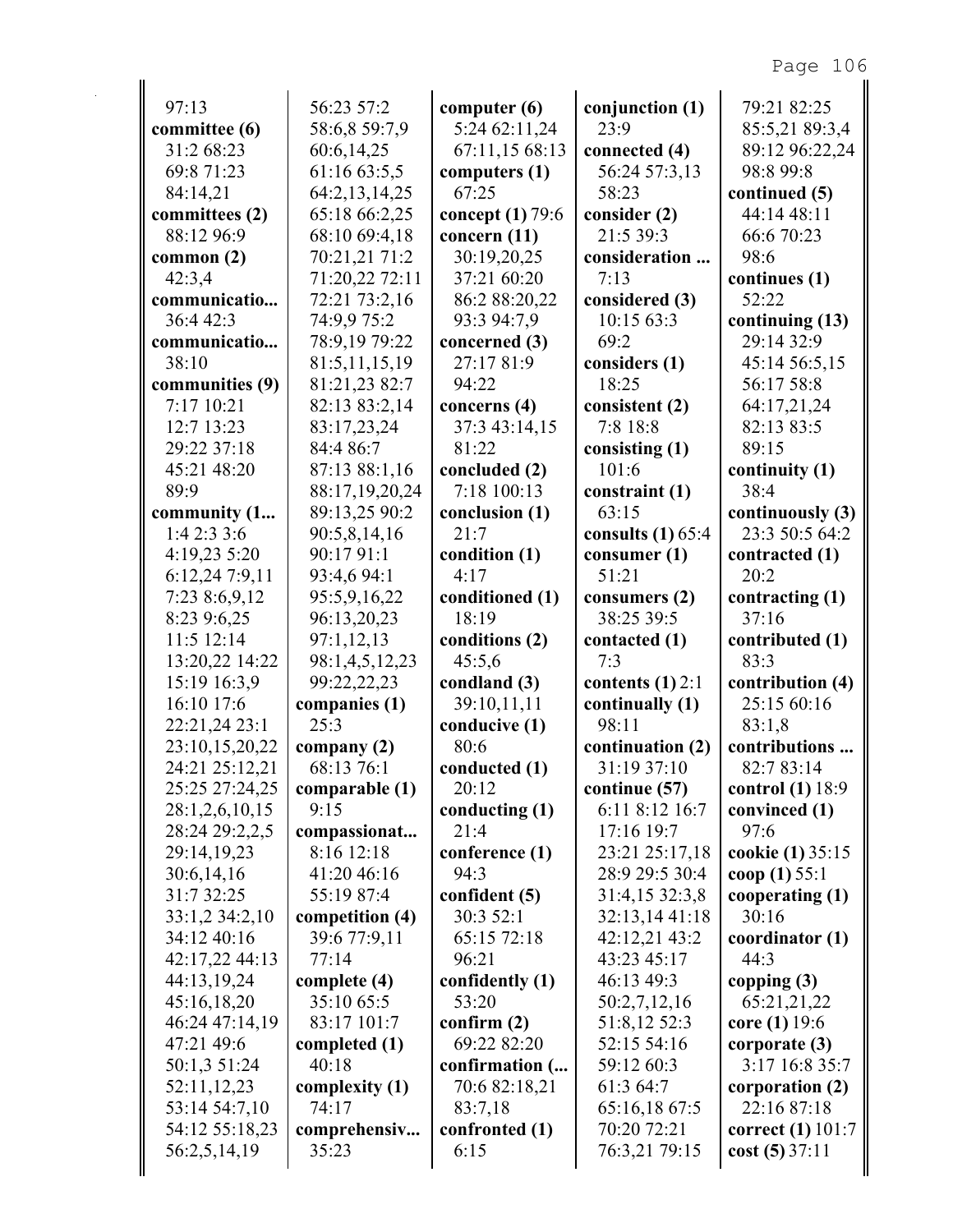| 63:15 76:4                         |                                        |                         |                                 |                                        |
|------------------------------------|----------------------------------------|-------------------------|---------------------------------|----------------------------------------|
| 77:11,13                           | 44:20,21,22<br>coworkers (1)           | dan $(2)$ 48:1<br>71:6  | deductibles (2)<br>76:5 86:9    | deserve (2)<br>13:23 65:19             |
| costa (2) 75:14                    | 74:6                                   | <b>dated (1)</b> 101:19 | deegan (2) 68:21                | deserves $(1)$                         |
| 75:16                              | create $(4)$ 40:8                      | dating $(1)$ 32:24      | 96:18                           | 47:21                                  |
| costeffective (2)                  | 40:22 57:6                             | david (2) 26:4          | deeply (1) 46:24                | design $(1)$ 40:9                      |
| 11:24 79:1                         | 97:2                                   | 73:1                    | definitely (2)                  | designated (2)                         |
| costs $(5)$ 35:12                  | created $(6)$ 14:3                     | day (11) 33:8           | 71:9,16                         | 70:11 96:3                             |
| 35:13 36:16                        | 36:10 39:23                            | 36:4 51:15              | definition (1)                  | designation (1)                        |
| 38:24 75:25                        | 40:3 44:12                             | 55:22 66:21,23          | 99:13                           | 70:1                                   |
| cotten (1) 95:20                   | 74:15                                  | 67:16 81:13             | delightful (2)                  | <b>desire</b> (1) 56:18                |
| cottengim (2)                      | creation $(1)$ 25:2                    | 85:11 93:5              | 76:16 97:11                     | desired $(1)$ 52:8                     |
| 95:18,20                           | criteria (1)                           | 95:11                   | deliver (1) 99:8                |                                        |
| council (1) 91:6                   | 14:20                                  | days (1) 85:10          | deliveries (1)                  | despite (1) 38:14<br>destination (2)   |
|                                    |                                        | deal (5) 8:22           | 92:6                            | 33:11,18                               |
| counsel (3) 1:19<br>5:10 12:25     | critical $(4)$ 23:16<br>28:7 50:1 81:5 | 13:9 16:17              |                                 | detainees (1)                          |
|                                    |                                        | 26:20 40:1              | delivering (1)                  |                                        |
| counseling (1)                     | crna $(1)$ 48:16                       |                         | 79:13                           | 37:5                                   |
| 45:8                               | crnas (2) 48:17                        | dealing(1)              | delivers (1)                    | detention (1)                          |
| count $(2)$ 46:6                   | 48:19                                  | 64:23                   | 51:15                           | 28:17                                  |
| 65:18                              | cross $(1) 63:14$                      | debbie (2) 27:22        | delivery $(3)$ 6:19             | determined (1)                         |
| counted $(1)$ 4:1                  | culture (1) 52:9                       | 54:21                   | 79:22 81:8                      | 7:14                                   |
| countless (1)                      | cure (1) 76:13                         | debilitating (1)        | dembosky (2)                    | detroit (6) 38:21                      |
| 44:15                              | current (12)                           | 64:23                   | 31:10,10                        | 64:16 67:14                            |
| country $(4)$                      | 19:14 23:17,20                         | debt (1) 15:25          | demeanor (1)                    | 92:21 93:8                             |
| $11:17$ $14:1,17$                  | 31:19 39:4                             | debtfree (1)            | 33:23                           | 94:4                                   |
| 62:13                              | 47:3,9 68:12                           | 15:18                   | demonstrate (1)                 | devastating (1)                        |
| counts (1) 29:2                    | 69:25 70:7                             | debts (1) 90:13         | 88:19                           | 67:1                                   |
|                                    |                                        |                         |                                 |                                        |
| county (27) 8:17                   | 89:23 93:22                            | decades $(4)$ 8:20      | demonstrated                    |                                        |
| 11:3 24:18,20                      | currently (6)                          | 59:8 82:8               | 29:21                           | 24:25                                  |
| 24:22,24 25:4                      | 20:4 33:5                              | 83:15                   | demonstrates                    | devigil $(1)$ 93:13                    |
| 25:8,22 27:24                      | 48:16 58:15                            | december (1)            | 3:24                            | devigili (2)                           |
| 28:17 29:22                        | 79:25 95:23                            | 46:2                    | <b>denoted</b> (2) 18:6         | 93:11,13                               |
| 35:12 42:17                        | customer $(1)$                         | decision $(1)$ 7:11     | 47:15                           |                                        |
| 44:5,11 51:20                      | 50:6                                   | decisionmaki            | dental (1) 45:8                 | diagnosed (1)                          |
| 56:4 60:14                         | customers (3)                          | 58:11 96:19             | <b>dentist</b> (1) 36:12        | 39:14                                  |
| 71:2,25 72:13                      | 37:20 38:19                            | decisions (2)           | department (8)                  | diagnosis (1)                          |
| 81:20 82:11,12                     | 87:5                                   | 70:19 91:11             | $1:1\,3:13,18$                  | 41:16                                  |
| 98:21 101:2                        | cut $(1)$ 20:23                        | declared (1)            | $9:22\,23:13$                   | diagnostic (1)                         |
| couple (2) 22:5                    | cutters $(1)$ 35:16                    | 61:2                    | 25:748:17                       | 41:10                                  |
| 75:10                              |                                        | decorating (1)          | 55:1                            | diagnostics (1)                        |
| courage $(1)$                      | D                                      | 40:4                    | departments (2)                 | 76:10                                  |
| 99:11                              | $d(1)$ 65:21                           | decrease (1)            | 16:5 40:21                      | didn $(6)$ 36:25                       |
| course $(7)$ 8:7                   | dad $(2)$ 30:21                        | 64:22                   | depend (1) 38:2                 | 53:3,3 68:2,5                          |
| 10:22 33:7                         | 32:25                                  | decreased (2)           | depending $(1)$                 | 86:23                                  |
| 51:6 65:5                          | daily (4) 36:21                        | 38:24 87:20             | 15:3                            | difference (3)                         |
| 66:10 96:4                         | 55:11 65:7                             | dedicated (5)           | deposed (1)                     | 27:9 86:11                             |
| court (3) 1:21                     | 71:15                                  | 6:10 9:22               | 80:25                           | 92:12                                  |
| 18:17 21:21                        | dalal (10) 39:24                       | 12:17 37:17             |                                 |                                        |
|                                    | 61:21,22,22,22                         | 93:1                    | deputy $(3) 1:12$<br>3:11 36:19 | different (4)<br>16:13 42:15           |
| cover (1) 19:12                    | 64:10 76:12                            |                         |                                 | development (1)<br>diabetes $(1)$ 45:6 |
| coverage (7)<br>36:1,4,9 44:9<br>∥ | 84:20 85:6,7                           | dedication (1)<br>55:13 | described (1)<br>12:12          | 48:19,20<br>differently (2)            |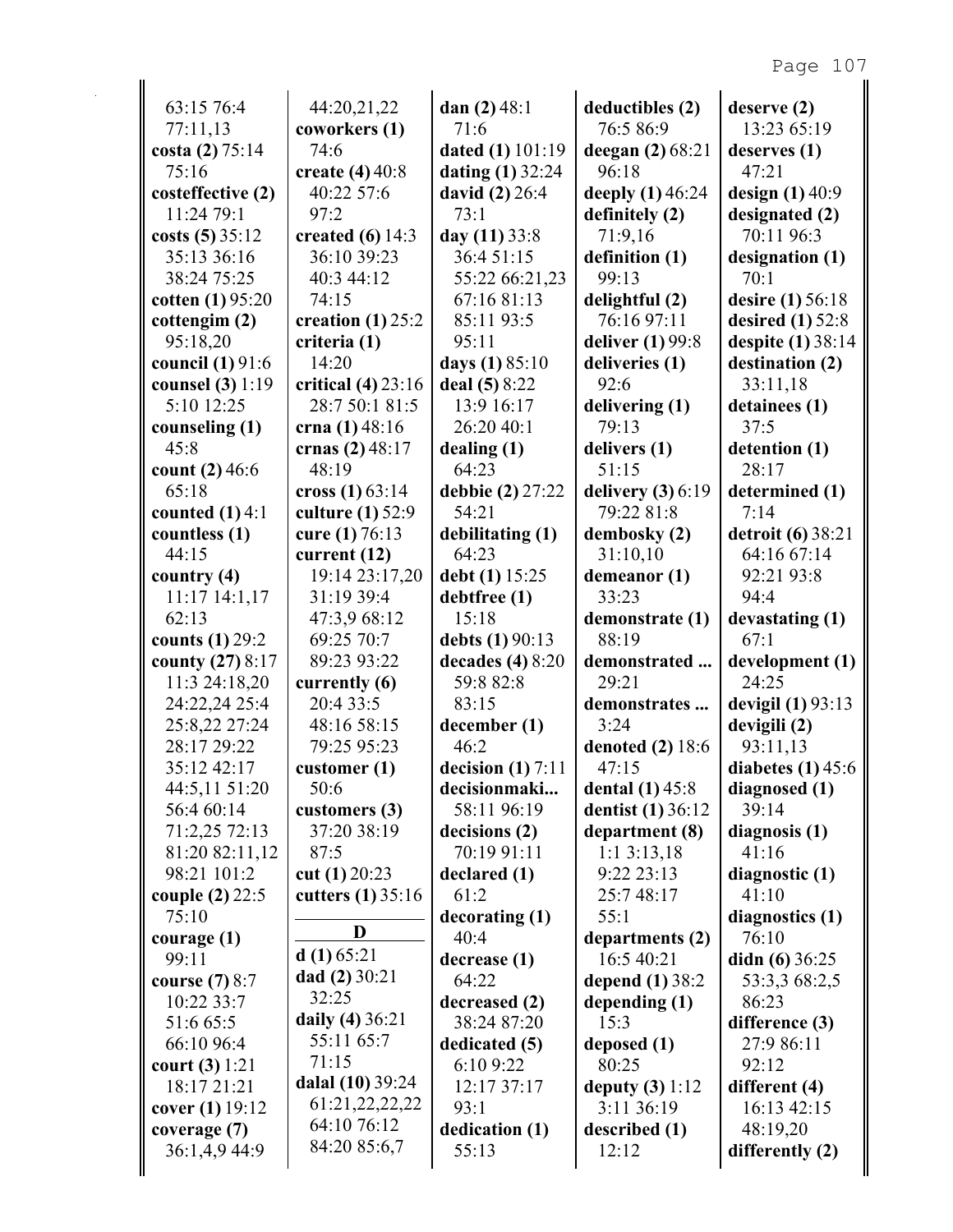| 23:6 81:3               | distributed (1)         | donnellon (1)          | earlier (3) 19:16 | 23:13 25:7         |
|-------------------------|-------------------------|------------------------|-------------------|--------------------|
| difficult $(1)$ 38:1    | 18:7                    | 34:18                  | 36:2,5            | 26:5 50:22         |
| difficulties (1)        | <b>divert</b> (1) 18:13 | <b>donors</b> (6) 29:3 | early (1) 52:6    | 76:786:19          |
| 27:18                   | diverted (1)            | 44:16 70:11            | earmarked (1)     | emotional (1)      |
| digital $(1)$ 41:24     | 18:6                    | 72:11 81:21            | 29:6              | 64:22              |
| diligence $(3)$ 7:6     | division $(3) 1:14$     | 96:20                  | earned (1) 79:11  | emphasis (2)       |
| 69:21 90:20             | 3:17,18                 | door (2) 34:24         | eased (1) 76:17   | 29:23 30:22        |
| diminished (1)          | divisions (2)           | 53:25                  | easier (2) 24:13  | employ (1)         |
| 74:18                   | 41:9,14                 | dosimetrist (1)        | 61:11             | 22:17              |
| <b>direct</b> (1) 78:20 | doctor $(3)$ 27:11      | 63:21                  | easily (1) 52:6   | employed (1)       |
| directed $(2)$ 28:9     | 36:2 63:18              | double $(1) 1:6$       | ebb $(1)$ 34:9    | 46:8               |
| 73:9                    | dotors(2)               | doubled $(1)$ 36:1     | economic (5)      | employee (3)       |
| direction (2)           | 27:15,16                | doubt $(2)$ 31:14      | 24:20,25 25:15    | 33:14 73:5         |
| 33:15 81:14             | document (2)            | 72:18                  | 60:1 90:7         | 101:11             |
| directly $(3)$ 64:9     | 9:4,8                   | doug (1) 70:25         | edna (2) 101:15   | employees (14)     |
| 70:3,6                  | documentatio            | downturn (1)           | 101:16            | 7:16 8:5 10:11     |
| director (17)           | 70:1 96:2               | 24:20                  | education (1)     | 16:24 47:1         |
| 26:5,17 27:23           | documents (4)           | $dr(27)$ 10:6,17       | 45:12             | 53:21,23 54:10     |
| 30:12 33:8              | 4:12 19:16              | 10:21 26:2,3,4         | effect (1) 66:25  | 88:11,18,18        |
| 37:15 41:7              | 20:16,18                | 36:1 39:24             | effects (1) 78:22 | 90:10 92:25        |
| 54:22 55:5              | doesn (5) 36:24         | 61:21 64:10            | efficiencies (3)  | 93:21              |
| 56:23 63:20             | 61:3 86:10              | 65:21 71:18            | 6:17 48:24        | employer (3)       |
| 71:1,12 73:7            | 94:24 99:11             | 74:11 76:7,12          | 49:4              | 25:8 55:16         |
| 86:18 95:23,24          | doing (3) 38:18         | 78:14 80:16            | efficiency (2)    | 56:16              |
| directors (2)           | 43:11 44:9              | 83:25 84:20            | 49:9 74:18        | employers (2)      |
| 18:8 88:12              | dollars (18) 6:21       | 85:6,787:6             | efficient $(5)$   | 56:4 60:2          |
| discern $(1)$ 7:7       | 9:18 15:11,12           | 89:17,18 91:24         | 35:10 85:11       | employment (2)     |
| discernment (1)         | 15:24 16:3,24           | 91:25,25               | 87:19,19 91:12    | 60:4 97:5          |
| 7:10                    | 25:10 27:2              | drive (4) 48:20        | efforts $(5)$ 7:2 | empty (2) 17:10    |
| disclosure (1)          | 69:9 79:20              | 54:15 62:11            | 23:18 28:18       | 17:11              |
| 20:14                   | 82:7 83:12,13           | 67:19                  | 30:4 38:15        | ems $(1) 73:3$     |
| discontinue (1)         | 84:12 91:8              | drives $(3)$ 45:9      | eight (1) 34:15   | enables $(1)$ 8:11 |
| 83:21                   | 96:20,22                | 48:18 79:4             | eightynine (1)    | enabling $(1)$     |
| discussion (2)          | dolph (3) 70:25         | dropped(1)             | 45:4              | 7:21               |
| 53:14 69:13             | 70:25,25                | 32:18                  | ekelund (3)       | encountering       |
| discussions (4)         | don $(18)$ 4:13         | drove $(1)$ 67:13      | 45:24,25,25       | 66:23              |
| 7:6 8:7 29:13           | 11:13 17:11             | due $(5)$ 7:6          | ekg (2) 36:18     | encourage (3)      |
| 52:6                    | 27:19 35:1              | 59:21 69:21            | 41:23             | 47:20 61:8         |
| disease $(3)$ 41:16     | 36:6 58:15              | 84:13 90:19            | electronic (1)    | 89:4               |
| 64:19,23                | 76:24 77:5,8            | <b>duplex</b> (1) 37:7 | 101:16            | encouraged (2)     |
| dissolutions (1)        | 86:3,8 87:14            | duties (2) 18:11       | elevating (1)     | 46:19 95:4         |
| 17:25                   | 92:3,5,20               | 19:22                  | 56:8              |                    |
|                         | 93:12 95:3              |                        |                   | encourageme        |
| distinction (1)         |                         | dynamic (1)<br>56:11   | email (5) 20:25   | 61:4               |
| 52:1                    | <b>donate</b> (1) 40:16 |                        | 35:19 53:4,5      | encourages (1)     |
| distinguished           | donated $(2)$ 10:4      | E                      | 100:9             | 89:9               |
| 80:17,18                | 29:4                    | e (3) 97:5 101:3       | emails (1) 53:2   | ended (2) 48:12    |
| distracting $(1)$       | donates (1)             | 101:3                  | embrace (1)       | 93:20              |
| 30:10                   | 15:17                   | eager (2) 33:14        | 95:6              | endocrinologi      |
| distressed (1)          | donation (1)            | 45:21                  | emergency (8)     | 71:20              |
| 7:22                    | 51:1                    |                        | 9:13 16:5         | endure (1) 65:7    |
|                         |                         |                        |                   |                    |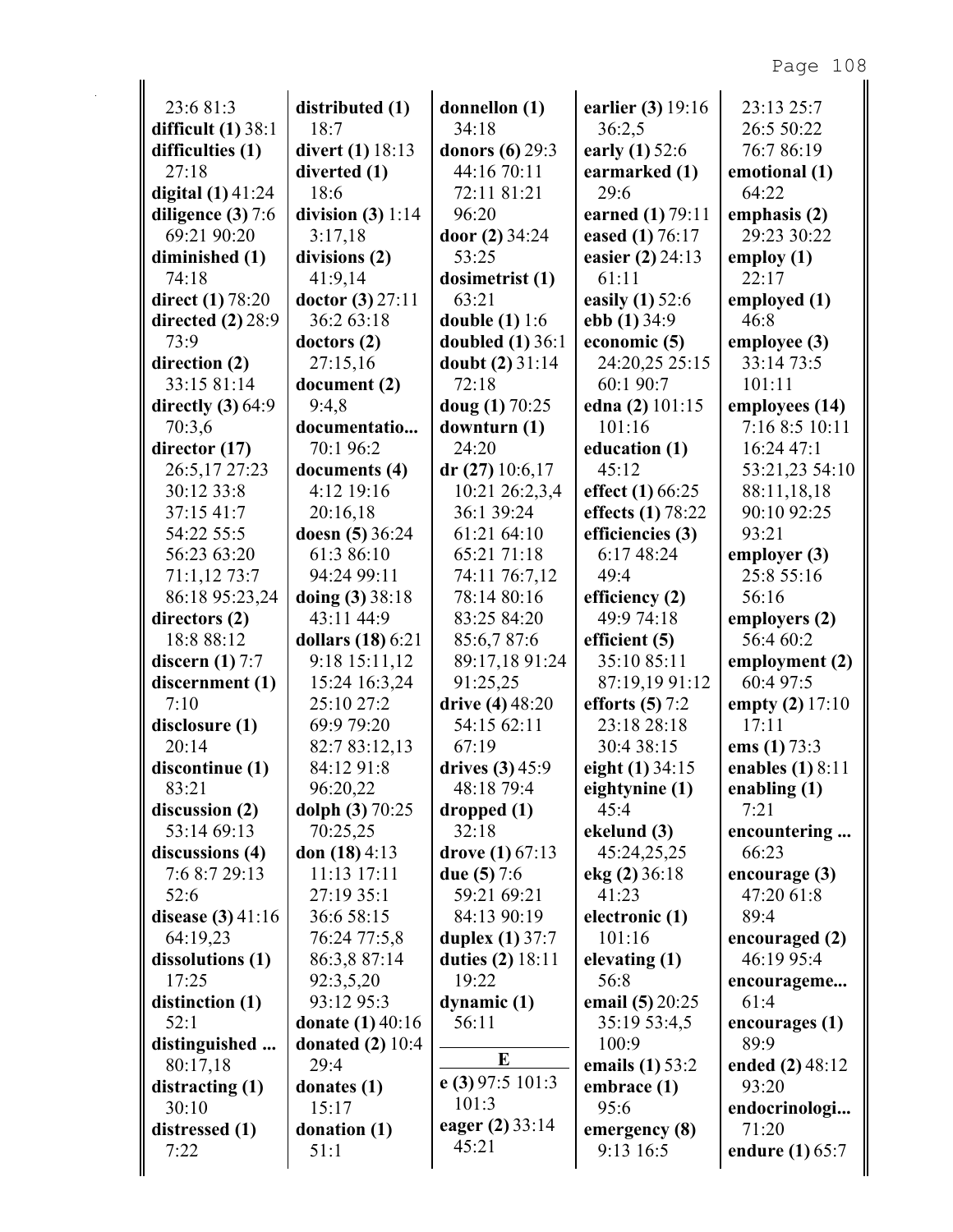| enforcement (1)                 | 42:1,1254:5                   | 71:8 73:11                   | 29:11 42:21          | fact $(6)$ 24:12             |
|---------------------------------|-------------------------------|------------------------------|----------------------|------------------------------|
| 19:7                            | 59:18 63:3                    | 81:9                         | expanded (1)         | 46:7 50:11                   |
| engaged $(2)$ 88:9              | 79:17                         | evidence (1)                 | 97:2                 | 59:21 61:16                  |
| 98:4                            | equitable (1)                 | 50:10                        | expanding $(1)$      | 98:3                         |
| engagement (2)                  | 82:10                         | evidenced (2)                | 23:17                | fair (6) $18:5,14$           |
| 34:21 89:4                      | equivalent (1)                | 52:772:16                    | expansion (1)        | 19:3,4 20:8                  |
| enhance (1)                     | 69:24                         | evolved (1) 90:3             | 16:5                 | 82:10                        |
| 59:11                           | er $(5)$ 27:11,15             | exactly (2) 35:21            | expect (2) 65:20     | fairness $(1)$ 19:1          |
| enhanced (1)                    | 36:3,23 73:6                  | 77:22                        | 82:19                | faith $(7)$ 38:15            |
| 9:20                            | erds $(1)$ 15:4               | examining $(1)$              | expedited (1)        | 52:15 61:1                   |
| enhances (1)                    | errors (1) 51:18              | 20:6                         | 36:23                | 66:5,13,13                   |
| 54:6                            | esch (3) 60:11                | example(2)                   | expense (1) 65:9     | 73:13                        |
| enhancing $(3)$                 | 60:12,13                      | 65:3 93:7                    | experience (2)       | faithbased (9)               |
| 25:9 58:7 71:9                  | especially (1)                | examples (1)                 | 13:25 58:14          | 8:16 14:24                   |
| enjoy $(1)$ 43:10               | 14:1                          | 75:10                        | experienced (1)      | 15:6 42:25                   |
| ensure (11) 7:7                 | essence $(1)$ 81:1            | excellence (6)               | 89:1                 | 52:8,21 66:12                |
| 7:118:7,8                       | essential (1)                 | 48:24 50:5                   | experiences (1)      | 74:9 91:14                   |
| 19:21 20:7                      | 23:19                         | 51:9,10 52:21                | 58:16                | faithfilled (1)              |
| 31:1,3 38:3                     | establish (1)                 | 95:13                        | expert (3) 20:3      | 61:13                        |
| 50:2 52:21                      | 52:14                         | excellent (7)                | 20:19 100:4          | families $(3)$ 12:8          |
| ensured (1) 37:9                | establishment                 | 3:22 43:24                   | expertise (1)        | 31:21 64:23                  |
| ensures $(1)$                   | 83:4                          | 59:9 76:7,8                  | 58:10                | family $(16)$                |
| 70:16                           | et $(1)$ 45:9                 | 78:9,10                      | explain $(1)$        | 22:20 29:23                  |
| ensuring $(2)$                  | eternally (1)                 | excited (7) 10:23            | 43:16                | 32:21,22 46:5                |
| 50:18 69:16                     | 97:7                          | 11:19 42:5                   | express $(2)$ 6:8    | 46:10,11 55:18               |
| entered (1)                     | ethics $(2)$ 31:2             | 49:1 58:16                   | 37:21                | 65:773:15                    |
| 28:21                           | 60:18                         | 63:8 95:13                   | expression (1)       | 74:3,10 87:2                 |
| entering (1)                    | evaluate (1)                  | exciting $(6)$ 26:8          | 7:5                  | 93:17,21 95:8                |
| 33:25                           | 85:1                          | 26:16 51:2                   | extends (1)          | familyrun (1)                |
| enters (1) 89:9                 | evaluates (1)                 | 52:9 56:10                   | 70:18                | 22:16                        |
| entire (2) 33:24                | 84:24                         | 58:24                        | extremely (2)        | far $(1)$ 26:14              |
| 46:11                           | evaluating (2)                | $\vert$ exclude $(1)$        | 76:4 77:23           | fashion $(1)$ 76:9           |
| entities $(3)$ 22:2             | 23:8 39:1                     | 66:13                        | eyeglasses (1)       | <b>faster</b> (1) 22:7       |
| 32:2 35:7                       | evening $(20)$ 3:5            | executive (9)                | 45:9                 | fastpaced (1)                |
| entity (2) 34:4                 | 5:13,17 12:24                 | 27:23 30:12                  | eyes (1) 99:15       | 91:11                        |
| 53:17                           | 24:16 34:16                   | 54:21 55:4                   | F                    | father $(1) 54:12$           |
| entrance (1)                    | 37:14 41:5                    | 56:22 71:1,12                | $f(1)$ 101:3         | favor $(2)$ 49:20            |
| 33:20                           | 44:1 45:24                    | 71:23 96:17                  | fabric (1) 55:13     | 57:22                        |
| environment (3)                 | 54:20 56:21                   | executives (2)               | face $(1)$ 33:12     | favorable (1)                |
| 46:10 61:14                     | 58:25 61:21                   | 19:18,21                     | faced $(2)$ 10:9     | 76:1                         |
| 74:16                           | 78:16 83:25                   | exempt(1)                    | 90:7                 | favorite (1)                 |
| environments                    | 88:5 89:22                    | 59:24                        | facilities (3)       | 40:21                        |
| 94:19                           | 97:8,24                       | exercise (1) 18:9            | 37:22 73:19,21       | fears (1) 99:13              |
| envisioned (1)<br>34:12         | event (4) 12:21               | exhibited (1)                | facility $(10)$ 9:18 | feedback(3)                  |
|                                 | 47:12,12 99:3                 | 38:6                         | 16:2,25 23:12        | 26:11,13 58:4                |
| equipment (18)                  | eventually (2)<br>15:22 29:11 | existing $(2)$ 70:2<br>70:12 | 25:6 26:15           | feel (12) 17:9<br>23:19 27:8 |
| 9:19 10:15,16<br>10:19,25 12:15 |                               | exists (2) 19:8              | 28:22 48:15          | 52:25 53:2                   |
| 26:24 36:20                     | everybody (7)<br>8:23 26:3    | 19:11                        | 49:2 58:22           | 55:10 67:25                  |
| 41:15,21,22,23                  | 36:12 49:5                    | expand $(2)$                 | facing $(1)$ 11:22   | 68:7,13,19                   |
|                                 |                               |                              |                      |                              |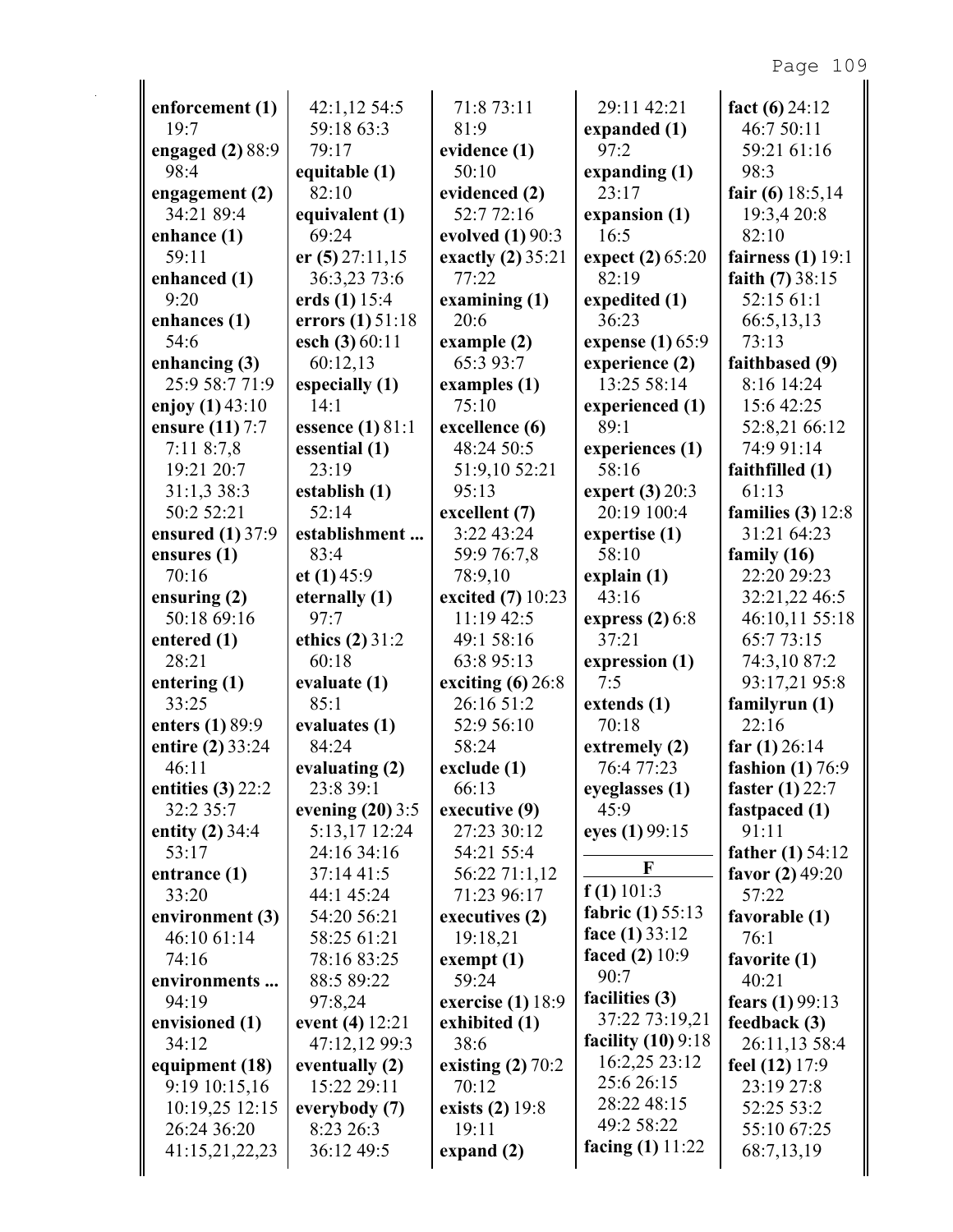| 74:5 81:3               | 72:2 75:6            | 55:7,12             | 93:21               | 13:16,18,19              |
|-------------------------|----------------------|---------------------|---------------------|--------------------------|
| feeling $(1)$ 17:13     | 82:23 92:1           | forprofit (12)      | frog $(1)$ 51:17    | 26:9,12 38:7             |
| feels $(3)$ 68:15       | 97:23                | 4:8 15:21,21        | front $(1) 86:9$    | 38:12,12,22              |
| 68:16 72:13             | firsthand (2)        | 34:4 59:22          | frustrating (1)     | 77:19,24 86:19           |
| fees $(2)$ 75:13,14     | 46:15 69:3           | 78:1 86:2,11        | 84:10               | 86:22 87:2,7             |
| <b>fellow</b> (1) 80:19 | fiscal $(1)$ 44:23   | 94:6,10,15,21       | fulfill (1) 19:22   | 89:23,25 90:8            |
| felt $(1)$ 74:20        | fit (2) $51:11$ 94:5 | fortunate $(1)$     | fulks (4) 78:13     | 90:13,22 91:1            |
| fiduciary (2)           | five $(4)9:14$       | 53:22               | 78:16,17,17         | 91:14,20,22              |
| 18:11 90:23             | 16:18 27:10          | forum $(14)$ 1:4    | full (6) $3:219:13$ | 92:3                     |
| field $(1)$ 62:10       | 39:16                | 2:3 3:6 4:22,23     | 25:23 52:7          | geiger $(1)$ 67:22       |
| fifth $(1)$ 25:8        | fiveandahalf (2)     | 5:18,20 19:23       | 57:20 80:10         | general $(50)$ 1:1       |
| figure $(1)$ 68:9       | 41:12 42:24          | 20:19,22 21:23      | fully $(6)$ 34:3    | 1:2,4,10,10,12           |
| final $(3) 20:20$       | fix $(1)$ 67:25      | 97:24 100:13        | 37:12 44:13         | 1:19 2:3 3:5,9           |
| 70:16 100:4             | flew $(1)$ 67:14     | 101:8               | 45:22 70:12         | 3:11,12,14,19            |
| finalization (1)        | flexibility (1)      | forward (19)        | 72:17               | 4:13,15,17,25            |
| 10:25                   | 80:5                 | 17:4,5 25:24        | fun $(2)$ 61:10     | 5:10,19 12:25            |
| finally $(2) 91:13$     | flint $(1)$ 64:16    | 28:23 42:10         | 92:11               | 13:4 17:18,22            |
| 98:24                   | floor $(2)$ 33:16    | 49:7 54:17          | functioning (2)     | 18:15, 18, 20, 22        |
| finances $(1)$          | 46:19                | 56:11,14,17         | 9:13 99:9           | 18:23,25 19:12           |
| 78:21                   | flourish $(1)$       | 58:24 63:17         | functions (2)       | 19:15 20:2,13            |
| financial (10)          | 61:18                | 64:21 70:22         | 60:16 93:17         | 20:14 21:4               |
| 6:15,188:2              | flow $(1)$ 34:9      | 74:23 81:15         | fund $(2)$ 69:5     | 38:8 39:3                |
| 23:4 32:11              | flowers $(1)$ 48:4   | 89:14 95:6          | 77:1                | 41:25 49:22              |
| 56:8 70:9               | focus (15) 29:24     | 99:23               | fundraiser (3)      | 65:24 70:16              |
| 78:17 80:9              | 30:2 41:18,20        | found $(3) 63:1$    | 10:5 47:13          | 80:17 84:2               |
| 95:16                   | 42:13 47:6           | 88:15 98:13         | 72:17               | 94:20 97:10,23           |
| financially (3)         | 50:7,12 51:4,6       | foundation (21)     | funds $(6)$ 29:4    | 100:2,12 101:8           |
| 7:21 90:9               | 51:8 52:15           | 15:16,18,24         | 42:9 70:10          | generations (2)          |
| 101:12                  | 58:18 79:3           | 68:23 69:7,13       | 96:1,3,7            | 32:23 99:24              |
| find $(7)$ 9:4 14:2     | 94:25                | 69:14 70:2,5        | funeral (4)         | generic (1)              |
| 33:10,15 49:15          | focused $(3)$ 42:7   | 71:22 81:19,21      | 32:21,23 33:8       | 32:15                    |
| 75:5 99:13              | 50:5 77:10           | 82:4 83:2,3,10      | 34:9                | generosity (2)           |
| finding $(1)$           | focuses $(2)$        | 83:11 95:23         | funny $(1)$ 93:12   | 47:17 72:20              |
| 52:19                   | 28:13 75:3           | 96:1,5,18           | further $(8)$       | geographicall            |
| findings $(3)$ 21:6     | follow $(4)$ 33:17   | founded (2)         | 36:22,23 49:9       | 12:2                     |
| 21:8,8                  | 33:17 79:8           | 77:15 90:1          | 49:9,10 70:5        | george (5) 89:21         |
| fine (3) $60:23$        | 93:11                | four $(5)$ 27:21    | 89:9 99:14          | 89:22,23,23              |
| 61:16,17                | following $(7)$ 4:7  | 32:23 40:11         | furthered (1)       | 93:4                     |
| finished (3)            | 8:1 18:24 19:2       | 69:785:10           | 28:18               | gesilla $(4)$ 5:23       |
| 39:20 41:1              | 38:6,7 58:6          | framed $(1)$        | future $(9) 28:8$   | 24:8,8,9                 |
| 47:1                    | followup $(1)$       | 40:25               | 56:17 58:13         | getting (1) 91:21        |
| fireman $(1)$           | 65:4                 | francis (3) $56:21$ | 65:15 69:14         | gift $(1)$ 93:14         |
| 73:10                   | food $(2)$ 45:9      | 56:22,22            | 74:2 83:22          | gifts $(1)$ 18:6         |
| firmly $(4)$ 54:8,8     | 77:13                | frank $(1) 74:11$   | 89:15 94:11         | gilmore (3)              |
| 72:13 81:14             | forever $(1)$ 74:3   | frankly $(1)$ 14:2  | G                   | 63:19,20,20              |
| first $(16)$ 12:9       | forget (1) 99:1      | free $(1)$ 10:3     | gain (2) 12:10      | $\text{gim}(1)95:21$     |
| 33:24 35:17             | form $(4)$ 31:20     | freedom $(1)$       | 33:25               | $\left( 1 \right) 31:11$ |
| 39:19,23 45:2           | 32:15 39:15          | 77:5                | games (1) 93:19     | give (12) 15:18          |
| 48:2 50:15              | 59:23                | friends $(4) 61:19$ | garden(25)          | 26:22,23 34:22           |
| 67:12,17 71:11          | formally $(2)$       | 77:19 80:19         |                     | 39:20,24 43:20           |
|                         |                      |                     |                     |                          |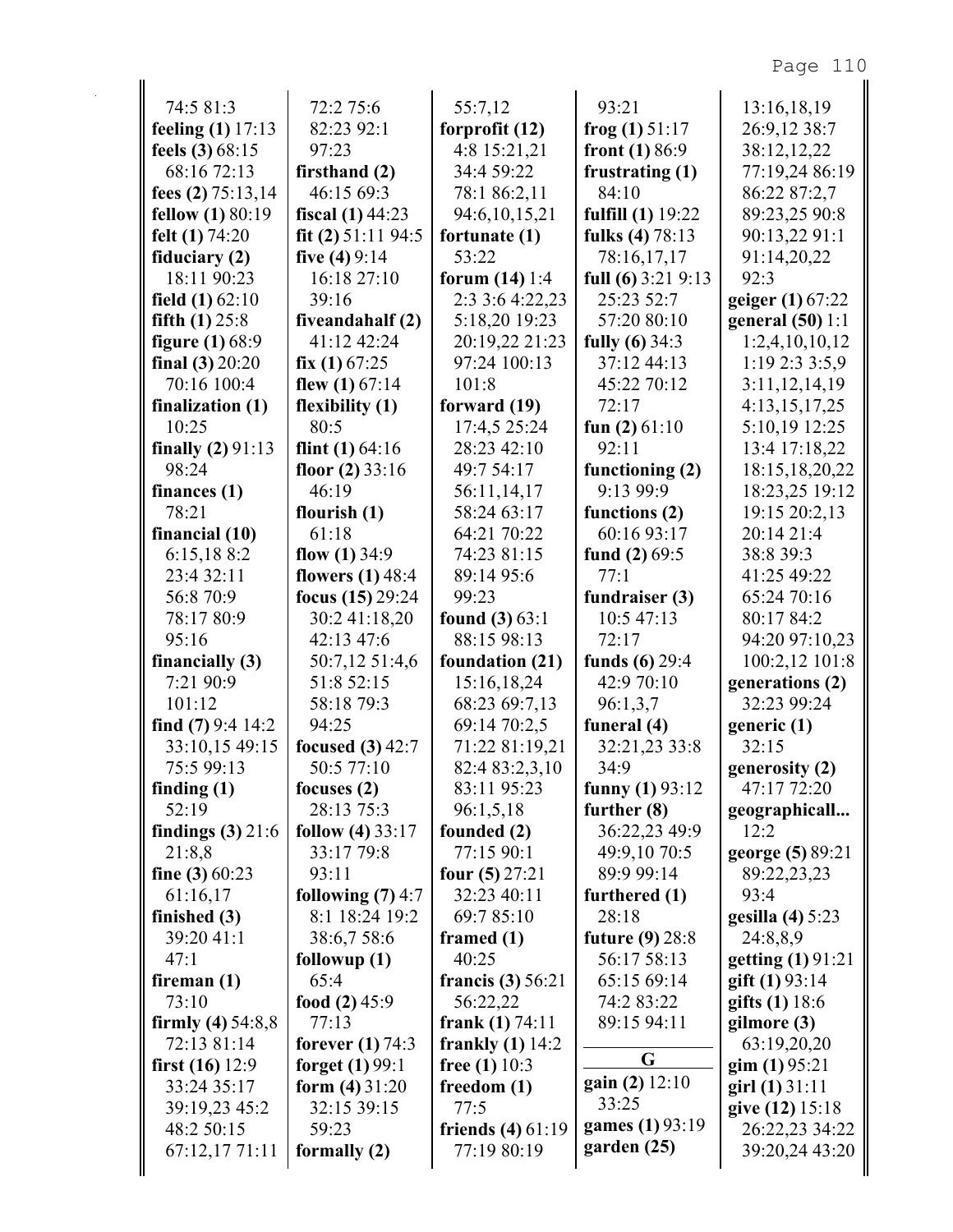| 78:10 82:18                   | 77:21 80:19                          | happened (2)<br>26:14 93:7 | 72:22 73:10,18                   | hello $(11)$ 43:5        |
|-------------------------------|--------------------------------------|----------------------------|----------------------------------|--------------------------|
| 77:13 78:1,3                  | 76:2,9,10                            |                            | 59:7,12 60:9                     | 101:8                    |
| 74:2,7,23 77:2                | 71:5,5 73:24                         | 66:24 84:17                | 58:12,13,21                      | 18:3 22:12               |
|                               |                                      | 60:20,21,24                |                                  |                          |
| 73:7,17,24                    | 63:5 67:19                           | happen $(6)$ 3:21          | 57:9 58:7,9,10                   | 10:13 17:20              |
| 63:4 67:23                    | 47:18 52:19                          | 96:12                      | 55:16 56:12,16                   | held $(6) 1:5$           |
| 60:20,21,24<br>61:3,4,16,17   | 41:18 44:18                          | handled (1)                | 49:21 50:3,13<br>50:20 52:22     | <b>heart</b> (1) $63:22$ |
|                               | 24:11 26:22,25<br>33:24 39:21        | 37:6                       |                                  | 15:20                    |
| 47:14 52:14                   |                                      | handinhand (1)             | 46:12,13,22                      | hearings (1)             |
| 39:22,24 40:17                | $gr$ (21) 8:22                       | 17:11 40:8                 | 44:3,9 45:7,18                   | 99:20                    |
| 29:3 30:17                    | 98:21                                | hand $(3) 5:25$            | 41:1,11 43:21                    | 17:13 88:21              |
| 26:20 27:8,9                  | grant(1) 69:5<br>grateful $(2)$ 97:7 | 33:10 40:17                | 38:14,16,20,23<br>38:24 39:4,5,6 | 86:1,21<br>hearing $(3)$ |
| 21:11 24:7,14                 |                                      | hallway (2)                |                                  |                          |
| 20:23 21:9,10                 | 32:25 48:5                           | hall $(1)$ 5:20            | 37:22 38:3,5,9                   | 71:8 72:2,8              |
| 16:24,25 19:12                | grandfather(2)                       | hadn $(1)$ 36:13           | 37:16,17,18,20                   | 58:3 62:22               |
| 6:3 16:18,22                  | 12:22                                | 92:1                       | 29:18 30:3                       | 36:2 53:13               |
| 4:2,55:5,7,22                 | grandchildren                        | 91:24,25 92:1              | 28:14,24 29:9                    | 26:7 27:16               |
| going (58) 3:21               | <b>grade</b> (1) $51:16$             | haddad (4)                 | 27:24 28:10,11                   | heard $(12) 5:13$        |
| 92:14                         | 80:23                                | $\bf H$                    | 23:5 25:12,19                    | 56:15,18 84:16<br>94:7   |
| goes (4) 62:17<br>71:16 77:10 | government (3)<br>27:5 37:5          | gyn(1)92:2                 | 18:19 19:17<br>22:23,24 23:1     | 13:18 21:14              |
| 99:16                         | 18:2 23:24                           | 93:8                       | 12:11 13:23                      | hear $(8)$ 9:6 13:2      |
| god (3) 73:9,9                | governing (2)                        | 87:24 92:21                | 11:14,21,25                      | 95:17 96:16,24           |
| 93:5                          | 60:15                                | guys (4) 87:23             | 8:16 9:1 10:10                   | 89:2,8 90:21             |
| 86:4 92:17                    | governance (1)                       | gun $(1)$ 53:10            | 7:14,14,228:9                    | 87:22 88:2               |
| 77:7,781:15                   | 100:10                               | guide (1) 70:19            | 6:19,20 7:1,3,7                  | 86:21,24 87:9            |
| 68:2 73:21                    | 53:6,8 100:8                         | 44:20 54:16                | 5:16 6:5,5,16                    | 72:14,19 80:5            |
| 49:14 66:3                    | gov(6) 20:17,25                      | guidance (2)               | 4:11,165:4,9                     | 65:12,16 69:22           |
| 40:19 48:4                    | 86:21                                | guest (1) 80:17            | health $(98)$ 1:17               | 60:3 64:8                |
| 27:1 35:7                     | goodness (1)                         | 16:18                      | 47:22                            | 59:5,11,16,21            |
| 21:11 24:15                   | 93:1                                 | guarantee $(1)$            | healing $(1)$                    | 57:24 58:3               |
| go $(18)$ 4:6 5:7             | 92:7,8,18,18                         | growth $(1)$ 16:7          | head $(1)$ 36:2                  | 56:13,19 57:19           |
| 53:10                         | 88:5 89:22                           | grown (1) 54:13            | 68:23                            | 54:2,17 56:6,7           |
| glenn $(3)$ 53:9,9            | 83:25 87:20                          | 24:22                      | haven $(2)$ 27:16                | 50:13 51:3,25            |
| 84:6,1685:4                   | 76:15 78:9,16                        | growing(1)                 | haul $(1) 69:1$                  | 47:21 49:22              |
| glad (5) 78:2,3               | 75:17 76:1,4                         | 97:1                       | <b>hats</b> (1) $71:19$          | 43:23 47:10,15           |
| gizella $(1)$ 24:7            | 58:25 61:21                          | $\text{grow} (2) 46:20$    | <b>hat</b> (1) $71:24$           | 42:10,20 43:3            |
| giving $(1)$ 97:24            | 56:21 57:23                          | 90:1 93:25                 | harker $(1) 1:6$                 | 34:3,11 42:6             |
| 95:14 96:3,15                 | 45:24 54:20                          | 51:17 52:13,13             | 93:24                            | 30:2 31:16               |
| 21:15,17 94:8                 | 41:5 44:1                            | group $(6)$ 13:2           | 29:25 47:7                       | 29:15,20,25              |
| given $(7)$ 8:6               | 38:15 40:1                           | 48:6                       | <b>hard</b> (4) $9:3$            | 24:5 28:7                |
| 87:5                          | 34:10,16 37:14                       | groundskeepe               | 87:23                            | 15:14,15,17              |
| 67:18 75:10                   | 24:16 26:13                          | grew $(1)$ 93:16           | 50:10 77:23                      | 13:1,3,7,12,13           |
|                               | 16:8,12,14                           | 61:9                       | happy $(4)$ 4:22                 | 11:13 12:16              |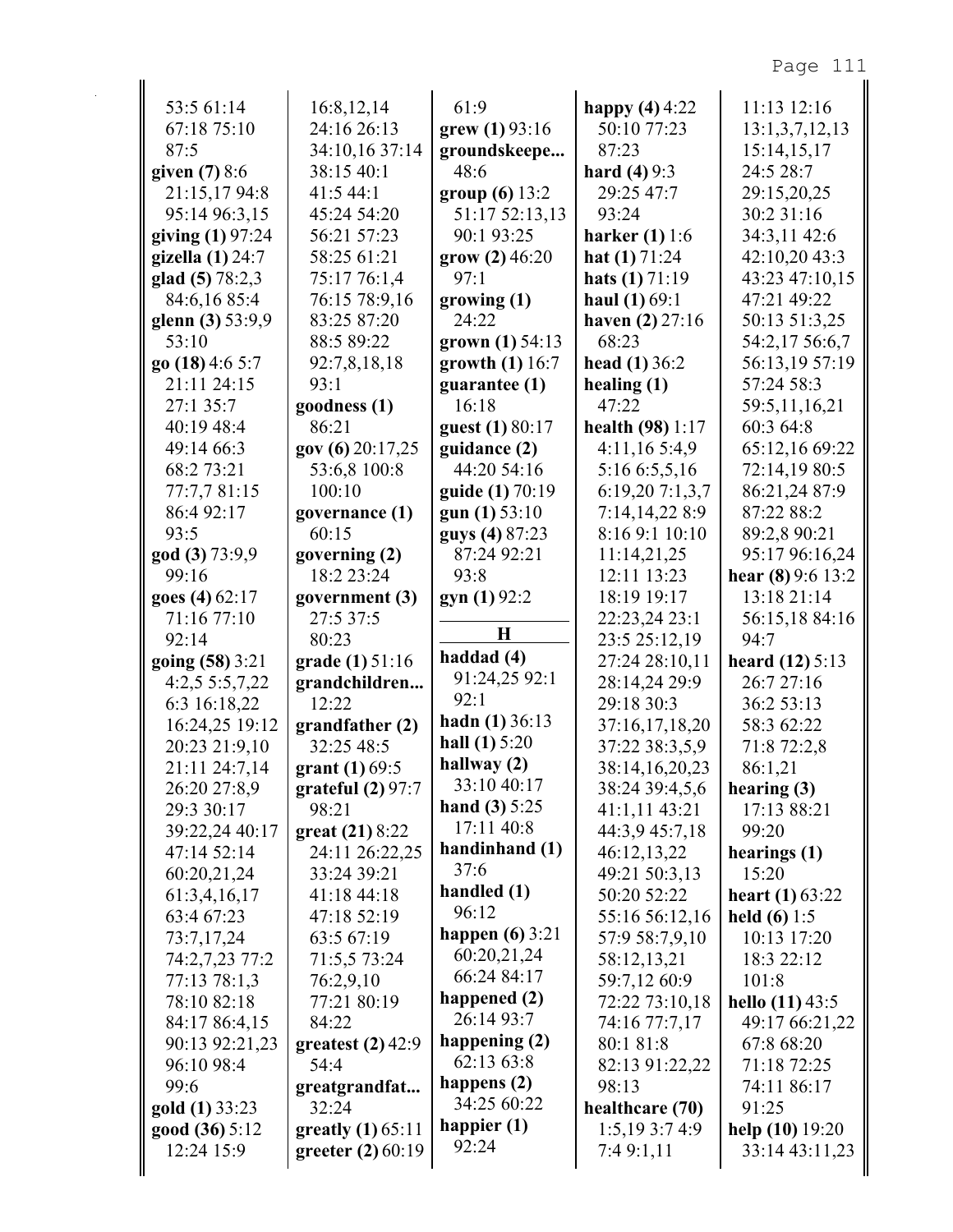| 44:14 71:10                       | 75:14,16                        | 63:13 65:12                | 76:5 81:7                    | 81:15                   |
|-----------------------------------|---------------------------------|----------------------------|------------------------------|-------------------------|
| 88:3 93:2                         | honestly (1)                    | 66:1,7,14,20               | human $(2)$ 54:22            | impact $(7)$ 6:2        |
| 95:10 97:1                        | 47:2                            | 67:17 68:10,14             | 55:1                         | 39:3 69:3               |
| helped $(1)$ 46:21                | honor $(4)$ 11:18               | 68:17 69:9,17              | hundred (2)                  | 78:23 81:23             |
| helping $(4)$ 40:8                | 69:3 96:16                      | 70:18,19 71:3              | 49:5 101:6                   | 82:2,3                  |
| 58:20 71:13                       | 99:14                           | 71:4 72:3,10               | hundreds (1)                 | impacts $(1)$ 99:2      |
| 98:10                             | honored (1)                     | 73:5,15 74:8               | 60:4                         | importance (3)          |
| helps $(2)$ 45:11                 | 98:20                           | 74:14,20 75:4              | huron $(59)$ 1:5,6           | 29:17 55:21             |
| 85:12                             | hope $(5) 29:9$                 | 75:20,21 77:3              | 1:153:1,75:7                 | 99:21                   |
| herbert (3)                       | 42:20 68:15,16                  | 77:12 78:21                | 5:15 6:12,21                 | important (18)          |
| 49:17,18,18                       | 71:16                           | 79:17,20 80:7              | 6:24 7:5,17,19               | 3:24 10:11              |
| hey $(2)$ 85:24                   | hopeful (2)                     | 80:13 81:24,24             | 8:3 10:7 11:12               | 14:5 19:23              |
| 87:17                             | 43:22 82:16                     | 82:4,8 83:10               | 12:2,2 22:12                 | 22:23 28:2              |
| hi (4) $26:353:9$                 | hopefully $(1)$                 | 83:21,21 86:2              | 22:15,22 23:2                | 43:12 47:15             |
| 83:25 95:18                       | 32:6                            | 86:6,19,20,23              | 23:11 24:3                   | 49:25 50:17             |
| <b>hidden</b> (1) 94:18           | hos $(1) 83:10$                 | 87:1,2,8,10,23             | 31:17 32:22,23               | 52:10 60:7              |
| high $(11)$ 10:19                 | hospital (182)                  | 87:25 88:2,10              | 33:6 39:4 41:8               | 66:6,17,19              |
| 42:13 45:5                        | 1:15 4:10 5:15                  | 88:17 89:24,25             | 41:13,17 44:6                | 76:23 77:4,14           |
| 49:6 53:23                        | 6:12,147:15                     | 90:1,3,4,4,5,9             | 46:2 49:20                   | importantly (2)         |
| 54:13,25 55:21                    | 7:25 8:5,9,11                   | 90:14,17,17,19             | 53:12,22 54:23               | 5:16:9                  |
| 66:15 76:5                        | 8:21 9:12,12                    | 90:22 91:2,14              | 56:4 57:2,4,11               | impressed (1)<br>30:22  |
| 77:13                             | 9:24 10:13                      | 91:21,22 92:8<br>93:2 94:4 | 57:19 59:2,3                 |                         |
| higher $(1)$ 95:13                | 11:4,10,16,17                   |                            | 63:22 65:24                  | impression (1)<br>33:25 |
| highest $(3)$ 11:1<br>41:19 51:23 | 11:18,19 12:3<br>12:12 13:16,22 | 97:13 98:24                | 67:5 68:18,24<br>68:25 74:20 |                         |
|                                   | 14:13,13,21,21                  | 99:15,21<br>100:10         | 75:11,15 78:5                | impressive (1)<br>7:21  |
| highethical (1)<br>66:16          | 14:22 15:10,15                  | hospitals (31)             | 78:18 80:10                  | impromptu (1)           |
| highlight $(1)$ 9:9               | 15:20 16:8,20                   | 7:22 11:7,8,10             | 83:19 87:1                   | 98:17                   |
| highly $(3)$ 41:15                | 16:20 17:21                     | 11:15,21 12:1              | husband $(1)$                | improve (5)             |
| 42:7 62:9                         | 20:5 22:1,19                    | 13:14,21,25                | 93:15                        | 23:3 28:9               |
| highquality (7)                   | 23:9,15,22                      | 14:4,8,24 15:1             |                              | 45:18 85:6              |
| 64:17 65:19                       | 25:6,11 28:2,5                  | 15:2,18 16:4               | I                            | 98:8                    |
| 66:5 69:10                        | 28:8,13,19,20                   | 16:18,22 48:21             | i94 (1) 98:18                | improved (3)            |
| 77:3 79:13,22                     | 30:24 31:1,4                    | 51:25 56:9                 | id $(1)9:9$                  | 6:17 59:18              |
| hilton $(1)$ 1:6                  | 31:15,17,19                     | 73:4 75:2,2,9              | idea $(1)$ 66:4              | 77:22                   |
| hired $(1)$ 54:25                 | 33:3,4,6 34:5                   | 77:9,10 80:3               | identify $(4)$ 7:2           | improvement             |
| historical (2)                    | 36:20 38:7,12                   | 81:5 94:15                 | 21:24,24 22:2                | 23:18                   |
| 12:21 99:3                        | 39:21 40:12,18                  | hosting $(2)$ 5:20         | identity $(1)$ 95:3          | improvements            |
| history $(5)$ 24:21               | 40:22,23 42:25                  | 97:23                      | <b>ignore</b> (1) 18:12      | 43:22                   |
| 34:22 37:22                       | 43:1,7,11,13                    | hot $(1)$ 84:6             | imagine $(2)$ 46:4           | improving (4)           |
| 54:24 96:5                        | 43:14 45:23                     | hour $(2)$ 65:8            | 65:6                         | 23:17 37:18             |
| hit $(2)$ 35:17,18                | 46:12,19,23                     | 67:19                      | imaging $(4)$                | 49:8 78:3               |
| hold $(4)$ 19:8                   | 47:5,8,21,22                    | hours $(5)$ 3:25           | 41:11,25 42:13               | inaudible (10)          |
| 21:10,18 86:15                    | 48:3,12 50:18                   | 12:4 43:9                  | 42:19                        | 6:12 17:11              |
| <b>home</b> $(7)$ 14:1            | 50:21 51:16,19                  | 98:19 99:19                | immediate (2)                | 32:9 51:17              |
| 34:9 48:10                        | 52:1,3 54:9                     | <b>housed</b> (1) $70:9$   | 23:14 67:20                  | 60:12,14 61:8           |
| 49:16 64:20                       | 56:25 57:8,16                   | houses $(1)$ 37:4          | immediately (4)              | 61:9 76:21              |
| 70:22 98:13                       | 57:18,20 59:5                   | hr(1) 55:3                 | 3:12 37:23                   | 91:6                    |
| homes $(1)$ 32:21                 | 59:16 61:7,18                   | huge $(5) 28:22$           | 38:10 65:24                  | include (3)             |
| honduras (2)                      | 61:23 62:5                      | 46:23 51:4                 | immensely $(1)$              | 29:11 41:22             |
|                                   |                                 |                            |                              |                         |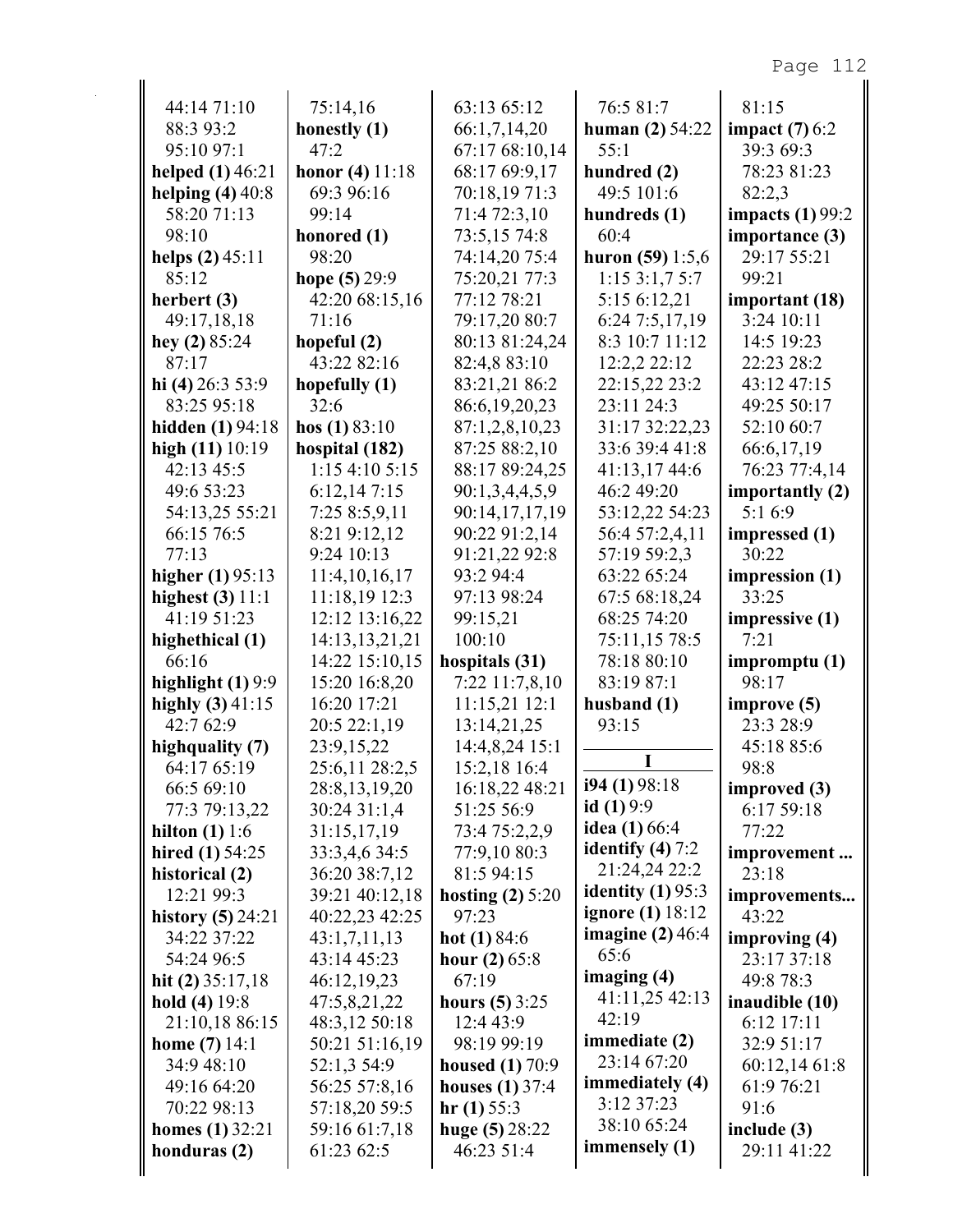| 42:2                                         | information (1)          | 75:12,19 76:1                | <b>invest</b> (10) 16:1  | <b>jarad</b> (2) 89:17       |
|----------------------------------------------|--------------------------|------------------------------|--------------------------|------------------------------|
| included (1)                                 | 42:1                     | 87:14 92:17                  | 16:2,2,10,24             | 89:18                        |
| 7:10                                         | infrastructure           | integral $(1)$ 59:6          | 54:3,4 59:18             | jeff $(3)$ 22:10             |
| includes $(2)$ 19:2                          | 79:16 90:11              | integrate (2)                | 79:19 90:10              | 24:17 84:6                   |
| 41:9                                         | infusion $(6)$ 40:2      | 12:6 58:17                   | invested $(3)$ 6:20      | jennifer $(2)$               |
| including (5)                                | 40:5 42:9                | integrated (5)               | 32:12 91:7               | 68:21 96:17                  |
| 10:1 20:18                                   | 64:12 65:13              | 11:25 28:14,16               | investigating (1)        | job $(6)$ 11:5               |
| 21:6 37:19                                   | 78:4                     | 57:788:18                    | 18:16                    | 24:11 45:12                  |
| 54:23                                        | initiative (1)           | integrating (1)              | investing $(3)$          | 52:19 67:3                   |
| income $(1)$ 44:9                            | 44:4                     | 28:23                        | 9:17 16:4                | 68:3                         |
| increase $(2)$ 9:21                          | initiatives (1)          | integration (2)              | 95:12                    | jobs (7) 12:15               |
| 45:15                                        | 69:9                     | 28:18 30:3                   | investment (8)           | 14:4 24:23,23                |
| increased (5)                                | injection (2)            | integrity $(2)$              | 14:9 23:14               | 26:17 43:11                  |
| 35:24 36:9                                   | 12:13 25:10              | 96:18,19                     | 25:12 54:5,11            | 97:2                         |
| 37:25 38:24                                  | injuries (2)             | intel $(1)$ 35:1             | 65:13 79:16              | jody (3) 44:2                |
| 74:17                                        | 41:16 51:18              | intends (1)                  | 91:1                     | 50:25 71:14                  |
| increases (2)                                | inkling (1) 84:8         | 95:10                        | investments (3)          | joe $(8)$ 3:12,16            |
| 36:8 38:17                                   | <b>inmate (4) 34:25</b>  | <b>intent</b> $(1)$ 23:16    | 12:7,14 90:11            | 5:8 21:12 26:6               |
| increasing (1)                               | 35:13 36:19              | intention (1)                | involved (14)            | 78:19 85:12                  |
| 56:9                                         | 37:4                     | 62:23                        | 6:8 12:10                | 87:1                         |
| increasingly (1)                             | inmates $(1)$            | interest $(8)$ 6:9           | 22:19 27:6               | johnson (3)                  |
| 6:23                                         | 35:25                    | 7:4,5,16 22:21               | 32:22 41:11              | 27:22,23 30:9                |
| incredible (1)                               | innetwork (1)            | 54:9 58:5                    | 42:23 53:19              | joining (1) 48:12            |
| 98:14                                        | 38:22                    | 70:20                        | 66:10 70:17              | joint $(1)$ 51:21            |
| incurring $(1)$                              | innovation (1)           | interested (3)               | 71:13 81:25              | joke (1) 68:1                |
| 35:13                                        | 58:10                    | 53:25 72:3                   | 88:16 89:8               | jos $(1)$ 47:11              |
| indefinite (1)                               | innovative (1)           | 101:12                       | involvement (1)          | joseph (75) 1:5              |
| 17:19                                        | 58:13                    | interests (3)                | 70:23                    | 1:13,14,15,16                |
| independent (4)                              | inpatient (1)            | 17:18 18:17                  | irrespective (1)         | 3:64:105:7,14                |
| 18:24 20:4                                   | 50:22                    | 60:17                        | 83:20                    | 6:4,11,21,24                 |
| 21:5 23:23                                   | input $(4) 7:12$         | internal $(2)$ 20:1          | irs $(1) 80:22$          | 7:4,14,17,18                 |
| indicated (1)                                | 20:14 21:6               | 56:18                        | <b>isaacs</b> $(5) 1:11$ | 8:3,25 11:12                 |
| 20:22                                        | 24:22                    | interrogatorie               | 3:4 17:7 19:10           | 19:18 22:11,22               |
| indicator (1)                                | inquired (1)             | 80:25                        | 97:9                     | 22:23 23:1,2                 |
| 76:23                                        | 34:24                    | intervention (1)             | island $(1)$ 13:16       | 23:11 24:2,4                 |
| individual (3)                               | inside $(2)$ 35:1        | 28:17                        | isn $(1)$ 66:24          | 31:17 33:6,7                 |
| 45:11 73:16,20                               | 92:9                     | interview (4)                | <b>issue</b> (3) $3:24$  | 41:7,13,17                   |
| individuals (3)                              | inspired $(1)$           | 67:17,18,21                  | 73:25 81:2               | 43:1,19 44:5                 |
| 29:6 44:8                                    | 94:12                    | 68:2                         | <b>issues</b> (1) 19:13  | 46:1,8 47:12                 |
| 61:15                                        | installation (1)         | interviewed (1)              | <b>item</b> $(1) 30:1$   | 47:22 49:20                  |
| industry $(3)$                               | 10:24                    | 19:17                        | ive $(1)$ 20:22          | 53:21 54:15,22               |
| 23:5 46:22                                   | installed (2)            | interviews (1)               | $\bf J$                  | 54:24 55:3,15                |
| 90:8                                         | 62:17 63:1               | 19:20                        | jail (2) 34:17,25        | 55:17 56:3                   |
| infections (1)                               | institute $(1)$ 46:1     | intrigued $(1)$ 7:3          | james (1) 65:21          | 57:1,4,11,19                 |
| 51:19                                        | institution (4)          | introduce (1)<br>3:8         | jameson (1)              | 59:3,6 60:1                  |
| influence (1)<br>66:25                       | 49:16 70:9<br>81:2 87:22 |                              | 15:1                     | 61:23 62:5,24                |
|                                              |                          | introduced (2)<br>48:2 78:25 | <b>janet</b> (1) 49:17   | 63:13,22,24<br>72:3,10 78:18 |
| <b>influx</b> (1) $27:1$<br>inform $(2)$ 4:6 | institutions (1)<br>80:5 | introduction (1)             | january $(2)$ 46:3       | 80:10 88:8,15                |
| 19:25                                        | insurance (5)            | 44:17                        | 57:14                    | 88:22 89:7,11                |
|                                              |                          |                              |                          |                              |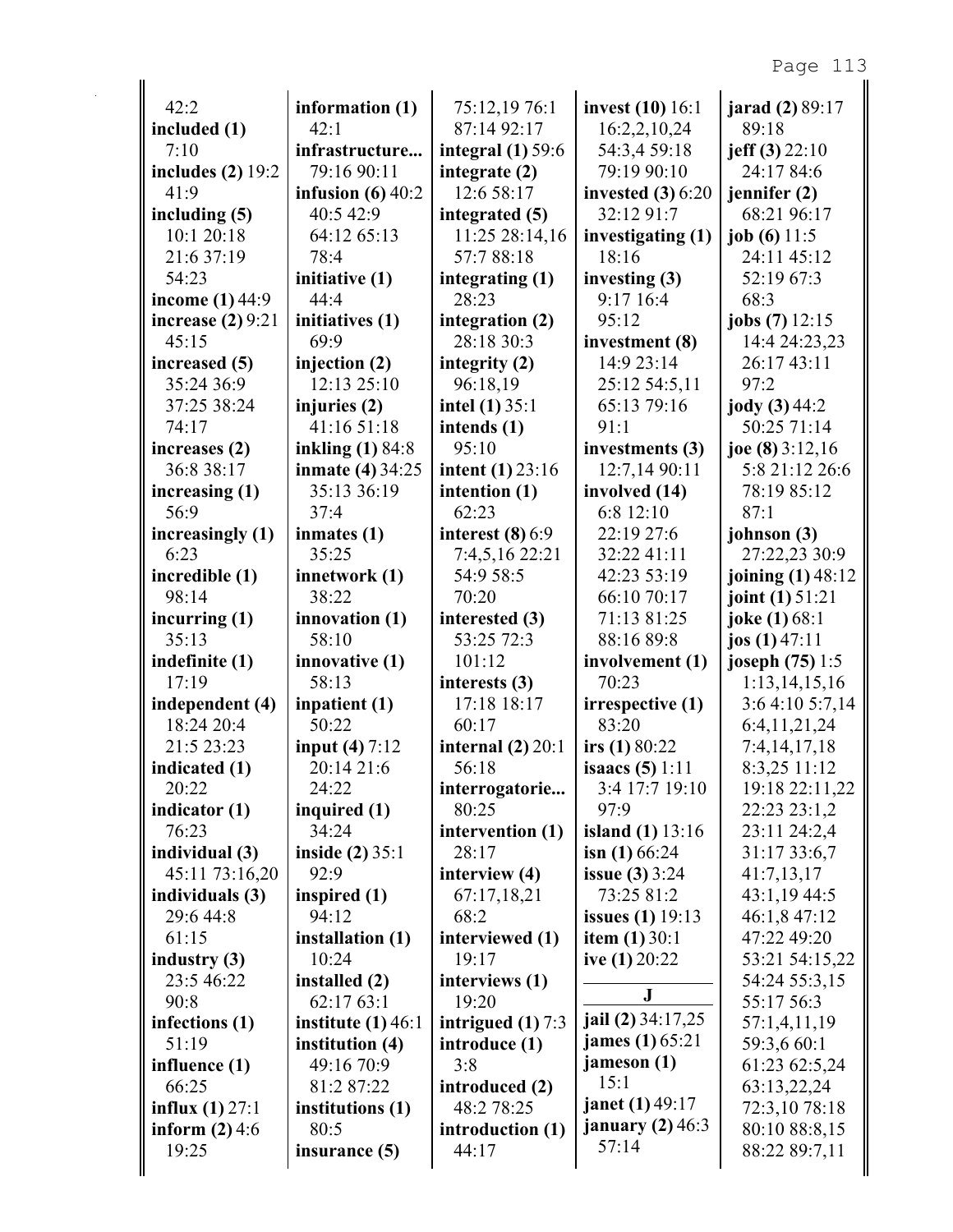| 93:14 97:5                           | 92:20 93:19                    | 8:11 28:4 47:7                        | litany $(1)$ 35:8                | 70:22 75:24                 |
|--------------------------------------|--------------------------------|---------------------------------------|----------------------------------|-----------------------------|
| july $(2)$ 91:2,2                    | 95:19 97:1,2                   | 47:10 87:10                           | literally $(2)$ 82:6             | 85:21 92:8,11               |
| K                                    | knowing (1)                    | 99:18,18                              | 91:10                            | 95:6 99:14,22               |
| k(1)93:13                            | 45:19                          | leading $(2)$                         | <b>little</b> (6) $10:13$        | looked (3) 62:24            |
| <b>kansas</b> (2) $15:2$             | <b>known</b> (4) $9:16$        | 37:16 65:17                           | 26:8 34:22                       | 86:25 87:1                  |
| 15:2                                 | 50:6 51:11<br>99:11            | leap $(1)$ 51:16<br>learn $(6)$ 46:20 | 35:5,18 39:12<br>live $(7)$ 31:8 | looking $(8)$<br>35:22 46:4 |
| kanu (2) 61:22                       | krau $(1)$ 26:4                | 58:16,1962:2                          | 37:19 55:24                      | 61:6 63:17                  |
| 61:22                                | kraus $(6)$ 26:2,3             | 72:5 99:21                            | 91:15,18,18                      | 67:3 83:4,17                |
| kathleen (2)                         | 26:4 36:1 76:8                 | learned (6)                           | 98:9                             | 86:22                       |
| 93:12,13                             | 87:6                           | 43:12 52:18                           | lived $(3)$ 27:25                | looks (2) 89:14             |
| keep $(16)$ 4:5                      | krishna $(1)$ 84:1             | 68:4,8,14 96:6                        | 75:11,11                         | 92:10                       |
| 14:7 29:3                            | kylman $(2) 1:13$              | lebanon(1)                            | lives $(3) 8:22$                 | $\log(2)$ 14:2              |
| 36:14 49:25                          | 3:13                           | 92:10                                 | 14:4 98:9                        | 15:19                       |
| 53:10 61:19                          |                                | led $(1)$ 7:5                         | local $(18)$ 6:2                 | lose (2) 88:23              |
| 62:14 74:9,10                        | L                              | left $(7)$ 3:14,16                    | 22:19 23:10,24                   | 95:3                        |
| 76:25 77:1,2,3                       | lab(1)41:10                    | 5:25 8:1 24:11                        | 25:14 29:24                      | lost(3) 33:12               |
| 91:16 99:8                           | ladies (1) 33:16               | 66:21 68:6                            | 36:11,15 42:16                   | 90:11 95:5                  |
| keeping $(3)$                        | lake $(2) 1:22$                | length $(1) 87:19$                    | 67:10,12 70:9                    | lot $(15)$ 13:7,9           |
| 24:11 61:5                           | 101:17                         | lethal $(1)$ 39:15                    | 75:20,21 83:4                    | 26:17,19 39:17              |
| 94:22                                | lakeshore (6)                  | level (7) 9:25                        | 89:7 90:2                        | 48:14 53:13                 |
| <b>keeps</b> (1) 77:10               | 75:6,15,20,22                  | 10:10 52:21                           | 99:18                            | 60:19 62:4                  |
| kelly (3) 81:17                      | 75:23 85:9                     | 89:4 95:13                            | locally $(1)$ 64:18              | 63:6 73:4 86:1              |
| 81:17,18                             | landscape (1)                  | 97:4 99:10                            | locals $(1)$ 22:17               | 92:18,19 95:19              |
| <b>kept (2)</b> 13:20                | 29:10                          | levels $(1)$ 17:2                     | located $(2)$                    | lots $(2)$ 30:18            |
| 87:14                                | large $(6)$ 11:22              | liabilities (2)                       | 13:13 63:21                      | 72:4                        |
| key(1)96:7                           | 23:24 80:1                     | 20:5 90:12                            | <b>london</b> $(1)$ 48:18        | love (3) $85:10,17$         |
| kind $(6)$ 40:10                     | 88:17 89:13                    | licensed (2)                          | $long(10)$ 17:14                 | 85:18                       |
| 53:1 62:24                           | 94:4                           | 74:12 90:6                            | 34:12 36:23                      | loved $(1) 8:19$            |
| 84:8 85:12                           | larger (4) 10:20<br>60:2 64:15 | life $(5)$ 31:12                      | 48:25 61:13                      | lovingly $(1)$ 34:8         |
| 87:24                                |                                | 60:5 73:10,13                         | 66:1 69:1                        | low $(2)$ 44:8              |
| knew $(1)$ 90:14<br>know $(50)$ 3:22 | 80:3<br>largest $(2)$ 25:8     | 97:6                                  | 74:13 90:15,19                   | 76:4                        |
| 6:1 13:8 17:12                       | 56:4                           | lifelong (1)                          | longer (2) 38:21                 | lowcost $(2)$               |
| 19:24 22:2                           | lastly $(4)$ 21:3              | 63:23                                 | 59:23                            | 75:23,24                    |
| 26:9 27:13                           | 42:23 83:9                     | lifesaving $(2)$                      | longevity (1)<br>48:14           | loyalty $(2)$ 18:11         |
| 28:1 30:9,19                         | 86:1                           | 44:10 69:6                            |                                  | 19:22<br>luck $(1)$ 93:8    |
| 30:24 31:1                           | lately $(1)$ 40:12             | lightly $(2)$ 24:1<br>69:19           | longstanding (<br>22:20          | lucky $(1) 87:5$            |
| 35:1,15,15                           | latest $(1)$ 42:8              | likes $(1)$ 27:17                     | longterm $(4)$                   | lutheran $(1)$              |
| 36:641:14                            | laura (1) 95:20                | limit $(1)$ 4:2                       | 25:15 80:12                      | 31:24                       |
| 42:25 43:9                           | law(3)4:16                     | limited $(1)$ 4:20                    | 93:20,21                         |                             |
| 49:1,14 51:3                         | 17:17 18:14                    | limiting $(2)$ 5:22                   | longtime $(1)$                   | M                           |
| 52:9 54:15                           | lawyer $(1)$ 13:10             | 32:6                                  | 25:21                            | m $(71)$ 1:5,6 3:2          |
| 60:19 63:10                          | lead $(2)$ 58:13               | line $(5) 16:21$                      | look $(23)$ 16:11                | 11:19 17:13                 |
| 65:12 74:19                          | 79:22                          | 74:22 77:23                           | 16:11 17:4,5                     | 21:9 22:10                  |
| 76:19,22 79:6                        | leader $(1)$ 93:6              | 78:24 79:14                           | 25:23 33:12                      | 26:5 27:23                  |
| 84:10,13,15                          | leaders (4)                    | linear $(2)$ 62:16                    | 48:4 49:7                        | 30:1 31:10,11               |
| 85:13,24,25                          | 34:12 89:7                     | 64:10                                 | 54:17 56:14,17                   | 32:15 33:4                  |
| 86:1,4,5,22                          | 98:5,25                        | lines $(2) 75:4$                      | 58:24 63:16                      | 37:15 39:17,22              |
| 87:24 92:3,7                         | leadership (7)                 | 77:2                                  | 64:21 66:21                      | 41:7,8 43:2,6               |
|                                      |                                |                                       |                                  |                             |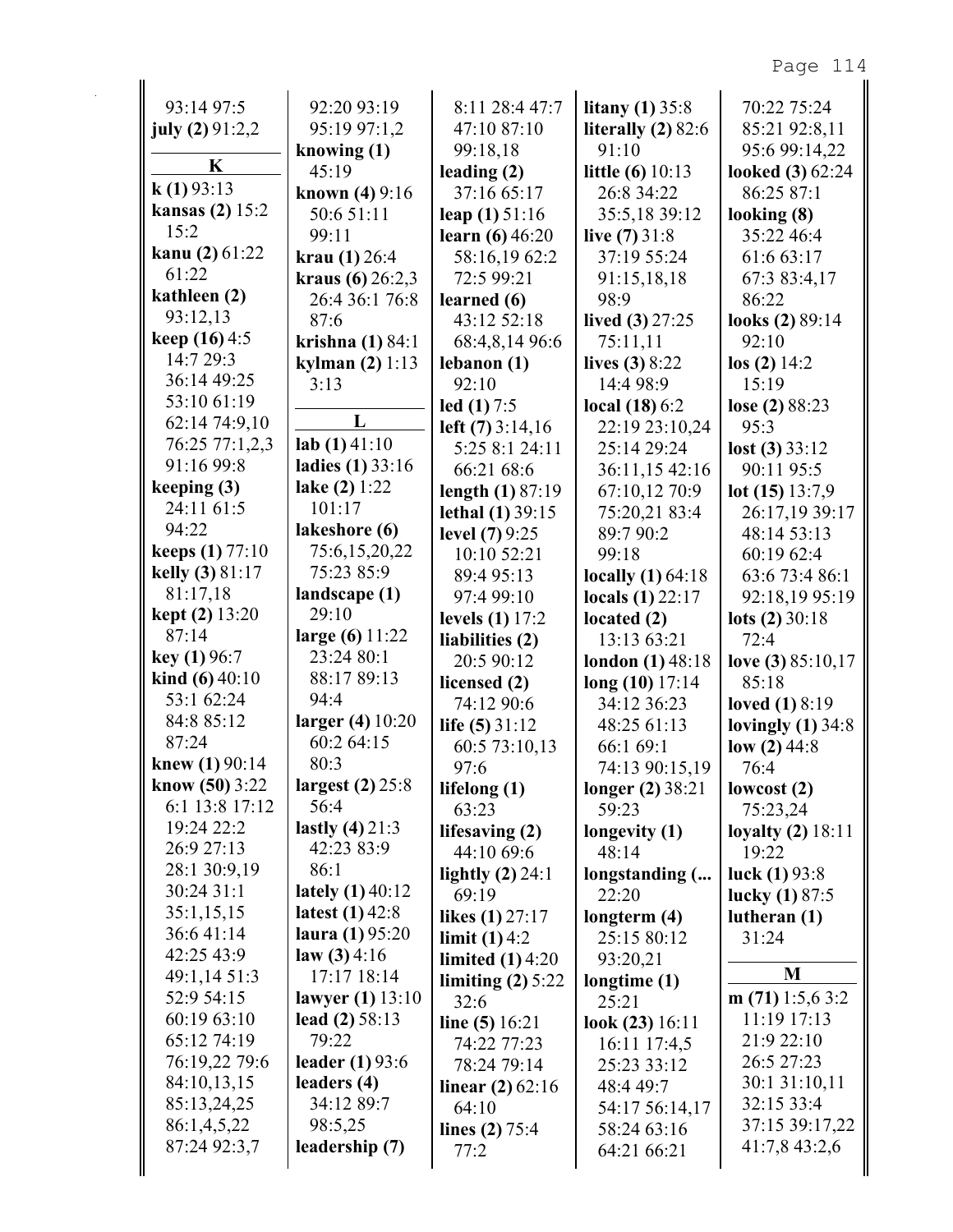| 45:22 48:16                | 93:14                           | 35:25 37:9                  | 16:17 37:1                  | merge $(1) 81:3$           |
|----------------------------|---------------------------------|-----------------------------|-----------------------------|----------------------------|
| 49:17 52:17                | manner $(2)$                    | 44:5,10,21                  | 52:13 79:10                 | mergers $(1)$              |
| 53:11 56:22                | 11:24 41:20                     | 55:25 71:23,25              | 91:10 99:4                  | 17:25                      |
| 60:18 61:22                | marching $(1)$                  | 72:10,13,20                 | mentor $(1)$ 73:6           | met $(2)$ 64:2             |
| 63:8,23 65:15              | 35:9                            | 74:14 81:7                  | mercy (141) 1:5             | 70:17                      |
| 65:21 67:10                | marilyn (1)                     | 98:10                       | 1:15,163:7                  | metropolitan (             |
| 68:9,10 71:13              | 60:12                           | medically (1)               | 4:10 5:7,9,15               | 38:21                      |
| 71:14,19,21                | market (5) 18:5                 | 58:20                       | 6:11,21,24 7:5              | mi $(2)$ 1:23              |
| 73:10 74:11,12             | 18:14 19:4                      | medicare (3)                | 7:14,17,198:3               | 20:17                      |
| 74:13 75:1,25              | 20:7 79:25                      | 57:3,5,14                   | 8:15 9:1 11:12              | miami $(2)$ 75:11          |
| 78:2,3,14                  | marketing $(1)$                 | medicine (2)                | 11:17 19:18                 | 75:14                      |
| 81:18,20 82:15             | 95:24                           | 27:4 41:24                  | 22:11,22,23                 | michigan (24)              |
| 84:2,3,6,20                | marks (1) 85:2                  | medics (1) 93:19            | 23:1,2,11 24:2              | 1:1,63:14:16               |
| 85:4,8,10                  | marsha $(1)$                    | meditation (1)              | 24:4 26:6,22                | 6:5 11:9 12:1              |
| 86:14,17 87:22             | 31:10                           | 32:1                        | 28:2,5,13,20                | 12:11 13:17                |
| 88:5 92:1,2,11             | mary (1) 14:25                  | meds $(1)$ 45:6             | 30:4,22,23                  | 17:17 18:14                |
| 92:23,23 93:1              | marysville (1)                  | meet $(5) 7:22$             | 31:11,11,17                 | 20:25 27:11                |
| 95:18 100:13               | 67:13                           | 12:18 37:8                  | 33:3,4,6,7,11               | 37:17 38:25                |
| machine $(4)$              | mass $(1)$ 31:23                | 69:17 88:15                 | 34:1 39:12,13               | 53:6,8 67:14               |
| 36:18 62:10,12             | match (1) 29:9                  | meeting $(4)$ 6:22          | 39:14 41:7,13               | 68:18 85:3                 |
| 85:6                       | mater (1) 90:3                  | 29:16 42:8                  | 41:17 43:1,7                | 100:8,10101:1              |
| machines $(1)$             | maternity $(1)$                 | 86:6                        | 43:19 44:5                  | 101:17                     |
| 41:23                      | 90:3                            | meetings $(3)$              | 46:1,2,8 47:12              | mike (3) 32:19             |
| magazine (1)               | matter $(5)$ 6:9                | 84:14,17 98:17              | 47:23 48:2,12               | 32:20 53:9                 |
| 51:22                      | 13:23 46:6,7                    | member $(17)$               | 48:22 49:12,20              | million $(11)9:17$         |
| mail (1) 20:24             | 61:3                            | 16:9 24:18                  | 53:12,22 54:2               | 15:12,24 16:3              |
| main (4) 26:17             | matters $(2)$                   | 25:21 33:5                  | 54:15,22,24                 | 16:24 25:10                |
| 33:9 40:17                 | 16:15 96:13                     | 34:2 47:19                  | 55:3,15,17,25               | 27:2 79:19                 |
| 60:16                      | mavo (3) 93:24                  | 53:17 54:11                 | 56:3,23,25                  | 83:12 84:12                |
| maintain $(9)$             | 94:2 96:9                       | 57:10 78:19                 | 57:1,4,11,19                | 91:7                       |
| 16:23 17:1                 | mayor (2) 59:1                  | 84:7 88:10                  | 58:8,23 59:3,6              | millions $(3)$ 6:20        |
| 23:23 25:5                 | 59:20                           | 93:24 95:21,22              | 60:1 61:23                  | 59:18 82:6                 |
| 31:4 58:7                  | mclaren $(1)$                   | 96:12 99:23                 | 62:5,24 63:13               | mind $(5)$ 8:4             |
| 74:21,22 95:14             | 74:20                           | members (20)                | 63:22,24,25                 | 50:8 64:20                 |
| maintaining $(1)$          | mean $(5)$ 63:3                 | 7:11 17:6                   | 65:23,25 66:1<br>66:4 67:16 | 72:18 94:23                |
| 10:2                       | 78:5 85:18                      | 19:18 24:21                 | 68:14,22 71:3               | minded $(1)$ 33:1          |
| major (2) 73:17<br>79:9    | 94:24 99:11                     | 25:2 28:15                  |                             | minimal $(1)$<br>62:1      |
|                            | meaningful $(1)$                | 38:2,20 44:24<br>48:9 49:13 | 71:21 72:3,10               |                            |
| making (6)                 | 94:1                            | 52:12 55:24                 | 73:5,774:3,8                | minimum(1)<br>9:13         |
| 25:14 29:8                 | means (3) $79:15$<br>92:9 99:12 |                             | 74:14 75:3                  |                            |
| 50:15 76:4                 |                                 | 56:1,19 64:13               | 76:2,6,19                   | minute $(1)97:20$          |
| 94:22,23                   | meant $(1) 8:22$                | 64:14 70:18                 | 78:18 80:10,18              | minutes $(11)$ 4:3         |
| mammograph                 | measures $(1)$                  | 83:14 94:17                 | 80:21 82:4,8                | 12:3 21:18                 |
| 41:24                      | 91:6                            | membership (1)<br>57:21     | 83:9 85:12<br>87:1 88:8,15  | 24:12 30:19<br>39:23 52:25 |
| manage $(3)$<br>67:11 79:2 | mechanism (2)<br>19:7 70:7      |                             |                             |                            |
|                            |                                 | mental $(1)$ 27:24          | 88:22 89:7,11               | 53:11 65:8                 |
| 96:22                      | medicaid (1)<br>57:14           | mention (2)<br>22:14 65:9   | 93:15,17,17,19              | 67:20 86:15                |
| managed $(1)$              |                                 |                             | 93:23 95:8,21               | missed $(1)$ 35:18         |
| 96:12                      | medical (16)<br>10:12 23:24     | mentioned (8)               | 97:5,19 98:24               | mission $(16)$ 7:6         |
| manager $(1)$              |                                 | 6:22 10:14                  | 99:15                       | 7:9,10 8:9 14:3            |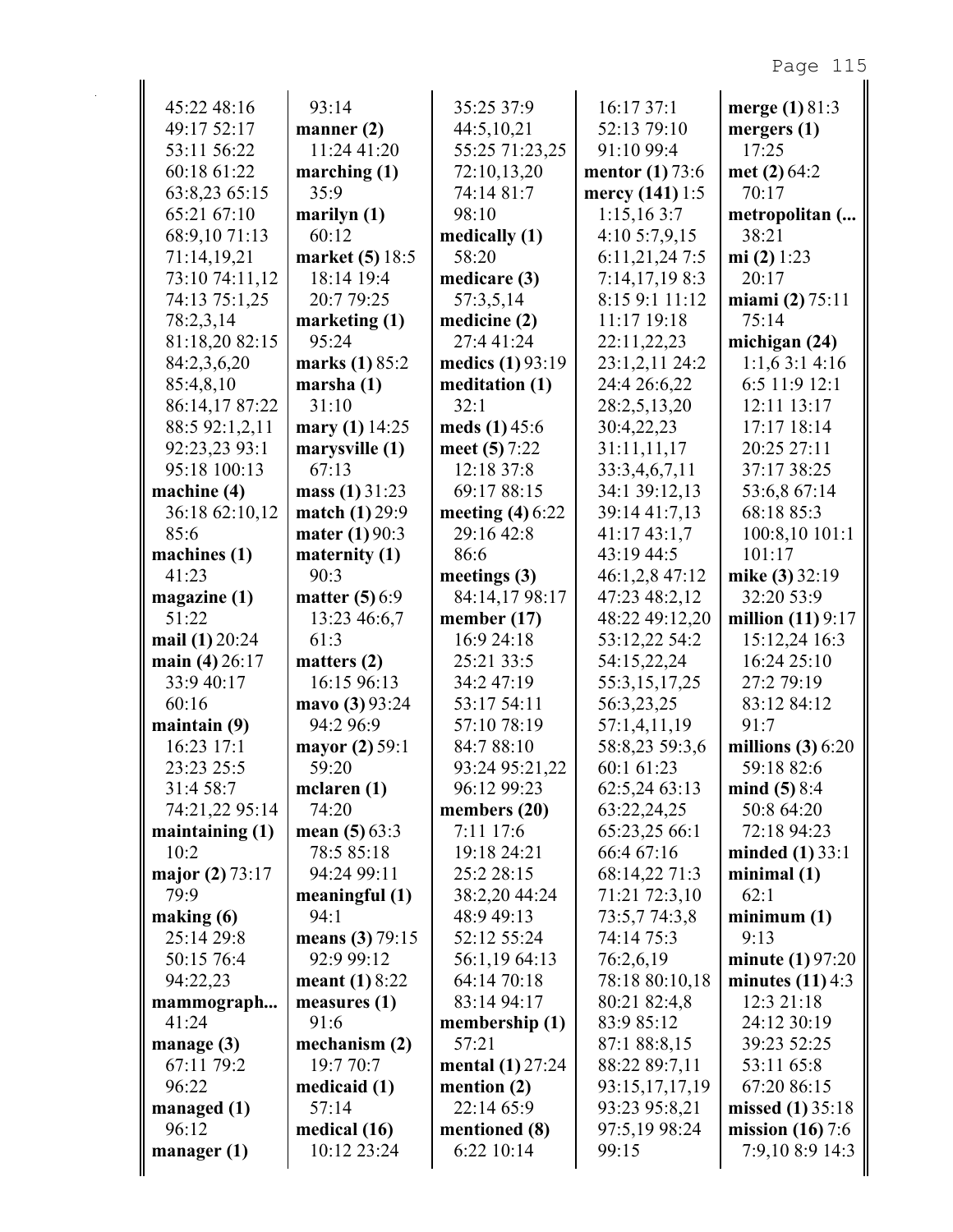| 15:7 44:16                       | mroue (3) 37:14                   | 29:5 43:21                   | night (2) 66:20              | 101:2                                |
|----------------------------------|-----------------------------------|------------------------------|------------------------------|--------------------------------------|
| 52:18 55:8                       | 37:15,15                          | 44:15,18,20,21               | 93:5                         | ob(1)92:2                            |
| 60:17 69:17                      | multiple $(3)$                    | 45:15,17,19                  | nine $(5)$ 22:13             | objectively (1)                      |
| 91:15,18,18,19                   | 38:14 48:20                       | 47:20 61:4,25                | 84:7,14 91:8,8               | 21:5                                 |
| 95:15                            | 51:14                             | 62:10,10 69:6                | noise (1) 99:6               | obligation (1)                       |
| missouri (1)                     | mutual $(1)$ 37:3                 | 71:10 72:22                  | non $(2)$ 31:24              | 22:25                                |
| 15:1                             | myriad $(1)$ 60:4                 | 77:11,19 78:8                | 86:11                        | obligations (1)                      |
| mith $(1)$ 32:21                 |                                   | 79:5,24 85:24                | nonchristian (1)             | 8:2                                  |
| mm(1)47:18                       | N                                 | 86:10 90:16                  | 31:25                        | obsolete (1)                         |
| model (7) 11:25                  | name (43) 5:13                    | 92:7,22 94:18                | nonforprofit (1)             | 65:15                                |
| 12:5,6 78:25                     | 12:24 21:20,24                    | 94:25 95:1,3                 | 15:9                         | obtaining $(1)$                      |
| 79:25 80:2,6                     | 21:25 22:9                        | 97:1,2 99:14                 | nonissue $(1)$               | 44:21                                |
| moderator (1)                    | 24:16 26:4                        | <b>needed</b> (6) 10:12      | 82:21                        | obvious (2)                          |
| 21:10                            | 27:22 32:20                       | 10:14 44:25                  | nonprofit $(6)$              | 33:24 97:12                          |
| mom $(1)$ 33:3                   | 34:17 37:14                       | 74:21 75:19                  | 4:10 81:23                   | obviously (4)                        |
| moments (1)                      | 39:10 41:5                        | 92:15                        | 86:6 94:10,15                | 67:18 82:13,15                       |
| 10:21                            | 42:4 43:5 44:1                    | needs (14) 7:9               | 94:16                        | 83:13                                |
| monetary $(1)$                   | 45:24 48:1                        | 7:23 8:10                    | nora $(1)$ 39:10             | occurring(1)                         |
| 53:16                            | 51:24 53:9                        | 23:10,11 29:16               | north $(1) 67:15$            | 98:1                                 |
| money (13) 27:6                  | 54:20 56:21                       | 32:4 42:8                    | note $(2)$ 17:3              | offer $(5)$ 45:17                    |
| 51:2 78:5                        | 58:25 60:12                       | 45:10,16 58:9                | 42:15                        | 59:4 60:9                            |
| 84:12,15 86:4                    | 61:21,22 63:19                    | 64:2,7 69:17                 | <b>noted</b> (1) $11:14$     | 64:24 97:15                          |
| 92:7,14,14                       | 67:8,9,9 68:20                    | negative (2)                 | notifying (1)                | offered (2)                          |
| 94:22,23 96:14                   | 72:25 74:1                        | 26:10 27:19                  | 37:24                        | 31:23 39:24                          |
| 96:15                            | 78:16 81:17                       | negotiated (1)               | november (1)                 | offerings (1)                        |
| monies (2) 83:22                 | 84:1 89:22                        | 8:4                          | 4:8                          | 23:17                                |
| 96:11                            | 91:25 92:2                        | neighborhood                 | nuclear $(1)$                | office (16) 1:10                     |
| monitor $(1)$ 19:9               | 93:12 95:15,20<br>named (3) 11:16 | 55:20                        | 41:24                        | 3:9 13:4 19:12                       |
| monopoly $(1)$                   | 14:13 55:8                        | nervousness (1)              | number $(29)$                | 20:15 21:4                           |
| 77:6                             | names (2) 35:8                    | 76:17                        | 6:15 7:1 9:21                | 34:19 35:12                          |
| month $(1) 55:10$                | 74:5                              | net $(8)$ 8:1 82:2           | 17:23 21:15,17               | 37:3,4 38:8                          |
| monthly $(1)$                    | <b>nation</b> (3) $11:6,7$        | 82:5,9,14,17                 | 22:5,6,8 24:23               | 39:2 53:4 58:1                       |
| 71:15                            | 11:15                             | 82:19 94:17                  | 27:21 32:18,18<br>34:14 39:9 | 80:18 97:10                          |
| months $(4)$ 58:2                | national $(3)$ 7:20               | network(3)<br>25:19 38:14    |                              | officer (3) 49:19<br>78:17 80:9      |
| 62:22 63:7<br>91:8               | 78:22 79:12                       | 57:7                         | 40:11 41:9<br>43:25 47:25    |                                      |
| moran $(4) 20:3$                 | nationwide (2)                    | nevada $(1)$ 63:2            | 63:14 67:7                   | officers $(1)$ 18:9<br>officials (1) |
| 20:4,6 82:20                     | 13:25 35:6                        | never $(7)$ 11:11            | 71:4 72:24                   | 96:16                                |
| morning (3)                      | <b>nature</b> (1) 34:4            |                              | 78:13,13 80:15               | oftheart (1)                         |
|                                  |                                   |                              |                              |                                      |
|                                  |                                   | 16:20,20,21                  |                              |                                      |
| 40:9 66:22                       | nearly $(2)$ 55:24                | 73:8 74:2                    | 86:14 89:20                  | 64:18                                |
| 98:19                            | 57:12                             | 92:16                        | 94:2                         | oh $(3)$ 32:18                       |
| mosaic (4) 39:23                 | necessarily (1)<br>80:4           | new $(22)$ 10:14             | nurse (2) 36:5               | 78:14 86:21                          |
| 40:3,8,22                        | necessary(3)                      | 14:12 16:6,6,6               | 45:1                         | okay (2) 17:15                       |
| mother $(5)$                     | 28:6 57:24                        | 31:15 33:10                  | nursing $(7)$ 36:8           | 78:15                                |
| 75:11 76:11,12                   | 94:23                             | 38:16 42:12                  | 44:2 49:18                   | old $(1)$ 42:22                      |
| 76:14 93:16                      | necessity(1)                      | 52:13,19 56:12               | 60:14 73:8,23                | oliver $(1)$ 36:7                    |
| move (6) 10:9                    | 14:21                             | 56:12 62:3,19                | 87:17                        | once (3) 8:2                         |
| 24:9,14 30:6                     | need $(37)$ 6:16                  | 64:10 78:25                  | $\mathbf 0$                  | 11:20 47:8                           |
| 42:10 56:11<br>moving $(1)$ 22:7 | 21:1 25:19                        | 85:6,24 95:15<br>95:21 97:25 | oakland (1)                  | oncologist (2)<br>61:23 62:7         |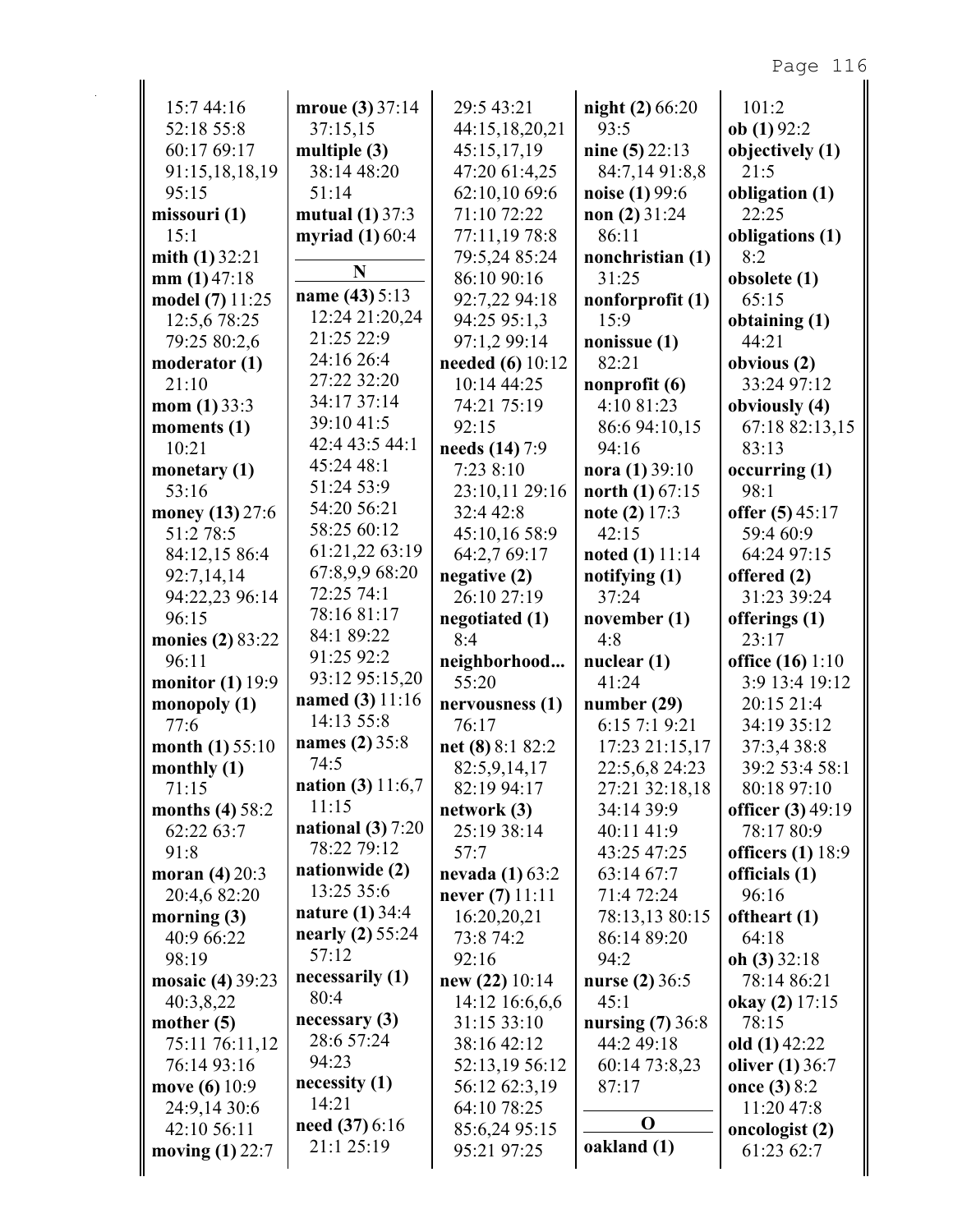| oncology $(2)$            | 9:5 55:5,8,11            | owe (1) 18:10       | 21:23 22:3        | 54:7 62:18              |
|---------------------------|--------------------------|---------------------|-------------------|-------------------------|
| 63:13,21                  | 55:14 56:1,16            | owned (3) 57:1      | particularly (1)  | 64:5,873:18             |
| onehospital (1)           | 56:24 57:1               | 57:4,15             | 66:6              | 73:21,24 74:4           |
| 77:8                      | 66:5 70:22,24            | owner (2) 52:20     | parties $(2)$ 8:8 | 75:5 76:2,18            |
| ones (1) 8:19             | 85:11,21 91:20           | 67:10               | 70:17             | 76:20 77:4              |
| ongoing (5) 10:4          | 93:23 94:5,10            | owners $(1)$        | partner $(8)$ 7:2 | 85:18,20 86:8           |
| 22:21 23:18               | 94:16,21 95:10           | 85:23               | 57:18 59:9        | 87:4 92:12              |
| 28:12 30:25               | 96:6 98:7,11             | ownership (2)       | 71:21 75:18       | 99:8                    |
| onsite (1) 36:18          | 98:16,20 99:9            | 43:13 57:18         | 78:11 85:4,22     | pattern $(1)$ 38:5      |
| ontario (3)               | organizations            |                     | partnered (2)     | paul (5) 67:7,8,9       |
| 13:13 48:19               | 10:20 11:22              | P                   | 75:776:3          | 67:9,9                  |
| 99:18                     | 18:10 57:6               | $p(4)$ 1:5,6 3:2    | partnering (1)    | <b>pauline</b> (2) 59:1 |
| open (3) 16:18            | 58:5 79:12               | 100:13              | 6:25              | 86:4                    |
| 23:12 25:6                | 85:16                    | package (1)         | partnership (1    | pause (1) 10:21         |
| operate (3)               | organized (1)            | 35:23               | 25:24 28:7        | pay (8) 50:4,20         |
| 22:14 23:7                | 97:15                    | pacs (1) 42:4       | 29:8 42:6 43:3    | 59:13 69:11             |
| 25:18                     | orientations (1)         | <b>page</b> (1) 2:2 | 45:22 56:6,13     | 78:2,2,6 86:9           |
| operated (1)              | 66:15                    | pages (4) 37:7,7    | 60:21 70:23       | payer (1) 37:23         |
| 44:4                      | oriented (1)             | 96:2 101:6          | 86:23             | payers (3) 37:24        |
| operating (6)             | 87:3                     | paid (1) 37:5       | partnerships (1)  | 38:9,11                 |
| 9:12 16:22                | osteopathic (1)          | paper (1) 72:15     | 29:24             | paying $(1)$ 20:8       |
| 75:13 79:24               | 90:4                     | paramedic (1)       | party (1) 101:11  | payments (1)            |
| 80:2,6                    | ot $(1)$ 30:15           | 73:3                | passed (1) 57:22  | 86:10                   |
| operation (6)             | otolaryngolog            | paramedics (1)      | passionate (1)    | peace (1) 64:20         |
| 23:15 30:12               | 74:25                    | 76:21               | 47:4              | peers (1) 69:19         |
|                           |                          |                     |                   |                         |
| 34:11 43:18               | outcomes (3)             | parents (2)         | pastor (2) 30:13  | pensions (1)            |
| 67:5 79:5                 | 79:1,19 91:4             | 30:20,21            | 30:21             | 90:12                   |
| operations (7)            | <b>outline</b> (1) 4:25  | part (24) 15:2      | path (1) 79:15    | people (42) 3:8         |
| 10:2 25:11                | outlined $(1)$ 9:8       | 19:11,14,23         | pathology (1)     | 4:1 10:18               |
| 49:19 79:17,20            | outpatient (1)           | 22:25 27:3          | 76:9              | 12:18 16:12,14          |
| 83:1,22                   | 50:23                    | 41:20 42:25         | patient (27) 9:22 | 17:9,10 21:11           |
| opinion (3)               | outrank (1) 11:7         | 43:17 45:25         | 11:11 26:18,19    | 22:5,17 26:19           |
| 84:23,23 97:16            | <b>outside</b> (3) 9:24  | 46:18,23 52:13      | 26:21,22 28:8     | 29:8 34:1,6             |
| opportunities             | 92:8,9                   | 54:17 56:10         | 33:21 42:7        | 43:20 48:13             |
| 25:24 45:13               | outstanding (2)          | 59:6 71:4           | 46:15 51:9,10     | 49:13 51:1              |
| opportunity (             | 91:14 98:22              | 73:17 76:19         | 53:24 56:9        | 60:4,23 61:2,4          |
| 4:19 5:2 12:17            | <b>overall</b> (4) 18:25 | 80:1 81:11          | 58:18 60:18       | 61:7 66:14              |
| 21:14 33:7                | 19:1 23:4 67:4           | 84:7,25 85:23       | 61:8 64:19        | 67:1 68:18              |
| 42:21 46:14               | overhead (1)             | participants (1)    | 65:2,6 75:10      | 71:9 79:16              |
| 53:2 54:3 55:2            | 80:7                     | 57:5                | 75:19 79:3,13     | 86:14 92:20             |
| 57:25 67:19               | oversaw $(1)$            | participate (1)     | 79:23 80:8        | 93:5, 10, 20, 25        |
| 85:23 94:3                | 30:14                    | 98:7                | 91:5              | 94:19 95:5,19           |
| 95:6,14 97:24             | oversees (1)             | participated (2)    | patientcentere    | 96:14 97:15,22          |
| opposed $(1)$ 86:3        | 17:22                    | 11:9 98:18          | 79:7              | 99:4                    |
| <b>option</b> (1) $11:12$ | oversight (2)            | participating (     | patients (32)     | peoples (32)            |
| options $(1)$ 60:8        | 3:18 78:20               | 5:18 12:21          | 7:16,19 12:12     | 10:2 25:18              |
| order (3) 10:9            | overview (1)             | 38:13               | 31:20 34:7        | 28:21,24 29:4           |
| 23:25 57:9                | 4:24                     | participation (     | 40:14 44:11,20    | 29:11,14 32:8           |
| <b>orders</b> (1) 35:9    | overwhelming             | 38:11 89:10         | 45:4 46:17,25     | 44:3,7,19               |
| organization (            | 57:22                    | particular (2)      | 51:18 52:10       | 45:17 47:13             |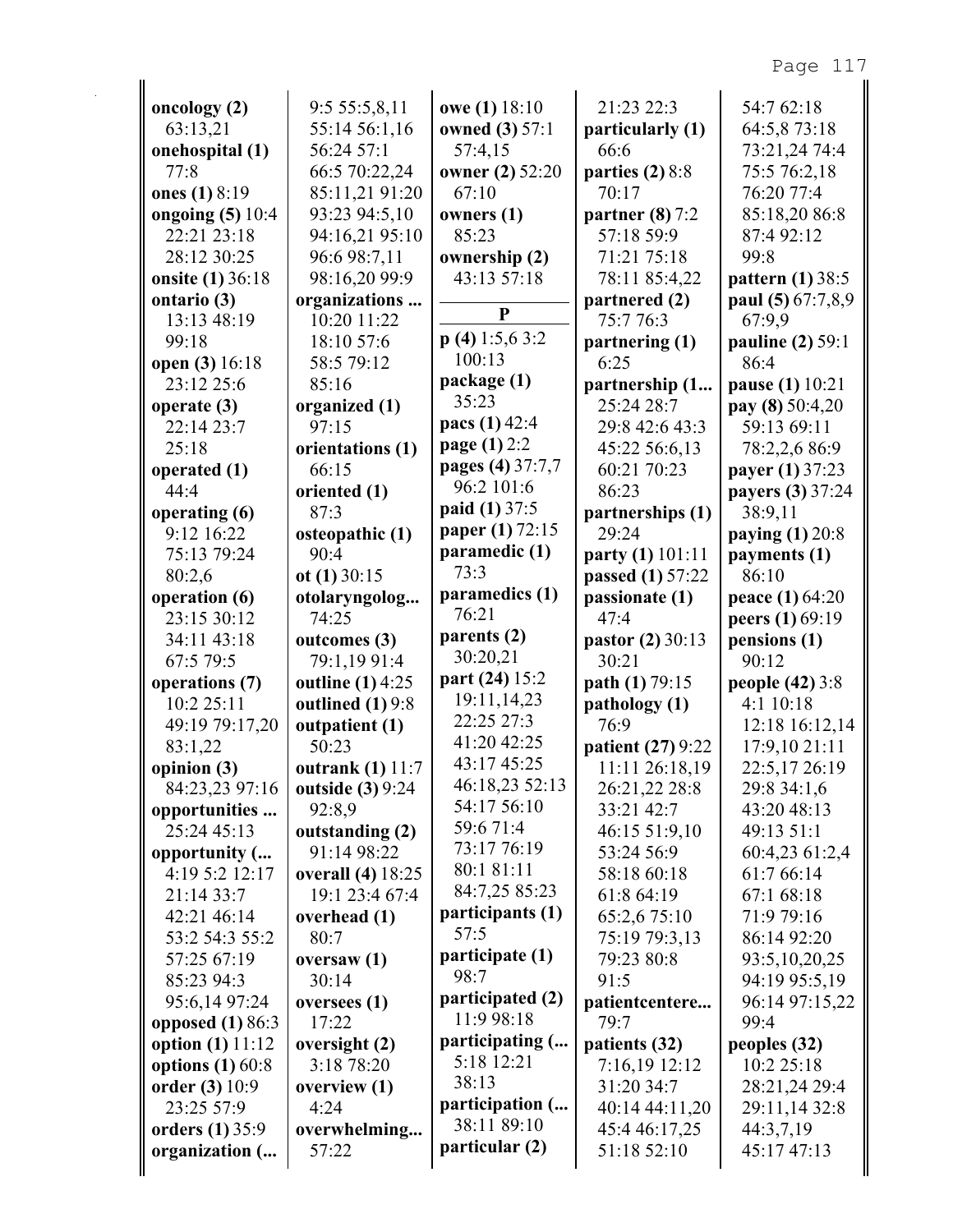| 50:24 59:14                  | 67:22                               | 20:6 82:19                       | 68:25 74:19               | 66:2                      |
|------------------------------|-------------------------------------|----------------------------------|---------------------------|---------------------------|
| 69:5,23 71:10                | pharmacy(1)                         | planted $(1)$ 48:5               | 75:11,14 78:5             | practicing (1)            |
| 71:11,13 72:1                | 36:11                               | plants (1) 48:5                  | 78:18 80:10               | 92:11                     |
| 72:5,6,9,15,17               | phase (1) 99:3                      | plastic $(2)$ 75:1               | 83:19 87:1                | prayer $(1)$ 32:1         |
| 72:19 77:1                   | pho (6) 56:23,25                    | 80:21                            | portion $(1)$             | precise (1) 62:12         |
| 82:3,22,25                   | 57:10,12,15                         | platform(1)                      | 64:11                     | preliminary (1)           |
| 83:6                         | 58:23                               | 42:2                             | posing (1) 12:4           | 7:6                       |
| percent(13)                  | phone (4) 26:10                     | played (1) 22:23                 | position (6)              | premiums (1)              |
| 38:18 39:17                  | 84:18 91:11                         | pleasant (1)                     | 22:12 49:8                | 38:18                     |
| 44:25 45:1,2,4               | 98:18                               | 40:5                             | 57:23 58:18               | prescription (1)          |
| 57:15,16,22                  | physical (2)                        | please (1) 5:11                  | 59:20 68:13               | 40:11                     |
| 70:4 75:9                    | 28:24 64:22                         | pleased $(8)$ 43:2               | positioned (1)            | prescriptions             |
| 85:19 96:6                   | physician (15)                      | 52:17 57:21                      | 28:5                      | 45:2,3                    |
| perception (3)               | 36:1 42:8                           | 58:19 72:5                       | positions (1)             | present(2)                |
| 94:14,16,21                  | 44:25 56:23,25                      | 82:23 89:5,11                    | 60:5                      | 58:12 66:14               |
| perfect (3) 29:8             | 57:5,10,10                          | pleasure (1)                     | positive $(2)$ 30:6       | presentation (1)          |
| 34:14 51:11                  | 66:17 71:21                         | 28:4                             | 58:3                      | 5:5                       |
| perfection (1)               | 73:7 74:14                          | plus $(1)$ 67:21                 | possibility (1)           | presently (1)             |
| 48:23                        | 77:16 92:25                         | point $(3) 30:17$                | 81:10                     | 83:11                     |
| perfectly (1)                | 93:1                                | 33:14 52:25                      | possible $(1)$ 51:1       | preserved (1)             |
| 16:19                        | physiciancont                       | pointed (1)                      | possibly (2) 35:2         | 8:10                      |
| performance (3)              | 85:12                               | 94:15                            | 35:11                     | president (8)             |
| 6:18 51:14                   | physicians (22)                     | points (2) 30:18                 | posted (7) 20:15          | 1:15,175:6,8              |
| 52:4                         | 6:11 26:9                           | 50:11                            | 20:20 21:23               | 5:14 6:4 49:19            |
| performed (1)                | 46:25 49:13                         | policy (5) 17:1                  | 100:1,4,4,5               | 88:7                      |
| 20:4                         | 57:2,8,8,15,20                      | 23:20 69:24,25                   | postings (1)              | press (1) 99:12           |
| performer(1)                 | 58:1,4 73:20                        | 72:7                             | 45:12                     | pressed $(1)$ 9:4         |
| 51:21                        | 75:8 76:3                           | poor $(2) 68:11$                 | potchen (31)              | pressing (1)              |
| <b>period</b> (5) 25:11      | 77:18 85:17,22                      | 78:5                             | 1:143:16                  | 6:16                      |
| 62:4 79:21                   | 87:17 90:1                          | poorest (2)                      | 21:12,13 24:6             | pressure <sub>(1)</sub>   |
| 90:18 91:3                   | 91:10 92:13                         | 76:19,20                         | 24:9 26:1                 | 45:5                      |
| permit (1) 31:18             | 96:8                                | population (2)                   | 27:21 30:7                | <b>pretty</b> (1) $75:17$ |
| permitted (1)                | picture $(1)$ 42:2                  | 34:25 58:12                      | 32:17 34:14               | prevent (1)               |
| 32:2                         | piece $(1)$ 97:20                   | port $(59)$ 1:5,6                | 37:13 39:9                | 36:18                     |
| perpetuity (1)               | pink $(1)$ 69:5                     | 1:153:1,75:7                     | 41:4 43:25                | previous (1)              |
| 83:20                        | place (7) 7:18<br>31:8 48:11        | 5:15 6:11,21                     | 47:24 52:24               | 34:20                     |
| <b>person</b> (6) $3:10$     | 54:16 57:12                         | 6:24 7:5,17,19<br>8:3 10:7 11:12 | 54:19 61:20<br>63:18 67:6 | price $(1) 75:17$         |
| 50:19 66:22,23<br>74:6 96:25 | 59:12 70:7                          | 12:1,2 22:11                     | 72:24 78:12,15            | priced $(1) 75:13$        |
| personal (4)                 |                                     | 22:15,22 23:2                    | 80:14 86:13               | prices $(1) 75:20$        |
| 55:19 67:2                   | <b>places</b> (1) 38:1              | 23:11 24:2                       | 89:17,20 91:24            | pricing $(1)$<br>37:25    |
| 89:7 97:4                    | plan $(6)$ 38:2,3<br>38:16,23 46:12 | 31:17 32:22,23                   | 93:10 99:25               | prided $(1)$ 64:3         |
| personally (3)               | 83:7                                | 33:6 39:4 41:7                   | potential (1)             | priest $(1)$ 32:4         |
| 42:23 81:10                  | planned (1)                         | 41:13,17 44:6                    | 57:17                     | primarily $(1)$           |
| 91:9                         | 58:21                               | 46:2 49:20                       | potentially (1)           | 83:13                     |
| persons(2)                   | planning (4)                        | 53:12,22 54:22                   | 99:2                      | primary $(3)$             |
| 31:24 32:11                  | 10:24 35:2                          | 56:4 57:1,4,11                   | practice $(5)$ 38:1       | 29:18 57:7                |
| perspective (1)              | 43:23 79:2                          | 57:19 59:2,3                     | 63:12 85:9,17             | 78:1                      |
| 65:1                         | plans $(1)$ 39:5                    | 63:22 65:24                      | 92:13                     | prime $(153)$ 1:5         |
| ph (3) $5:23\,24:7$          | plante (4) 20:3,4                   | 67:5 68:18,24                    | practiced (1)             | 1:193:74:9,16             |
|                              |                                     |                                  |                           |                           |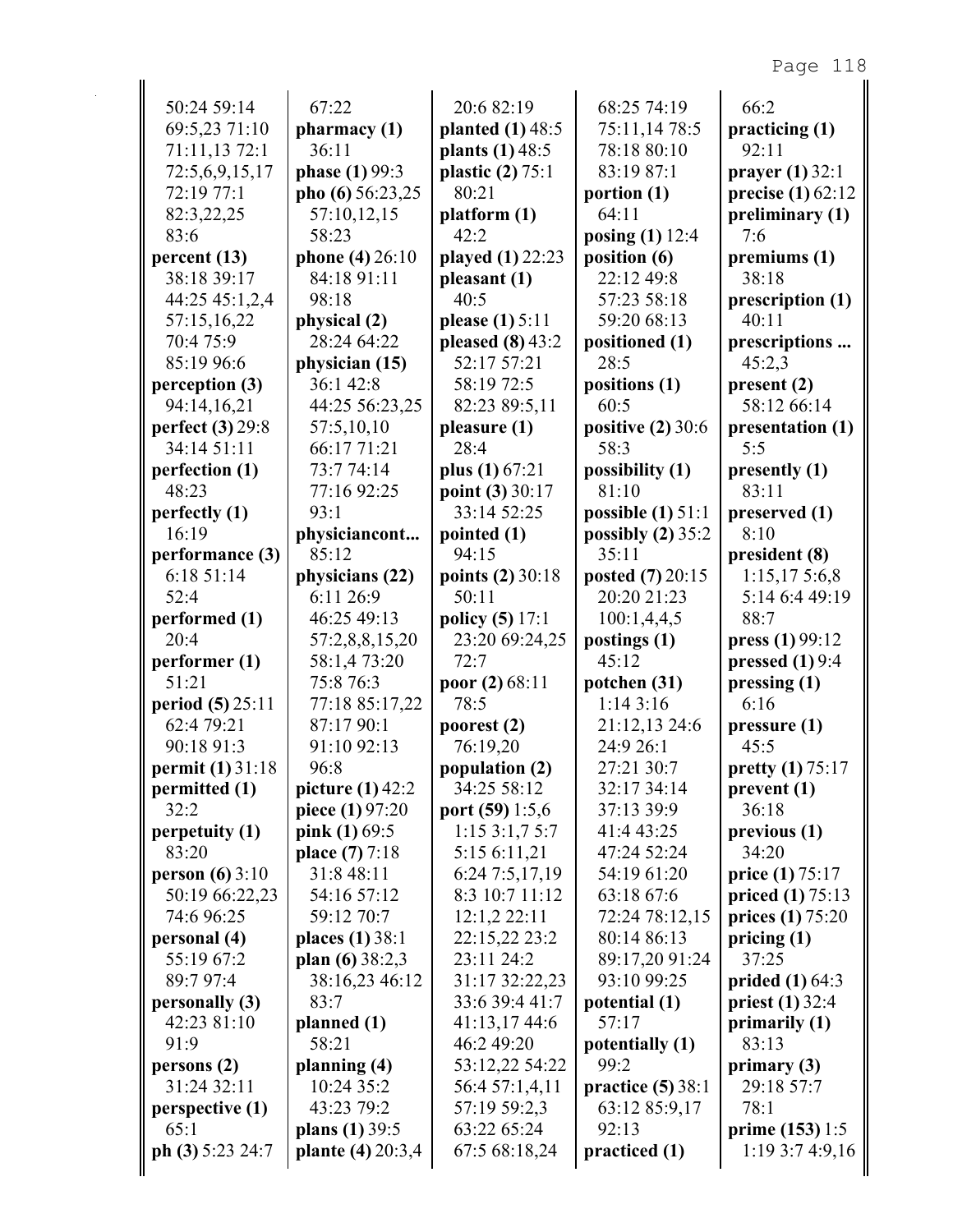| 5:4,9 7:3,8,15   | 49:25 50:11        | profits $(2)$ 79:7       | proud $(3) 24:3$        | 100:13 101:8           |
|------------------|--------------------|--------------------------|-------------------------|------------------------|
| 8:5,7,119:1,8    | prior $(2)$ 38:11  | 84:11                    | 41:8 91:17              | purchase $(9)$ 4:9     |
| 9:11,20,24       | 97:5               | program (18)             | proudly $(1)$ 51:5      | 4:11 8:25              |
| 11:13 12:16,25   | priorities (1)     | 11:10 45:15              | prove (1) 98:12         | 10:17 25:13            |
| 13:3,7,12,12     | 36:24              | 61:25 63:21              | proven $(3)$ 7:20       | 32:5 38:6              |
| 15:14,15,17      | priority (7)       | 64:5,9,25                | 56:7 79:18              | 47:20 88:21            |
| 16:11 18:19      | 37:16,20 38:5      | 65:10,17,18              | provide (32)            | purchased (3)          |
| 20:8 22:1        | 38:8,13,20         | 84:22,24 87:12           | 4:24 5:1 10:12          | 32:1 64:11             |
| 23:16 24:5       | 51:12              | 87:14 88:11,24           | 11:23 21:1,14           | 91:2                   |
| 25:5,17 26:14    | private $(3)$ 18:6 | 92:15,18                 | 28:16 35:16             | purchasing (2)         |
| 28:7 29:15,20    | 18:13 25:1         | programs $(12)$          | 43:24 47:16             | 11:9 31:17             |
| 29:24 30:2,5     | privilege (2)      | 42:17 45:17              | 50:1,2,6,9,16           | purpose (5)            |
| 31:16,18 32:1    | 41:8 69:15         | 54:5 58:14               | 51:7 53:23              | 17:21 18:7,8           |
| 34:3,10 37:21    | privileges (1)     | 65:14 66:13,16           | 55:19 60:3              | 79:6 96:14             |
| 38:6, 12, 19, 23 | 57:11              | 66:16 69:4,4             | 61:5,13 62:7            | purposeful (1)         |
| 41:1 42:6,10     | probably (4)       | 85:3 88:13               | 64:12,17 69:10          | 94:1                   |
| 42:20 43:3,22    | 41:14 81:6         | progress <sub>1</sub> )  | 72:21 75:8,23           | purposes (1)           |
| 45:14,19 47:10   | 92:5,16            | 62:2                     | 76:20 78:20             | 18:4                   |
| 47:14,21 49:2    | problem (2)        | projects $(1)$ 78:6      | 82:12 92:7              | <b>pushed</b> (1) 73:7 |
| 49:21 50:13      | 67:25 86:3         | promise (2) 30:2         | provided (13)           | put (3) 36:13,19       |
| 51:3,11,25       | proceeds (10)      | 53:11                    | 8:18 10:1               | 65:1                   |
| 52:7,18 54:2     | 7:25 8:1 47:13     | promises (4)             | 15:11,12 28:11          | putting $(1)$ 35:2     |
| 54:16 56:6,7     | 82:2,5,9,11,15     | 13:19,20 19:8            | 36:17,25 44:10          |                        |
| 56:13,19 57:19   | 82:17,19           | 19:9                     | 44:23 46:16             | Q                      |
| 57:24 58:3,6     | process $(15)$ 5:1 | promote (1)              | 59:7 62:3 69:5          | qualities (3)          |
| 58:13,18 59:5    | 7:7,10 13:17       | 39:6                     | provider (6)            | 31:3 49:4 75:3         |
| 59:10,15,21      | 18:23 19:2         | $\text{proof} (1) 89:24$ | 7:20 37:15              | quality (57) 7:20      |
| 60:3 62:22,23    | 20:7,7 53:20       | proper $(1)$ 7:12        | 38:11,13,22             | 8:15 9:22              |
| 62:25 63:11,17   | 62:21 69:21        | properly (1)             | 75:25                   | $10:12,19$ 11:1        |
| 64:8 65:12,16    | 79:2 90:20         | 19:25                    | providers (3)           | 11:6,23 12:14          |
| 66:8,11,24       | 91:12 96:10        | property $(1)$           | 38:3 39:7 45:7          | 14:9,10,19             |
| 67:4 68:16       | processes (1)      | 18:4                     | provides (2)            | 23:4 41:19             |
| 69:22 70:5,6,9   | 91:5               | proposal (1)             | 76:6 94:17              | 42:7,1447:6            |
| 70:23 71:8       | processoriente     | 66:18                    | providing (15)          | 49:9 50:20             |
| 72:2,6,14,19     | 80:1               | proposed $(6)$ 1:4       | 8:15 11:1 28:8          | 51:9,9,14              |
| 73:17 74:8,24    | product(2)         | 3:6 4:24 19:20           | 28:13,25 34:24          | 53:24 54:6,11          |
| 76:3,21 77:1     | 37:10,10           | 20:16 42:5               | 41:19 44:8              | 54:13 55:21            |
| 77:15,24 78:9    | profession (1)     | prostate $(1)$ 65:2      | 54:7 55:21              | 56:8 58:7 59:7         |
| 79:18 80:5,18    | 48:12              | protect(1)               | 59:12 64:1,19           | 60:3,5,8 63:15         |
| 81:10 82:24      | professionalis     | 51:17                    | 79:7 95:2               | 64:4 66:16             |
| 83:20 84:16      | 99:10              | protecting (1)           | provision (2)           | 67:10 76:4,23          |
| 85:5,21,24       | professor(1)       | 54:1                     | 32:7,9                  | 76:25 77:11,23         |
| 86:21,24 87:8    | 60:13              | protection (1)           | <b>public (24)</b> 4:24 | 79:1,3,4,7,10          |
| 87:21 88:2       | profit $(5)$ 14:17 | 95:2                     | 5:1,18 15:16            | 79:18 80:8             |
| 89:2,8,12,24     | 15:24 34:5         | protects $(3)$ 4:15      | 17:20 19:1,22           | 87:3,11,20,25          |
| 90:17,20,22,23   | 81:24 86:12        | 17:18,23                 | 19:24,25 20:11          | 90:25 92:18            |
| 91:18,22,22      | profitability (3)  | protestant (1)           | 20:12,13,14,19          | 98:12 99:10            |
| 95:17 96:16,23   | 74:22 76:24,25     | 31:24                    | 20:22 21:7,8            | questions $(5)$ 5:2    |
| 97:19 99:17,20   | profitable (1)     | protestants (1)          | 21:23 25:2              | 7:24 10:8 72:4         |
| principles (2)   | 77:2               | 31:6                     | 94:14,20 100:6          | 100:7                  |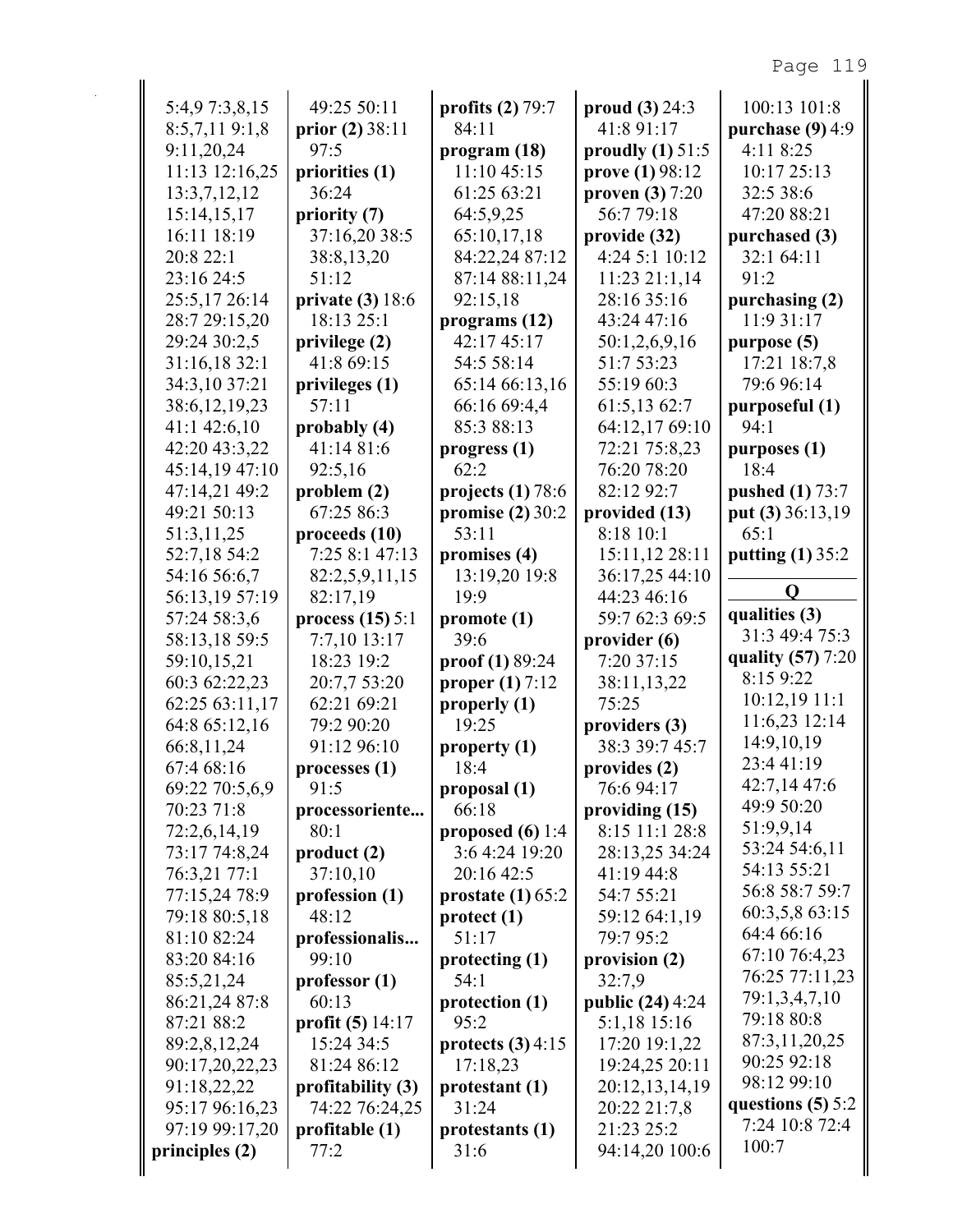| quick (3) 24:14          | 80:8                      | 55:4                     | 34:10                     | reporter $(2)$          |
|--------------------------|---------------------------|--------------------------|---------------------------|-------------------------|
| 76:8 95:19               | really (17) 15:23         | rectal $(1)$ 84:3        | relationship (5)          | 21:21 101:16            |
| quickly (3)              | 27:8 30:17                | rectangle $(1)$          | 23:5 28:12                | reporting $(1)$         |
| 42:11 50:14              | 40:21 49:7,16             | 48:7                     | 66:1 89:6,15              | 1:21                    |
| 52:5                     | 61:3,12 63:8              | <b>reddy</b> (6) 10:6    | relationships (           | repp (3) 58:25          |
| quiet (1) 32:1           | 74:15,18 76:15            | 10:17,21 71:18           | 38:2 67:2                 | 59:1,1                  |
| quite (4) 33:12          | 76:17 86:14               | 71:18,19                 | relative $(2)$ 60:9       | represent $(4)$         |
| 35:3 40:5                | 95:1 99:19                | redo (1) 40:2            | 101:11                    | 40:23 41:8              |
| 49:15                    | 100:11                    | reduce (2) 35:11<br>80:7 | relatively (1)            | 98:15,20                |
| $\bf R$                  | reason $(2)$ 9:2<br>22:18 | reduced (1)              | 95:21<br>reliability (1)  | representative<br>63:12 |
| $r(3)$ 1:10 97:5         | reasons $(1)$ 58:6        | 74:16                    | 38:4                      | representative          |
| 101:3                    | rebecca $(6)$ 1:15        | reduction (1)            | <b>relief</b> (1) 19:3    | 5:3 69:8                |
| radiation (13)           | 5:6,11,13                 | 37:11                    | relies (1) 34:9           | representing (4)        |
| 10:14,16,24              | 14:11 16:17               | referrals $(1)$          | religion $(1)$ 61:2       | 3:11 5:9 18:17          |
| 11:2 61:23               | receipt $(2)$ 18:20       | 45:7                     | religious (3)             | 71:24                   |
| 62:7,9 63:13             | 83:6                      | referring $(2)$          | 8:15 31:11                | reputation (1)          |
| 63:21 64:1,6             | receive $(5)$ 4:22        | 53:14,15                 | 43:1                      | 60:23                   |
| 65:10,17                 | 24:23 29:7                | <b>reflect</b> (1) 70:20 | relocate $(1)$            | request $(2)$ 15:4      |
| radiologic (1)           | 46:13 70:7                | reflected (2)            | 28:21                     | 39:2                    |
| 42:16                    | received (5)              | 79:14 91:5               | relocation (1)            | requested (2)           |
| raise (1) 98:11          | 19:15 38:9                | <b>reform</b> $(1) 6:16$ | 28:22                     | 19:15 40:15             |
| raised $(6)$ 7:24        | 51:13 70:6                | regarding (4)            | remain $(12)$             | required $(3)$          |
| 29:4 30:20               | 79:11                     | 19:25 20:16              | 19:5 23:12                | 23:6 57:19              |
| 51:17 68:24              | receives $(2)$ 19:4       | 69:13 93:3               | 29:5 32:10                | 62:1                    |
| 72:4                     | 50:19                     | regardless (2)           | 50:12 51:6                | requires (2)            |
| raising $(1)$ 5:25       | receiving $(1)$           | 50:4 69:10               | 70:8 73:20,25             | 26:21 65:3              |
| range (1) 13:15          | 70:3                      | regards $(2)$            | 83:16,19,23               | rescuing $(1)$          |
| ranging $(2)$            | recipients (1)            | 71:25 72:4               | remaining $(1)$           | 31:16                   |
| 14:25 16:5               | 8:20                      | regency $(1)$ 1:21       | 82:11                     | research (3)            |
| ranked $(1)$             | recognition (1)           | region (3) $12:11$       | remarkable (2)            | 26:8 89:8 96:5          |
| 11:11                    | 79:11                     | 37:19 64:15              | 15:23,23                  | <b>reside (1)</b> 13:24 |
| rapidly $(1)$ 29:9       | recognize $(1)$           | regional $(2)$ 5:8       | remember (2)              | residency (1)           |
| rate (3) 38:17           | 90:16                     | 79:12                    | 67:21 81:2                | 65:23                   |
| 39:16 85:16              | recognized (3)            | registered (1)           | remind $(1)$              | resident $(3)$          |
| rated $(2)$ 63:14        | 51:20 55:7,12             | 45:1                     | 90:15                     | 27:24 36:7              |
| 85:13                    | recognizing $(1)$         | registers (2)            | reminded (1)              | 63:23                   |
| rating $(3) 51:23$       | 18:18                     | 17:24,24                 | 94:24                     | residents (6)           |
| 51:23 85:19              | recommend (2)             | regrets (1) 34:19        | remuneration              | 8:17 29:17              |
| reach $(2)$ 21:7         | 79:11 88:2                | regrettably (1)          | 6:17                      | 39:7 42:22              |
| 93:5                     | recommended               | 82:14                    | rene $(1) 80:16$          | 59:8 60:8               |
| reached (2) 11:6         | 9:21                      | regularly (1)            | reno (2) $14:25$          | resource $(2)$          |
| 73:22                    | recontract $(1)$          | 88:19                    | 63:2                      | 28:6 72:21              |
| read $(2) 8:24$          | 37:25                     | regulations (2)          | replaced (1)              | resources $(6)$         |
| 81:13                    | record $(4) 7:21$         | 27:5 74:17               | 33:10                     | 12:5 45:11              |
| ready $(1)$ 62:17        | 56:7 79:18                | reimburseme              | <b>report</b> (6) $20:20$ | 54:22 55:1              |
| real $(2)$ 24:14         | 101:7                     | 74:17 78:23,25           | 20:20 51:22               | 80:8 95:10              |
| 55:10                    | recorded (1)              | <b>related (3)</b> 19:13 | 82:20 100:4,5             | respect $(9)$ 15:7      |
| <b>realize</b> (1) 59:22 | 1:21                      | 19:19 81:22              | reported (1)              | 15:8 61:15              |
| reallocate (1)           | recruiter $(1)$           | relations (1)            | 71:12                     | 81:25 82:5,22           |
|                          |                           |                          |                           |                         |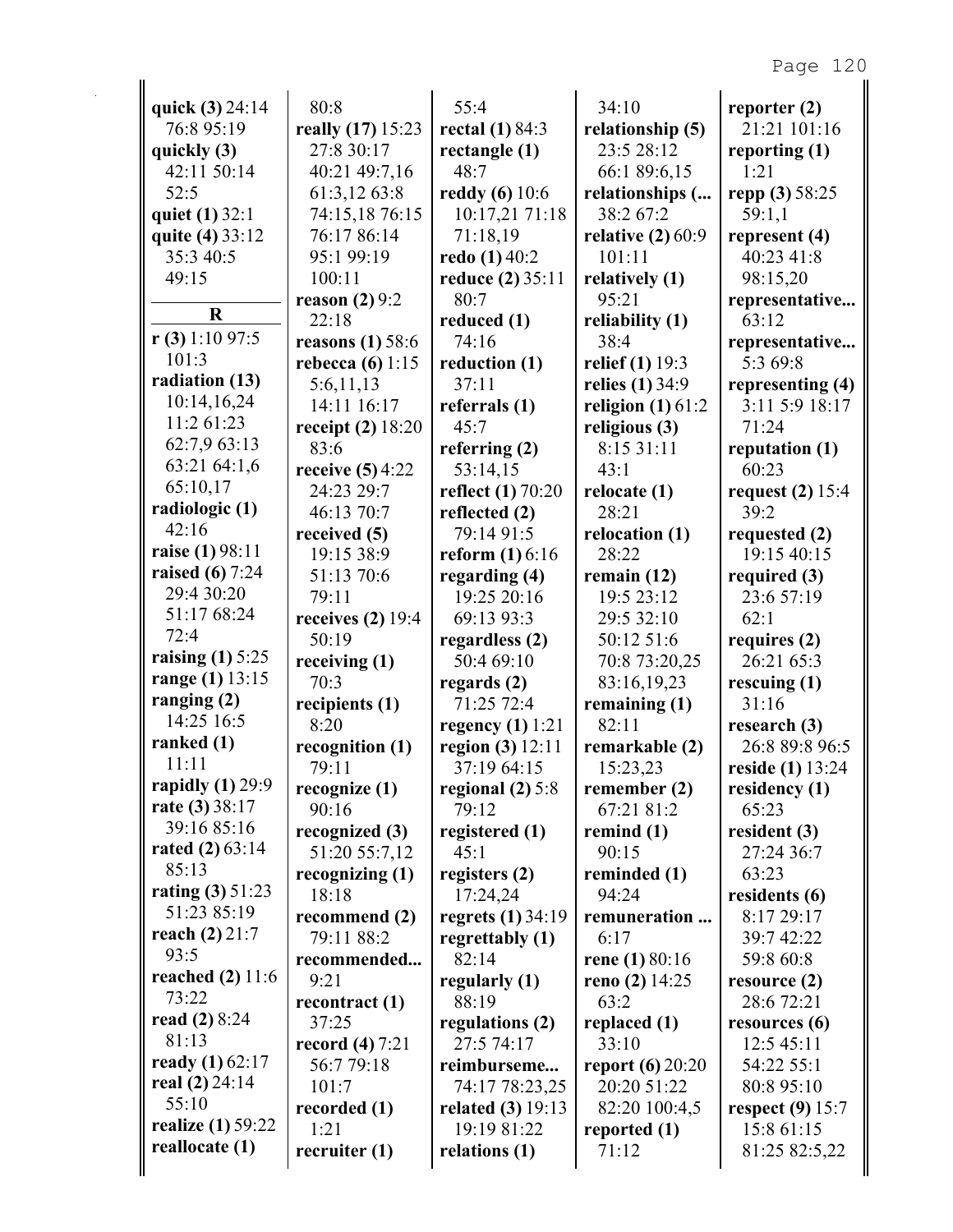| 83:5,9 84:13                        | 69:25                           | 3:5,94:13,17                  | safety $(6)$ 25:19                        | seat (1) 84:6                |
|-------------------------------------|---------------------------------|-------------------------------|-------------------------------------------|------------------------------|
| respectfully (1)                    | reviewing $(1)$                 | 4:25 6:16 8:9                 | 47:649:10                                 | second $(4) 14:10$           |
| 39:2                                | 23:3                            | 8:11 13:4                     | 51:10,16 94:17                            | 51:8 67:18                   |
| respiratory (3)                     | reviews (1)                     | 14:11,25 15:22                | saginaw $(1)$                             | 96:21                        |
| 41:9,22 42:13                       | 17:25                           | 18:18,20,22,25                | 64:16                                     | secondly (2)                 |
| responded (1)                       | rewarding (1)                   | 19:12,21,23                   | saju (1) 89:23                            | 82:2 98:1                    |
| 10:22                               | 61:9                            | 20:5, 10, 14, 19              | salary $(1) 9:16$                         | seconds $(2)$ 5:25           |
| response $(4)$                      | rfp (4) $35:3,5,6$              | 20:19,21 21:4                 | sale (44) 1:4 3:6                         | 68:5                         |
| 24:23 82:24                         | 35:20                           | 22:4,4 23:16                  | 4:18,18,25                                | secretary (1)                |
| 83:2 89:19                          | rhode $(1)$ 13:16               | 24:14 25:5,7                  | 7:15,18,258:1                             | 68:22                        |
| responses $(1)$                     | <b>ribbon</b> $(1)$ 69:5        | 25:17 26:4,5,6                | 18:20,24 19:20                            | sector $(1)$ 25:2            |
| 55:16                               | rica (2) $75:14,16$             | 26:13,16,25                   | 19:24,25 20:6                             | secure (2) 38:16             |
| responsibility                      | right $(11)$ 3:12               | 27:12,12 28:8                 | 20:16 24:4                                | 69:8                         |
| 26:18 69:16,18<br>90:24             | 11:2 21:13                      | 29:1,25 30:7,8                | 25:20,23 30:5                             | see (22) 17:9,10             |
|                                     | 26:22 30:25                     | 30:9,16,17                    | 34:3 38:8,12<br>45:23 49:23               | 24:10 27:13,19<br>32:6 33:22 |
| responsible (1)<br>82:25            | 33:14 64:25<br>67:5 86:16       | 32:20 33:13,24<br>34:19 35:12 | 53:13,15 54:9                             | 44:18,25 46:10               |
| rest $(1)$ 35:19                    | 89:20 91:21                     | 36:8 37:3,4,21                | 54:10 59:4,15                             | 47:6 51:11                   |
| restaurant (1)                      | risk $(1)$ 65:14                | 38:8, 14, 19, 23              | 60:10 65:11                               | 62:18,25 63:8                |
| 77:12                               | rn $(2)$ 36:5,7                 | 40:10 41:6,8                  | 68:17 69:12,20                            | 65:15 66:21                  |
| <b>result (4) 35:25</b>             | road $(2) 1:22$                 | 45:14 49:15,16                | 70:15 74:23                               | 68:15 72:12                  |
| 36:16 38:19                         | 101:17                          | 50:25 51:1,2                  | 80:11 81:23                               | 76:8 77:20                   |
| 59:16                               | roadblock $(1)$                 | 52:18 53:8                    | 82:2,9 89:14                              | 92:25                        |
| resulting $(1)$                     | 35:18                           | 56:7 58:6,8,18                | 96:23                                     | seeing (4) 34:5              |
| 82:9                                | rob (2) $5:86:3$                | 59:1 60:2,13                  | sales (1) 18:1                            | 45:20 66:12                  |
| results $(1)$ 20:10                 | <b>robert</b> (1) $1:16$        | 60:20,21,24                   | sandra $(1)$ 43:5                         | 69:3                         |
| retain $(1)$ 51:9                   | role (4) 22:24                  | 61:3,10,11                    | satisfaction (4)                          | seek (1) 50:2                |
| retained (1)                        | 43:20 88:14                     | 62:13 63:3,4                  | 9:23 11:6                                 | seen $(6)$ 9:19              |
| 52:8                                | 93:22                           | 64:8,19 65:4                  | 56:10 91:6                                | 13:24 19:10                  |
| retaining $(1)$                     | rolled $(1)$ 47:16              | 70:2,5,14,16                  | satisfied $(1)$ 8:3                       | 36:13 40:12                  |
| 9:14                                | room $(11)$ 3:21                | 71:10 72:6                    | save (4) 14:3,4,4                         | 78:22                        |
| retention (2)                       | 8:18,23,24                      | 73:4,6,23,24                  | 92:14                                     | seifert (3) 54:20            |
| 25:3,7                              | 9:13 26:5 27:2                  | 74:13 75:17                   | saved (1) 97:6                            | 54:21,21                     |
| retired $(2)$ 46:3                  | 40:5 50:22                      | 76:1,2,5,23                   | savings $(1)$ 57:3                        | selected (1)                 |
| 96:8                                | 75:13 76:7                      | 77:4,14 78:8                  | saw $(3)$ 36:5                            | 90:20                        |
| rettschneider                       | <b>rooms</b> $(1)$ 40:2         | 78:15,19,21,23                | 38:5 46:15                                | selflessly (1)               |
| 74:13                               | roughly $(3)$                   | 79:18 80:5,17                 | saying (2) 13:10                          | 44:16                        |
| returned (1)                        | 22:17 38:20                     | 84:6, 17, 22, 23              | 60:23                                     | sell (2) 18:13               |
| 33:19                               | 44:25                           | 85:15,16,18,20                | schell (5) 1:19                           | 83:21                        |
| revenue $(1)$                       | rules (3) $18:2,12$             | 86:3,12,16                    | 5:10 12:24,25                             | seller (4) 15:5              |
| 59:23                               | 27:5                            | 87:21 88:3,6                  | 99:17                                     | 19:3,3,21                    |
| reverend (2)                        | run $(2)$ 65:14<br>87:18        | 89:7,24 90:19                 | school (2) 49:14                          | send (2) 36:19               |
| 30:11,11                            |                                 | 92:10,12,15,16                | 54:25                                     | 100:9                        |
| review $(17)$ 4:17<br>4:18,25 18:22 | running $(3)$<br>31:13 73:11,12 | 92:16,20 93:13<br>93:18 96:5  | schuette $(1)$ 1:2<br>science $(1)$ 42:19 | sends (1) 34:19              |
| 18:24,25 19:11                      | runs $(1) 3:17$                 | 97:6,10 98:4                  | scope (2) 52:15                           | sensitivity (1)<br>61:15     |
| 19:14,17,23                         | rushing $(1)$ 53:1              | 100:2,4,9                     | 79:25                                     | sent $(2) 76:12$             |
| 20:3,9,10,11                        |                                 | sacrificing $(1)$             | scopes (1) 85:24                          | 94:13                        |
| 21:5,6 70:16                        | S                               | 11:11                         | scores (4) $11:6,6$                       | separate (1)                 |
| reviewed (1)                        | s(152)1:4,10                    | safe (1) 87:25                | 51:16 87:20                               | 15:15                        |
|                                     |                                 |                               |                                           |                              |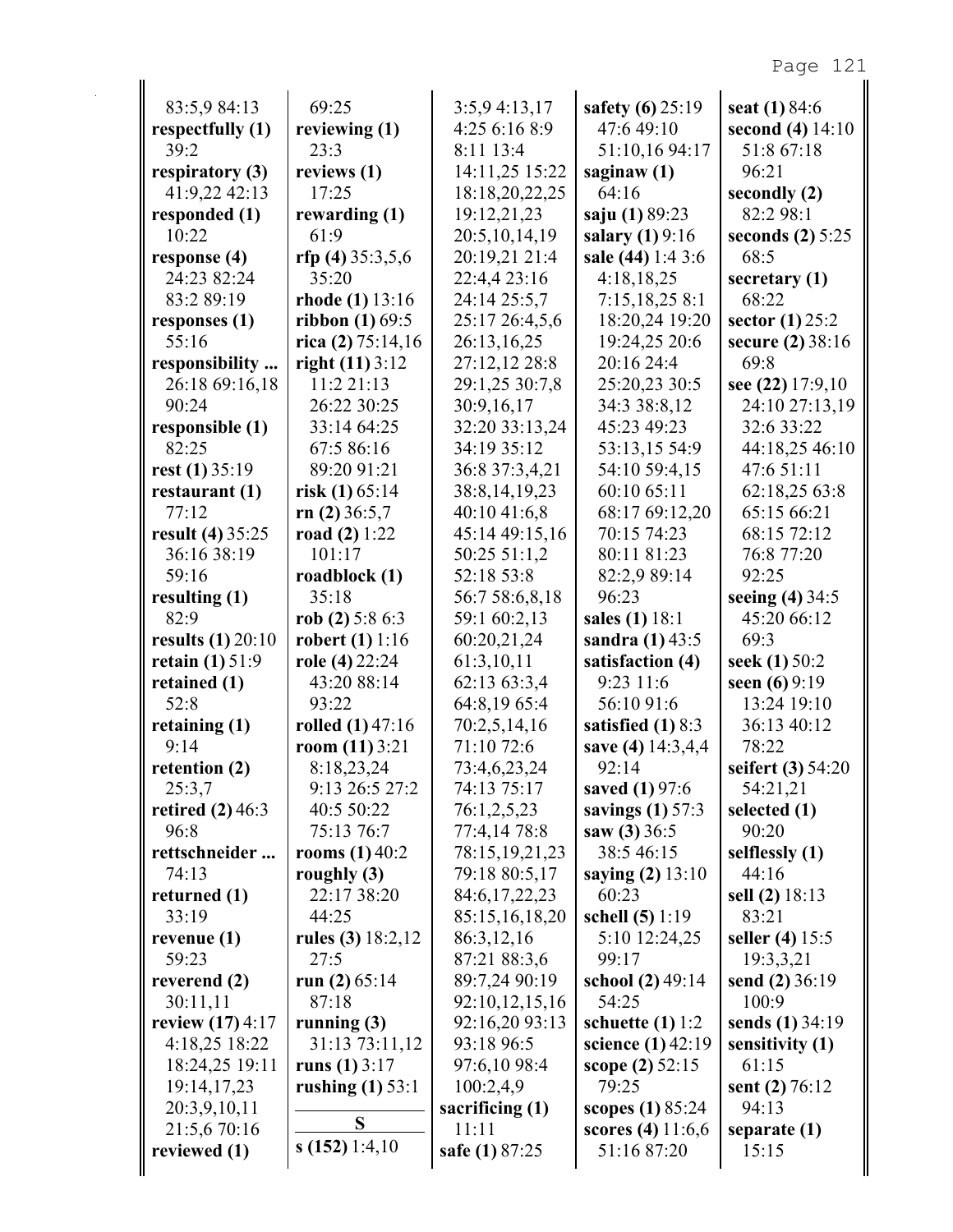| seppo (4) 30:11               | setting $(1)$ 67:15             | sitting $(1)$ 87:20       | soon (2) $63:9,17$             | spoke (1) 64:10                       |
|-------------------------------|---------------------------------|---------------------------|--------------------------------|---------------------------------------|
| 30:11,12 52:12                | seven (4) 13:14                 | situation (2)             | sorry $(3)$ 30:1               | spoken (4) 50:24                      |
| series (1) 38:9               | 32:19 53:18                     | 67:2,4                    | 78:14 92:1                     | 69:22 70:3                            |
| seriously (2)                 | 86:16                           | six(7)8:20                | sound (1) 87:2                 | 96:15                                 |
| 14:6,23                       | sewer (2) 78:6,6                | 11:25 14:14               | sounded (1)                    | $ss(1)$ 101:1                         |
| serve (23) 8:12               | share $(4)$ 24:3                | 32:18 59:8                | 48:10                          | st $(102)$ 1:5,15                     |
| 8:21 25:18                    | 30:2 68:7 86:5                  | 62:22 63:7                | south (1) 13:15                | 1:163:64:10                           |
| 29:22 34:17                   | shared $(2)$ 57:3               | size (2) 79:25            | southeast (1)                  | 5:6,8,14 6:4,11                       |
| 45:19 53:23                   | 76:13                           | 80:6                      | 12:10                          | 6:21,23 7:4,14                        |
| 55:11 56:5,18                 | shelters $(1)$ 45:9             | skeptical (1)             | southeastern (3)               | 7:17,18 8:2,17                        |
| 57:6 59:2 61:1                | sheriff (5) 34:18               | 66:9                      | 6:5 12:1 27:11                 | 8:25 11:3,12                          |
| 61:2 64:7                     | 34:19 35:12                     | sleep $(1)$ 92:5          | spades (1) 40:17               | 14:25 19:18                           |
| 68:11 90:2                    | 37:3,4                          | slow $(1)$ 62:21          | spandex $(1)$ 68:2             | 22:11,22,22                           |
| 93:25 94:20                   | shifting $(1)$ 79:1             | small (4) 10:18           | speak $(8)$ 4:1                | 23:1,1,11 24:2                        |
| 95:7,8 96:25                  | shop $(1)$ 93:14                | 11:22 61:25               | 21:19,19 22:8                  | 24:4,17,24                            |
| 98:12                         | short $(3) 5:5$                 | 98:12                     | 43:9 49:20                     | 25:3,8,22 26:5                        |
| served (8) 6:25               | 54:14 91:3                      | smaller (1) 80:4          | 50:14 57:25                    | 27:23 28:16                           |
| 7:1724:20                     | shortage $(1)$                  | smiling $(1)$             | speaker $(2)$                  | 29:22 31:17                           |
| 31:24 55:5                    | 61:7                            | 33:23                     | 94:13 95:4                     | 33:5,741:7,13                         |
| 56:1 80:21,24                 | shortly (1) 35:19               | smit (3) 80:16            | speakers $(3)$ 4:4             | 41:17 42:17,25                        |
| serves (3) 6:24               | shortterm (1)                   | 80:16,16                  | 24:13 97:18                    | 43:19 44:5,5                          |
| 29:7 97:14                    | 80:12                           | smith $(18)$ 1:15         | speaking $(6)$ 9:7             | 44:11 46:1,8                          |
| service $(23)$                | show $(3) 10:4$                 | 5:6,11,12,14              | 24:10 59:20                    | 47:11,22 49:19                        |
| 10:12 16:21                   | 35:24 96:2                      | 8:14 22:8,9,10            | 76:18 86:14                    | 51:19,20 53:21                        |
| 23:17 31:20                   | showed (2)                      | 22:10 32:20,20            | 94:4                           | 54:15,22,24                           |
| 34:24 35:17                   | 34:23 98:3                      | 32:21 34:23               | special $(3)$ 32:4             | 55:3,15,17                            |
| 36:14,23 46:4                 | shown (1) 98:17                 | 47:4 54:24                | 75:3,3                         | 56:3,4 57:1,4                         |
| 46:9,20 47:16                 | shut (1) 16:21                  | 63:11 97:21               | specialist $(1)$               | 57:11,18 59:3                         |
| 50:1,6,8,19                   | sick $(1)$ 33:22                | smithdeegan (2)           | 55:4                           | 59:6 60:1,14                          |
| 51:10 74:22                   | side (5) 34:21                  | 68:20,21                  | specialty (1)                  | 61:23 62:5,24                         |
| 75:4,20,23                    | 39:12 40:14                     | smooth $(1)$ 92:4         | 57:8                           | 63:12,22,24                           |
| 77:2 87:3                     | 50:23 56:20                     | smoothly $(1)$            | specific $(1)$ 18:7            | 71:1,24 72:3                          |
| services $(39)$ 1:5           | sign $(1)$ 12:9                 | 99:9                      | specifically $(1)$             | 72:10,12 78:18                        |
| 3:7 4:9 9:23                  | signed $(2)$ 8:25               | social $(2)$ 45:10        | 29:6                           | 78:18 80:9                            |
| 11:2 12:15                    | 21:16                           | 91:17                     | spectrum $(1)$                 | 81:20 82:11                           |
| 13:13 15:14,17                | significant (4)                 | society $(7)$ 44:5        | 31:5                           | 85:12 87:1                            |
| 19:6 24:5 25:9                | 8:4 25:14                       | 71:23,25 72:10            | speed (3) 39:22                | 88:8,15,21                            |
| 28:9,14,16                    | 83:13 91:4                      | 72:13,20 94:18            | 40:10 58:10                    | 89:6,11 93:14                         |
| 29:7,15 35:3                  | similar $(2)$ 14:17<br>91:19    | softball (2)              | spell $(2)$ 21:20<br>21:25     | 97:4 98:21                            |
| 36:17 37:1                    |                                 | 93:18,18                  |                                | stability $(2)$ 56:8                  |
| 41:11 45:8                    | simply $(3)$ 8:1                | <b>softer</b> (2) $39:12$ | spelled $(1)$ 74:12            | 95:16                                 |
| 46:18 50:23                   | 83:3,17                         | 40:14                     | spending $(1)$                 | stabilization (1)                     |
| 51:23 54:4                    | single $(1)$ 50:19              | sold $(2)$ 16:20<br>18:5  | 46:4                           | 25:16                                 |
| 57:14 59:17                   | sinus $(1) 75:12$               |                           | spent $(1)$ 16:3               | stabilizing $(1)$                     |
| 62:3,8 67:11                  | sister $(3) 12:3$<br>15:1 87:23 | solicitors (1)<br>17:25   | spirit $(1)$ 50:8              | 24:22                                 |
| 75:8,976:6,9<br>86:19,25 95:1 | sisters $(6)$ 8:15              | solutions (1)             | spiritual (9)<br>30:22,25 31:2 | stable $(1)$ 38:2<br>stacy $(1)$ 36:7 |
| 98:8                          | 15:3 31:11                      | 67:11                     | 31:3,5,14                      | staff (39) 5:19                       |
| serving $(1)$ 58:9            | 46:7 65:22,25                   | solve (1) 67:25           | 32:14 60:17,22                 | 6:10 9:20,21                          |
| set $(1)$ 65:4                | sit (2) $17:11 \, 31:2$         | son $(2)$ 41:7 97:6       | spite (1) 99:12                | $10:7,12$ 11:4                        |
|                               |                                 |                           |                                |                                       |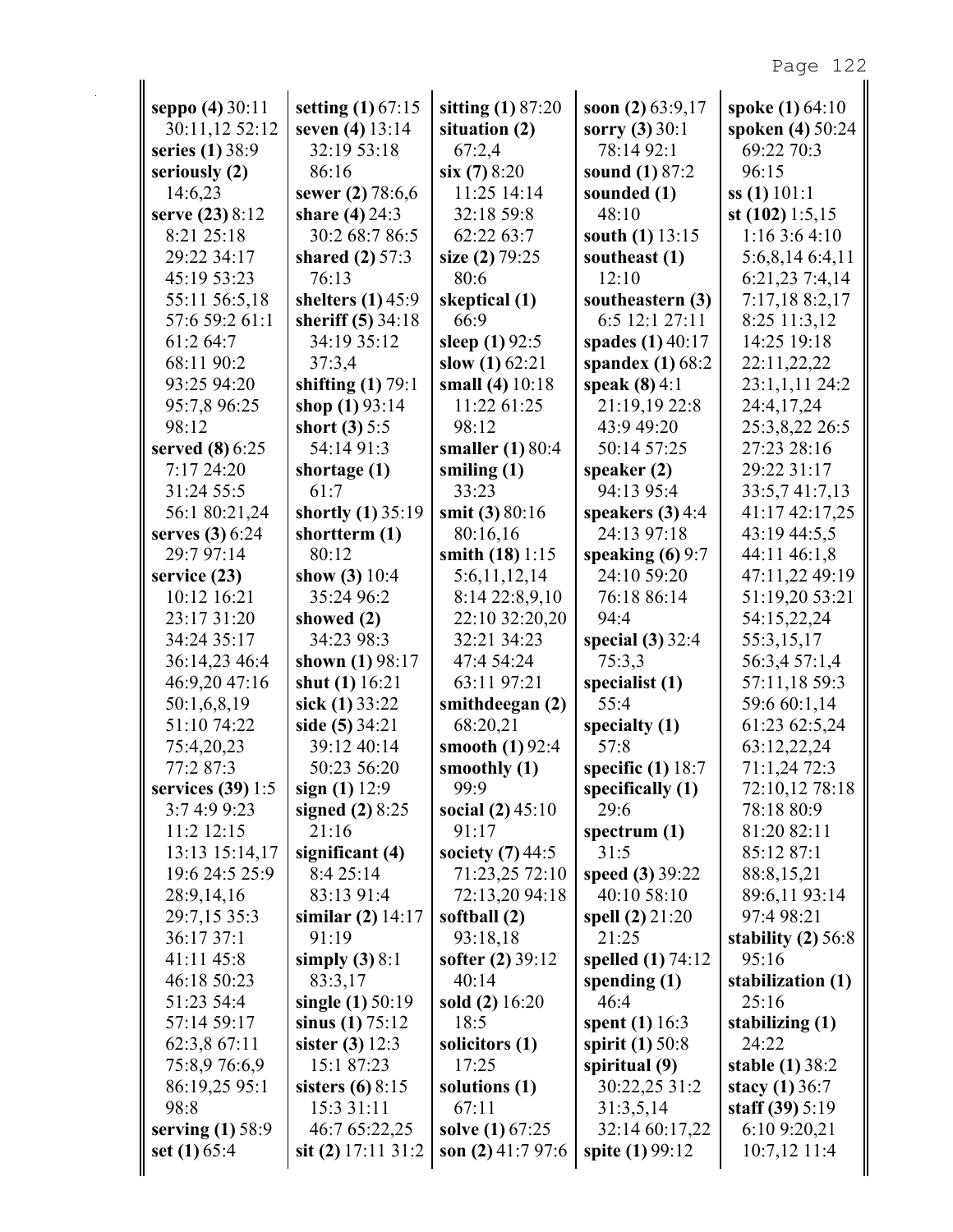| 12:12 20:2              | 41:21 64:12         | stump $(3)$ 44:1,2 | 80:10 85:5,22       | 14:16,17,18               |
|-------------------------|---------------------|--------------------|---------------------|---------------------------|
| 23:24 27:16             | states $(1)$ 13:14  | 44:2               | 95:9 96:23          | 15:15 23:1                |
| 28:4 31:20              | stay $(3)$ 16:18    | subject $(1)$ 20:6 | 98:6                | 28:11 62:20               |
| 33:24 39:21             | 89:8 90:15          | submillimeter      | supported (4)       | 73:18 80:2                |
| 44:15 48:9              | ste $(1) 1:22$      | 62:12              | 29:15 44:16         | systems $(4)$             |
| 49:13 52:10             | steeped $(1)$ 43:1  | submit $(6)$ 4:21  | 72:9,19             | 11:15 22:23               |
| 55:25 58:1              | step $(4)$ 27:10,14 | 5:2 20:23 53:2     | supporter $(2)$     | 42:3 67:16                |
| 68:15 74:14             | 28:23 36:22         | 53:4,7             | 88:23 89:3          |                           |
| 75:1 80:18,20           | stereotactic (1)    | submitted (1)      | supportive $(2)$    | T                         |
| 80:20,22,24             | 41:24               | 40:8               | 45:22 88:10         | $t(47)$ 4:13 11:13        |
| 81:7 87:17              | stewardship (1)     | subsequently (     | supports $(6)$      | 16:7 17:11                |
| 90:6 96:8,8             | 7:19                | 37:24 80:25        | 24:25 25:2          | 27:16,19 28:10            |
| 97:23 98:10,25          | stjosephmercy       | subsidiary (1)     | 33:1 70:12          | 30:18 33:21,21            |
| 99:5,15                 | 20:17 100:8         | 4:10               | 89:10,14            | 34:20 35:1,4,7            |
| staffing $(3)$ 9:15     | stories (1) 76:13   | substan $(1)$      | sure (9) 14:20      | 36:6,13,24,25             |
| 26:24 36:8              | story $(2)$ 15:23   | 16:23              | 37:6 39:17          | 53:3,3 58:15              |
| stairs $(1)$ 33:18      | 54:25               | substantially (3)  | 50:15 54:12         | 61:3 66:2,24              |
| <b>stake (1) 34:5</b>   | strategic (1)       | 9:15 16:23         | 80:22 82:16         | 68:2,5,23                 |
| stakeholders (3)        | 79:2                | 37:25              | 89:2 95:4           | 76:24,25,25               |
| 55:6 56:18              | streamlined (1)     | succeed $(1)$ 34:6 | surge (1) 23:14     | 77:5,8 82:14              |
| 96:7                    | 76:7                | success $(5)$ 7:21 | surgeon $(5)$       | 86:3,8,10,23              |
| stakes (1) 32:11        | street $(2)$ 1:6    | 12:9 47:4,7        | 66:20 75:1          | 87:14 92:3,5              |
| stand $(5)$ 17:14       | 81:13               | 79:9               | 80:21 84:2,3        | 92:20 93:12               |
| 22:6 65:11              | strengthened (      | successes $(1)$    | surgeons $(2)$      | 94:24 95:3                |
| 68:17 96:20             | 8:10                | 44:14              | 84:25 86:8          | 99:11 101:3,3             |
| standards (2)           | stress $(3) 61:13$  | successful (2)     | surgery $(10)$      | table (5) 2:1 3:9         |
| 23:3 37:8               | 64:22 65:6          | 80:3 88:4          | 41:25 65:24         | 32:6 90:24                |
| standing (2)            | strides $(1)$ 41:18 | suffering $(1)$    | 75:7,13,15,21       | 98:15                     |
| 17:9 23:4               | strive (2) 48:23    | 64:3               | 75:22,23 85:9       | take (17) 12:6            |
| standpoint (1)          | 48:24               | summarize (1)      | 85:14               | 14:5,10,23                |
| 60:1                    | strobbe $(4)$ 48:1  | 78:8               | surgical (5)        | 24:1 26:25                |
| stands (1) 81:14        | 48:1.2 71:6         | superhero $(5)$    | 51:23 75:8,9        | 27:9,14 30:18             |
| start $(1) 5:10$        | strong $(8)$ 7:20   | 68:1,8,14,16       | 75:13,19            | 62:23 69:19               |
| started $(9)$ 6:2       | 28:12 29:23,24      | 68:16              | surprised (1)       | 74:8 84:14,18             |
| 22:4 24:15              | 81:4 88:23          | superheroes (2)    | 94:12               | 85:23 94:25               |
| 30:4 35:19              | 89:3,12             | 55:10 68:19        | surrounding $(1)$   | 97:19                     |
| 39:12 48:13             | strongly $(1)$      | superior $(1)$     | 8:17                | taken $(2)$ 41:18         |
| 54:25 67:12             | 81:10               | 75:4               | survival $(1)$      | 68:12                     |
| starting $(1)$          | structure $(3)$     | support $(33)$     | 39:16               | takes $(1)$ 27:6          |
| 79:14                   | 69:14,16 70:13      | 10:4 12:13         | sushma $(1)$        | talk $(6) 3:20$           |
| state $(14)$ 1:1        | struggles $(1)$     | 23:18 24:4         | 71:18               | 39:11 48:8                |
| 10:16 11:8,8            | 59:24               | 25:23 29:4,20      | sustain $(1)$ 90:15 | 87:11,12 97:25            |
| 11:1720:8               | struggling $(3)$    | 31:8 33:2 34:3     | sustainability      | <b>talked</b> $(1)$ 27:15 |
| 21:20 34:21             | 68:9,10 90:9        | 37:12 42:19,20     | 23:9 80:12          | talking $(3)$ 48:25       |
| 64:17 85:3,14           |                     | 44:20 46:18        | sustainable (1)     | 76:15 92:15               |
|                         | stuck $(2)$ 68:25   |                    |                     |                           |
| 85:15 89:5              | 77:8                | 47:20 49:23        | 6:19                | tasting $(1)$ 47:12       |
| 101:1                   | student $(1)$ 55:1  | 52:8 59:4,13       | sustains $(1)$ 60:5 | taught $(1)$ 31:12        |
| stated $(1) 84:21$      | students (1)        | 60:10 61:5         | system $(17)$ 1:17  | $\tan(2)$ 25:14           |
| state<br>of $(1)$ 76:10 | 42:18               | 69:20 70:14,19     | 5:9 6:19 7:1,14     | 78:4                      |
| stateoftheart (2)       | stuff $(1)$ 27:7    | 71:16 72:6         | $9:1,17$ 14:15      | taxes (4) $12:16$         |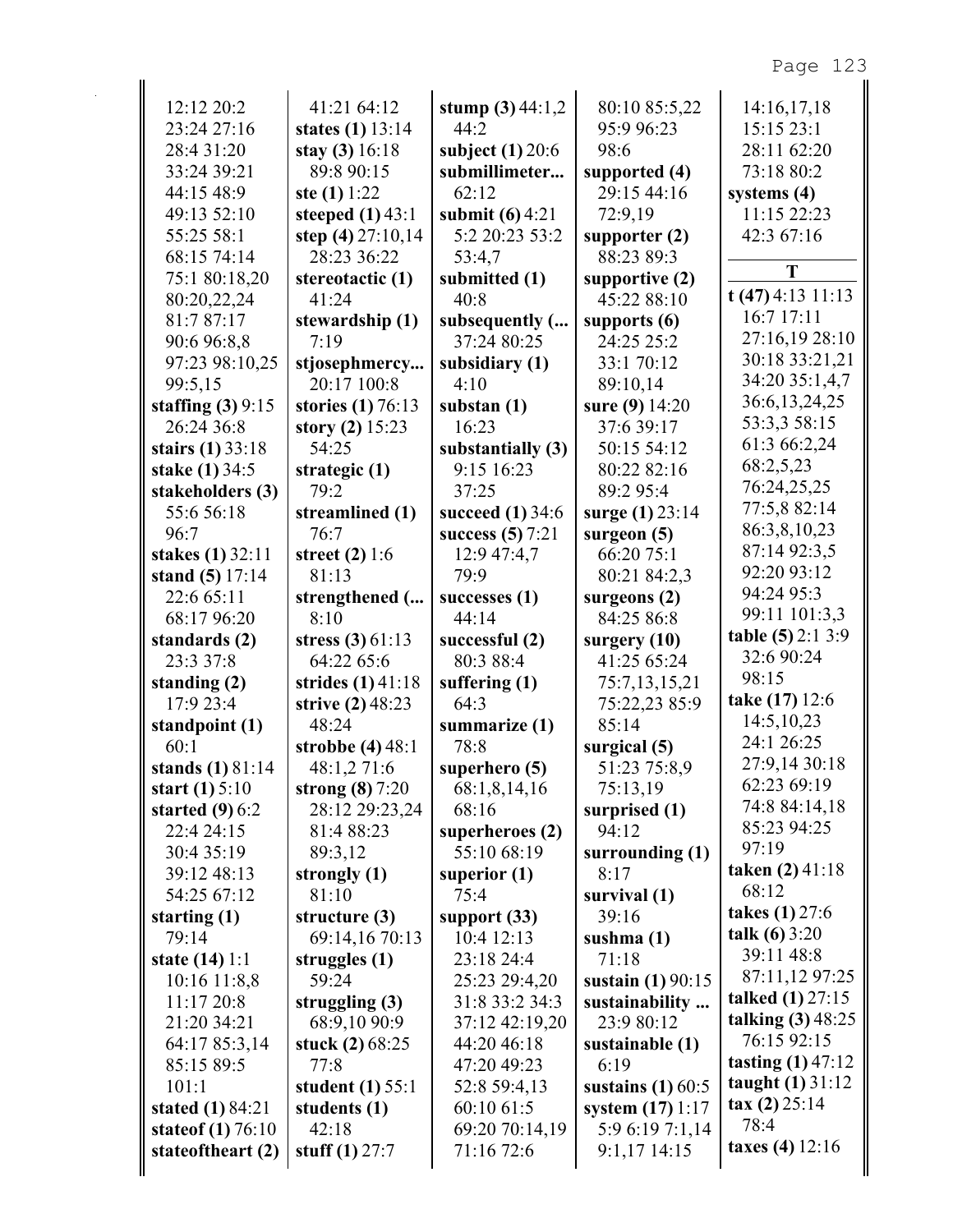| 59:23 78:2,2            | 52:24 54:18,19         | 71:7 73:23               | time $(35)$ 5:23        | 14:12,12,13,15          |
|-------------------------|------------------------|--------------------------|-------------------------|-------------------------|
| taryers(1)              | 56:20 61:19,20         | 77:17,24 78:4            | 6:1,8 8:13 10:7         | 14:15,18 47:8           |
| 20:8                    | 63:18 65:20            | 81:13 84:19              | 20:24 21:10             | 49:4 50:19              |
| teach (1) 92:13         | 67:6 70:24             | 86:3 87:21,21            | 24:11,12 32:6           | 51:14,21,25             |
| teaching (2)            | 71:17 72:23            | 91:20 92:20              | 33:13 45:3              | 52:2 56:3 85:2          |
| 90:5 91:17              | 74:10 78:11,12         | 93:1,12 99:1             | 47:23 49:6              | 85:14                   |
| team $(15)$ 19:11       | 80:13,14 81:16         | thinking $(2)$           | 51:1 53:3               | topquality (1)          |
| 19:17 34:23             | 83:24 86:12,13         | 56:11 82:6               | 59:24 61:25             | 13:23                   |
| 35:4,21 36:3            | 88:4 89:16             | thinks $(1)$ 19:24       | 62:1,4,17 63:7          | touch $(1)$ 93:11       |
| 47:5 51:15              | 91:23,24 93:9          | third $(7)$ 33:15        | 65:9 67:5               | <b>touched</b> (2) 8:22 |
| 56:11 71:4,5            | 95:17 97:7,9,9         | 39:25 40:7               | 76:15 81:6,6            | 92:16                   |
| 93:18,18 96:17          | 97:14,20 98:5          | 52:5 62:18               | 90:14,18,18             | tough $(2)$ 27:4        |
| 97:5                    | 99:16,19,24,25         | 67:21 82:3               | 91:3 92:5 94:8          | 27:12                   |
| technical (2)           | 100:10                 | thirdparty (2)           | 98:16 100:11            | tougher $(1)$           |
| 41:15 62:9              | thanking $(1)$         | 37:23 38:9               | timely $(3)$ 76:8       | 27:12                   |
| technology (10)         | 97:22                  | thorough $(2)$           | 94:6 97:14              | <b>town</b> (7) $5:20$  |
| 16:6 39:19              | thanks $(2)$ 26:3      | 18:24 39:18              | <b>timer</b> (1) $5:24$ | 76:19 77:6,8            |
| 41:22 42:2,9            | 59:17                  | thought $(3)$            | times $(6)$ 11:14       | 78:5 80:19              |
| 42:12,16 58:21          | thats $(1)$ 3:22       | 40:23 47:17              | $11:15$ $14:14,14$      | 91:15                   |
| 62:11,19                | theart $(1) 76:11$     | 76:16                    | 58:24 76:15             | towns (1) 10:18         |
| tell (8) 13:7,8         | <b>thelma</b> (1) 88:6 | thoughtful (1)           | timing $(2)$ 4:3        | township (1)            |
| 43:10 47:2,17           | therapy $(9)$          | 8:6                      | 34:14                   | 1:23                    |
| 53:20 78:10             | 10:14,16 11:2          | thousands (2)            | tirelessly (1)          | track $(2) 79:18$       |
| 91:3                    | 41:10,22 64:1          | 44:10 69:6               | 98:17                   | 90:25                   |
| tenet $(1)$ 13:21       | 64:6 65:10,17          | three (19) 9:18          | titles $(1)$ 14:12      | tradition (1)           |
| tenets $(1)$ 14:9       | therese $(1)$          | 10:8 11:14               | today $(18)$ 6:13       | 43:2                    |
| terminate $(1)$         | 45:25                  | 14:8 16:25               | 10:23 13:5,6            | traditions (1)          |
| 38:10                   | thing $(14)$ 15:13     | 22:6,12 30:19            | 19:16 20:19,21          | 61:1                    |
| terminating $(1)$       | 16:1 26:16             | 33:16 49:24              | 32:16 36:5              | trained $(1)$           |
| 37:23                   | 30:1 40:7,20           | 50:7 53:19               | 39:15 63:6              | 77:16                   |
| terms $(6) 5:23$        | 61:10,12 63:11         | 54:12 58:6               | 71:8,24 72:9            | trains $(1)$ 42:18      |
| 8:89:7,10               | 66:17 68:11            | 75:1 77:9                | 72:12 81:3              | tran $(1) 39:1$         |
| 36:14 80:11             | 73:23 87:21            | 81:25 84:24              | 90:5 91:17              | trans $(1)$ 26:20       |
| testify $(1)$ 21:3      | 96:13                  | 85:1                     | told $(4)$ 10:17        | transaction (16)        |
| testimony $(2)$         | things $(22)$          | threeyear $(2)$          | 35:20 67:24             | 4:12 7:8 13:3           |
| 4:2 101:7               | 10:14 13:6             | 25:11 79:21              | 76:22                   | 14:6 19:1,16            |
| <b>thank</b> $(77)$ 3:4 | 26:21,25 27:1          | thrilled $(1)$           | $tom (4) 30:11$         | 19:19 25:20             |
| 3:225:12,19             | 27:6 35:23             | 52:11                    | 34:15,17 52:12          | 26:7,21 31:9            |
| 6:6,7,10 8:12           | 48:22 50:14            | <b>thrive (1)</b> 7:22   | tomography $(1)$        | 39:2,4 54:1             |
| 12:20,22 13:1           | 61:10 62:2,5           | thriving $(2)$           | 41:25                   | 57:17 95:25             |
| 13:4 17:3,6,7           | 63:6 68:4,8            | 90:17,19                 | tonight $(18)$          | transactions (1)        |
| 22:9 24:5               | 77:21 84:2,10          | throws $(1)$ 99:6        | $3:12,21,23$ 4:1        | 3:16                    |
| 25:25 26:1              | 87:11 92:19            | <b>thumb</b> $(1) 64:14$ | 4:20,23 5:3,21          | transcribing $(1)$      |
| 27:20,21 30:6           | 94:14 95:12            | thursday $(2)$ 1:5       | 9:2,7 12:20             | 21:21                   |
| 30:7 31:16              | think $(32)$ 10:11     | 3:2                      | 13:2,19 34:20           | transcript $(4)$        |
| 32:16,17 34:12          | 11:19 23:6             | thyroid (1)              | 98:3 100:1,3            | 20:19 21:22             |
| 34:16 37:12,13          | 35:4,16 40:1,1         | 76:10                    | 100:11                  | 100:3 101:5             |
| 39:8,9 41:2             | 40:4,20 41:1,2         | tiffany $(1)$ 56:22      | tools $(1)$ 65:14       | transfer $(2)$ 70:4     |
| 43:4,24 45:23           | 47:18 61:17,18         | tight $(1) 86:15$        | top $(20)$ 11:14        | 73:18                   |
| 47:23,24 52:23          | 62:21 67:4,23          | tiles $(1)$ 33:9         | 11:16,18,19             | transferred (1)         |
|                         |                        |                          |                         |                         |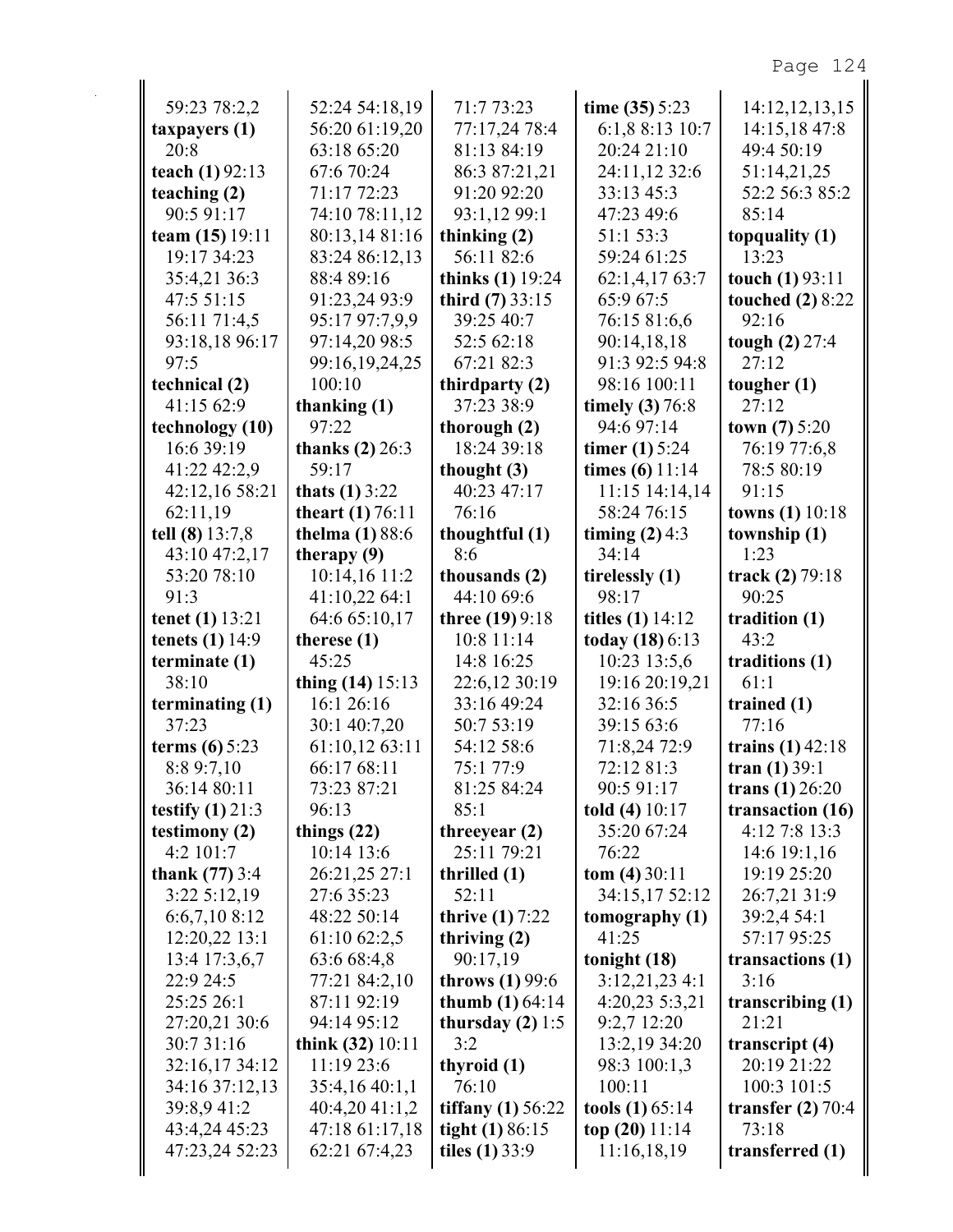| 53:16<br>5:10 12:25<br>viewed $(1)$ 4:12<br>ultrasound (1)<br>upgrades $(1)$<br>transformatio<br>41:23<br>views (1) 19:19<br>true $(4)$ 14:7<br>59:19<br>99:13,20 101:7<br>uphold (1) 23:20<br>30:13<br>umbrage (1)<br>vision $(1)$ 52:18<br>transformed (1)<br>14:10<br>truebeam $(3)$<br>upholding $(1)$<br><b>visit</b> $(1) 9:20$<br>10:15,24 63:2<br>90:18<br>umbrella (1)<br>55:7<br>transition $(10)$<br>truly $(4)$ 46:10<br>$urge (1) 31:18$<br>visitors $(1)$ 61:9<br>30:5<br>49:21 50:12<br>47:4 83:15,15<br>unable (3) 12:6<br>use $(2)$ 36:12<br>visits $(3)$ 44:23<br>53:20 57:23<br>trust $(3)$ 3:15<br>38:15 59:13<br>96:22<br>45:3 65:5<br>58:2 63:8 92:4<br>17:9 70:15<br>useful $(1)$ 75:5<br>vital $(4)$ 28:6<br>unacceptable<br>95:5 97:25<br>utilize $(1)$ 41:15<br>trustee $(1)$ 71:22<br>14:3<br>29:14 34:11<br>99:3<br>43:17<br>trustees $(13)$<br>unafraid $(1)$<br>utilizing $(1)$ 42:8<br>5:16 18:8,12<br>99:12<br>volunteer (9)<br>transparency<br>$\mathbf{V}$<br>unanimous $(3)$<br>20:13 83:18<br>18:16 22:11<br>39:13 43:6,6<br>v(1) 84:1<br>100:5<br>23:2 24:3 33:5<br>24:4 69:20<br>56:1 60:18<br><b>valjee</b> (2) 83:25<br>70:14<br>69:8 93:23<br>transparent $(1)$<br>53:12 59:3<br>84:1<br>87:9<br>68:22 81:19<br>uncertain (1)<br>94:3,5<br>valuable (1)<br>17:19<br>travel $(1)$ 64:15<br>84:5<br>volunteered (1)<br>94:14<br>trusts $(1)$ 17:24<br>43:8<br>traveled $(1)$<br>underinsured<br>valuation (2)<br>98:18<br>truven $(1)$ 14:16<br>47:14<br>volunteers (9)<br>20:3,5<br>try $(4)$ 4:5 62:20<br>traveling $(1)$<br>underlying (2)<br>29:3 43:8,9,17<br>value (9) 18:5,14<br>65:7<br>91:16 93:6<br>19:16 20:15<br>44:15 72:11<br>19:4 29:16<br>treated $(2)$<br>trying $(1)$ 11:23<br>underserved (4)<br>94:7 96:9 99:1<br>52:19 69:25<br>10:3 29:12<br>vote $(2)$ 57:20,21<br>33:22 64:5<br>tumor $(1) 75:12$<br>92:24 96:19<br>turn $(2)$ 6:3 21:9<br>58:20 68:12<br>treating $(2)$ 62:8<br>vulnerable (3)<br>97:12<br>64:18<br>turned $(3)$ 15:21<br>understand (7)<br>28:14 29:17<br>valuebased (1)<br>40:4 98:3<br>29:16 55:20,22<br>44:24<br>treatment $(7)$<br>11:9<br>39:18 41:16<br>turns $(1) 33:18$<br>77:17,18,18<br>W<br>values (3) 55:7<br>83:10<br>62:9 64:1,13<br>twists (1) 33:18<br>91:16 99:22<br>wait (1) 24:6<br>65:5,13<br>two $(24)$ 3:25<br>understandin<br><b>vander</b> (3) 60:11<br>4:2 12:4 13:6<br>treatments (3)<br>15:6<br>60:12,13<br>walk (2) 61:11<br>10:20 62:3<br>15:1,121:18<br>unfortunately<br>variety $(1)$ 60:25<br>92:9<br>65:3<br>22:6 24:12<br>4.3<br>various $(3)$ 9:6<br>walked $(1)$<br>34:22 39:22,25<br>tree $(1) 1:6$<br>unheard $(1)$<br>66:19<br>60:16 69:9<br>tremendous (3)<br>40:10<br>42:16 46:7<br>walks (1) 53:24<br>vast $(1)$ 48:17<br>40:13 64:4<br>uninsured (4)<br>50:4 52:25<br>veins $(1)$ 31:13<br>wall (1) 81:13<br>93:18<br>23:22 28:25<br>53:11 62:16<br>venture $(3)$ 9:3<br>walls $(1) 9:24$<br>68:8 77:9 81:4<br>50:17 51:4<br>tried $(1)$ 43:15<br>59:22 81:16<br>want $(48)$ 3:8,20<br>trinity $(27)$ 4:11<br>unintelligible<br>86:15 93:10<br><b>verbal</b> (1) 89:19<br>4:1 11:13 13:1<br>4:165:4,166:5<br>92:19<br>99:19<br><b>versus</b> $(1) 94:15$<br>13:3,6,6,8,9<br>union $(2) 1:22$<br>6:207:2,7,13<br>twohour $(1)$<br><b>vested</b> (1) $34:5$<br>14:20 16:10,11<br>17:13<br>101:17<br>9:16 11:24<br>viability $(2)$ 23:8<br>17:3 21:3<br>unique (1) 44:12<br>12:11 16:12<br>twp (1) 101:17<br>22:14 30:17<br>80:13<br>18:19 19:17<br>type $(1)$ 48:10<br>united $(2)$ 71:1<br><b>viable (1) 81:4</b><br>31:18 35:16<br>49:21 50:13<br><b>types</b> (1) $52:2$<br>71:13<br>vice $(3)$ 49:19<br>49:20 50:14<br>52:19 62:20<br>typical $(1)$ 65:2<br>unsuccessful (1)<br>53:11,18<br>52:24 53:6,7<br>70:3 74:23<br>7:1<br>U<br>victor $(1)$ 84:1<br>54:12 61:12<br>80:3 82:16,18<br>unwavering $(1)$<br>$\mathbf{u}(1)92:12$<br>vienna $(2) 76:14$<br>63:10,16 66:3<br>84:12,14 97:18<br>55:13<br>76:16<br>ultimately (1)<br>67:22 68:18<br>trips $(1) 76:14$<br>upgrade (2)<br>38:15<br>view $(1)$ 54:10<br>71:7 77:6,6,7,8<br>9:18 58:21<br>troy (3) $1:19$ |  |  |                     |
|----------------------------------------------------------------------------------------------------------------------------------------------------------------------------------------------------------------------------------------------------------------------------------------------------------------------------------------------------------------------------------------------------------------------------------------------------------------------------------------------------------------------------------------------------------------------------------------------------------------------------------------------------------------------------------------------------------------------------------------------------------------------------------------------------------------------------------------------------------------------------------------------------------------------------------------------------------------------------------------------------------------------------------------------------------------------------------------------------------------------------------------------------------------------------------------------------------------------------------------------------------------------------------------------------------------------------------------------------------------------------------------------------------------------------------------------------------------------------------------------------------------------------------------------------------------------------------------------------------------------------------------------------------------------------------------------------------------------------------------------------------------------------------------------------------------------------------------------------------------------------------------------------------------------------------------------------------------------------------------------------------------------------------------------------------------------------------------------------------------------------------------------------------------------------------------------------------------------------------------------------------------------------------------------------------------------------------------------------------------------------------------------------------------------------------------------------------------------------------------------------------------------------------------------------------------------------------------------------------------------------------------------------------------------------------------------------------------------------------------------------------------------------------------------------------------------------------------------------------------------------------------------------------------------------------------------------------------------------------------------------------------------------------------------------------------------------------------------------------------------------------------------------------------------------------------------------------------------------------------------------------------------------------------------------------------------------------------------------------------------------------------------------------------------------------------------------------------------------------------------------------------------------------------------------------------------------------------------------------------------------------------------------------------------------------------------------------------------------------------------------------------------------------------------------------------------------------------------------------------------------------------------------------------------------------------------------------------------------------------------------------------------------------------------------------------------------------------------------|--|--|---------------------|
|                                                                                                                                                                                                                                                                                                                                                                                                                                                                                                                                                                                                                                                                                                                                                                                                                                                                                                                                                                                                                                                                                                                                                                                                                                                                                                                                                                                                                                                                                                                                                                                                                                                                                                                                                                                                                                                                                                                                                                                                                                                                                                                                                                                                                                                                                                                                                                                                                                                                                                                                                                                                                                                                                                                                                                                                                                                                                                                                                                                                                                                                                                                                                                                                                                                                                                                                                                                                                                                                                                                                                                                                                                                                                                                                                                                                                                                                                                                                                                                                                                                                                                    |  |  |                     |
|                                                                                                                                                                                                                                                                                                                                                                                                                                                                                                                                                                                                                                                                                                                                                                                                                                                                                                                                                                                                                                                                                                                                                                                                                                                                                                                                                                                                                                                                                                                                                                                                                                                                                                                                                                                                                                                                                                                                                                                                                                                                                                                                                                                                                                                                                                                                                                                                                                                                                                                                                                                                                                                                                                                                                                                                                                                                                                                                                                                                                                                                                                                                                                                                                                                                                                                                                                                                                                                                                                                                                                                                                                                                                                                                                                                                                                                                                                                                                                                                                                                                                                    |  |  |                     |
|                                                                                                                                                                                                                                                                                                                                                                                                                                                                                                                                                                                                                                                                                                                                                                                                                                                                                                                                                                                                                                                                                                                                                                                                                                                                                                                                                                                                                                                                                                                                                                                                                                                                                                                                                                                                                                                                                                                                                                                                                                                                                                                                                                                                                                                                                                                                                                                                                                                                                                                                                                                                                                                                                                                                                                                                                                                                                                                                                                                                                                                                                                                                                                                                                                                                                                                                                                                                                                                                                                                                                                                                                                                                                                                                                                                                                                                                                                                                                                                                                                                                                                    |  |  |                     |
|                                                                                                                                                                                                                                                                                                                                                                                                                                                                                                                                                                                                                                                                                                                                                                                                                                                                                                                                                                                                                                                                                                                                                                                                                                                                                                                                                                                                                                                                                                                                                                                                                                                                                                                                                                                                                                                                                                                                                                                                                                                                                                                                                                                                                                                                                                                                                                                                                                                                                                                                                                                                                                                                                                                                                                                                                                                                                                                                                                                                                                                                                                                                                                                                                                                                                                                                                                                                                                                                                                                                                                                                                                                                                                                                                                                                                                                                                                                                                                                                                                                                                                    |  |  |                     |
|                                                                                                                                                                                                                                                                                                                                                                                                                                                                                                                                                                                                                                                                                                                                                                                                                                                                                                                                                                                                                                                                                                                                                                                                                                                                                                                                                                                                                                                                                                                                                                                                                                                                                                                                                                                                                                                                                                                                                                                                                                                                                                                                                                                                                                                                                                                                                                                                                                                                                                                                                                                                                                                                                                                                                                                                                                                                                                                                                                                                                                                                                                                                                                                                                                                                                                                                                                                                                                                                                                                                                                                                                                                                                                                                                                                                                                                                                                                                                                                                                                                                                                    |  |  | visitor $(1)$ 60:19 |
|                                                                                                                                                                                                                                                                                                                                                                                                                                                                                                                                                                                                                                                                                                                                                                                                                                                                                                                                                                                                                                                                                                                                                                                                                                                                                                                                                                                                                                                                                                                                                                                                                                                                                                                                                                                                                                                                                                                                                                                                                                                                                                                                                                                                                                                                                                                                                                                                                                                                                                                                                                                                                                                                                                                                                                                                                                                                                                                                                                                                                                                                                                                                                                                                                                                                                                                                                                                                                                                                                                                                                                                                                                                                                                                                                                                                                                                                                                                                                                                                                                                                                                    |  |  |                     |
|                                                                                                                                                                                                                                                                                                                                                                                                                                                                                                                                                                                                                                                                                                                                                                                                                                                                                                                                                                                                                                                                                                                                                                                                                                                                                                                                                                                                                                                                                                                                                                                                                                                                                                                                                                                                                                                                                                                                                                                                                                                                                                                                                                                                                                                                                                                                                                                                                                                                                                                                                                                                                                                                                                                                                                                                                                                                                                                                                                                                                                                                                                                                                                                                                                                                                                                                                                                                                                                                                                                                                                                                                                                                                                                                                                                                                                                                                                                                                                                                                                                                                                    |  |  |                     |
|                                                                                                                                                                                                                                                                                                                                                                                                                                                                                                                                                                                                                                                                                                                                                                                                                                                                                                                                                                                                                                                                                                                                                                                                                                                                                                                                                                                                                                                                                                                                                                                                                                                                                                                                                                                                                                                                                                                                                                                                                                                                                                                                                                                                                                                                                                                                                                                                                                                                                                                                                                                                                                                                                                                                                                                                                                                                                                                                                                                                                                                                                                                                                                                                                                                                                                                                                                                                                                                                                                                                                                                                                                                                                                                                                                                                                                                                                                                                                                                                                                                                                                    |  |  |                     |
|                                                                                                                                                                                                                                                                                                                                                                                                                                                                                                                                                                                                                                                                                                                                                                                                                                                                                                                                                                                                                                                                                                                                                                                                                                                                                                                                                                                                                                                                                                                                                                                                                                                                                                                                                                                                                                                                                                                                                                                                                                                                                                                                                                                                                                                                                                                                                                                                                                                                                                                                                                                                                                                                                                                                                                                                                                                                                                                                                                                                                                                                                                                                                                                                                                                                                                                                                                                                                                                                                                                                                                                                                                                                                                                                                                                                                                                                                                                                                                                                                                                                                                    |  |  |                     |
|                                                                                                                                                                                                                                                                                                                                                                                                                                                                                                                                                                                                                                                                                                                                                                                                                                                                                                                                                                                                                                                                                                                                                                                                                                                                                                                                                                                                                                                                                                                                                                                                                                                                                                                                                                                                                                                                                                                                                                                                                                                                                                                                                                                                                                                                                                                                                                                                                                                                                                                                                                                                                                                                                                                                                                                                                                                                                                                                                                                                                                                                                                                                                                                                                                                                                                                                                                                                                                                                                                                                                                                                                                                                                                                                                                                                                                                                                                                                                                                                                                                                                                    |  |  |                     |
|                                                                                                                                                                                                                                                                                                                                                                                                                                                                                                                                                                                                                                                                                                                                                                                                                                                                                                                                                                                                                                                                                                                                                                                                                                                                                                                                                                                                                                                                                                                                                                                                                                                                                                                                                                                                                                                                                                                                                                                                                                                                                                                                                                                                                                                                                                                                                                                                                                                                                                                                                                                                                                                                                                                                                                                                                                                                                                                                                                                                                                                                                                                                                                                                                                                                                                                                                                                                                                                                                                                                                                                                                                                                                                                                                                                                                                                                                                                                                                                                                                                                                                    |  |  |                     |
|                                                                                                                                                                                                                                                                                                                                                                                                                                                                                                                                                                                                                                                                                                                                                                                                                                                                                                                                                                                                                                                                                                                                                                                                                                                                                                                                                                                                                                                                                                                                                                                                                                                                                                                                                                                                                                                                                                                                                                                                                                                                                                                                                                                                                                                                                                                                                                                                                                                                                                                                                                                                                                                                                                                                                                                                                                                                                                                                                                                                                                                                                                                                                                                                                                                                                                                                                                                                                                                                                                                                                                                                                                                                                                                                                                                                                                                                                                                                                                                                                                                                                                    |  |  |                     |
|                                                                                                                                                                                                                                                                                                                                                                                                                                                                                                                                                                                                                                                                                                                                                                                                                                                                                                                                                                                                                                                                                                                                                                                                                                                                                                                                                                                                                                                                                                                                                                                                                                                                                                                                                                                                                                                                                                                                                                                                                                                                                                                                                                                                                                                                                                                                                                                                                                                                                                                                                                                                                                                                                                                                                                                                                                                                                                                                                                                                                                                                                                                                                                                                                                                                                                                                                                                                                                                                                                                                                                                                                                                                                                                                                                                                                                                                                                                                                                                                                                                                                                    |  |  |                     |
|                                                                                                                                                                                                                                                                                                                                                                                                                                                                                                                                                                                                                                                                                                                                                                                                                                                                                                                                                                                                                                                                                                                                                                                                                                                                                                                                                                                                                                                                                                                                                                                                                                                                                                                                                                                                                                                                                                                                                                                                                                                                                                                                                                                                                                                                                                                                                                                                                                                                                                                                                                                                                                                                                                                                                                                                                                                                                                                                                                                                                                                                                                                                                                                                                                                                                                                                                                                                                                                                                                                                                                                                                                                                                                                                                                                                                                                                                                                                                                                                                                                                                                    |  |  |                     |
|                                                                                                                                                                                                                                                                                                                                                                                                                                                                                                                                                                                                                                                                                                                                                                                                                                                                                                                                                                                                                                                                                                                                                                                                                                                                                                                                                                                                                                                                                                                                                                                                                                                                                                                                                                                                                                                                                                                                                                                                                                                                                                                                                                                                                                                                                                                                                                                                                                                                                                                                                                                                                                                                                                                                                                                                                                                                                                                                                                                                                                                                                                                                                                                                                                                                                                                                                                                                                                                                                                                                                                                                                                                                                                                                                                                                                                                                                                                                                                                                                                                                                                    |  |  |                     |
|                                                                                                                                                                                                                                                                                                                                                                                                                                                                                                                                                                                                                                                                                                                                                                                                                                                                                                                                                                                                                                                                                                                                                                                                                                                                                                                                                                                                                                                                                                                                                                                                                                                                                                                                                                                                                                                                                                                                                                                                                                                                                                                                                                                                                                                                                                                                                                                                                                                                                                                                                                                                                                                                                                                                                                                                                                                                                                                                                                                                                                                                                                                                                                                                                                                                                                                                                                                                                                                                                                                                                                                                                                                                                                                                                                                                                                                                                                                                                                                                                                                                                                    |  |  |                     |
|                                                                                                                                                                                                                                                                                                                                                                                                                                                                                                                                                                                                                                                                                                                                                                                                                                                                                                                                                                                                                                                                                                                                                                                                                                                                                                                                                                                                                                                                                                                                                                                                                                                                                                                                                                                                                                                                                                                                                                                                                                                                                                                                                                                                                                                                                                                                                                                                                                                                                                                                                                                                                                                                                                                                                                                                                                                                                                                                                                                                                                                                                                                                                                                                                                                                                                                                                                                                                                                                                                                                                                                                                                                                                                                                                                                                                                                                                                                                                                                                                                                                                                    |  |  |                     |
|                                                                                                                                                                                                                                                                                                                                                                                                                                                                                                                                                                                                                                                                                                                                                                                                                                                                                                                                                                                                                                                                                                                                                                                                                                                                                                                                                                                                                                                                                                                                                                                                                                                                                                                                                                                                                                                                                                                                                                                                                                                                                                                                                                                                                                                                                                                                                                                                                                                                                                                                                                                                                                                                                                                                                                                                                                                                                                                                                                                                                                                                                                                                                                                                                                                                                                                                                                                                                                                                                                                                                                                                                                                                                                                                                                                                                                                                                                                                                                                                                                                                                                    |  |  |                     |
|                                                                                                                                                                                                                                                                                                                                                                                                                                                                                                                                                                                                                                                                                                                                                                                                                                                                                                                                                                                                                                                                                                                                                                                                                                                                                                                                                                                                                                                                                                                                                                                                                                                                                                                                                                                                                                                                                                                                                                                                                                                                                                                                                                                                                                                                                                                                                                                                                                                                                                                                                                                                                                                                                                                                                                                                                                                                                                                                                                                                                                                                                                                                                                                                                                                                                                                                                                                                                                                                                                                                                                                                                                                                                                                                                                                                                                                                                                                                                                                                                                                                                                    |  |  |                     |
|                                                                                                                                                                                                                                                                                                                                                                                                                                                                                                                                                                                                                                                                                                                                                                                                                                                                                                                                                                                                                                                                                                                                                                                                                                                                                                                                                                                                                                                                                                                                                                                                                                                                                                                                                                                                                                                                                                                                                                                                                                                                                                                                                                                                                                                                                                                                                                                                                                                                                                                                                                                                                                                                                                                                                                                                                                                                                                                                                                                                                                                                                                                                                                                                                                                                                                                                                                                                                                                                                                                                                                                                                                                                                                                                                                                                                                                                                                                                                                                                                                                                                                    |  |  |                     |
|                                                                                                                                                                                                                                                                                                                                                                                                                                                                                                                                                                                                                                                                                                                                                                                                                                                                                                                                                                                                                                                                                                                                                                                                                                                                                                                                                                                                                                                                                                                                                                                                                                                                                                                                                                                                                                                                                                                                                                                                                                                                                                                                                                                                                                                                                                                                                                                                                                                                                                                                                                                                                                                                                                                                                                                                                                                                                                                                                                                                                                                                                                                                                                                                                                                                                                                                                                                                                                                                                                                                                                                                                                                                                                                                                                                                                                                                                                                                                                                                                                                                                                    |  |  |                     |
|                                                                                                                                                                                                                                                                                                                                                                                                                                                                                                                                                                                                                                                                                                                                                                                                                                                                                                                                                                                                                                                                                                                                                                                                                                                                                                                                                                                                                                                                                                                                                                                                                                                                                                                                                                                                                                                                                                                                                                                                                                                                                                                                                                                                                                                                                                                                                                                                                                                                                                                                                                                                                                                                                                                                                                                                                                                                                                                                                                                                                                                                                                                                                                                                                                                                                                                                                                                                                                                                                                                                                                                                                                                                                                                                                                                                                                                                                                                                                                                                                                                                                                    |  |  |                     |
|                                                                                                                                                                                                                                                                                                                                                                                                                                                                                                                                                                                                                                                                                                                                                                                                                                                                                                                                                                                                                                                                                                                                                                                                                                                                                                                                                                                                                                                                                                                                                                                                                                                                                                                                                                                                                                                                                                                                                                                                                                                                                                                                                                                                                                                                                                                                                                                                                                                                                                                                                                                                                                                                                                                                                                                                                                                                                                                                                                                                                                                                                                                                                                                                                                                                                                                                                                                                                                                                                                                                                                                                                                                                                                                                                                                                                                                                                                                                                                                                                                                                                                    |  |  |                     |
|                                                                                                                                                                                                                                                                                                                                                                                                                                                                                                                                                                                                                                                                                                                                                                                                                                                                                                                                                                                                                                                                                                                                                                                                                                                                                                                                                                                                                                                                                                                                                                                                                                                                                                                                                                                                                                                                                                                                                                                                                                                                                                                                                                                                                                                                                                                                                                                                                                                                                                                                                                                                                                                                                                                                                                                                                                                                                                                                                                                                                                                                                                                                                                                                                                                                                                                                                                                                                                                                                                                                                                                                                                                                                                                                                                                                                                                                                                                                                                                                                                                                                                    |  |  |                     |
|                                                                                                                                                                                                                                                                                                                                                                                                                                                                                                                                                                                                                                                                                                                                                                                                                                                                                                                                                                                                                                                                                                                                                                                                                                                                                                                                                                                                                                                                                                                                                                                                                                                                                                                                                                                                                                                                                                                                                                                                                                                                                                                                                                                                                                                                                                                                                                                                                                                                                                                                                                                                                                                                                                                                                                                                                                                                                                                                                                                                                                                                                                                                                                                                                                                                                                                                                                                                                                                                                                                                                                                                                                                                                                                                                                                                                                                                                                                                                                                                                                                                                                    |  |  |                     |
|                                                                                                                                                                                                                                                                                                                                                                                                                                                                                                                                                                                                                                                                                                                                                                                                                                                                                                                                                                                                                                                                                                                                                                                                                                                                                                                                                                                                                                                                                                                                                                                                                                                                                                                                                                                                                                                                                                                                                                                                                                                                                                                                                                                                                                                                                                                                                                                                                                                                                                                                                                                                                                                                                                                                                                                                                                                                                                                                                                                                                                                                                                                                                                                                                                                                                                                                                                                                                                                                                                                                                                                                                                                                                                                                                                                                                                                                                                                                                                                                                                                                                                    |  |  |                     |
|                                                                                                                                                                                                                                                                                                                                                                                                                                                                                                                                                                                                                                                                                                                                                                                                                                                                                                                                                                                                                                                                                                                                                                                                                                                                                                                                                                                                                                                                                                                                                                                                                                                                                                                                                                                                                                                                                                                                                                                                                                                                                                                                                                                                                                                                                                                                                                                                                                                                                                                                                                                                                                                                                                                                                                                                                                                                                                                                                                                                                                                                                                                                                                                                                                                                                                                                                                                                                                                                                                                                                                                                                                                                                                                                                                                                                                                                                                                                                                                                                                                                                                    |  |  |                     |
|                                                                                                                                                                                                                                                                                                                                                                                                                                                                                                                                                                                                                                                                                                                                                                                                                                                                                                                                                                                                                                                                                                                                                                                                                                                                                                                                                                                                                                                                                                                                                                                                                                                                                                                                                                                                                                                                                                                                                                                                                                                                                                                                                                                                                                                                                                                                                                                                                                                                                                                                                                                                                                                                                                                                                                                                                                                                                                                                                                                                                                                                                                                                                                                                                                                                                                                                                                                                                                                                                                                                                                                                                                                                                                                                                                                                                                                                                                                                                                                                                                                                                                    |  |  |                     |
|                                                                                                                                                                                                                                                                                                                                                                                                                                                                                                                                                                                                                                                                                                                                                                                                                                                                                                                                                                                                                                                                                                                                                                                                                                                                                                                                                                                                                                                                                                                                                                                                                                                                                                                                                                                                                                                                                                                                                                                                                                                                                                                                                                                                                                                                                                                                                                                                                                                                                                                                                                                                                                                                                                                                                                                                                                                                                                                                                                                                                                                                                                                                                                                                                                                                                                                                                                                                                                                                                                                                                                                                                                                                                                                                                                                                                                                                                                                                                                                                                                                                                                    |  |  | waited (1) 33:19    |
|                                                                                                                                                                                                                                                                                                                                                                                                                                                                                                                                                                                                                                                                                                                                                                                                                                                                                                                                                                                                                                                                                                                                                                                                                                                                                                                                                                                                                                                                                                                                                                                                                                                                                                                                                                                                                                                                                                                                                                                                                                                                                                                                                                                                                                                                                                                                                                                                                                                                                                                                                                                                                                                                                                                                                                                                                                                                                                                                                                                                                                                                                                                                                                                                                                                                                                                                                                                                                                                                                                                                                                                                                                                                                                                                                                                                                                                                                                                                                                                                                                                                                                    |  |  |                     |
|                                                                                                                                                                                                                                                                                                                                                                                                                                                                                                                                                                                                                                                                                                                                                                                                                                                                                                                                                                                                                                                                                                                                                                                                                                                                                                                                                                                                                                                                                                                                                                                                                                                                                                                                                                                                                                                                                                                                                                                                                                                                                                                                                                                                                                                                                                                                                                                                                                                                                                                                                                                                                                                                                                                                                                                                                                                                                                                                                                                                                                                                                                                                                                                                                                                                                                                                                                                                                                                                                                                                                                                                                                                                                                                                                                                                                                                                                                                                                                                                                                                                                                    |  |  |                     |
|                                                                                                                                                                                                                                                                                                                                                                                                                                                                                                                                                                                                                                                                                                                                                                                                                                                                                                                                                                                                                                                                                                                                                                                                                                                                                                                                                                                                                                                                                                                                                                                                                                                                                                                                                                                                                                                                                                                                                                                                                                                                                                                                                                                                                                                                                                                                                                                                                                                                                                                                                                                                                                                                                                                                                                                                                                                                                                                                                                                                                                                                                                                                                                                                                                                                                                                                                                                                                                                                                                                                                                                                                                                                                                                                                                                                                                                                                                                                                                                                                                                                                                    |  |  |                     |
|                                                                                                                                                                                                                                                                                                                                                                                                                                                                                                                                                                                                                                                                                                                                                                                                                                                                                                                                                                                                                                                                                                                                                                                                                                                                                                                                                                                                                                                                                                                                                                                                                                                                                                                                                                                                                                                                                                                                                                                                                                                                                                                                                                                                                                                                                                                                                                                                                                                                                                                                                                                                                                                                                                                                                                                                                                                                                                                                                                                                                                                                                                                                                                                                                                                                                                                                                                                                                                                                                                                                                                                                                                                                                                                                                                                                                                                                                                                                                                                                                                                                                                    |  |  |                     |
|                                                                                                                                                                                                                                                                                                                                                                                                                                                                                                                                                                                                                                                                                                                                                                                                                                                                                                                                                                                                                                                                                                                                                                                                                                                                                                                                                                                                                                                                                                                                                                                                                                                                                                                                                                                                                                                                                                                                                                                                                                                                                                                                                                                                                                                                                                                                                                                                                                                                                                                                                                                                                                                                                                                                                                                                                                                                                                                                                                                                                                                                                                                                                                                                                                                                                                                                                                                                                                                                                                                                                                                                                                                                                                                                                                                                                                                                                                                                                                                                                                                                                                    |  |  |                     |
|                                                                                                                                                                                                                                                                                                                                                                                                                                                                                                                                                                                                                                                                                                                                                                                                                                                                                                                                                                                                                                                                                                                                                                                                                                                                                                                                                                                                                                                                                                                                                                                                                                                                                                                                                                                                                                                                                                                                                                                                                                                                                                                                                                                                                                                                                                                                                                                                                                                                                                                                                                                                                                                                                                                                                                                                                                                                                                                                                                                                                                                                                                                                                                                                                                                                                                                                                                                                                                                                                                                                                                                                                                                                                                                                                                                                                                                                                                                                                                                                                                                                                                    |  |  |                     |
|                                                                                                                                                                                                                                                                                                                                                                                                                                                                                                                                                                                                                                                                                                                                                                                                                                                                                                                                                                                                                                                                                                                                                                                                                                                                                                                                                                                                                                                                                                                                                                                                                                                                                                                                                                                                                                                                                                                                                                                                                                                                                                                                                                                                                                                                                                                                                                                                                                                                                                                                                                                                                                                                                                                                                                                                                                                                                                                                                                                                                                                                                                                                                                                                                                                                                                                                                                                                                                                                                                                                                                                                                                                                                                                                                                                                                                                                                                                                                                                                                                                                                                    |  |  |                     |
|                                                                                                                                                                                                                                                                                                                                                                                                                                                                                                                                                                                                                                                                                                                                                                                                                                                                                                                                                                                                                                                                                                                                                                                                                                                                                                                                                                                                                                                                                                                                                                                                                                                                                                                                                                                                                                                                                                                                                                                                                                                                                                                                                                                                                                                                                                                                                                                                                                                                                                                                                                                                                                                                                                                                                                                                                                                                                                                                                                                                                                                                                                                                                                                                                                                                                                                                                                                                                                                                                                                                                                                                                                                                                                                                                                                                                                                                                                                                                                                                                                                                                                    |  |  |                     |
|                                                                                                                                                                                                                                                                                                                                                                                                                                                                                                                                                                                                                                                                                                                                                                                                                                                                                                                                                                                                                                                                                                                                                                                                                                                                                                                                                                                                                                                                                                                                                                                                                                                                                                                                                                                                                                                                                                                                                                                                                                                                                                                                                                                                                                                                                                                                                                                                                                                                                                                                                                                                                                                                                                                                                                                                                                                                                                                                                                                                                                                                                                                                                                                                                                                                                                                                                                                                                                                                                                                                                                                                                                                                                                                                                                                                                                                                                                                                                                                                                                                                                                    |  |  |                     |
|                                                                                                                                                                                                                                                                                                                                                                                                                                                                                                                                                                                                                                                                                                                                                                                                                                                                                                                                                                                                                                                                                                                                                                                                                                                                                                                                                                                                                                                                                                                                                                                                                                                                                                                                                                                                                                                                                                                                                                                                                                                                                                                                                                                                                                                                                                                                                                                                                                                                                                                                                                                                                                                                                                                                                                                                                                                                                                                                                                                                                                                                                                                                                                                                                                                                                                                                                                                                                                                                                                                                                                                                                                                                                                                                                                                                                                                                                                                                                                                                                                                                                                    |  |  |                     |
|                                                                                                                                                                                                                                                                                                                                                                                                                                                                                                                                                                                                                                                                                                                                                                                                                                                                                                                                                                                                                                                                                                                                                                                                                                                                                                                                                                                                                                                                                                                                                                                                                                                                                                                                                                                                                                                                                                                                                                                                                                                                                                                                                                                                                                                                                                                                                                                                                                                                                                                                                                                                                                                                                                                                                                                                                                                                                                                                                                                                                                                                                                                                                                                                                                                                                                                                                                                                                                                                                                                                                                                                                                                                                                                                                                                                                                                                                                                                                                                                                                                                                                    |  |  |                     |
|                                                                                                                                                                                                                                                                                                                                                                                                                                                                                                                                                                                                                                                                                                                                                                                                                                                                                                                                                                                                                                                                                                                                                                                                                                                                                                                                                                                                                                                                                                                                                                                                                                                                                                                                                                                                                                                                                                                                                                                                                                                                                                                                                                                                                                                                                                                                                                                                                                                                                                                                                                                                                                                                                                                                                                                                                                                                                                                                                                                                                                                                                                                                                                                                                                                                                                                                                                                                                                                                                                                                                                                                                                                                                                                                                                                                                                                                                                                                                                                                                                                                                                    |  |  |                     |
|                                                                                                                                                                                                                                                                                                                                                                                                                                                                                                                                                                                                                                                                                                                                                                                                                                                                                                                                                                                                                                                                                                                                                                                                                                                                                                                                                                                                                                                                                                                                                                                                                                                                                                                                                                                                                                                                                                                                                                                                                                                                                                                                                                                                                                                                                                                                                                                                                                                                                                                                                                                                                                                                                                                                                                                                                                                                                                                                                                                                                                                                                                                                                                                                                                                                                                                                                                                                                                                                                                                                                                                                                                                                                                                                                                                                                                                                                                                                                                                                                                                                                                    |  |  |                     |
|                                                                                                                                                                                                                                                                                                                                                                                                                                                                                                                                                                                                                                                                                                                                                                                                                                                                                                                                                                                                                                                                                                                                                                                                                                                                                                                                                                                                                                                                                                                                                                                                                                                                                                                                                                                                                                                                                                                                                                                                                                                                                                                                                                                                                                                                                                                                                                                                                                                                                                                                                                                                                                                                                                                                                                                                                                                                                                                                                                                                                                                                                                                                                                                                                                                                                                                                                                                                                                                                                                                                                                                                                                                                                                                                                                                                                                                                                                                                                                                                                                                                                                    |  |  |                     |
|                                                                                                                                                                                                                                                                                                                                                                                                                                                                                                                                                                                                                                                                                                                                                                                                                                                                                                                                                                                                                                                                                                                                                                                                                                                                                                                                                                                                                                                                                                                                                                                                                                                                                                                                                                                                                                                                                                                                                                                                                                                                                                                                                                                                                                                                                                                                                                                                                                                                                                                                                                                                                                                                                                                                                                                                                                                                                                                                                                                                                                                                                                                                                                                                                                                                                                                                                                                                                                                                                                                                                                                                                                                                                                                                                                                                                                                                                                                                                                                                                                                                                                    |  |  |                     |
|                                                                                                                                                                                                                                                                                                                                                                                                                                                                                                                                                                                                                                                                                                                                                                                                                                                                                                                                                                                                                                                                                                                                                                                                                                                                                                                                                                                                                                                                                                                                                                                                                                                                                                                                                                                                                                                                                                                                                                                                                                                                                                                                                                                                                                                                                                                                                                                                                                                                                                                                                                                                                                                                                                                                                                                                                                                                                                                                                                                                                                                                                                                                                                                                                                                                                                                                                                                                                                                                                                                                                                                                                                                                                                                                                                                                                                                                                                                                                                                                                                                                                                    |  |  |                     |
|                                                                                                                                                                                                                                                                                                                                                                                                                                                                                                                                                                                                                                                                                                                                                                                                                                                                                                                                                                                                                                                                                                                                                                                                                                                                                                                                                                                                                                                                                                                                                                                                                                                                                                                                                                                                                                                                                                                                                                                                                                                                                                                                                                                                                                                                                                                                                                                                                                                                                                                                                                                                                                                                                                                                                                                                                                                                                                                                                                                                                                                                                                                                                                                                                                                                                                                                                                                                                                                                                                                                                                                                                                                                                                                                                                                                                                                                                                                                                                                                                                                                                                    |  |  |                     |
|                                                                                                                                                                                                                                                                                                                                                                                                                                                                                                                                                                                                                                                                                                                                                                                                                                                                                                                                                                                                                                                                                                                                                                                                                                                                                                                                                                                                                                                                                                                                                                                                                                                                                                                                                                                                                                                                                                                                                                                                                                                                                                                                                                                                                                                                                                                                                                                                                                                                                                                                                                                                                                                                                                                                                                                                                                                                                                                                                                                                                                                                                                                                                                                                                                                                                                                                                                                                                                                                                                                                                                                                                                                                                                                                                                                                                                                                                                                                                                                                                                                                                                    |  |  |                     |
|                                                                                                                                                                                                                                                                                                                                                                                                                                                                                                                                                                                                                                                                                                                                                                                                                                                                                                                                                                                                                                                                                                                                                                                                                                                                                                                                                                                                                                                                                                                                                                                                                                                                                                                                                                                                                                                                                                                                                                                                                                                                                                                                                                                                                                                                                                                                                                                                                                                                                                                                                                                                                                                                                                                                                                                                                                                                                                                                                                                                                                                                                                                                                                                                                                                                                                                                                                                                                                                                                                                                                                                                                                                                                                                                                                                                                                                                                                                                                                                                                                                                                                    |  |  |                     |
|                                                                                                                                                                                                                                                                                                                                                                                                                                                                                                                                                                                                                                                                                                                                                                                                                                                                                                                                                                                                                                                                                                                                                                                                                                                                                                                                                                                                                                                                                                                                                                                                                                                                                                                                                                                                                                                                                                                                                                                                                                                                                                                                                                                                                                                                                                                                                                                                                                                                                                                                                                                                                                                                                                                                                                                                                                                                                                                                                                                                                                                                                                                                                                                                                                                                                                                                                                                                                                                                                                                                                                                                                                                                                                                                                                                                                                                                                                                                                                                                                                                                                                    |  |  |                     |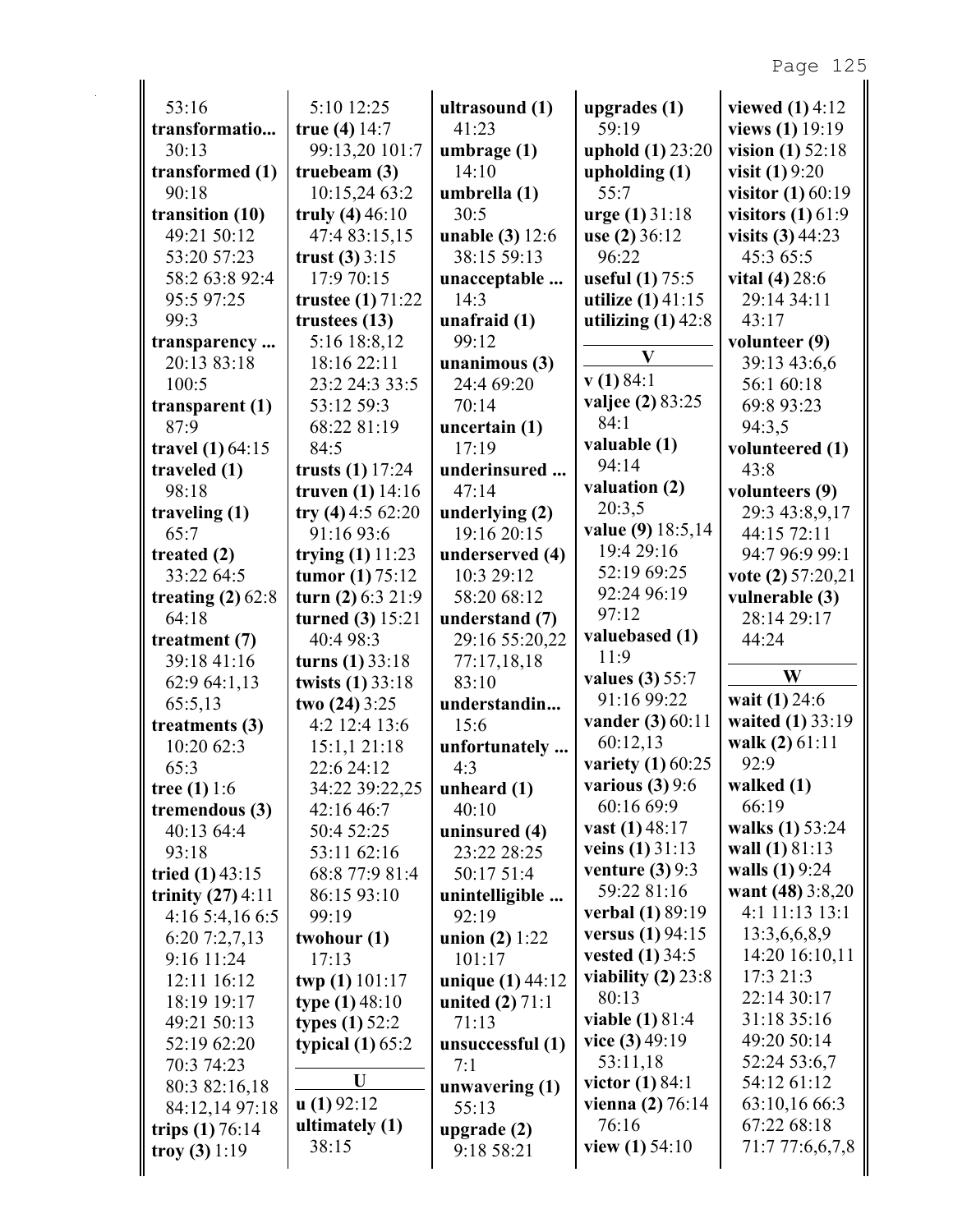| 87:18 88:23                         | whoa $(1)$ 68:5                | 58:15 62:21            | 44:7 46:3,5,9          | 100(11)11:16                    |
|-------------------------------------|--------------------------------|------------------------|------------------------|---------------------------------|
| 93:25 94:20                         | wholesale (1)                  | 67:24 68:4             | 46:15,17,20,24         | 11:18,19 14:12                  |
| 97:10 98:5                          | 8:4                            | 70:12 71:14            | 48:13 50:17            | 14:13 47:8                      |
| 99:13,19 100:7                      | whos $(1) 20:8$                | 89:6,693:25            | 51:2,13 53:18          | 49:5 51:25                      |
| 100:9                               | wide (1) 60:25                 | 96:17 99:24            | 54:18 55:6,14          | 52:2 70:4 71:4                  |
| wanted (8)                          | wife (1) 85:8                  | workings (1)           | 56:2 57:12             | 100 $plus(1)$                   |
| 10:17 39:11,20                      | william $(1) 1:10$             | 30:15                  | 58:8 61:24             | 55:25                           |
| 40:22 53:4                          | willing (1) 88:15              | workplace (1)          | 62:4 63:24,24          | 101 $(1)$ 101:6                 |
| 73:8 89:2 93:7                      | willingness (1)                | 94:6                   | 66:2 67:13             | 115 $(1)$ 45:3                  |
| wants (1) 15:6                      | 98:7                           | works $(2)$ 36:3       | 68:25 69:7             | 11th $(2)$ 11:11                |
| warm (1) 33:23                      | win (4) $12:12,13$             | 93:15                  | 71:21 73:2,5           | 11:13                           |
| wasn (4) 33:21                      | 12:16,19                       | world (1) 62:14        | 76:22 78:20            | 12 (2) 35:4 92:3                |
| 33:21 34:20                         | wine $(1)$ 47:12               | worry $(1)$ 61:18      | 80:21,23 84:4          | 120 $(1)$ 43:7                  |
| 35:4                                | wings $(1)$ 16:6               | worst (1) 24:20        | 84:8,24 85:1,1         | 13(2)30:15                      |
| watch $(1)$ 48:4                    | winner (1) 99:20               | wouldn (1) 66:2        | 86:20 90:2             | 43:25                           |
| watching $(2)$                      | wish $(2)$ 37:21               | writing $(1)$ 4:21     | 92:3 93:16             | 14 $(1)$ 73:4                   |
| 30:1 99:5                           | 93:8                           | written $(1)$ 45:4     | 94:8 95:3,22           | 140 $(1)$ 57:2                  |
| water (5) 37:19                     | women $(1)$                    | wrongs $(2)$           | young (3) 42:22        | 14th $(1)$ 91:2                 |
| 39:7 88:7                           | 93:18                          | 18:15,16               | 87:796:25              | 15(8)11:14                      |
| 95:16 98:9                          | won $(3)$ 16:7                 | www (2) 20:17          |                        | 14:15,15 27:13                  |
| way (11) 13:15                      | 30:18 35:7                     | 100:8                  | Z                      | 39:17 47:25                     |
| 22:7 33:11,15                       | wonderful (6)                  |                        | zaid (2) 101:15        | 83:3,8                          |
| 61:5 65:8                           | 13:241:1,2                     | $\mathbf X$            | 101:16                 | 15th $(1)$ 46:2                 |
| 67:20 71:1,13                       | 43:20 46:1                     | xray (3) 36:18         | zero $(1)$ 26:10       | 16 $(7)$ 1:5 3:2                |
| 74:4 94:1                           | 47:22                          | 41:25 42:19            | <b>zone</b> (1) $61:6$ | 31:12 39:13                     |
|                                     |                                |                        |                        |                                 |
|                                     |                                |                        |                        |                                 |
| ways (1) 17:23                      | wondering (1)<br>99:5          | Y                      | $\boldsymbol{0}$       | 43:9 68:25<br>101:9             |
| wear $(1)$ 71:19                    |                                | yeah (1) 26:23         | 00(3)1:5,5             |                                 |
| wearing $(2)$ 68:1<br>71:24         | word (1) 14:7                  | year (16) 10:6         | 66:22                  | 18 $(1)$ 45:2                   |
|                                     | work (23) 12:17<br>26:11 29:10 | 13:17 14:15            | 000(11)10:5            | 19(1)46:17<br>1919 (1) 32:24    |
| website $(9)$ 4:13<br>4:14 20:17,21 | 31:7 32:7 33:8                 | 15:17 26:14            | 38:20 43:9             |                                 |
| 21:1,23 100:2                       | 34:6 37:6                      | 35:1,3 43:8            | 45:7 47:15             | 1954 (1) 8:14<br>1960s (1) 33:4 |
|                                     | 46:14 47:18                    | 44:23 55:9             | 64:5 72:16             |                                 |
| 100:2,8                             | 48:11,21 49:12                 | 57:15 66:10            | 75:21 83:1,3,8         | 1967 (1) 65:23                  |
| wee $(1)$ 98:19                     | 50:8 63:17                     | 74:19 76:12            | 02(1)3:2               | 1968 (1) 33:4<br>1975 (1) 46:2  |
| week (1) 85:10<br>weekly (1) 31:22  | 67:20,23 87:6                  | 84:11 93:15            | 03(1)2:3               | 1977 (1) 73:2                   |
| weeks (1) 58:2                      | 87:13 93:6,22                  | <b>yearly</b> (1) 37:8 | 06(1)39:25             |                                 |
| welcome $(5)$ 3:5                   | 94:19 99:15                    | years (81) 6:14        | 08 (1) 100:13          | 1983 (1) 60:15                  |
| 5:17 31:16                          |                                | 6:20 9:14,18           |                        | 1987 (1) 61:24                  |
| 59:25 81:10                         | worked (14)<br>27:25 33:3      | 13:24 14:14,25         | 1                      | 1990 (1) 88:9                   |
|                                     |                                | 16:4, 19, 25           | 1 (4) 1:6 4:23         | 1991 (1) 71:2                   |
| wellrecognize<br>64:24              | 62:20 63:23                    | 22:13,16,25            | 39:25 83:11            | 1994 (2) 11:17<br>49:5          |
| went $(9)$ 35:6                     | 69:7 73:1,3<br>78:18 80:4      | 24:19 26:12            | 10(14)10:5             | 1998 (1) 55:9                   |
| 36:6,1767:17                        | 84:9 87:7,10                   | 27:10,12,13            | 14:18 24:19            |                                 |
| 67:17 86:6                          | 87:11 93:16                    | 28:1,3 29:1            | 39:9 45:3              | 1st $(1)$ 57:14                 |
|                                     |                                | 30:14,15 31:12         | 47:15 56:3             | $\boldsymbol{2}$                |
| 92:6 96:1,1                         | worker $(1)$<br>45:10          | 34:8,23 37:18          | 64:5 67:13             | $2(3)$ 4:25 15:11               |
| west $(1) 58:14$                    |                                | 38:14 39:13,16         | 72:16 78:20            | 66:22                           |
| whatsoever $(2)$                    | working $(15)$                 | 39:17 41:12,17         | 83:1 86:16             | 20(9)6:149:17                   |
| 27:20 72:18<br>wheels $(1)$ 60:12   | 11:18 28:4<br>47:7 52:14       | 42:24 43:7             | 91:7                   | 16:24 25:10                     |